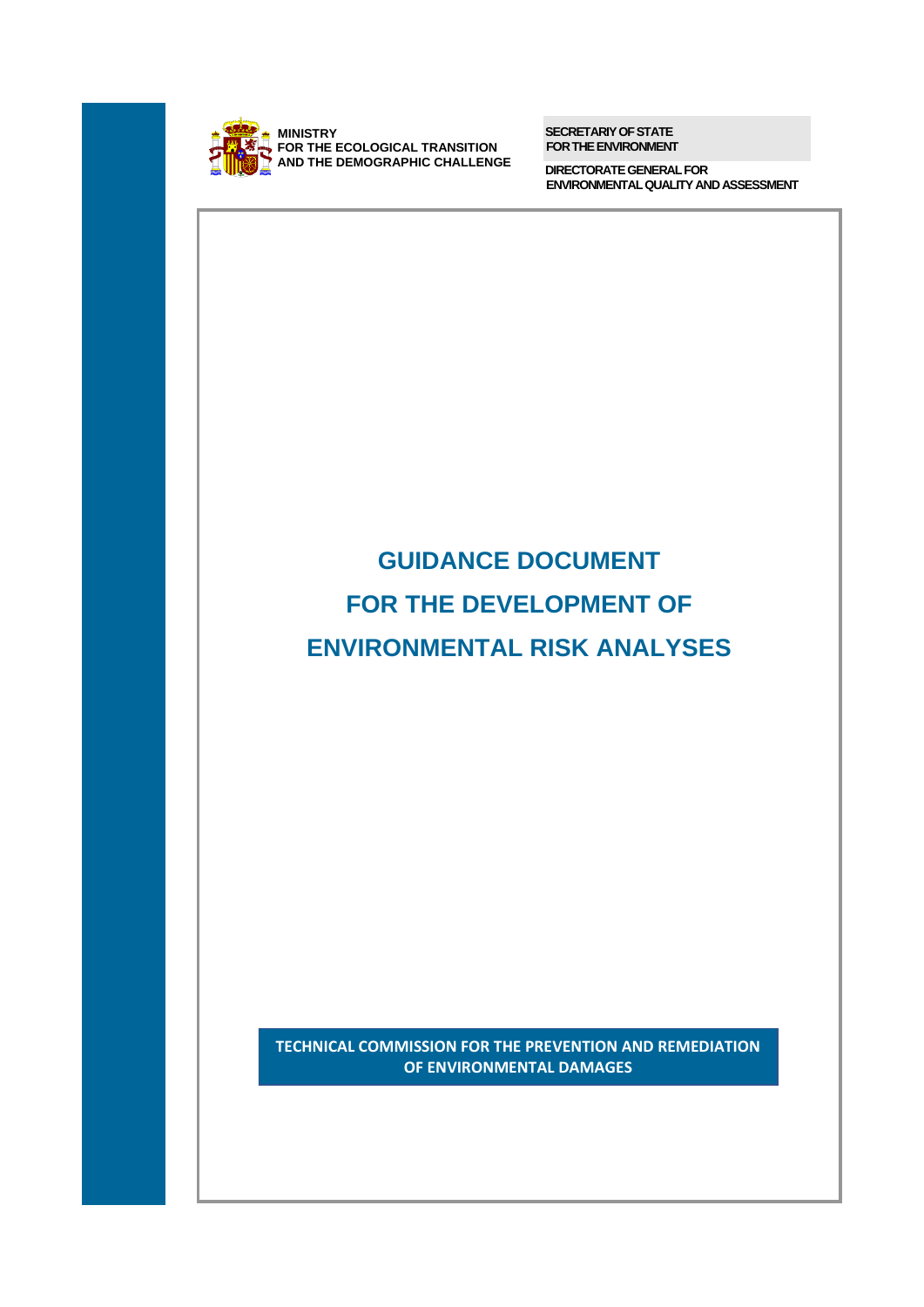# **CONTENTS**

|    | 1.1.   |                                                                                                                                                                                                                                                             |
|----|--------|-------------------------------------------------------------------------------------------------------------------------------------------------------------------------------------------------------------------------------------------------------------|
|    | 1.2.   |                                                                                                                                                                                                                                                             |
| 2. |        | FREQUENTLY ASKED QUESTIONS ON ENVIRONMENTAL RISK ANALYSES  6                                                                                                                                                                                                |
|    |        | 2.1. CONSULTATION ON THE SCOPE OF ENVIRONMENTAL RISK ANALYSES AND THE                                                                                                                                                                                       |
|    |        | 2.2. CONSULTATION ON THE OPTION OF USING THE PROBABILITY CALCULATION<br><b>METHOD FROM A SECTOR-SPECIFIC ENVIRONMENTAL RISK ANALYSIS BELONGING TO</b>                                                                                                       |
|    |        | 2.3. CONSULTATIONS ON THE PREPARATION OF CONSEQUENCE TREES7                                                                                                                                                                                                 |
|    | 2.3.1. | Can accident scenarios which are similar be eliminated if there are many of them?<br>Does the aggregation of scenarios affect the calculation of the financial security amount? . 7                                                                         |
|    | 2.3.2. | When applying event trees, can a single accident scenario be identified in the risk                                                                                                                                                                         |
|    | 2.3.3. | How to proceed when the primary remediation of all the relevant accident                                                                                                                                                                                    |
|    | 2.3.4. |                                                                                                                                                                                                                                                             |
|    | 2.3.5. | In the event of applying one or more preventive measures, should the<br>consequence tree and the identification of accident scenarios be adapted to the new<br>conditions? What consequences could it have on the event trees and the determination of      |
|    | 2.3.6. | Starting at what stored amount of a polluting substance is it recommended or                                                                                                                                                                                |
|    | 2.3.7. | What examples can serve as a reference for the application of Article 3.4.b of Law                                                                                                                                                                          |
|    |        | 2.4 CONSULTATION ON QUANTIFYING DAMAGE AND THE USE OF DISPERSION                                                                                                                                                                                            |
|    | 2.4.1. | How are chemical agents quantified when they consist of a mixture of substances?                                                                                                                                                                            |
|    | 2.4.2. | What decision can be taken when the toxicity threshold of a certain chemical<br>substance is not included in the safety data sheet and this figure cannot be used to apply it<br>in the pollutant dispersion model of the potentially affected receptor? 14 |
|    | 2.4.3. | In the case of a spill on land which reaches groundwater, how is the amount spilled                                                                                                                                                                         |
|    | 2.4.4. | How is a spill which ends up at a treatment plant external to the operator assessed                                                                                                                                                                         |
|    | 2.4.5. | How is the environmental risk analysis of a toxic spill of soluble substances into a                                                                                                                                                                        |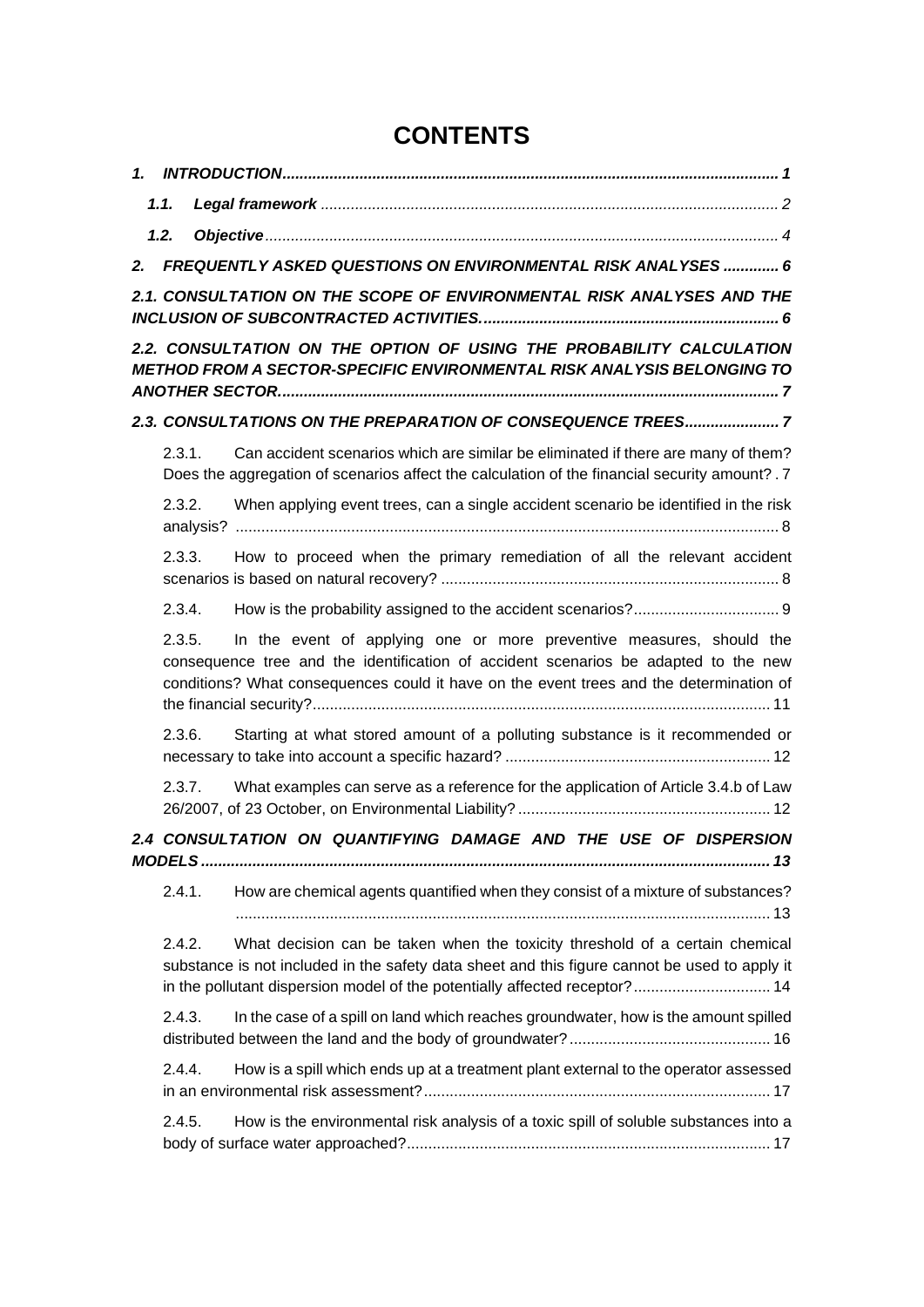|    | 2.4.6.                                                                                 | How do we approach the environmental risk analysis of a toxic spill due to the                                                                                        |  |  |
|----|----------------------------------------------------------------------------------------|-----------------------------------------------------------------------------------------------------------------------------------------------------------------------|--|--|
|    | When quantifying damage caused to animal species, where can data be gathered<br>2.4.7. |                                                                                                                                                                       |  |  |
|    | 2.4.8                                                                                  | How is the extent of damage caused to wild species by a fire determined? 23                                                                                           |  |  |
|    | 2.4.9                                                                                  | How should fine particles of heavy metals in suspension be dealt with in an<br>environmental risk assessment? If these reach a body of surface water, what part would |  |  |
| 3. |                                                                                        | <b>DAMAGE CAUSED BY BIOLOGICAL AGENTS AND TRANSGENIC MATERIAL 26</b>                                                                                                  |  |  |
|    | 3.1.                                                                                   |                                                                                                                                                                       |  |  |
|    | 3.2.                                                                                   | State of scientific and technical knowledge on damage caused by biological                                                                                            |  |  |
|    | 3.3.                                                                                   | Application of the precautionary principle in the specific context of risks posed                                                                                     |  |  |
|    | 3.4.                                                                                   | Guidance for the assessment of damage caused by genetically modified                                                                                                  |  |  |
|    | 3.5.                                                                                   | Consideration of invasive alien species in environmental risk analyses  34                                                                                            |  |  |
|    | 3.6                                                                                    | Specific indications for the assessment of damage caused by pathogenic                                                                                                |  |  |
| 4. |                                                                                        | SELECTION AND PRACTICAL USE OF DISPERSION MODELS AND CRITERIA FOR                                                                                                     |  |  |
|    | 4.1.                                                                                   | Guidelines relating to determining the intensity of environmental damage 40                                                                                           |  |  |
|    | 4.2.                                                                                   | Guidelines relating to determining the time scale of environmental damage 41                                                                                          |  |  |
|    |                                                                                        | 4.3 Guidelines for determining the extent of environmental damage  43                                                                                                 |  |  |
|    | 4.3.1.                                                                                 | Modelling of pollution of seawater by chemical agents (C1) 44                                                                                                         |  |  |
|    |                                                                                        | 4.3.2. Modelling of pollution of inland surface water by chemical agents (C2) 46                                                                                      |  |  |
|    |                                                                                        | 4.2.4. Modelling pollution by chemical agents of the bed of inland surface waters and                                                                                 |  |  |
|    |                                                                                        | 4.2.5. Modelling the pollution of the shoreline and coastal inlets by chemical agents                                                                                 |  |  |
|    |                                                                                        | 4.2.6. Modelling of the pollution of plant species by chemical agents (C7)  53                                                                                        |  |  |
|    |                                                                                        | 4.2.7. Modelling of the pollution of animal species by chemical agents (C8) 56                                                                                        |  |  |
|    |                                                                                        | 4.2.8. Modelling of the damage from the extraction/disappearance of natural resources                                                                                 |  |  |
|    |                                                                                        | 4.2.9. Modelling of the damage from spills of inert natural resources (C14-C15) 59                                                                                    |  |  |
|    |                                                                                        | 4.2.10. Modelling damage from temperature changes to inland surface water (C16) 60                                                                                    |  |  |
|    |                                                                                        | 4.2.11. Modelling damage due to a temperature change to land and to plant and animal                                                                                  |  |  |
|    |                                                                                        |                                                                                                                                                                       |  |  |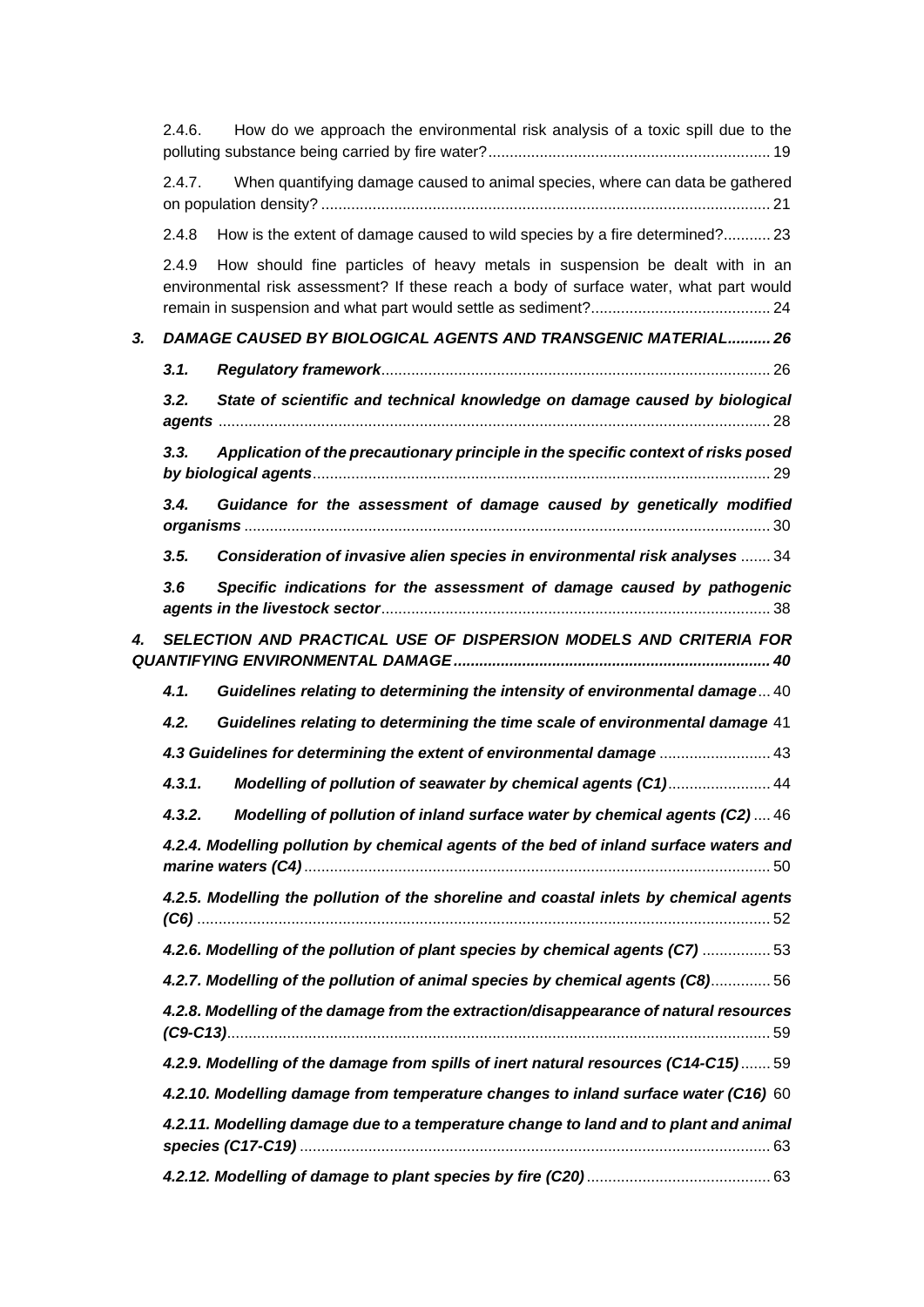| 4.2.14. Modelling atmospheric pollution caused by chemical agents in the form of toxic |  |
|----------------------------------------------------------------------------------------|--|
| General limitations and hypotheses assumed for modelling atmospheric pollution  65     |  |
|                                                                                        |  |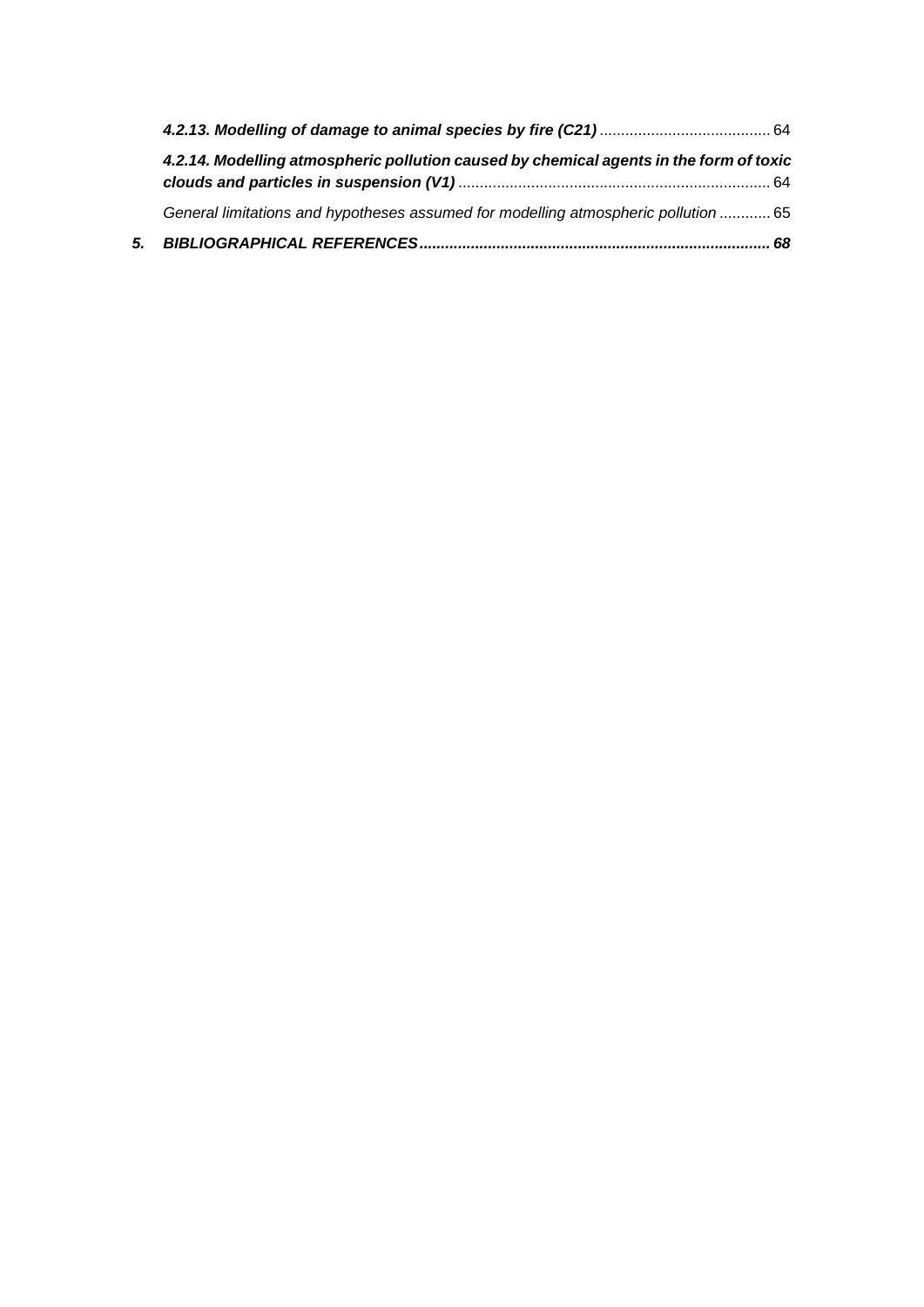*This document is a summary in English of the original version of the document published on the section on Environmental Liability of the website of the Ministry for the Ecological Transition and the Demographic Challenge*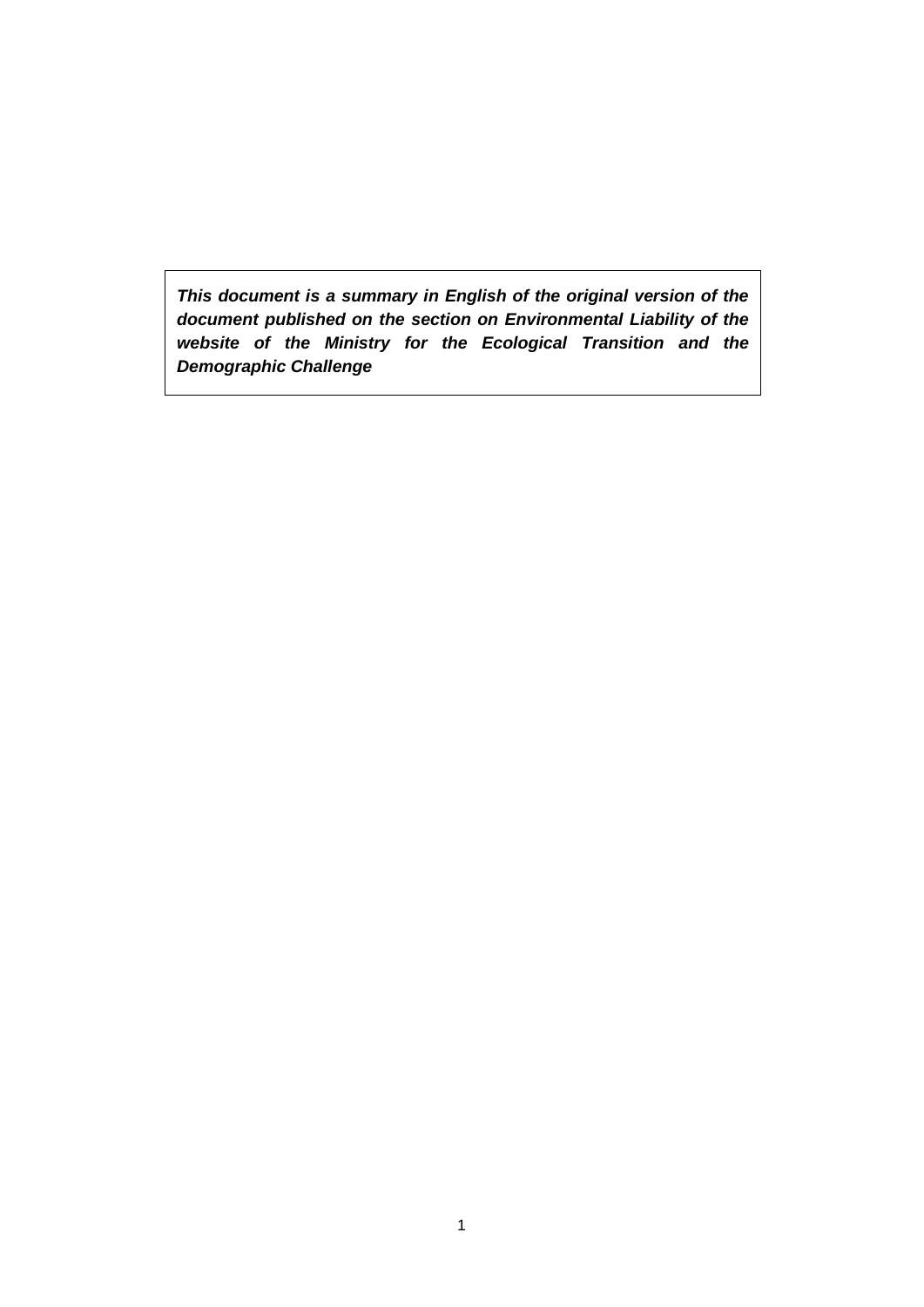# *1. INTRODUCTION*

### *1.1. Legal framework*

Article 24 of Law 26/2007, of 23 October, on Environmental Liability establishes that certain operators of the activities included in its Annex III must provide a financial security which allows them to cover the inherent environmental liability of the activity or activities which they intend to carry out. This provision is established notwithstanding the exemptions foreseen in Article 28, including the flexibility mechanism whereby the limit for the value of the damage from which the financial security is mandatory is set at €300,000, or €2,000,000 for operators who are permanent and continuous participants in the EMAS Community eco-management and audit scheme and/or the UNE-EN ISO 14001 environmental management system in force.

Chapter 3 of the Regulation of partial development of the law, approved by Royal Decree 2090/2008, of 22 December, implements the essential provisions on the mandatory financial security. These provisions cover both the procedure for determining the amount of the financial security and its form -bank guarantee, technical reserve or insurance policy- and the identification of the categories of occupational activities which are either exempt from providing or required to provide the financial security and, therefore, which must carry out the environmental risk analysis foreseen in the law for its determination.

Law 11/2014, of 3 July, amending Law 26/2007, of 23 October, introduced a new Section d) in Article 28 of the law, which establishes the criteria for determining the activities which are exempt from providing the mandatory financial security, with the aim of limiting this obligation to the activities with the greatest environmental impact. Royal Decree 183/2015, of 13 March, amending the partially implementing Regulation, amended Article 37 of the Regulation for determining the activities exempt from the obligation to provide a financial security. As such, the occupational activities required to provide the financial security are those included in Section 2.a) of Article 37, which are also required to carry out environmental risk analyses, based on which the amount of the financial security is determined. The occupational activities **subject to the obligation to provide the financial security** are the following:

- Operators subject to the scope of application of Royal Decree 840/2015, of 21 September, approving measures to control risks inherent to serious accidents involving hazardous substances (SEVESO operators).
- Categories of industrial activities included in Annex I of the recast text of the law on integrated pollution prevention and control approved by Royal Legislative Decree 1/2016, of 16 December.
- Operators with mining waste facilities classified as category A in accordance with the provisions of Royal Decree 975/2009, of 12 June, on the management of waste from extractive industries and the protection and rehabilitation of spaces affected by mining activities.

In accordance with the above, the operators exempt from the obligation to provide the mandatory financial security and from carrying out environmental risk analyses are the following:

- The occupational activities of Annex III of Law 26/2007, of 23 October, which do not fall under any of the cases of Section 2.a) of Article 37 set out above and which establish the scope of operators subject to the mandatory financial security.
- The use of the plant health products and biocides referred to in points 8.c) and 9 of Annex III for agricultural and forestry purposes.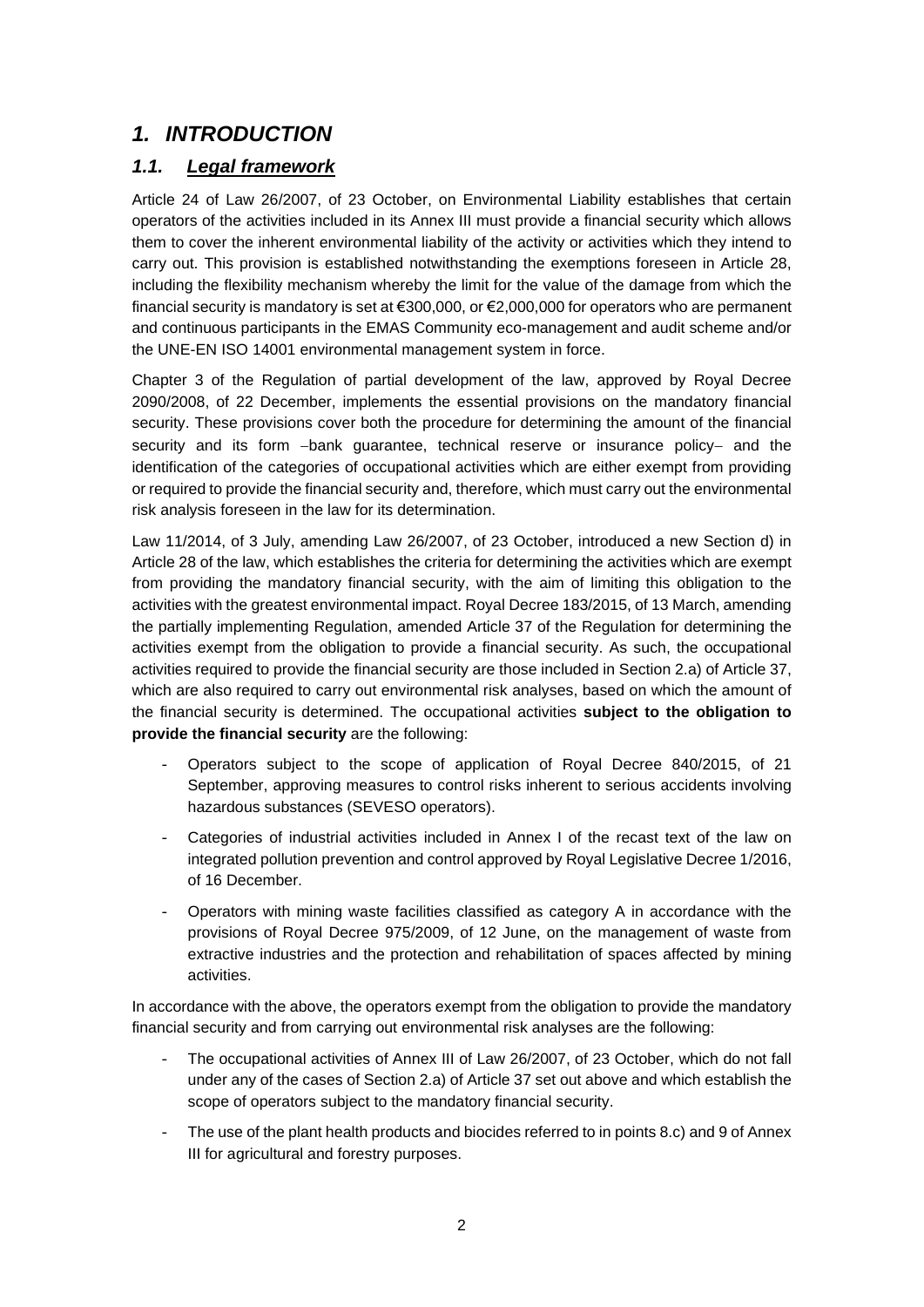Finally, the following operators are required to carry out the environmental risk assessment, but are exempt from providing the financial security:

- Operators of activities likely to cause damage, remediation of which is valued at an amount of less than €300,000.
- Operators of activities likely to cause damage, remediation of which is valued at an amount between €300,000 and €2,000,000 and who demonstrate, through certificates issued by independent bodies, that they are permanent and continuous participants in the Community's Eco-Management and Audit Scheme (EMAS) or the UNE-EN ISO 14001environmental management system in force.

The environmental risk analysis required to determine the amount of the financial security is a standardised and efficient calculation method which allows the cover or economic value of the environmental risk associated with each of the economic and occupational activities to be defined. To facilitate the assessment of risk scenarios as well as to reduce the cost of carrying them out, the Regulation permits operators subject to the obligation to provide the financial security, and who belong to the same occupational activity, to create voluntary sector-specific instruments such as sectoral environmental risk analyses and rate tables. The sector-specific instruments, which must be carried out specifically for each case, can consist of Model Environmental Risk Report Templates -referred to as MIRAT (*Modelos de informe de riesgos ambientales tipo*) in Spanishor methodological guides, when the heterogeneous nature of the activities included in a single sector so requires.

On the other hand, the Regulation also gives the option of creating rate tables which allow operators to determine the amount of the financial security without having to carry out an individual environmental risk assessment.

In all cases, a favourable report will be required from the Technical Commission on the Prevention and Remediation of Environmental Damage so that these instruments can be used by operators from the sectors which created them, and it will be down to the Ministry for the Ecological Transition and the Demographic Challenge to publicise the instruments with favourable reports on its website.

The date from which the provision of the mandatory financial security is required for each of the occupational activities of Annex III subject to this obligation was to be established by ministerial order in accordance with the provisions of the fourth final provision of Law 26/2007, of 23 October.

Order ARM/1783/2011, of 22 June, established the order of priority and the calendar for the approval of the ministerial orders based on which the provision of the financial security is required for all activities obliged to provide the financial security and classified with a priority level between 1 and 3.

Subsequently, and in accordance with the new Article 37 of the Regulation of partial development of Law 26/2007, of 23 October, reducing the scope of activities subject to the obligation to provide a financial security, Order APM/1040/2017, of 23 October, amended the Annex of Order ARM/1783/2011, of 22 June, and established the date from which the provision of the financial security was required for the economic activities classified with priority levels 1 and 2.

As such, the activities classified with priority level 1 in Order ARM/1783/2011, of 22 June, must provide the mandatory financial security from 31 October 2018; and the activities classified with priority level 2 from 31 October 2019.

Finally, Order TEC/1023/2019, of 10 October, establishes the date from which the provision of the mandatory financial security will be required for activities classified as priority level 3. This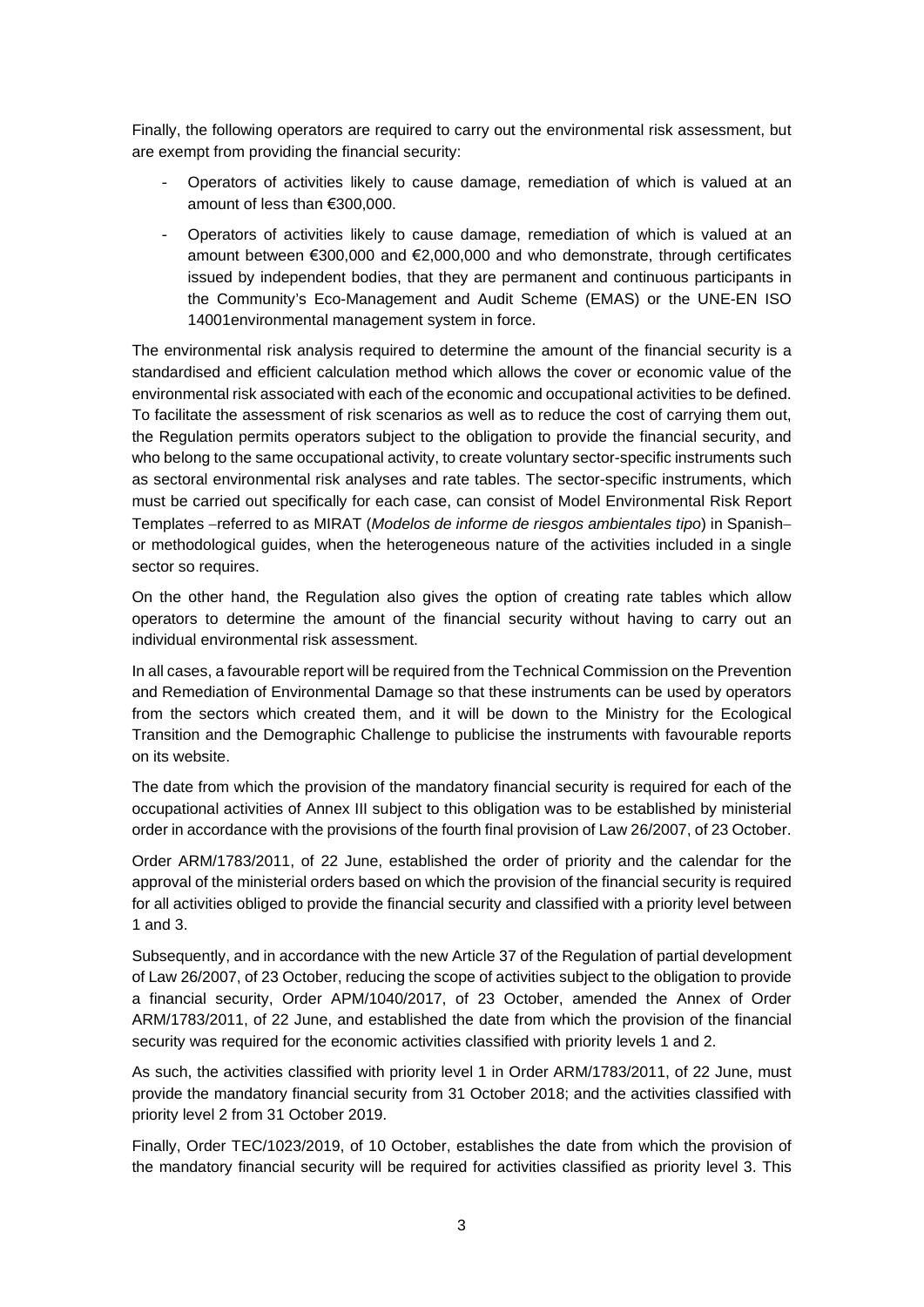Order establishes that priority 3 activities must provide the financial security for environmental liability from 16 October 2021, except for intensive rearing of poultry or pigs, which must provide the financial security from 16 October 2022.

### *1.2. Objective*

The General Directorate for Environmental Quality and Assessment of the Ministry for the Ecological Transition and the Demographic Challenge has had a support service in operation since 2010 for providing technical advice to occupational activities for preparing environmental risk analyses carried out within the context of environmental liability regulations. This service has the following specific objectives:

- Answering questions about specific methodological aspects for planning and carrying out sector-specific and individual environmental risk analyses.
- Technical guidance for applying the methodology for preparing environmental risk analyses, including quantifying and monetising the damage associated with the reference accident scenario.
- Answering questions on the use of the ARM-IDM-MORA computer program, available to the public via the Ministry for the Ecological Transition and the Demographic Challenge website<sup>1</sup>. This application integrates the three ARM, IDM, and MORA computer modules into a single tool in order to help the user prepare the event trees on which the risk analysis is based, calculating the Environmental Damage Index (IDM) and the economic valuation of the environmental damage associated with the specific reference scenario based on which the financial security is calculated.

This service has so far dealt with and resolved more than 600 technical queries relating to drafting environmental risk analyses and the procedure for estimating the amount of the financial security.

Following the analysis of the types of queries or technical concerns posed by operators and occupational sectors in the context of this support service, those aspects which demand further development in order to offer a common technical solution framework have been identified for all of the occupational activities subject to the obligation to provide a financial security. In this context, and to continue responding to the demand expressed by the occupational activities to help them to resolve the more complex technical aspects of the risk analyses, this guide has been prepared.

The guide brings together the more complex technical aspects of environmental risk analyses referred to by Articles 33 and 34 of the Regulation partially implementing Law 16/2007, of 23 October. Its objective is to offer a common framework to all operators subject to the obligation to provide a financial security for environmental liability, which facilitates technical decision-making and the resolution of the most common problems identified during the preparation of environmental risk analyses.

To this end, the guide is structured in two parts:

A first part answering the most frequent questions identified in the context of the activity of the support service for occupational activities subject to the obligation to provide a financial security for environmental liability (Section 2).

<sup>1</sup> https://servicio.mapama.gob.es/mora/login.action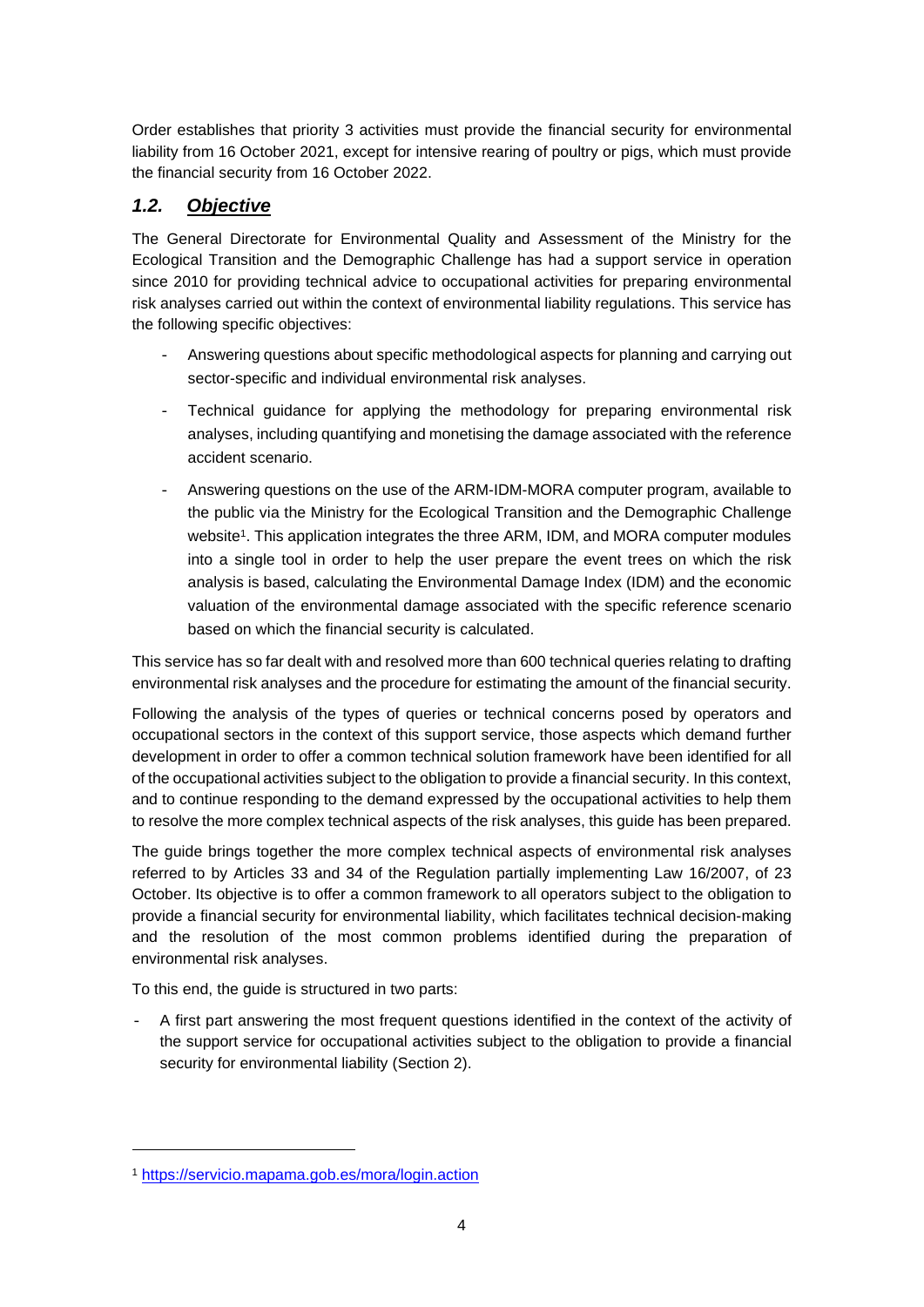- A second part where the specific technical aspects involving greater complexity are identified and where the technical guidance in this regard demands that they be dealt with independently (Sections 3 and 4).

The technical aspects examined and for which specific work has been done refer to the consideration of biological agents and transgenic materials in environmental risk analyses, and the selection and practical use of dispersion criteria and models for quantifying environmental damage. These dispersion models are aimed at explaining the behaviour of damaging agents once released into the receiving environment.

It is important to remember that the competent authority establishes the type and scope of the corresponding control systems which allow it to confirm that the operator complies with the corresponding technical requirements, such as having to report in the liability declaration that they have carried out the environmental risk analysis and have provided, where applicable, the financial security in accordance with the provisions of Article 33 of the Regulation, and in accordance with the information included in its Annex IV.

Finally, it is essential to bear in mind that the guidance presented in this guide must be understood exclusively as recommendations, and that the analyst must at all times appropriately justify and document all technical decisions made when preparing environmental risk analyses.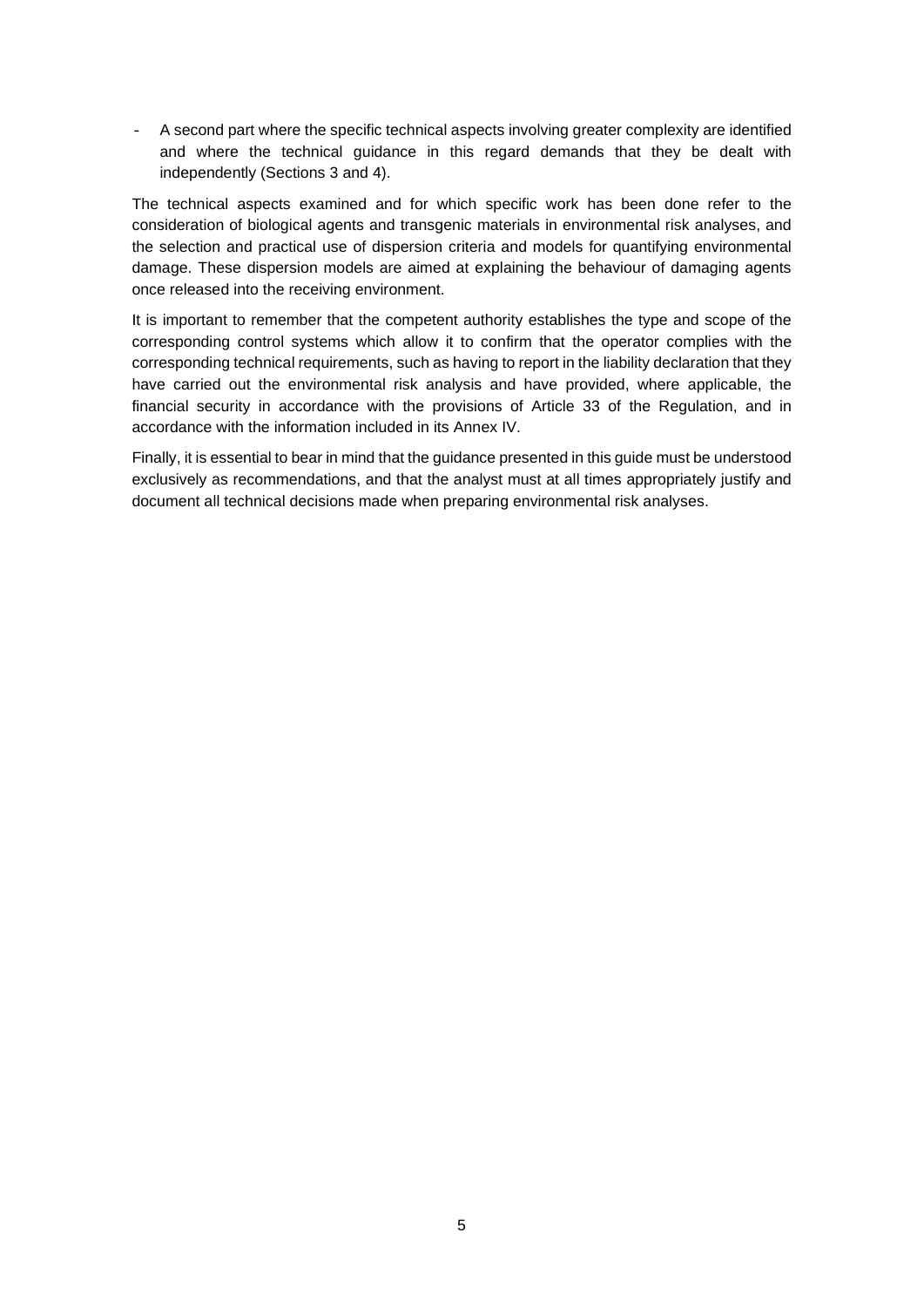# *2. FREQUENTLY ASKED QUESTIONS ON ENVIRONMENTAL RISK ANALYSES*

This section sets out a range of questions on performing risk analyses which have been frequently posed to the General Directorate for Environmental Quality and Assessment by operators. These questions are related to the most complex technical aspects which arise during the preparation of environmental risk analyses, and which are deemed likely to be of interest to a large number of operators, given that they consist of cross-cutting aspects when carrying out these assessments.

### *2.1.Consultation on the scope of environmental risk analyses and the inclusion of subcontracted activities.*

Environmental liability applies to operators of the economic or occupational activities performed by any natural or legal person as part of an economic activity, business or undertaking, whether private or public, profit or non-profit.

Article 2.10 of Law 26/2007, of 23 October, identifies an operator as any natural or legal, private or public person who operates an occupational or economic activity or who, in any capacity, controls the activity or has decisive economic power over the technical functioning of any such activity. In identifying the operator, account will be taken of the provisions in sectoral and regional legislation for each activity governing holders of permits or authorisations, as well as registrations with and notifications to government agencies.

In keeping with this, Law 26/2007 identifies, in the first instance, the holder of the corresponding permit, authorisation or registration as the operator. Nevertheless, in accordance with the aforementioned definition, those who perform, control or have decisive economic power over the technical functioning of a certain activity may also be considered operators. As a result, a single party could be considered an operator due to "controlling the activity or having decisive economic power over the technical functioning of any such activity" and, at the same time, be included in some other category of parties to which Law 26/2007, of 23 October, also attributes liabilities in addition to the operator, as is the case of a parent company (Article 10), or the jointly or subsidiarily liable parties to which Article 13 refers. As such, a *de facto* administrator, in principle, is subsidiarily liable and, in turn, could fit within the broad concept of operator due to "controlling the activity or having decisive economic power over the technical functioning of any such activity", as set out in the definition of an operator in Law 26/2007, of 23 October.

Article 27 of Law 26/2007, of 23 October, establishes that subcontractors and professionals who collaborate with operators may be included as covered persons in the financial securities which must be provided by operators. As a result, it seems reasonable that the environmental risk analysis on which the calculation for determining the amount of the financial security is based must cover the activity performed by these subcontractors or collaborators when they can be held environmentally liable due to controlling the activity which is subcontracted, while also maintaining a functional and operational relationship with the main activity under study, or are covered by one of the situations of joint or subsidiary liability to which Law 26/2007, of 23 October, refers in its Article 13.

As a general rule, the recommendation is to take account of all of the hazards which may be related to the environmental risk inherent to the occupational activity under study, including in said spectrum all of the activities of the collaborators and subcontractors which may fall within the definition of an operator established by Law 26/2007, of 23 October, due to having operational control over the subcontracted activity, as well as persons to whom, where applicable,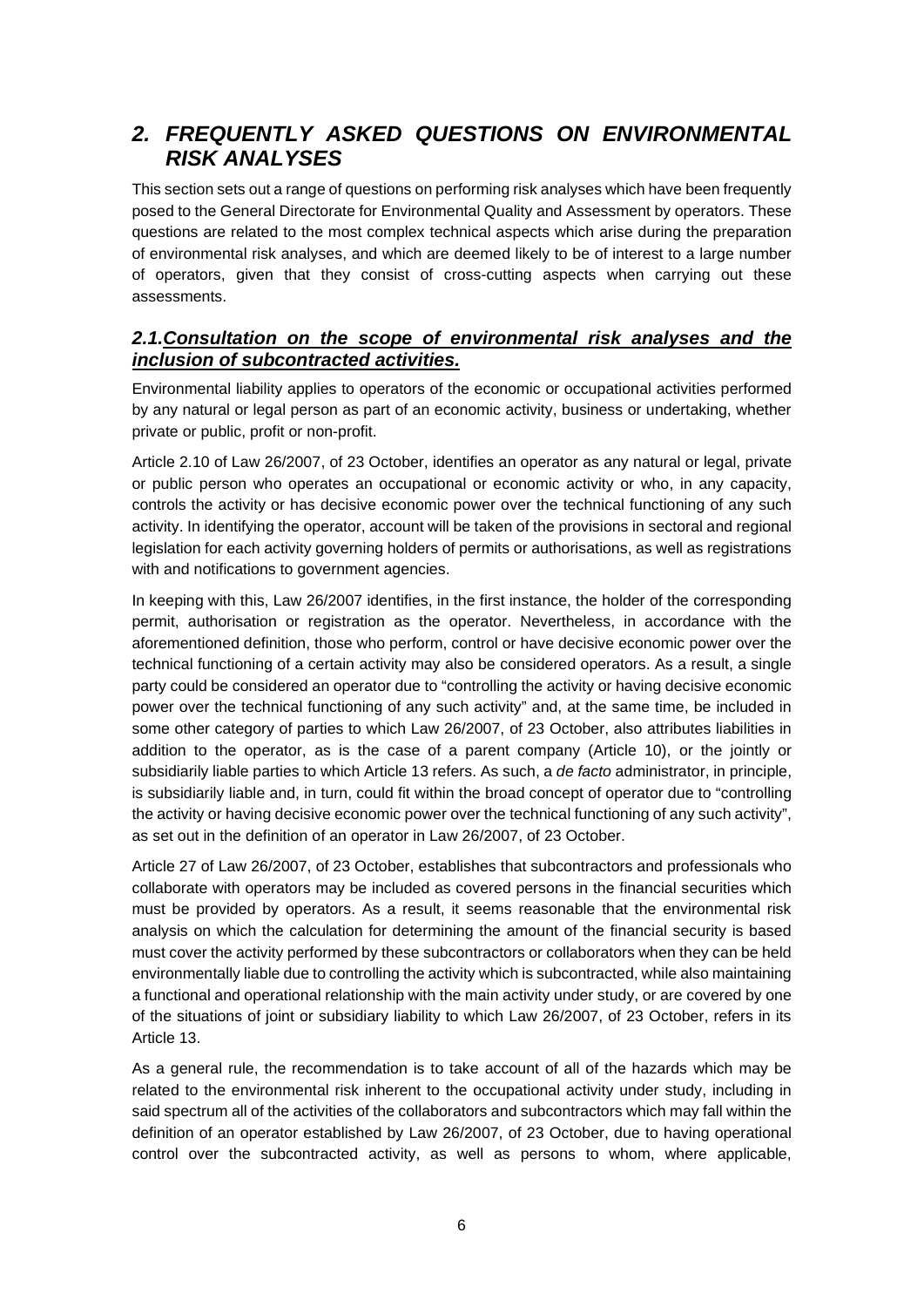environmental liability may be attributed in line with the provisions of the aforementioned Article 13 of Law 26/2007, of 23 October.

### *2.2. Consultation on the option of using the probability calculation method from a Sector-specific Environmental Risk Analysis belonging to another sector.*

The use of probability calculation methods of a MIRAT or Methodological Guide for a sector other than the one to which the operator belongs may be used if it consists of a method for quantitatively estimating probability. If failure rates are linked to specific types of components or industrial equipment referring to initiating events or determining factors of the event tree (and not to a specific profile of activity), the operator may use these data as a basis provided that it is duly justified that the component in the event tree of the sector-specific analysis has characteristics equivalent to those of the event tree under analysis.

Meanwhile, if it consists of a qualitative probability method which does not refer to its sector of activity, it is highly unlikely that the calculation method established by the sector-specific risk analysis can be adopted as is in the individual risk analysis because it does not comply with all of the elements and criteria which have been established specifically and with a greater level of subjectivity for calculating the probability in the context of another occupational sector.

# *2.3. Consultations on the preparation of consequence trees*

### **2.3.1. Can accident scenarios which are similar be eliminated if there are many of them? Does the aggregation of scenarios affect the calculation of the financial security amount?**

It is not possible to eliminate relevant scenarios from the environmental risk analysis despite them being similar in terms of the substance spilled and/or the resources affected. This is because, as indicated by Article 33.2 of the Regulation of partial development of Law 26/2007, to calculate the financial security, it is necessary to:

- a) Identify the accident scenarios and establish the probability of occurrence of each scenario.
- b) Establish the value of the environmental damage index associated with each accident scenario by following the steps established in Annex III [of the Regulation].
- c) Calculate the risk associated with each accident scenario as the product of the probability of occurrence of the scenario and the environmental damage index.
- d) Select the scenarios with the lowest environmental damage indices which comprise 95% of the total risk.
- e) Establish the amount of the financial security as the value of the environmental damage of the scenario with the highest environmental damage index of the selected accident scenarios.

If some relevant scenarios are eliminated from the assessment, it may occur that the reference scenario used to calculate the amount of the financial security [Section e)] is different to the one which would be selected using all of the scenarios. Another issue would be that some scenarios were categorised as not relevant, either due to the improbability of occurrence or due to a null value of the IDM, and their risk was zero. As a result, these non-relevant scenarios would not count towards the identification of the reference scenario and in the determination of the financial security.

In any event, there are two situations in which it is considered feasible to limit the selection of relevant scenarios in an environmental risk assessment. Firstly, it is common and reasonable to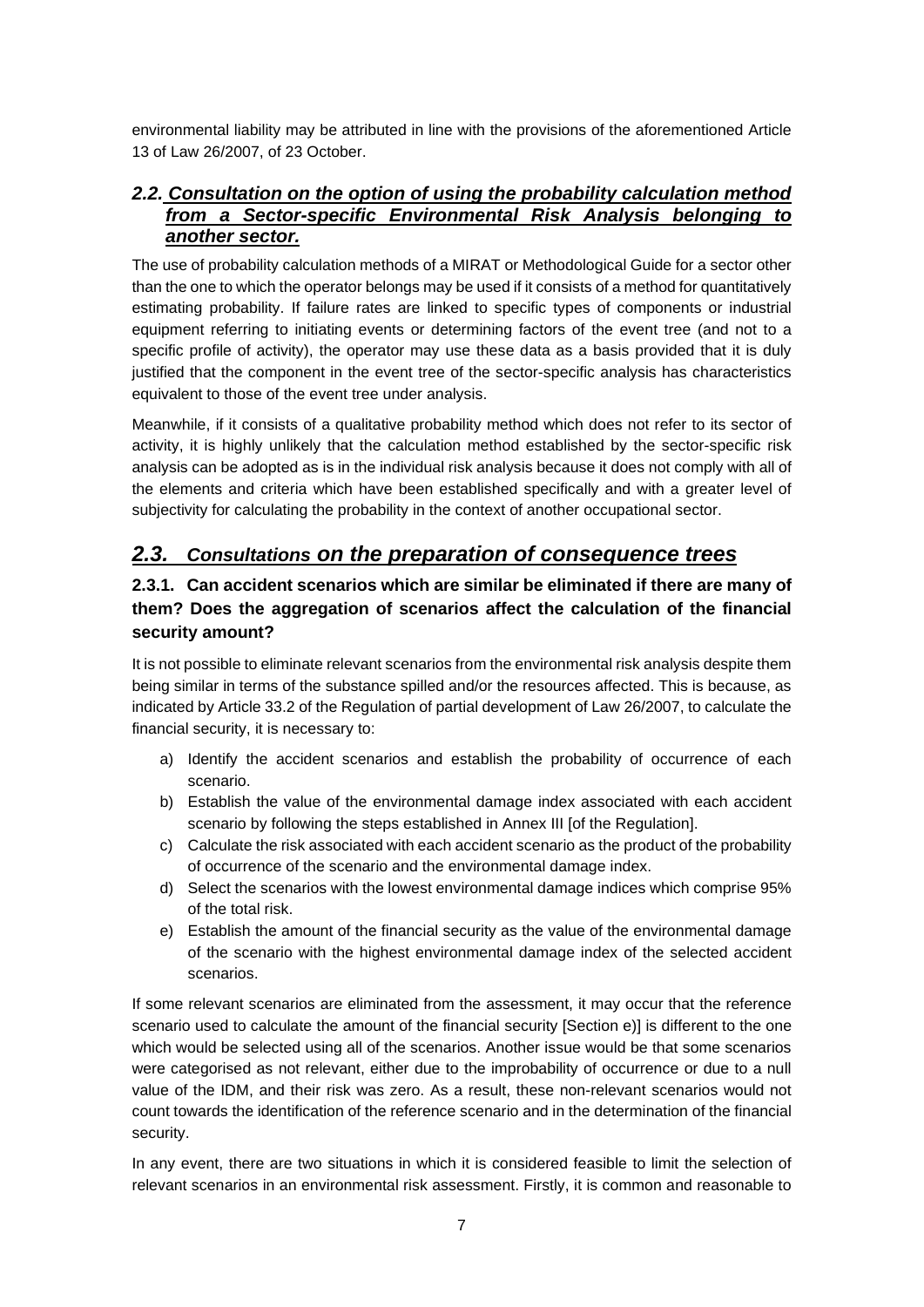assume that each and every one of the possible hazards is not considered in a facility from the outset when there are many of them. For example, low-toxicity substances in small-volume containers which are adequately managed, such as a bottle of bleach, can be disregarded. This decision allows for a reduction of the number of scenarios from one source. However, it would be debateable where the toxicity of the substance and/or the volume stored were greater.

Another situation would be where, among the selection of relevant scenarios, a group of scenarios exist which share the same IDM value but where each scenario is caused by a different hazard. In these cases, the scenarios which share the same IDM value can be integrated into a single scenario which maintains this IDM value and which shows the total probability of the scenarios which are grouped together. This solution does not affect the calculation of the financial security because this amount is independent of the probability value. In this way, if one of the scenarios comprising the total were selected as a reference scenario, the scenario which now aggregates the other one would be selected, the value of whose financial security remains the same (given that once the reference scenario is selected, this value is independent of the probability of the reference scenario). This is a situation which can occur where there are different groups of containers of the same type and capacity, where the probability of a spill occurring in one of them is proportional to the number of containers of each type.

Without prejudice to the above, the identification of relevant scenarios will depend on the decision to declare hazards relevant based on those which cause these scenarios, where the precautionary principle must prevail in the decision-making process.

### **2.3.2. When applying event trees, can a single accident scenario be identified in the risk analysis?**

In exceptional cases and in the case of very simple facilities, where the natural resources or receptors established by Law 26/2007, of 23 October, (land, bodies of surface water, bodies of groundwater, shorelines and tidal inlets, and protected wild species and habitats) are not potentially exposed to environmental damage, the possibility may arise that only one relevant accident scenario is identified in the facility. The corresponding financial security will be calculated based on this sole accident scenario.

In any event, and even in facilities which have a very low environmental risk associated with them, it will always be necessary to identify at least one accident scenario in order to establish the cover of the financial security in accordance with Article 33 of the Regulation of partial development of Law 26/2007, of 23 October. This identification must be performed based on the event trees described in the UNE 150008 standard.

### **2.3.3. How to proceed when the primary remediation of all the relevant accident scenarios is based on natural recovery?**

In accordance with the provisions of Article 33 of the Regulation of Law 26/2007, of 23 October, remediation of the damage caused in the reference accident scenario cannot be based on primary remediation which, in turn, consists entirely of natural recovery. This is because the cover of the financial security for environmental liability only covers, mandatorily, the primary remediation of the damage, a situation which requires scenarios whose primary remediation is based on natural recovery to be discarded as the reference scenario, given that there is no cost associated with primary remediation and, as a result, it cannot serve as a reference for the calculation of the financial security.

Taking into account the aforementioned rules, it would not be acceptable for each and every one of the accident scenarios identified in the context of a risk analysis to have an associated primary remedy based exclusively on natural recovery.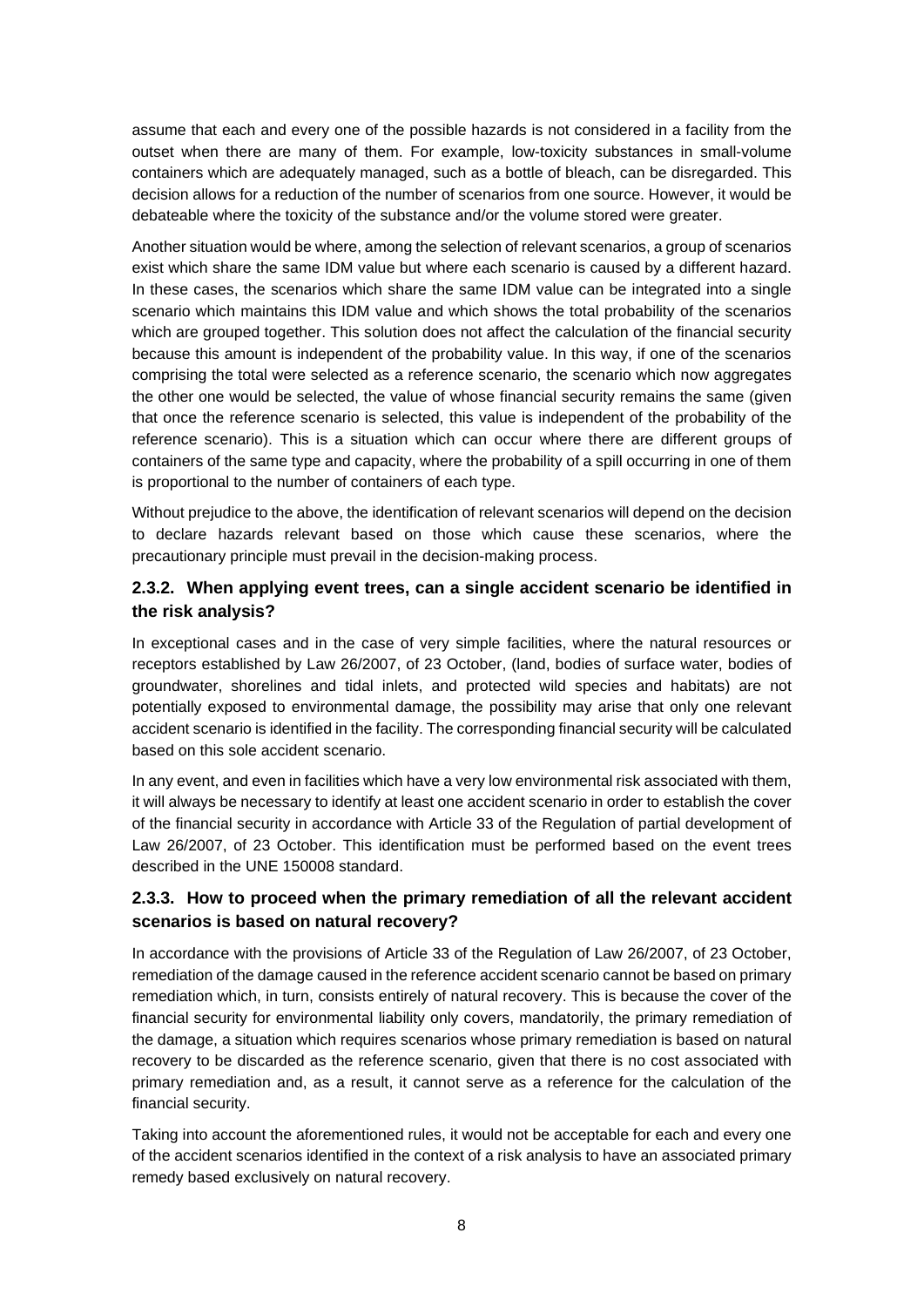In this context, a feasible solution could be based on at least one of the accident scenarios which have been deemed relevant requiring primary remediation based on partial natural recovery, combined with other specific primary remediation measures aimed at the specific type of damage. In other words, it is essential that, in the situations and under the hypotheses which may be established in the risk assessment, it is foreseen that the damage caused in at least one of the identified scenarios is not remedied entirely through natural recovery.

An example of how to proceed could be a spill of chemical substances on land, where the analyst proposes the natural recovery of the affected areas with a lower concentration of the pollutant and the performance of other specific primary remediation techniques in the most polluted areas.

The Environmental Liability Supply Model (MORA) is especially useful for consulting different remediation techniques, the computer program and associated documentation for which are available on the Environmental Liability website of the Ministry for the Ecological Transition and the Demographic Challenge<sup>2</sup>.

Additionally, from a practical point of view, some considerations could help to simplify decisionmaking aimed at identifying possible primary remediation techniques in cases of damage to bodies of surface water and land.

- For the "body of water" resource, if the analyst deems that the techniques suggested by MORA do not adequately fit the scenario under assessment, it might be useful to consult other references such as the *Federal Remediation Technologies Roundtable* (FRTR) of the United States Government (https://frtr.gov/scrntools.htm) or other specific official sources. In these scenarios where potential environmental damage is caused to a body or bodies of water, possible damage which may be caused to species which inhabit the potentially damaged body of water should also be considered, thereby allowing the application of primary remediation techniques (introduction of fish, etc.), which can be combined, where applicable, with a form of natural recovery.
- For land, whether it is the initial or final receptor of the pollution, the procedure would be similar, in the sense that it would be possible to consider the possibility of relevant or significant environmental damage when the concentrations reached by the damaging agent exceed the permissible levels in the receiving environment. The MORA database also offers different primary remediation techniques which can be applied in isolation, in combination or partially associated, as applicable, with a process of natural recovery of the natural resource.

All these recommendations determine the need for the remediation of at least one of the accident scenarios not to be based entirely on natural recovery, as well as the importance of all of the decisions made in the context of a risk analysis being duly justified.

### **2.3.4. How is the probability assigned to the accident scenarios?**

The UNE 150008 Standard on Environmental Risk Analysis and Assessment establishes the possibility of the analyst deciding on the technique for assigning the probability to the event trees, and for this the probability must first be assigned to the initiating events and the determining factors, based on the combination of which a specific accident scenario will be generated.

Two different methods are proposed for assigning the probabilities: quantitative and semiquantitative. The choice of one method over the other will fundamentally depend on the complexity which the event trees have acquired and the information available, and it must always

<sup>2</sup>https://www.miteco.gob.es/es/calidad-y-evaluacion-ambiental/temas/responsabilidadmediambiental/modelo-de-oferta-de-responsabilidad-ambiental/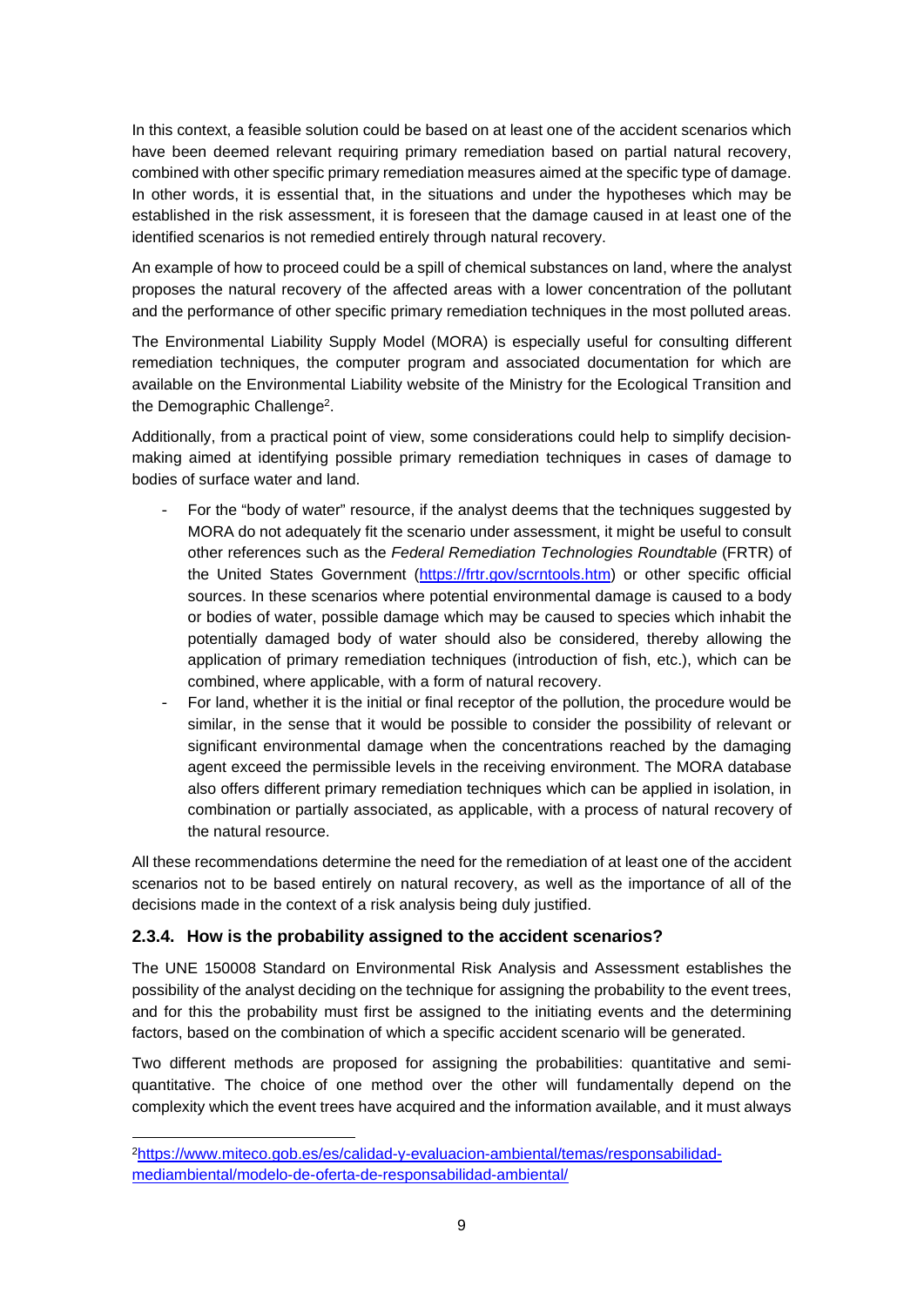be in keeping with the reliability criteria required to satisfy the object of the analysis. Table 1 shows the main differences between quantitative and semi-quantitative methods for assigning probabilities to the accident scenarios.

| <b>Quantitative method</b>                                                                                                                                                                                                                                                                                                                                  | Semi-quantitative method                                                                                                                                                                                                                                                                     |
|-------------------------------------------------------------------------------------------------------------------------------------------------------------------------------------------------------------------------------------------------------------------------------------------------------------------------------------------------------------|----------------------------------------------------------------------------------------------------------------------------------------------------------------------------------------------------------------------------------------------------------------------------------------------|
| Its use requires referring to bibliographical sources or<br>a historical record of accidents considered valid.                                                                                                                                                                                                                                              | Its use requires constituting a group of experts who<br>establish a set of probability indicators.                                                                                                                                                                                           |
| It consists of a more objective method.                                                                                                                                                                                                                                                                                                                     | It consists of a less objective method.                                                                                                                                                                                                                                                      |
| The method offers fewer options for the introduction of<br>preventive measures and risk management into the<br>model.                                                                                                                                                                                                                                       | The method offers more options for the introduction<br>of preventive measures and risk management into<br>the model given that the variables it uses are often<br>related to maintenance of facilities, staff training<br>and, in short, environmental risk management.                      |
| There is generally a weaker link between the data used<br>and the reality of the facility or of the sector under study<br>(international bibliographical references are normally<br>used). Therefore, generic values for the industry or for<br>the sector are used, without being able to go into detail<br>on the specific characteristics of a facility. | There is generally a stronger link between the data<br>used and the reality of the facility or of the sector<br>under study (the indicators are normally determined<br>ad hoc by a panel of experts): Possibility of<br>establishing specific indices for the sector or for the<br>facility. |
| There is a greater risk of data obsolescence, and<br>special attention must be paid to the year of publication<br>of the databases which are to be used.                                                                                                                                                                                                    | There is a lower risk of data obsolescence, given<br>that the panel of experts can establish a set of<br>indicators adapted to the current situation.                                                                                                                                        |
| There is a greater probability of not finding specific<br>data for one of the components identified in the model<br>(zones, activities, initiating events, determining<br>factors, etc.)                                                                                                                                                                    | They offer the possibility of designing specific<br>indicators of the probability of occurrence for each<br>component of the model.                                                                                                                                                          |

**Table 1.** Most important differences between quantitative and semi-quantitative methods for assigning probabilities in event trees. Source: by the authors.

The application of a quantitative method involves the bibliographical review of databases which provide information on the probabilities of failure of different equipment and operations which have been recorded in recent decades. Generally, this quantitative probability is expressed in units such as events/year or failures/demand when it refers to an initiating event, and in terms of probabilities of, in addition to failure/demand, success/failure or, where applicable, presence/absence when referring to a determining factor. Some of the most extensive bibliographical references so far include the *Purple Book*, *Failure Rate Event Data for Use within Risk Assessments* and *Handbook Failure Frequencies.* In any event, the analyst must review the bibliographical references, which apply to their case study and understand the respective limitations of each of them.

A semi-quantitative method involves the transformation of a series of indicators into numerical values by assigning an ordinal scale. This permits a criterion for comparison to be established between some indicators and others for each initiating event and determining factor whose respective probability of failure, frequency or presence is to be assessed. The inherent subjectivity of the semi-quantitative method must be minimised by constituting a group of experts who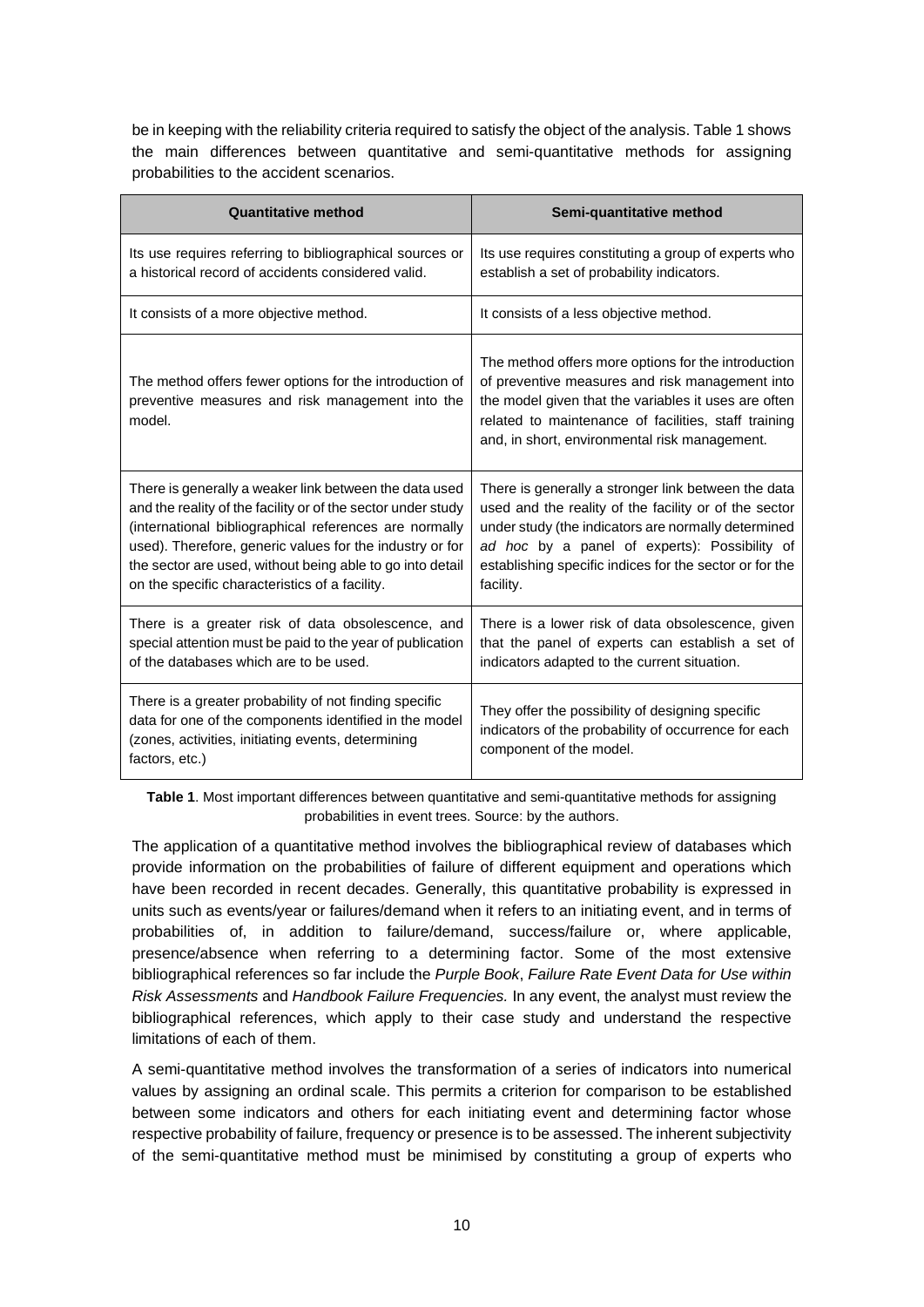establish, in a technically consistent and justified manner, the type of indicators and the ordinal scale which explain the probability of each variable.

The analyst can opt to apply a quantitative or semi-quantitative method to assign the probability to the initiating events and to the determining factors which make up the event tree. Next, the probability of each accident scenario is always calculated in the same way: by multiplying the probability of the initiating event by the probability of the determining factor. In other words, the probability of occurrence of each accident scenario is calculated by applying the logical "AND" operator or intersection of the probabilities of the initiating event and of the determining factors which make up the accident scenario. Mathematically, the calculation of the probability of occurrence of the accident scenario is expressed as follows:

$$
P_S = prob\_I. E \times P_1 \times P_2 \times ... \times P_n
$$
 [Eq.2]

Where:

*PS*, is the probability of occurrence associated with the scenario "S", which is defined as being the result of the joint occurrence of the initiating event "I.E." and the determining factors "1, 2, … and n".

*prob\_I.E.*, is the probability of occurrence of the initiating event leading to the accident scenario "S".

 $P_i$  is the probability of success (or failure) of the determining factors which, based on a specific initiating event, affect the definition of the accident scenario "S". The probability of success plus the probability of failure of each determining factor add up to one, given that they are alternative events (the factor acts or does not act).

The explanatory report of the "Methodological guide for certain hazardous and non-hazardous waste management activities", available to the public via the Environmental Liability website of the Ministry for the Ecological Transition and the Demographic Challenge<sup>3</sup>, describes the specific characteristics and sources of information for each quantitative and semi-quantitative method, as well as an illustrative example of each method for assigning probabilities to event trees.

### **2.3.5. In the event of applying one or more preventive measures, should the consequence tree and the identification of accident scenarios be adapted to the new conditions? What consequences could it have on the event trees and the determination of the financial security?**

Any modification which can affect the makeup of the relevant accident scenarios of the facility which have previously been identified in the risk analysis requires the consequence trees to be adapted and the reselection of the reference accident scenario established in Article 33 of the Regulation partially implementing Law 26/2007, of 23 October. In other words, once the consequence scenarios considered relevant have been identified and the reference scenario based on which the amount of the financial security will be estimated has been selected, the environmental risk analysis cannot be immutable and must be modified to adapt to any possible future change to the facility which may affect the pattern of consequence scenarios specified in said risk assessment.

In this regard, Article 34.3 of the Regulation of partial development of Law 26/2007, of 23 October, states that "*the operator shall adjust the environmental risk analysis whenever it deems fit and, in*  any event, whenever substantial modifications occur in the activity, facility or substantive

<sup>3</sup> https://www.miteco.gob.es/en/calidad-y-evaluacion-ambiental/temas/responsabilidadmediambiental/Memoria\_GM\_tcm38-194022.pdf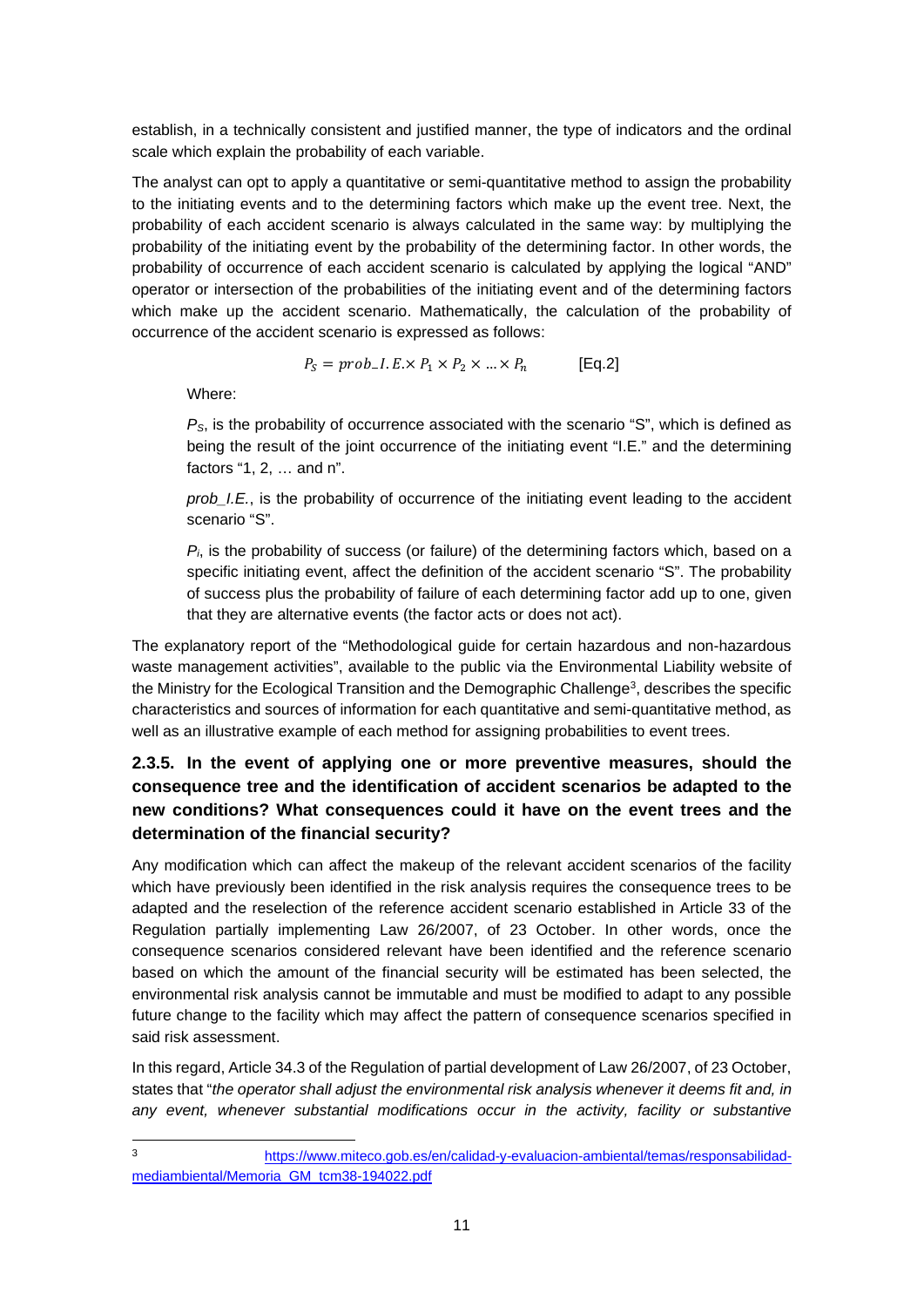*authorisation*". Therefore, criteria such as the timeliness of the change and substantiality of the modifications are used which provide a certain leeway in the interpretation of the need to modify the risk analysis or not when changes occur in the facility or the activity assessed.

Meanwhile, it is worth remembering that the elimination of one of more relevant accident scenarios resulting from the application of one or more preventive measures which may have been deduced from the risk analysis does not always represent a reduction in the cover of the financial security (although in most cases this is the most likely outcome). The reduction of this amount will depend on how the elimination of the corresponding scenario(s) affects the selection of the reference scenario based on which the cover of the financial security is calculated. An isolated but possible case would be where the elimination of an accident scenario displaces the reference scenario (the one with the highest environmental damage index among those accounting for 95% of the total risk) towards a different scenario, exceeding the selection range of the less damaging and more likely scenarios, and thereby favouring the selection of a reference scenario with a value associated with the financial security which turns out to be higher (more damaging and less likely) than the scenario which would have been selected without having applied the corresponding prevention measure(s). In these specific cases, the value of the damage on which the cover of the financial security is calculated would increase.

All of these issues relating to the change which the amount of the financial security may undergo in response to a modification of the facility affecting the makeup of the event trees, i.e., the environmental risk of the facility, highlight the utility of risk analysis as a tool for managing environmental risk, providing information of great value to the operator on the hazards, the determining factors and/or the consequence scenarios on which it is most advisable to act to reduce both the environmental risk and the cover of the financial security.

### **2.3.6. Starting at what stored amount of a polluting substance is it recommended or necessary to take into account a specific hazard?**

There is no predetermined amount starting at which a substance must be considered in an environmental risk assessment. It will always be the analyst who will determine, based on the hazards present in the facility, if a certain polluting agent is stored in a quantity which, in the event of its release, could produce damage or a threat of damage to the natural resources protected by Law 26/2007. The hazard level of the polluting agent may equally be an argument for considering or discarding a specific hazard.

By way of guidance and in a facility with multiple hazards, the amount of 1  $m<sup>3</sup>$  can be adopted as a reference for taking into account a container of a dangerous substance as a hazard in the risk assessment. In any case, and based on the precautionary principle, it is important to bear in mind some situations which, in the context of an accident, can lead to the amplification of the damage and, as a result, to finally consider a substance which was initially disregarded as a hazard due to the limited volume stored (and not because it is a substance which is associated with a high level of danger). This would apply to a substance which could be carried by another one which acts as the pollution vector, as often occurs with fire water.

### **2.3.7. What examples can serve as a reference for the application of Article 3.4.b of Law 26/2007, of 23 October, on Environmental Liability?**

Paragraph 4.b of Article 3 of Law 26/2007 establishes that exceptional, inevitable and irresistible natural phenomena fall outside of the scope of application of the law. As a result, it is not necessary to consider these phenomena as an initiating event in environmental risk analyses. Earthquakes and seaquakes, extraordinary flooding, volcanic eruptions, atypical cyclonic storms, falling astral bodies and meteorites can be considered examples of these natural phenomena.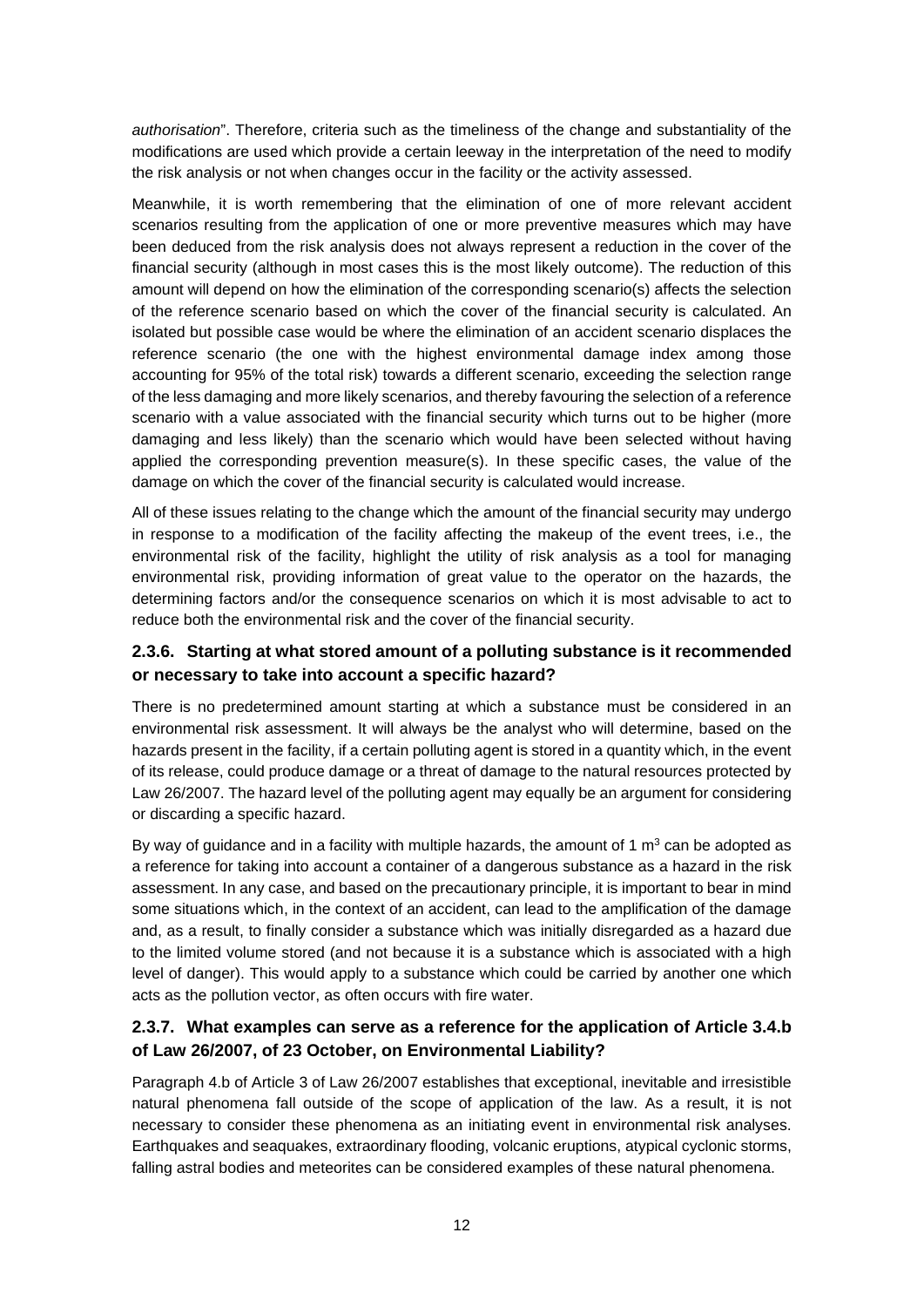### *2.4 Consultation on quantifying damage and the use of dispersion models*

### **2.4.1. How are chemical agents quantified when they consist of a mixture of substances?**

It is common for operators not to handle a pure substance which can be unequivocally classified into one of the categories specified in the scheme of Box 1, included in the IDM Calculation Module User Guide which allows for the simple classification of the different damaging agents based on their characteristics, with mixtures of substances being more common. In these cases, it shall be the operator who decides on the most appropriate way to adapt these scenarios to the schema of Box 1, although the chosen option must be adequately justified.

| Damaging agent |                                                                 | Not explosive<br>substance      | Organic<br>chemical agent                                         | BP <<br>325°C    | <b>BP&lt;100°C</b>             | The<br>chemical<br>contains<br>halogen<br>elements             | <b>Damage from</b><br>halogenated<br><b>VOCs</b> |
|----------------|-----------------------------------------------------------------|---------------------------------|-------------------------------------------------------------------|------------------|--------------------------------|----------------------------------------------------------------|--------------------------------------------------|
|                | The chemical (agent)<br>has an associated<br>toxicity threshold |                                 |                                                                   |                  |                                | The<br>chemical<br>does not<br>contain<br>halogen<br>elements. | Damage from<br>non-halogenated<br><b>VOCs</b>    |
|                |                                                                 |                                 |                                                                   |                  | BP>100°C                       | The<br>chemical<br>contains<br>halogen<br>elements             | <b>Damage from</b><br>halogenated<br>COSVs       |
|                |                                                                 |                                 |                                                                   |                  |                                | The<br>chemical<br>does not<br>contain<br>halogen<br>elements. | <b>Damage from</b><br>non-halogenated<br>COSVs   |
|                |                                                                 |                                 |                                                                   | $BP > 325^\circ$ | Fuel                           | Damage from fuel oils                                          |                                                  |
|                |                                                                 |                                 |                                                                   |                  | Other<br>substances            | Damage from non-volatile<br>organic compounds (NOCs)           |                                                  |
|                |                                                                 |                                 | Inorganic<br>chemical agent                                       |                  | Damage by inorganic substances |                                                                |                                                  |
|                |                                                                 | It is an explosive<br>substance | Damage due to explosive substances                                |                  |                                |                                                                |                                                  |
|                |                                                                 | Physical agents                 | Damage due to extraction or disappearance of the natural resource |                  |                                |                                                                |                                                  |
|                | The chemical (agent)                                            |                                 | Damage due to dumping of inert waste                              |                  |                                |                                                                |                                                  |
|                | has not an                                                      |                                 | Damage due to temperature increase                                |                  |                                |                                                                |                                                  |
|                | associated toxicity<br>threshold                                | Fire                            | Fore damage                                                       |                  |                                |                                                                |                                                  |
|                |                                                                 | <b>Biological agents</b>        | <b>Damage from Genetically Modified Organisms (GMOs)</b>          |                  |                                |                                                                |                                                  |
|                |                                                                 |                                 | Damage by invasive alien species                                  |                  |                                |                                                                |                                                  |
|                |                                                                 |                                 | Damage by viruses and bacteria                                    |                  |                                |                                                                |                                                  |
|                |                                                                 |                                 | <b>Fungal and insect damage</b>                                   |                  |                                |                                                                |                                                  |

**Box 1**. Schema to assist in selecting the damaging agent. BP = Boiling point. Source: IDM calculation module user guide

Some of the criteria commonly proposed in environmental risk analyses are listed below:

a. Selection of a similar substance as a reference: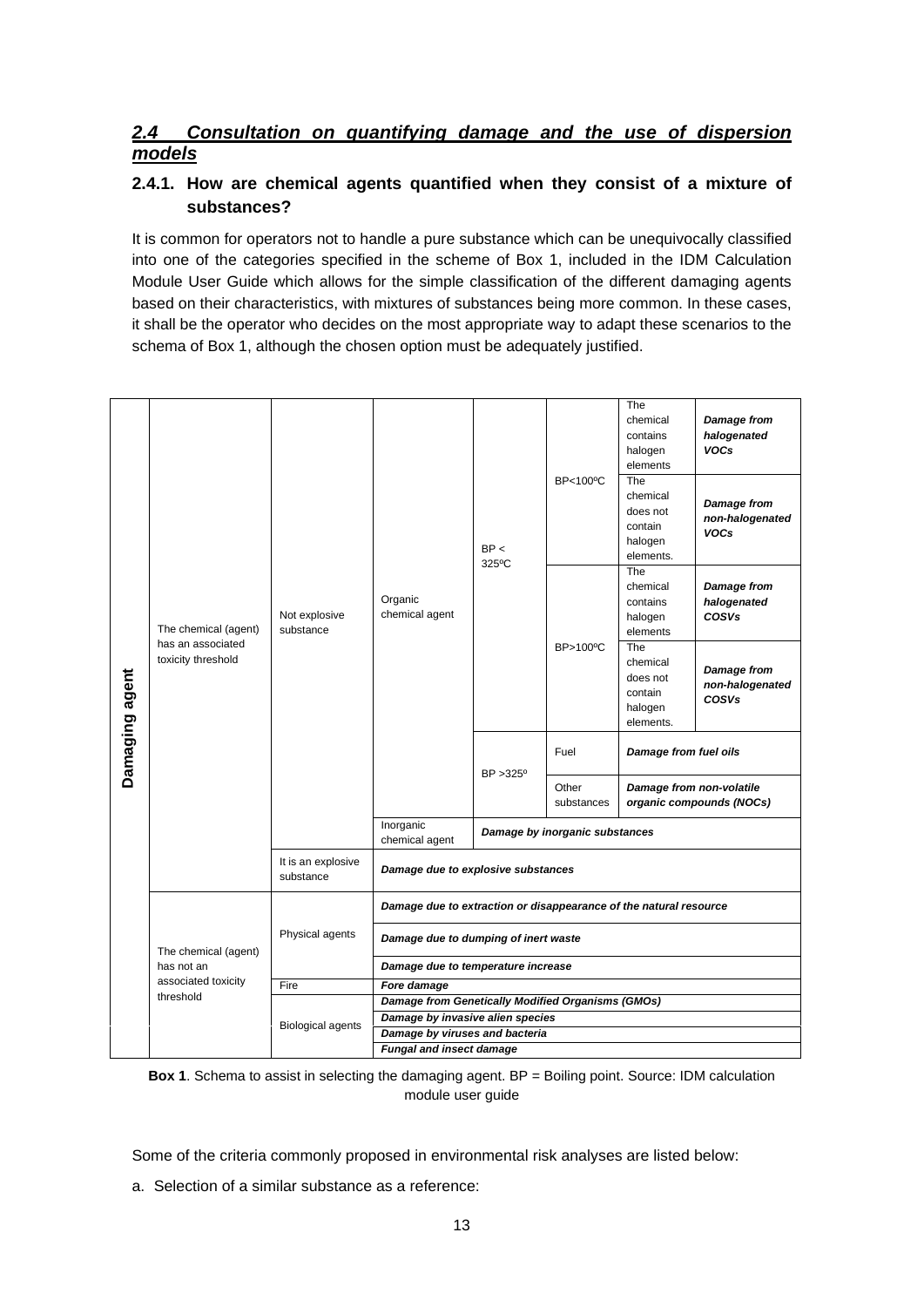The proposal is to take the substance from the above scheme which is most similar to the mixture analysed. Aspects such as the behaviour of the mixture, its toxicity, the cost of possible damage which it could cause, etc. will be considered.

b. Selection of the most toxic substance as a reference

This is one of the most conservative options, assuming that the mixture has the properties of the most toxic substance present in it.

c. Selection of the substance which could cause environmental damage with the highest remediation cost as a reference

As with the previous proposal, this is a conservative approach in which it is assumed that the mixture behaves entirely like the substance which can cause the greatest environmental damage of all of those which it comprises. To justify this choice, the MORA tool can be used to calculate the remediation costs linked to each type of substance.

d. Selection of the toxic substance which represents the greatest volume in the mixture as a reference.

A less conservative choice, but equally justifiable, is where the mixture is assumed to be the majority toxic substance in its formulation.

These guidelines must also be taken into account by the analyst when estimating the IDM and its corresponding coefficients related to the damaging agent linked to a specific accident scenario, a point at which it is necessary to determine various parameters related to the properties of the mixture of chemical substances (biodegradability, solubility, toxicity, etc.). Specifically, the 'Vvert' parameter of the IDM represents the amount of the agent involved in the damage, which is equivalent to the volume spilled which enters into contact with the natural resource.

Note that different considerations may come into play when the damaging agent is composed of a mixture of substances. In any case, the analyst must justify their decision based on the type and quantity of the damaging agent considered when a mixture of substances is involved in the quantification of an accident scenario.

### **2.4.2. What decision can be taken when the toxicity threshold of a certain chemical substance is not included in the safety data sheet and this figure cannot be used to apply it in the pollutant dispersion model of the potentially affected receptor?**

The toxicity threshold is used to determine the intensity of the damage in accordance with Articles 11 and 13 of the Regulation of partial development of Law 26/2007, an indicator which contributes to characterising the damaging agent. Additionally, Section III of Annex I of the regulation on technical aspects of determining environmental damage establishes a series of criteria for calculating the intensity of the damage; specifically, point 1 of said Section III of Annex I focuses on the intensity of the damage caused by a chemical agent. This section indicates that the intensity level shall be measured in relation to the concentration or limit dose, comparing in one way or another the concentration which the spilled substance reaches in the receiving environment with the toxicity threshold of said receptor and the relationship between the exposure time and this toxicity threshold.

Article 2.e) of the partially implementing Regulation establishes three damage intensity levels:

1 "Severe": A level of intensity that represents clear, short-term adverse effects on the receptor, with evident consequences on the eco-systems and their habitats and species.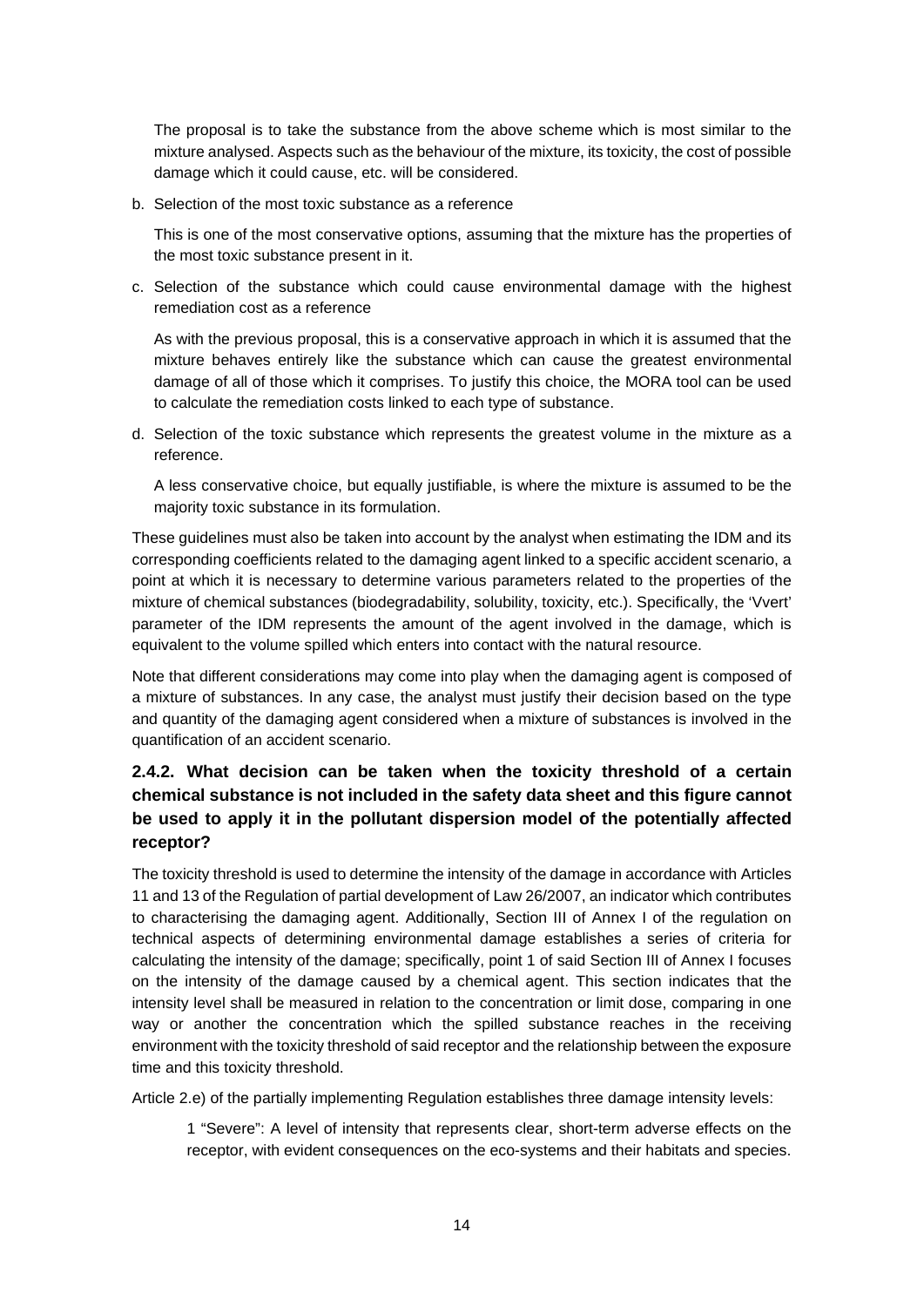Severe effects have an impact on at least 50% of the population exposed to the damaging agent.

2 "Chronic": A level of intensity that indicates possible long-term adverse effects on a percentage of the population exposed to the damaging agent ranging from 10% to 50%.

3 "Potential": A level of intensity that corresponds to effects that exceed the ecotoxicological threshold and affect at least 1% of the population exposed to the damage, but do not reach chronic or severe levels. The term "admissible concentration level" refers to the eco-toxicological threshold.

Each damage intensity corresponds to a toxicity threshold ―called CTDs, chemical toxicity distributions― in accordance with the following categories:

- Median Lethal Concentration (LC50) or Median Effect Concentration (EC50): these are normally taken as a reference for evaluating severe effects, i.e., those which affect at least 50% of the population.
- No Observed Effect Concentration (NOEC) or No Observed Adverse Effects Level (NOAEL): these are used as a reference to evaluate chronic effects, which affect between 10% and 50 % of the population.
- Predicted No Effects Concentration (PNEC): it is assumed that this threshold does not guarantee the absence of potential damage, i.e., it affects at least 1% of the population.

In addition to these three levels, for practical reasons, in risk analyses a fourth damage intensity level tends to be differentiated, lethal intensity, which corresponds to the loss of 100% of the population.

This way, the determination of the intensity of the environmental damage of a chemical agent is constructed by comparing the predicted concentration of the toxic substance in the receiving environment (a value termed Predicted Environmental Concentration or PEC, which can be obtained from the models and criteria mentioned in the section on calculating the extent of the damage) with the above toxicity thresholds. This way, if the PEC exceeds the LC50 value of the released substance, the appearance of severe damage can be affirmed and, with it, over 50% of the population being affected.

To carry out this exercise, it is necessary to have the information on the PEC ―the pollutant dispersion model used must provide this expected concentration of the substance in the receiving environment― and on the toxicity levels ―potentially available in bibliographical references on toxicology or, occasionally, in the safety data sheets of the substances, although for a limited list of species.

Nevertheless, in the scope of environmental risk analyses, in which hypothetical environmental damage is assessed, one or both of the above-mentioned components may not be available, either because the dispersion models and criteria used do not provide the expected concentration of the polluting substance and/or because there is no toxicological information on the polluting substance(s) released in the reference scenario. Faced with this potential impossibility of assessing the damage intensity according to severe, chronic or potential levels, the recommendation is to adopt a prudent judgement and consider that the hypothetical damage would be considered lethal damage and, therefore, the environmental damage would affect 100% of the population. In any case, other impact levels on the population can be selected if duly justified.

In relation to the evaluation of the intensity of damage from a chemical substance spill polluting inland surface watercourses, the Technical Guidance Document (TGD) of the European Commission (ECB, 2003) provides a free model publicly accessible on the internet for obtaining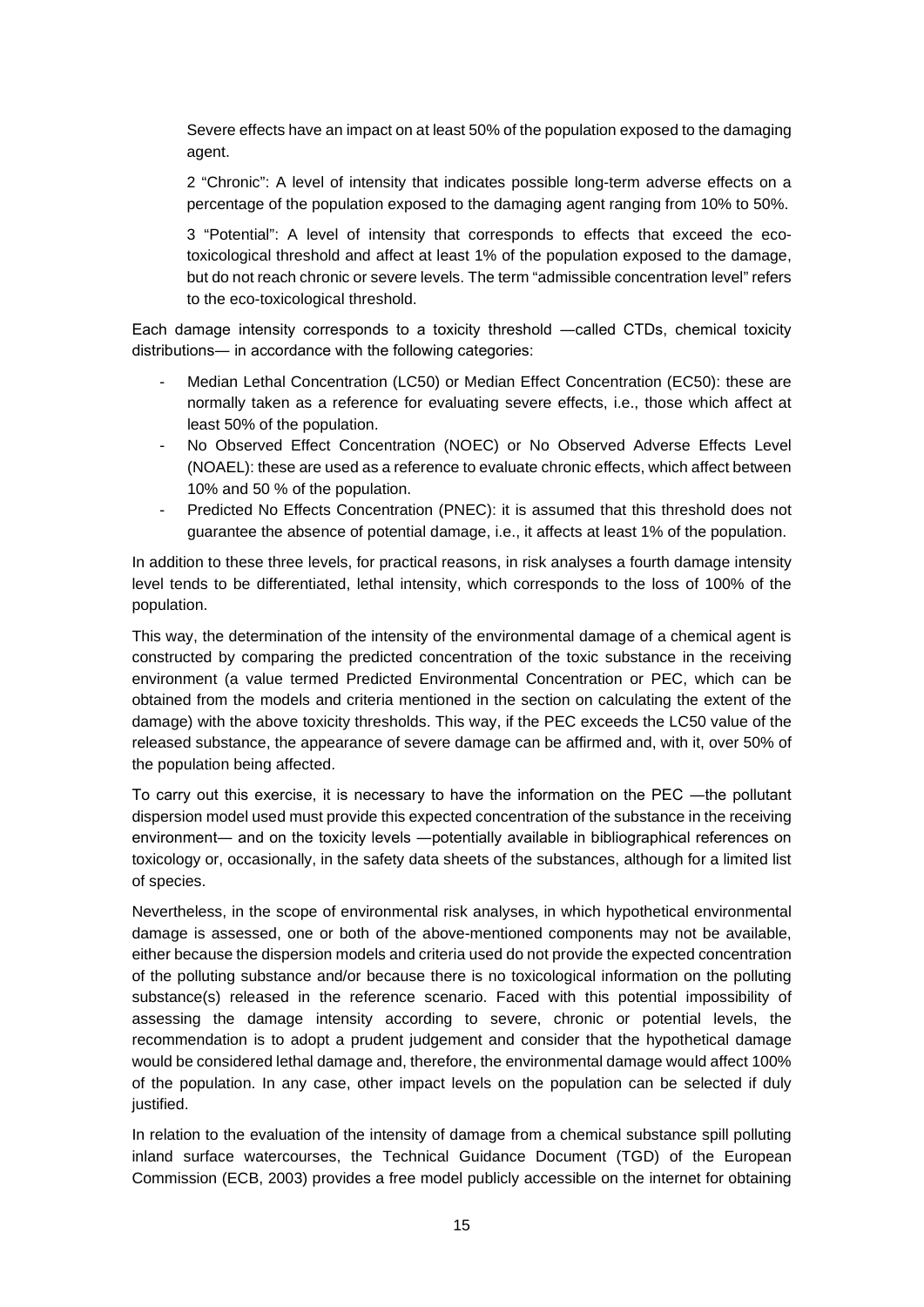the expected concentration of the substance in the environment (PEC). On the other hand, in the present day there is a large amount of data on the toxicity thresholds of numerous substances in water, meaning that assessing the intensity of the damage in the case of spills of chemical substances in this receiving environment may turn out to be more feasible than performing the same operation for damage to other receptors.

### **2.4.3. In the case of a spill on land which reaches groundwater, how is the amount spilled distributed between the land and the body of groundwater?**

A general-scope pollutant dispersion model which allows for the simple estimation of the distribution of the damaging agent between land and groundwater has not been identified. It is therefore recommended to carry out a case-by-case estimate in order to make the decision which best fits each specific situation. In this regard, the precautionary principle must be followed such that the calculations performed obtain conservative results whenever a high level of uncertainty is associated with the estimate.

A series of relatively simple practical proposals are listed below which the operator can follow in order to quantify this type of damage, although the advisability of it being the operator who applies, in a justified manner, the criterion which best fits the circumstances is stressed. These proposals are made due to the lack of a dispersion model which permits this type of estimation with greater efficiency and precision within environmental risk analyses, and may be subject to modifications if a more appropriate model is identified or developed.

The first possibility which is recommended is based on the model developed in Grimaz et al*.* (2007) and Grimaz et al*.* (2008). Specifically, this model provides a relatively simple procedure for estimating the area and depth which a hypothetical spill on land would reach. The model is applicable to the area of land not saturated with water; i.e., it will cease to provide results starting from the level at which the depth reached by the spill equals the groundwater level of the body of groundwater. Nevertheless, given the *a priori* nature of environmental risk analyses, for practical and cost-efficiency purposes of the calculation processes, the option of using the results of Grimaz et al*.* (2007) and Grimaz et al*.* (2008) for estimating the distribution of the damaging agent between unsaturated land and the saturated zone is considered.

In this regard, this proposal consists of calculating the depth which the spill would reach with the equations published in Grimaz et al*.* (2007) and Grimaz et al*.* (2008). If this depth (total reach of the spill) exceeds the depth at which the groundwater level is found, the damaged area could be assumed to be a cylinder whose surface matches the expansion surface of the spill and with a height (depth) equal to the total depth which the spill reaches. By means of this procedure, the amount of damaged land would be given by multiplying the affected area by the depth at which the groundwater level is found. The amount of damaged groundwater is given by multiplying this area by the difference between the total depth which the spill would reach and the depth at which the groundwater level is found, with the option of taking the land porosity into account to estimate the volume of groundwater affected.

The Grimaz (ibid*.*) model, on the basis of experience acquired by the Ministry for the Ecological Transition and the Demographic Challenge in the development of sector-specific instruments for environmental risk analysis, turns out to be suitable for estimating the amount of the damaging agent which would reach the groundwater level at which the body of groundwater is found and the amount of water polluted.

In any event, regardless of the quantification criterion followed, it is worth indicating that in the case of damage from chemical agents to bodies of groundwater, the assessment of the environmental damage using the Environmental Liability Supply Model (MORA) presents high fixed costs and relatively low unit costs (per unit of resource affected). The high fixed costs,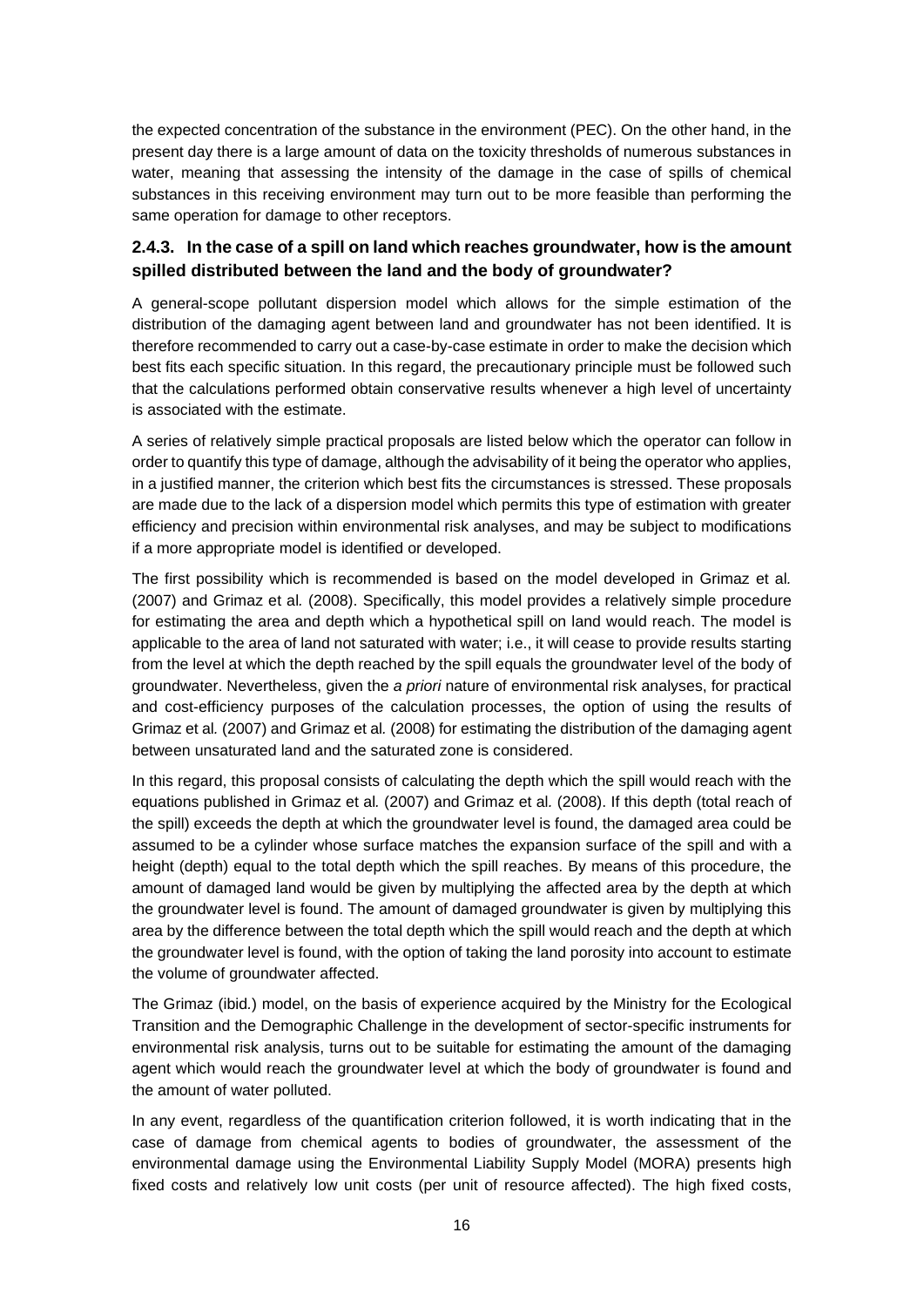especially those associated with the review and control procedures required to test and evaluate the success of the remedy, mean that the cost of primary remediation of groundwater polluted by chemical agents has a very limited dependence on the amount of groundwater to be remedied, making the precision of the quantification procedure less significant.

In other words, monetizing the damage to groundwater using MORA means that the cost of primary remediation of groundwater fundamentally depends on the fixed costs of the remediation technique, and therefore it is not very sensitive to the amount of water affected. This characteristic means that the effect on the value of the damage from the volume spilled (and the consequent amount of the body of groundwater polluted) is less than in other combinations of damaging agents and affected natural resources. Therefore, the analyst will have a degree of flexibility when deciding and justifying the criterion finally applied. In this regard, if significant uncertainty is considered to exist about the decision, it could be advisable to carry out a sustainability analysis which can assess the effect which each possible option would have on the predicted value of the environmental damage, in order to make the most appropriate decision in a justified manner.

### **2.4.4. How is a spill which ends up at a treatment plant external to the operator assessed in an environmental risk assessment?**

The uncertainly about the functioning of a treatment plant external to the operator faced with the arrival of a spill of polluted water makes it impossible to predict whether the plant will be able to retain or treat, at least partially, a possible spill, which leads to the assumption that the least favourable situation possible from an environmental risk perspective will occur. In other words, the inaction or lack of effectiveness of the treatment plant is assumed in the face of a possible spill of toxic water and, under this hypothesis, the precautionary principle is adopted. In accordance with this precautionary principle, the environmental risk is assessed in the absence of the treatment plant and the river and/or watercourse into which the treatment plant outputs are identified as potentially affected receptors.

### **2.4.5. How is the environmental risk analysis of a toxic spill of soluble substances into a body of surface water approached?**

The high variability of the circumstances which can surround this resource (watercourses or static water bodies, different flow rates, etc.) mean that the criteria for quantifying the damage caused by chemical substances of varying solubilities need to be qualified. In the configuration of an accident scenario where the initiating event consists of the release of a chemical agent into a body of surface water, the analyst can take account of the solubility of the substance and its density compared to water in order to identify the fraction of the spill which could be deposited on the bed and the fraction which could remain in the water.

As a general rule, the greater the solubility and the lower the density of the substance spilled into inland (or marine) surface water, it can be assumed that the greater the probability will be that the substance dissolves in the water. Given that solubility is a property which can manifest to differing degrees (some substances dissolve totally in water, others only partially, as a certain percentage, and others do not dissolve in water at all), the analyst could determine what quantity of the substance spilled (provided that it is denser than water and insoluble or partially soluble in water) would mostly end up dissolved, floating or deposited on the bed. As such, assuming a simplified criterion, when the substance is denser than water, the quantity deposited on the bed will be the quantity spilled minus the amount which was capable of dissolving in the water.

The quantification will also have to take into consideration whether the spill takes place in a moving body of water (rivers, streams, etc.) or a relatively static body of water (lake, reservoir, etc.). Likewise, the possibility of a containment structure existing which limits the spill downstream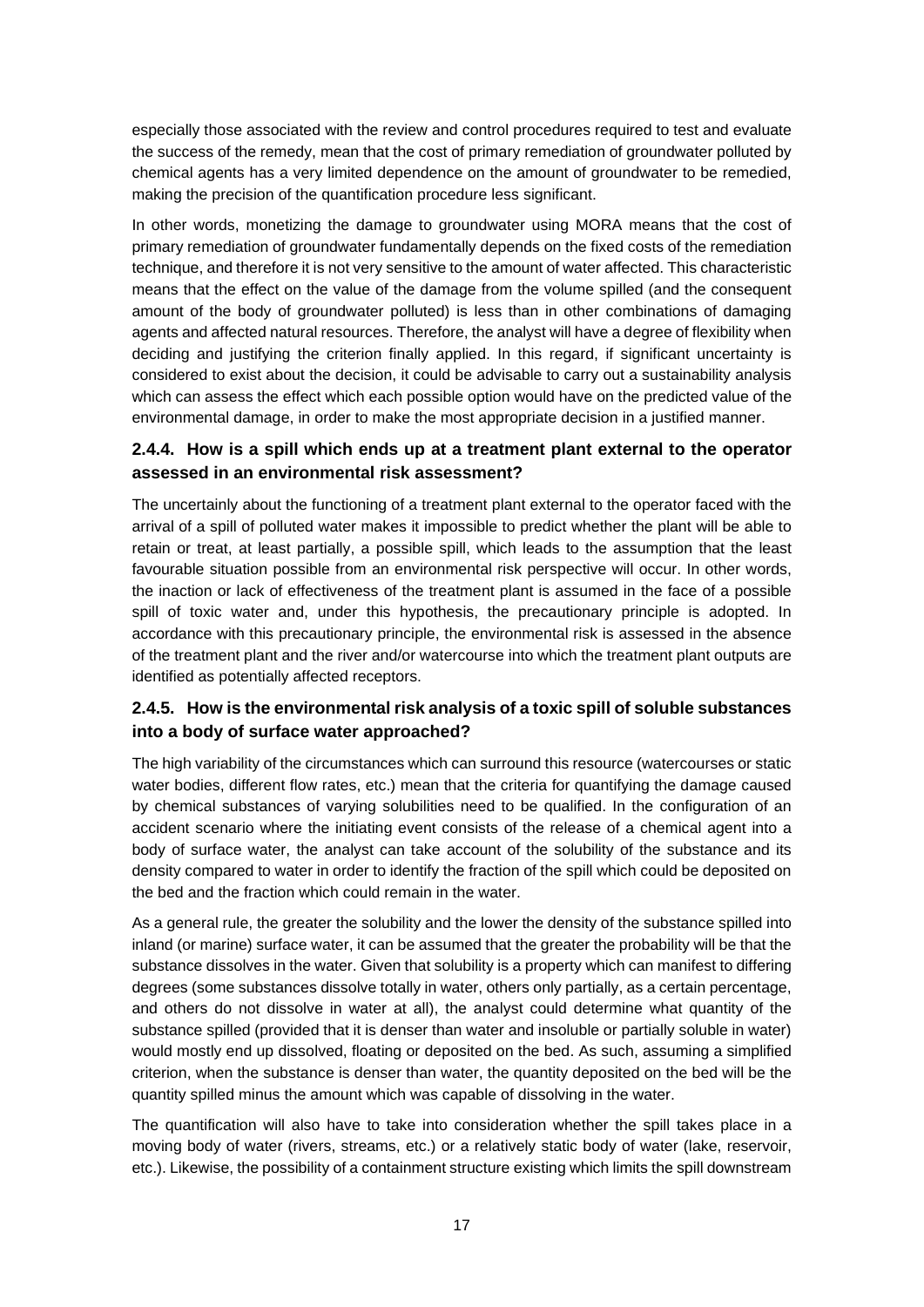will also be a factor to be considered when assessing and quantifying the damage caused by a chemical spill, regardless of its solubility, into a body of surface water. In these cases, the analyst may deem that the pollution could be retained downstream and, thereby, treat (in terms of quantifying and remedying the damage) a spill into a moving body of water as a spill into a static body of water.

The determining factors which come into play once the initiating event occurs in the form of a discharge or spill (generally, preventive measures and/or measures to avoid new damage implemented by the operator) can range from reducing (or even nullifying) the quantity of damaging agent which finally comes into contact with the natural resources (for example, the installation of a bunding which, if it functions correctly, fully confines the spill) to increasing the quantity of the spill (the fire water generated when putting out a fire can come into contact with soluble substances present in the area or in the facility and thereby considerably increase the quantity of a damaging agent). Extinguishing media (such as water) used to put out a fire which could occur in a facility are considered either a damaging agent (if they mix with soluble substances) or a vehicle for the spread of pollution (in the case of insoluble substances).

As a result, the fact that the damaging agent consists of a soluble chemical substance has a greater effect when determining the amount of surface water exposed to damage which ends up being polluted and which is associated with an accident scenario. In these cases, the amount of the water body which ends up being affected in the possible accident scenario is different to the amount of the chemical substance released in the initiating event as a result of the dilution of this substance in the receiving environment.

In cases where the watercourse does not have containment structures or they are at such a distance that their consideration as a containment element is not considered prudent, the analyst may estimate the volume of water polluted by multiplying the flow rate of the river by the time during which the pollutant remains in the water. Subsequently, the remediation techniques would be scaled based on this volume (cost of treating the water, etc.). Following the same logic, if the spill of a soluble chemical substance takes place in a relatively static water body or if the spill into the watercourse has managed to be contained in some way, the entire body of water would be affected by the spill. In any case, the analyst must use the pollution dispersion model which, in the case of the course of a river, allows them to understand the evolution of the concentration of the pollutant in order to identify the point of the watercourse where its dilution means that damage no longer exists, and in the case of a static water body (lakes, reservoirs, etc.), lets them evaluate whether the concentration of the soluble agent in the receiving environment would cause damage.

The analyst must take into consideration the possibility of considering the natural recovery of the resource, especially (but not exclusively) in the event of a spill of a soluble substance into a surface water body. Nevertheless, this natural recovery, in addition to not necessarily implying a zero damage value (there are costs relating to the decision to opt for natural recovery and, subsequently, evaluate its success), does not allow damage caused to other resources related to inland surface water bodies (fauna and flora linked to this environment) to be ignored. In this context, the analyst must also consider the possibility of the damage caused being such that the baseline condition of the natural resource cannot be recovered, and therefore primary remediation measures cannot be performed. In this case, the damage would be declared irreversible and the amount of the financial security could not be calculated using this reference scenario (given that a complementary remediation measure would have to be applied and the cover of the financial security does not mandatorily cover either this remediation or compensatory remediation measures). The dispersion of the pollution which could be caused by fast-flowing water and/or more mobile substances would extend the sphere of action of the remediation technique and would require the decontamination of a greater volume and, therefore, a greater remediation cost.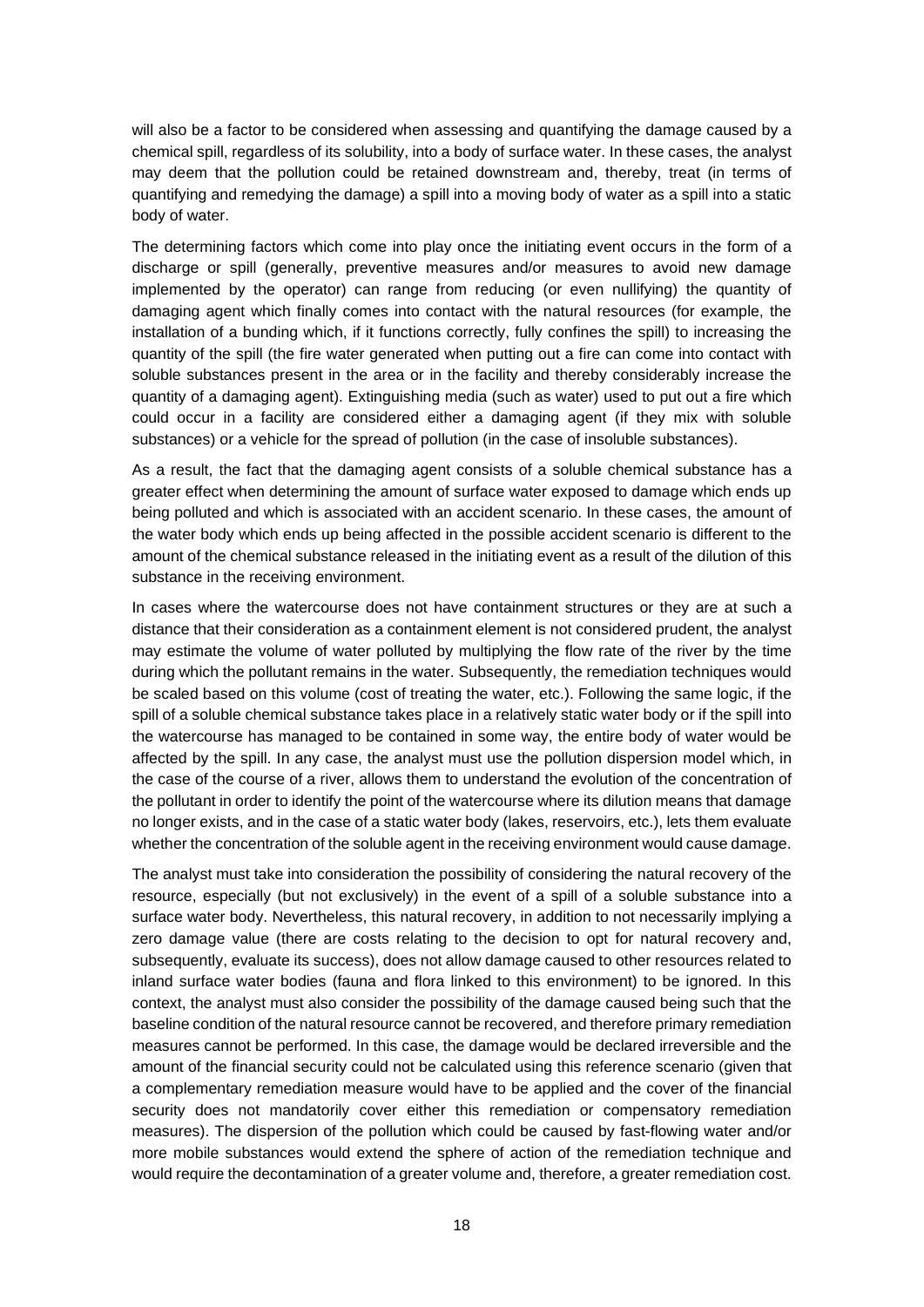On the other hand, if the water body affected by the pollution episode is relatively static, this would allow any remediation technique to be proposed and, therefore, the re-establishment of the baseline condition. In any case, the analyst must never reject the possibility that the damage can be remedied by natural recovery or that the damage can be considered irreversible, in which cases the selected scenario would not be valid for establishing the amount of the financial security.

### **2.4.6. How do we approach the environmental risk analysis of a toxic spill due to the polluting substance being carried by fire water?**

Fires can act on the event tree as an initiating event, when they can trigger chemical damage due to the pollution of land and/or water bodies due to firefighting water carrying polluting substances (in which case the damaging agents are the substances which pollute the land and/or waters), or as an accident scenario, when a scenario occurs which gives rise to the burning of a habitat or wild species (in which cases the fire is also considered a damaging agent).

In cases where it has not been possible to extinguish the fire swiftly (or if the operator deems it necessary even in the case of swift extinguishment due to the characteristics of the facility), it is assumed that firefighting water can be generated in sufficient quantities to cause environmental damage, either by diluting soluble substances present in the facility and/or by carrying non-soluble substances in the water. Occasionally, the existence of a drainage network could prevent firefighting water from coming into contact with natural resources and thereby causing environmental damage.

A high solubility of the damaging agent significantly affects the calculation of the amount of the pollutant which comes into contact with the natural resources in the case of a fire, due to this soluble substance being carried by the fire water. This amount of water used in extinguishing the fire can act as a determining factor in the event tree, given that, on mixing with the soluble substance which is associated with the initiating event, the total quantity of the damaging agent which comes into contact with the receiving environment will depend on it.

In this situation, when the substance involved in the incident is water-soluble, the quantity of the damaging agent will depend on the amount of water used to extinguish the fire, which will be equal to the sum of the extinguishing media of the facility (firefighting fixtures installed, hydrants, etc.) and, if they act, external media (fire services). Some general guidelines are given below for the context where a body of surface water is affected by polluting substances being carried by the fire water. The procedure for calculating the extinguishing media, which act as a mixture of damaging agents, can depend on the characteristics of the facility (open-air or covered, essentially) and the available information (capacity of the extinguishing media available at the facility).

If the facility has buildings or warehouses which allow the industrial plant to be treated independently (open-air or open-plan facility), two scenarios can be proposed to estimate the extinguishing media for interior firefighting:

- i. The operator possesses data on the stock of water required to extinguish a possible fire in each of the areas of the facility (deluge system flow rate, capacity of fire-fighting tank, etc.).
- ii. The operator does not possess these data and nor can they be identified, in which case the analyst may resort to alternative bibliographical sources which must be used following a conservative criterion, i.e., using the maximums of the ranges obtained.

If the analyst does not have data on the flow rates and capacities of the extinguishing media present in a facility which does not have warehouses or buildings, the calculation of the fire water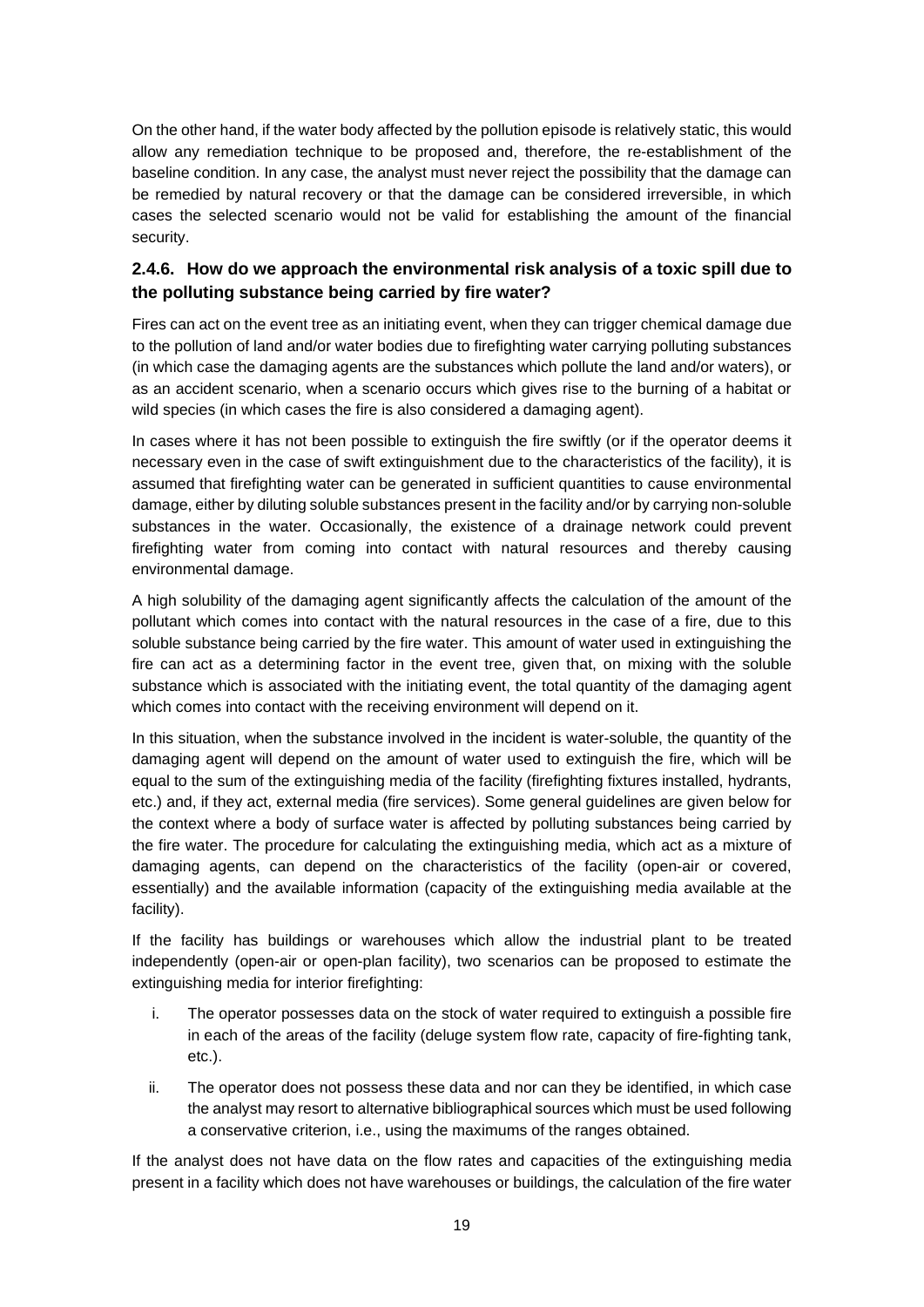can by supported by the Technical Prevention Notes (NTP) published by the Spanish National Institute for Safety and Hygiene at Work (INSHT). *NTP 420: Installations for supplying firefighting water* provides some criteria for estimating the amount of fire water generated in a fire:

- 1. Firstly, it should be indicated that guidance manuals propose a minimum extinguishing flow rate of between 4 and 20 litres/min/m<sup>2</sup> (expressed per m<sup>2</sup> of the planned area). Following the criterion of prudence which must govern the preparation of an environmental risk assessment, the recommendation is to use a flow rate of 20 litres/min/m<sup>2</sup> .
- 2. The NTP estimates the duration of the fire based on the type of fire, as indicated in Table  $\mathcal{D}$

| Duration of fire (minutes) |           |  |  |
|----------------------------|-----------|--|--|
| <b>Category I</b>          | ~< 10     |  |  |
| <b>Category II</b>         | $15 - 60$ |  |  |
| <b>Category III</b>        | >60       |  |  |

**Table 2**. Categories of fires based on their duration. Source: By the authors based on NTP 420 (INSHT)

Assuming that the most common fires in facilities are fires in tanks or liquid leaks (pool fires), the NTP includes these fires in category III, meaning they can be considered as fires with a duration of over 60 minutes.

As a result, the volume of firefighting water generated can be estimated as the product of the following three parameters:

- Reference flow rate (20 l/minute/m<sup>2</sup> or 0.02 m<sup>3</sup>/minute/m<sup>2</sup>)
- Average estimated duration of the fire (minutes)
- Area of the facility of each risk zone  $(m^2)$

 $\mathbb{R}^2$ 

Finally, the analyst will consider, on the one hand, the volume of polluting substances involved in the fire which can end up polluting the fire water or be carried by it and, secondly, they will estimate the volume of fire water affected by the pollution. To do so, the following hypotheses can be assumed:

- To estimate the quantity of the polluting substance present in the zone which ends up polluting the fire water, 20% of the volume of the reference polluting substance (of greatest volume, most hazardous, etc.) present in the zone where the fire occurs can be assumed, in accordance with the provisions of the Institut National d'Etudes de la Sécurité Civile (2001).
- The volume of fire water can be estimated by means of the following calculation procedure:

$$
V_I = ((V_{EF} + V_{IF}) \times Fm) + (0.2 \times V_{sust})
$$
 [Eq.3]

Where:

 $V_I$ , is the total volume of fire water  $(m^3)$ 

 $V_{EF}$ , is the value of the volume of water calculated for exterior fighting (m<sup>3</sup>)

 $V_{IF}$ , is the value of the volume of water calculated for interior fighting (m<sup>3</sup>)

*Fm*, coefficient that introduces into the model the possibility that not all of the water used for extinguishing is contaminated. As a general rule, this coefficient can be considered to be the miscibility of the substance which could potentially pollute the water, a figure which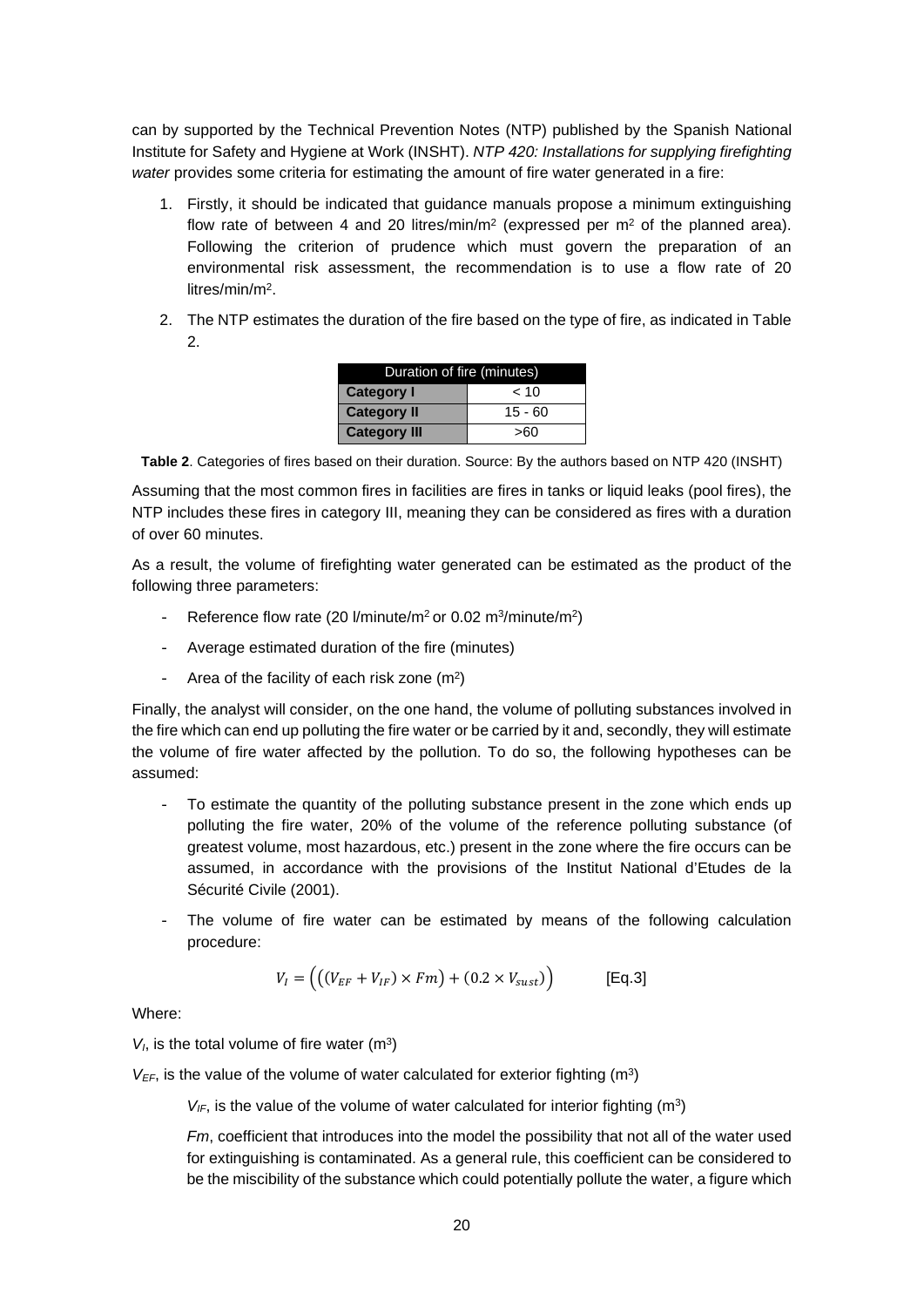can generally be obtained from the safety data sheet of the substance; this percentage is the result of the quotient between the solubility of the substance and its density. If these data are not available, a default value of 30% is proposed, following the "Methodological guide for certain hazardous and non-hazardous waste management activities" published by the Directorate-General for Environmental Quality and Assessment.

*Vsubst*, is the volume of the reference chemical substance (of greatest volume, hazard level, etc.) present in the zone affected by the fire  $(m<sup>3</sup>)$ 

The factor *Fm* shows the effect of the solubility of the substance on the calculation of fire water. For substances insoluble in water, this factor will be equal to 0, excluding the fire water as a damaging agent; in this case, the fire water is limited to acting as a vehicle for the pollution, by carrying the polluting substance to natural resources.

A more detailed description of the technical guidelines which the analyst may take into consideration in the case of scenarios of damage to bodies of water where soluble chemical substances are involved can be found in the "Methodological guide for certain hazardous and non-hazardous waste management activities" and the Model Environmental Risk Report Templates (MIRAT) for the foundry sector on the Environmental Liability website of the Ministry for the Ecological Transition and the Demographic Challenge<sup>4</sup>.

### **2.4.7. When quantifying damage caused to animal species, where can data be gathered on population density?**

The determination of damage caused to animal species is one of the greatest challenges which currently exists in damage quantification. The main difficulty lies, on the one hand, in that it consists of a mobile resource -it travels freely- and, on the other hand, in the absence of fauna inventories for the entirety of the natural environment. Specifically, the information which should ideally be used in the quantification would be a map featuring the density of the individuals of each species existing in each area -expressed as the number of individuals per unit area or per unit volume of water. This way, once the amount of damaged resource is known, the number of affected individuals could be directly estimated.

An initial reference for identifying wild species which can potentially be affected by possible damage is the Environmental Liability Supply Model -MORA- computer program. For this, the analyst must select the point at which the natural resource which comes into contact with the damaging agent and the program will produce a list of wild species which could potentially be damaged.

The source of information which the MORA computer tool draws on is the National Biodiversity Inventory<sup>5</sup>, where the list of species in the entire national territory can also be consulted directly in 10 by 10 km grids. This inventory also indicates the threat level which each species is under, although it has the limitation that it does not provide the population density present in each grid of the territory. In any case, given the extent and characteristics of a supposed chemical spill which is being assessed and the threat category of each species, the analyst can rule out a significant impact on certain species. By way of example, a spill with limited dimensions and low level of toxicity in an area where only generalist species exist will have a small probability of causing significant adverse effects on the populations.

<sup>4</sup>https://www.miteco.gob.es/es/calidad-y-evaluacion-ambiental/temas/responsabilidad-mediambiental/

<sup>5</sup>https://www.miteco.gob.es/es/biodiversidad/temas/inventarios-nacionales/inventario-espanol-patrimonionatural-biodiv/default.aspx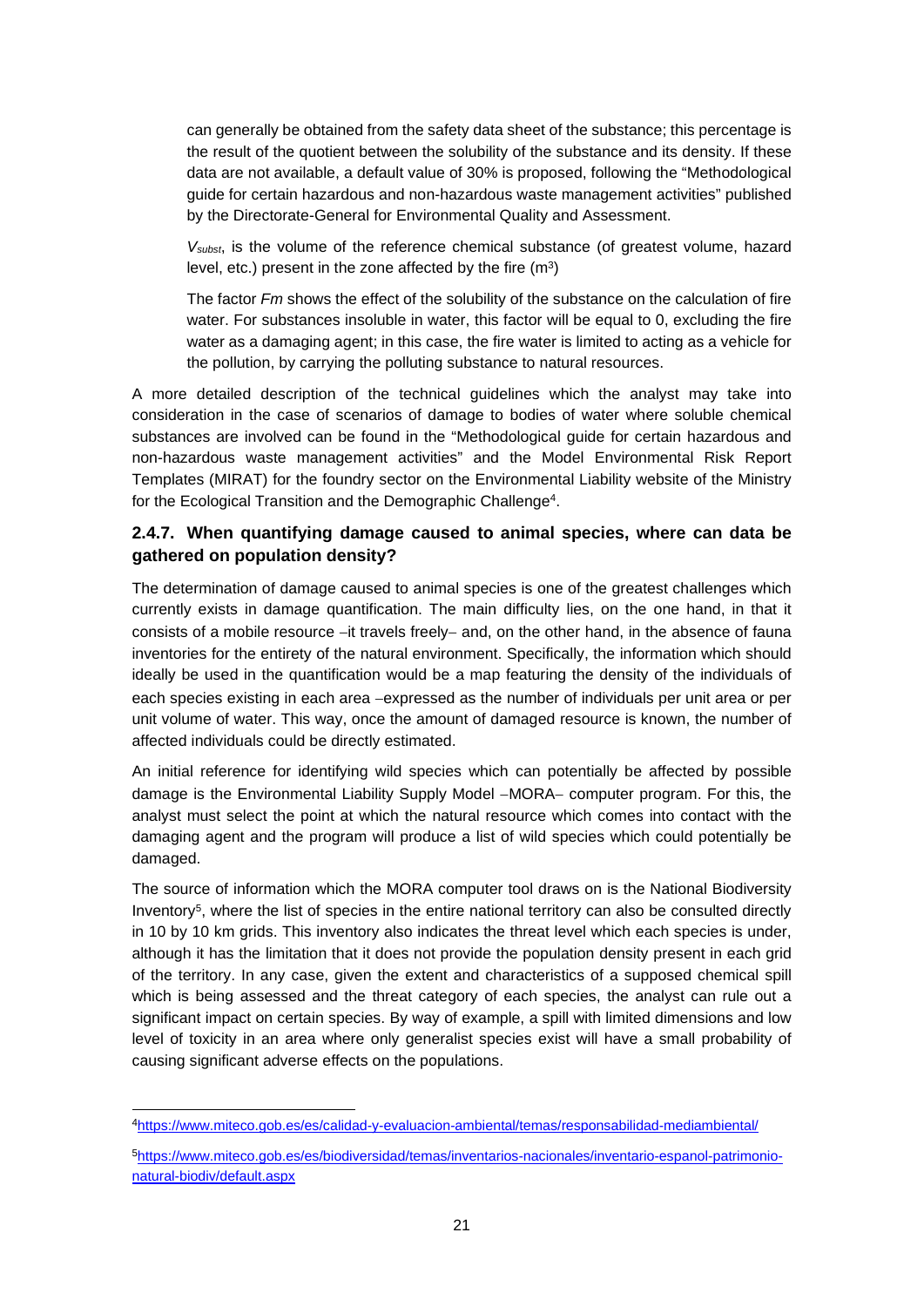To obtain information on wild species population densities, the Red Natura 2000 viewer<sup>6</sup> can be used, where a file can be downloaded for each zone with an associated dialogue box with the species inventory and a variety of information referring to Sites of Community Importance (SCI) and Special Protection Areas for Birds (SPA). Along these lines, when damage does not take place in a Red Natura 2000 zone, the analyst could also use the damage from the nearest Red Natura site as a tentative reference.

It is worth remembering that, in additional to information available nationally, each Autonomous Region or even the operator can find more detailed information specifically referring to the territory where the facility under study is located.

Note that, if the analyst does not have any wildlife inventories -whether prepared by the facility or supplied by the government agencies- it should adopt a justified criterion for quantifying the damage to the corresponding natural resource.

In the case of damage which could be caused to inland surface water and, with it, could affect aquatic wildlife, a notable resource is the ID-TAX database, available on the Ministry for the Ecological Transition and the Demographic Challenge website<sup>7</sup>, which provides annual reports on the presence of certain fish species at a national network of sampling points, also indicating the fish densities which can be found at those points. It is also worth noting the existence of fish densities taken by some catchment area organisations for several of the reservoirs, and these data may be directly applied by the operator in its risk analyses.

Finally, in the case of hypothetical damage located in a body of water not covered by any database, the extrapolation or transfer of results, always in a justified manner, from other bodies of water with similar characteristics to the object of the study, is a legitimate method which allows the analyst to obtain an approximate number of aquatic wildlife individuals potentially affected by a possible spill. In any case, it will always be more desirable for precise data on fish density to be available to the analyst.

In light of these technical provisions, the type of damaging agent -whether chemical, physical, thermal or a fire- does not substantially determine the manner of quantifying the damage potentially caused to terrestrial and/or aquatic wildlife. That is, once the volume of the body of water or the vegetation area affected by spill or a fire, as applicable, has been calculated the analyst must assess the significance of the damage to the species and estimate its extent in terms of the number of individuals affected, and its intensity  $-$  the quantity of individuals with respect to the population exposed to the damage of these same individuals, for which they can use the above-mentioned criteria and guidelines.

Nevertheless, the inherent mobility of terrestrial species (with respect to the affected area) will often prevent large-scale contact with the damaging agent, and as a result, the magnitude of the damage in the terrestrial environment may be judged to be many times lower than the damage which could be caused where a body of water is affected and, as a result, the immense majority of individuals of the aquatic species present in it. For this reason, in general terms, the damage to wildlife only tends to be considered when fires in habitats or spills into inland waters occur. For spills on land, unless they are large or they occur in especially sensitive habitats or species, it can be considered that the animal species would not make significant contact with the damaging agent

<sup>6</sup> http://sig.mapama.es/bdn/

<sup>7</sup>https://www.miteco.gob.es/es/agua/temas/estado-y-calidad-de-las-aguas/aguas-superficiales/programasseguimiento/ID-TAX.aspx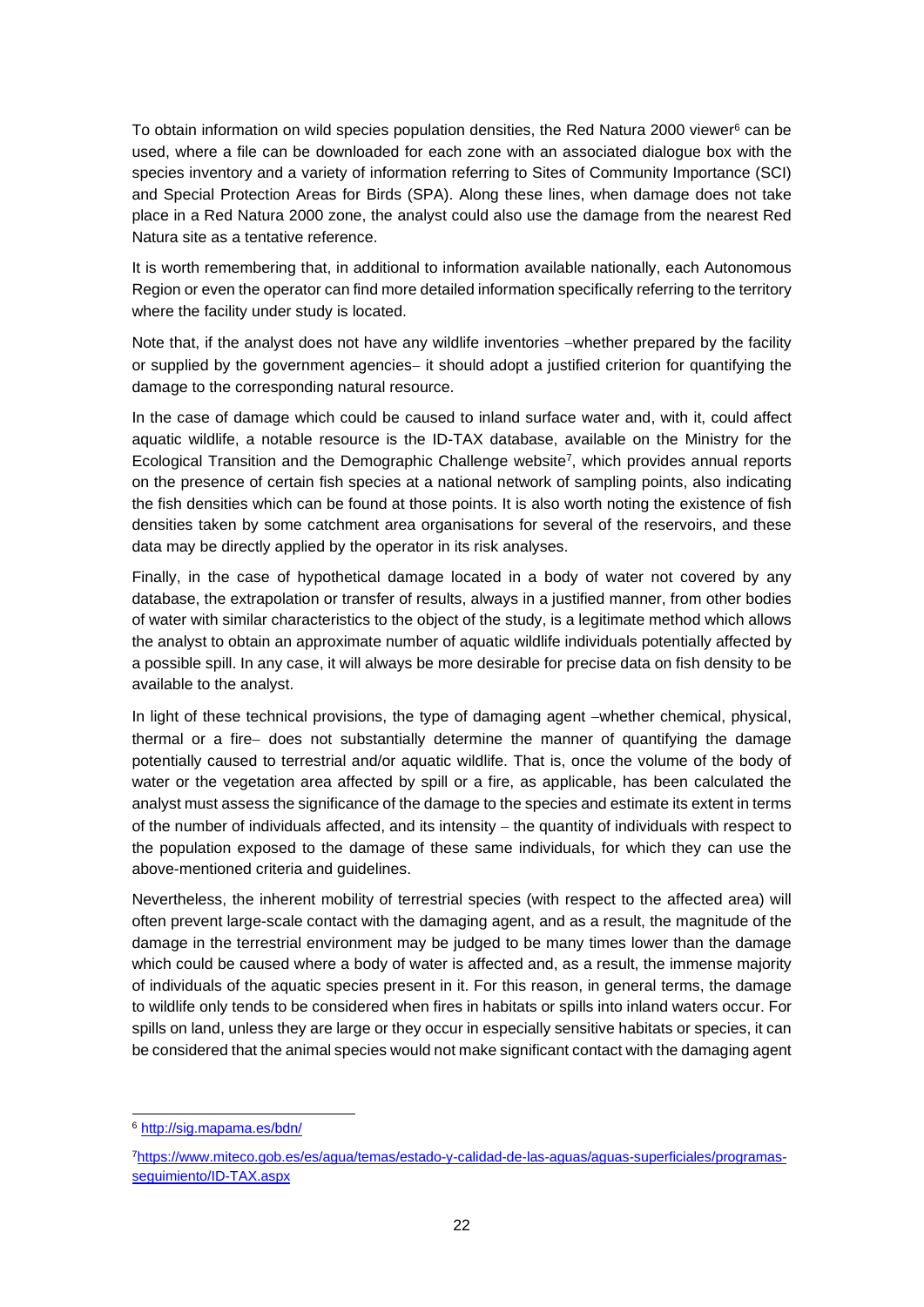fundamentally due to the limited extent of the spill and the aforementioned capacity for movement of terrestrial species.

In water bodies, for example, their maximum temperature or the maximum concentration of a soluble chemical substance at which aquatic species can survive and reproduce constitutes a reference indicator based on which the analyst, if they know the population density and dynamics of the species present in the body of water, could find the damage intensity level by extrapolating the proportion of individuals affected on surpassing the threshold (of temperature or concentration, as applicable) with respect to the total. Likewise, in situations where there is a lack of data for aquatic environments, the suggestion is that the analyst assume a lethal impact (of 100% of the population) when it is suspected that the pollution thresholds could be exceeded, thereby ensuring the analysis errs on the side of safety.

In light of these rules, a reasonable solution to the lack of information which can be adopted during the quantification process consists of assigning each of the species identified in the list from the National Biodiversity Inventory a specific population density, or directly, a certain number of affected individuals given the hypothetical extent of the spill or fire. This value could be justified based on the threat category and the type of animal based on bibliographical references, by applying an expert judgement, consulting with the competent government agencies, etc., but always in a justified manner, on the basis of available information and applying the precautionary principle, ensuring that these estimates are prudent. In short, the analyst must justify and document all technical decisions taken during the preparation of environmental risk analyses and the competent authority will subsequently be the one, where applicable, to accept these decisions.

### **2.4.8 How is the extent of damage caused to wild species by a fire determined?**

In the context of the environmental liability regulations, damage from fire should only be considered when it significantly affects one of the natural resources they cover.

The estimate of the extent of the damage on plant species caused by a fire will be decisively influenced by the dominant direction of the fire. There are different models of forest fire spread, among which is the Behave model, which involves relatively high documentation requirements, and the model developed by Julio et al*.* (1995)<sup>8</sup> , which is less demanding in terms of the information required for its application but has a sufficient level of reliability in the context of a risk analysis where uncertainty inherent to the study inevitably exists and is assumed.

The Behave model is a good option for estimating this type of damage given that it is an internationally recognised tool which is free and easily accessed on the internet<sup>9</sup>.

Behave simulates and analyses the development of a hypothetical forest fire by estimating its extent based on the calculation of an ellipse whose shape and extension will be a function of variables such as the slope of the terrain, and the dominant wind speed and direction in the area where the fire occurs. In addition to these external components, which influence the development of the fire and the direction that it will take, with a view to determining the extent or affected area, the recommendation is to incorporate the response time for emergency services to extinguish the fire in the model. If the extinguishing media are close by, they will act early and, as a result, the

<sup>8</sup> JULIO, G., PEDERNERA, P. and CASTILLO, E. (1995) Diseño funcional de simulador de incendios forestales [Functional design of a forest fire simulator]. Laboratorio de Incendios Forestales. Universidad de Chile.

<sup>9</sup> https://www.firelab.org/project/behaveplus; http://www.firemodels.org/index.php/behaveplussoftware/behaveplus-downloads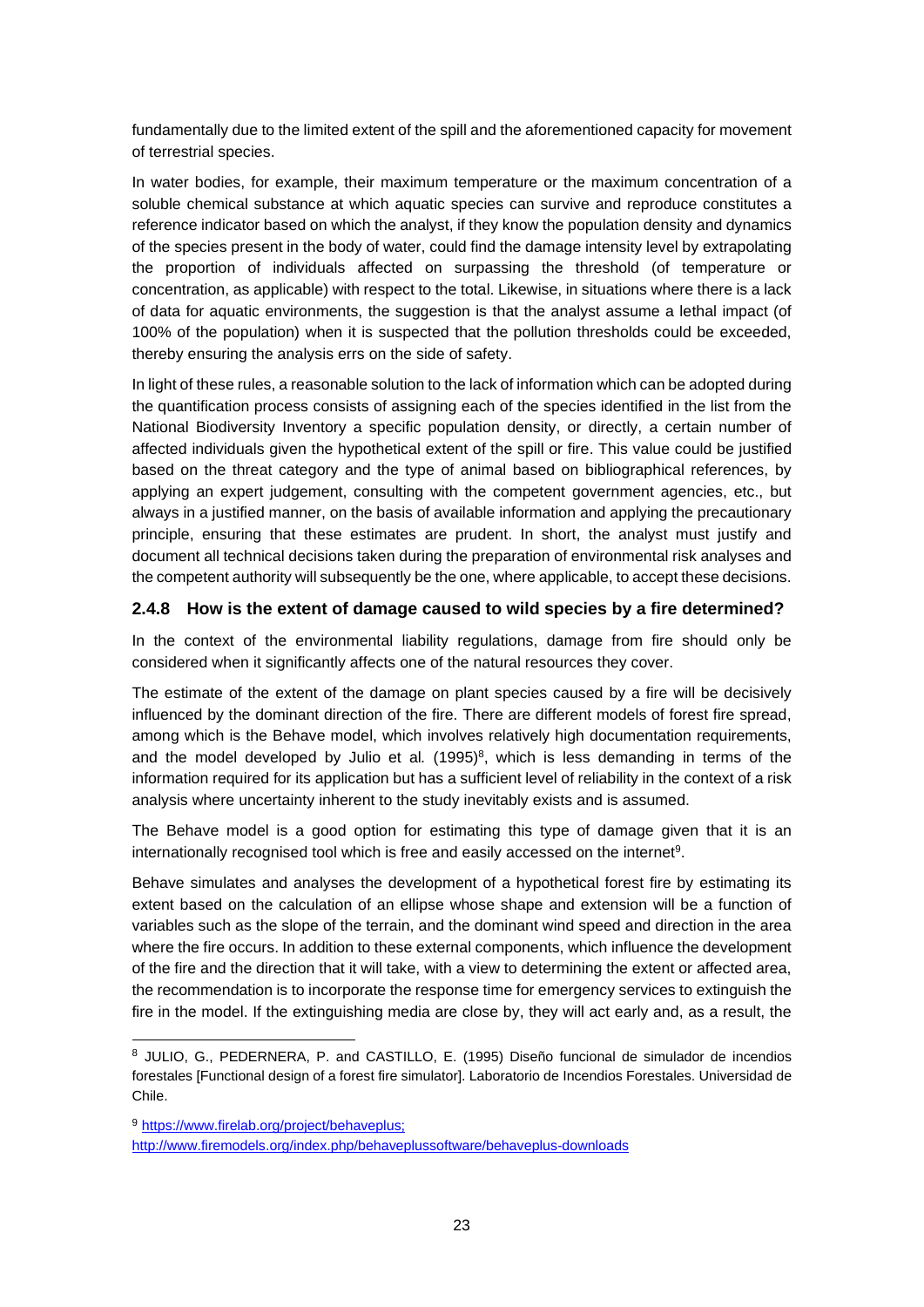affected area will be reduced. Consulting the websites of the corresponding Autonomous Regions and their corresponding plans against forest fires can provide information on the proximity of extinguishing media to the place where a fire could potentially be declared.

The model developed by Julio et al*.* (1995) is constructed based on easily obtained data (vegetation type, slope of the terrain, wind speed, temperature and relative humidity of the air), thereby allowing a diagram of the area affected by the fire and an estimate of the area burned to be produced. A description and practical application of this model is included in the Rate Table for the porcine industry.

There is a more conservative option which hugely simplifies the task of determining the extent of the fire in terms of the area of vegetation burned. This consists of proposing the possibility that all of the grid squares with vegetation or the area potentially exposed to the fire will burn until the fire reaches a non-combustible element (firebreak, communication routes, areas with limited or no vegetation, bodies of water of a certain width or size, etc.). This way, the area affected by the hypothetical fire could be determined by studying maps and/or aerial photographs, locating these non-combustible elements of the landscape where the hypothetical fire would potentially be stopped to determine the affected area.

The estimate of the extent of the damage caused by a fire to animal species can be constructed, insofar as the availability of information permits, by following the guidelines and sources of information in Section 2.4.7: once the area of vegetation affected by the fire has been estimated, along with the presence and population density of animal species in the territory affected by it, it is possible to estimate the number of individuals of the animal species affected by the hypothetical fire.

Another aspect to be taken into account is the intensity of the fire. In the context of the regulations on environmental liability, fire can be treated as a combination of physical and chemical damage. The intensity of the damage caused by a fire can be established by calculating the quotient between the area burned and the total area which would have been exposed to the fire, such that: for values of this quotient below 0.03, the damage will be considered potential; values between 0.03 and 0.25 would represent chronic damage; and values greater than 0.25 would involve severe damage.

Nevertheless, as stated, in the event of uncertainty about this assessment, a declaration of lethal damage could be made, taking a precautionary stance.

### **2.4.9 How should fine particles of heavy metals in suspension be dealt with in an environmental risk assessment? If these reach a body of surface water, what part would remain in suspension and what part would settle as sediment?**

Estimating the proportion of fine particles (heavy metals) which could remain in suspension or settle as sediment in an *a priori* context entails a high level of uncertainty. It is therefore suggested that a reasonable and transparent decision and one in keeping with the precautionary principle always be made, and that it be justified. It is also recommended that this decision be accompanied by the input values which have been used to calculate the IDM, and to quantify and cost the damage if it consists of the reference accident scenario.

Several options are given below for approaching the treatment of fine materials in the context of environmental risk analyses:

- One possibility would be to estimate the IDM of the two most extreme cases —where all of the particles enter the sediment or all of the particles remain in suspension— and use the highest IDM value in order to make the most conservative decision possible.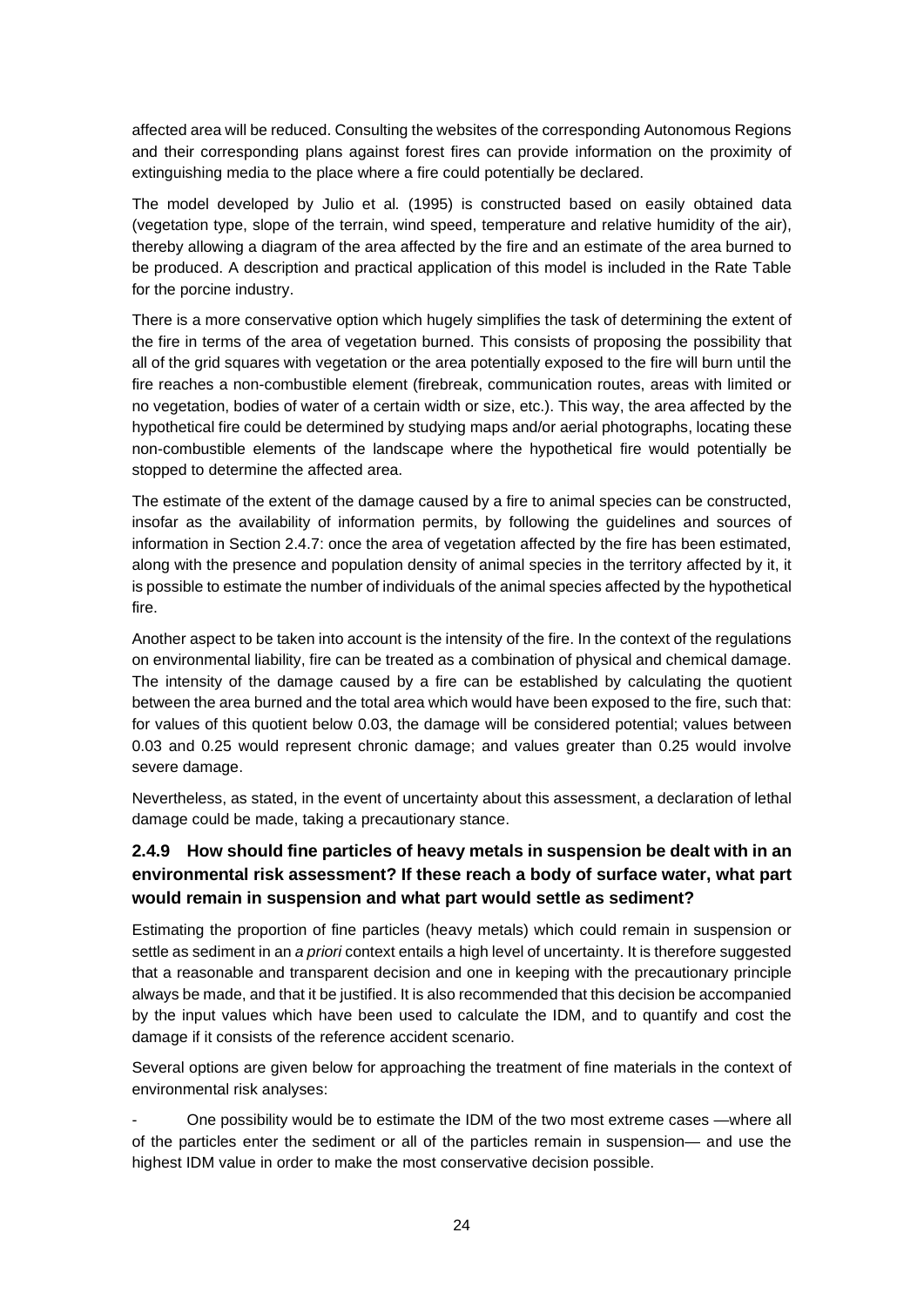- A simpler option would be to argue, under the hypothesis that they consist of particularly fine particles, that a lower proportion of heavy metals would enter the sediment (with over 50% remaining in suspension).

Any decision will be considered appropriate if it is reasonable and transparently justified.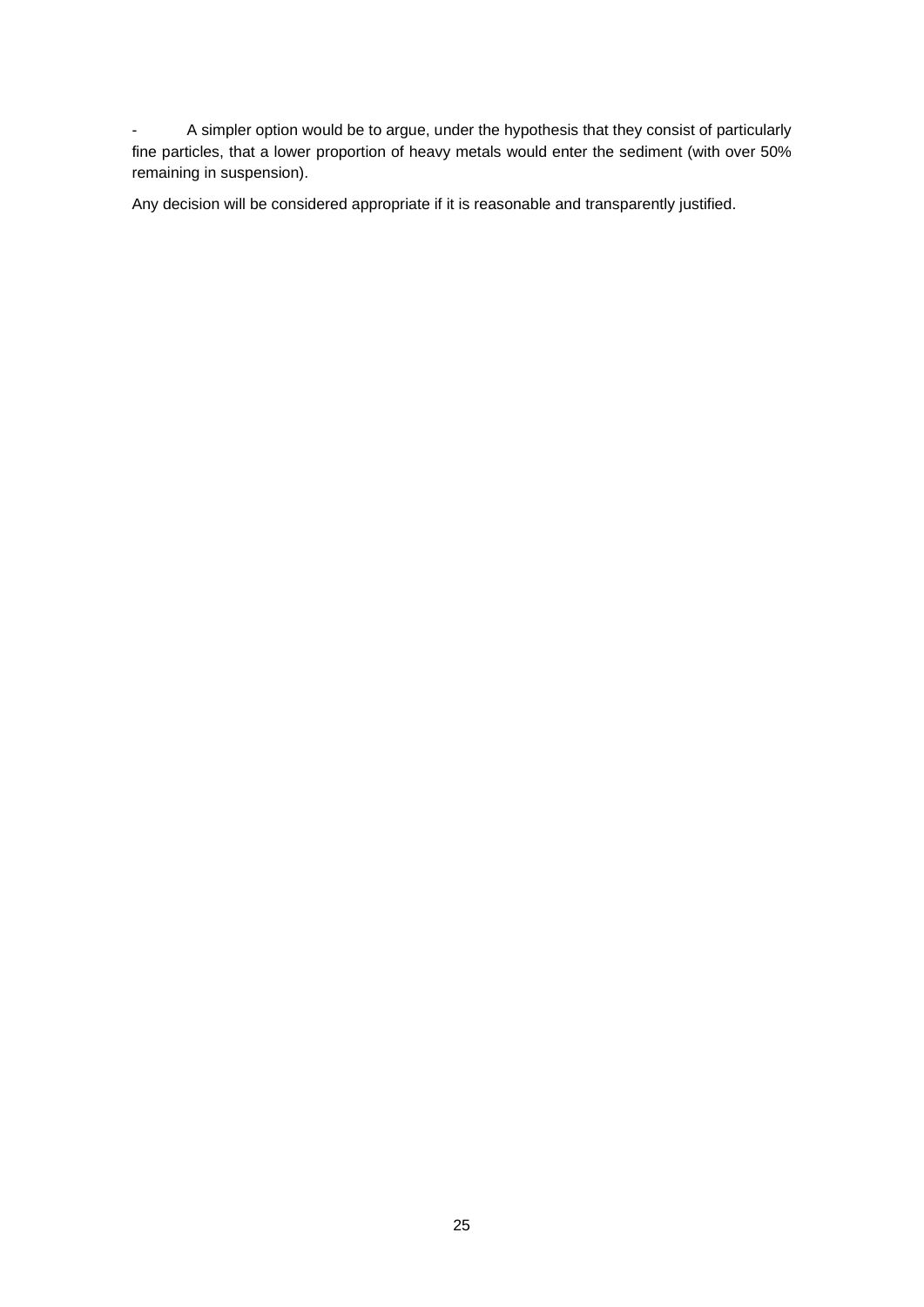# *3. DAMAGE CAUSED BY BIOLOGICAL AGENTS AND TRANSGENIC MATERIAL*

### *3.1. Regulatory framework*

Law 26/2007, of 23 October, on Environmental Liability explicitly considers pathogenic microorganisms, invasive alien species and genetically modified organisms as damaging agents. For their assessment, the Regulation of partial development of Law 26/2007, of 23 October, refers to the technical criteria of sectoral legislation in order to establish an equivalence between these and how damage is characterised and assessed in the context of environmental liability regulations (e.g., use of the containment level of the transgenic material referred to by Law 9/2003, of 25 April, to determine the intensity of the damage on the basis of the Regulation).

Likewise, the regulations establish that the significance of the damage caused by biological agents must be characterised and assessed on a *case-by-case* basis by means of a study accredited by a duly recognised body.

Annex III of Law 26/2007, of 23 October, includes the occupational activities which are subject to an objective environmental liability regime, including in the following sections those relating to damage caused by genetically modified organisms:

*"11. Any contained use, including transport, involving genetically modified microorganisms as defined by Law 9/2003, of 25 April, establishing the legal regime for the contained use, voluntary release and placing on the market of genetically modified microorganisms.* 

*12. Any deliberate release into the environment, transport and placing on the market of genetically modified organisms as defined by Law 9/2003, of 25 April. […]"*

Meanwhile, the partially implementing Regulation establishes a series of technical provisions in relation to the consideration and assessment of damage caused by biological agents which operators subject to the obligation to provide a mandatory financial security must fulfil in their risk analyses. An extract of these technical provisions is included below:

*Article 8. Identification of the damaging agent.* 

*The operator shall identify the damaging agent and shall classify it into one of the following types: chemical, physical or biological. The latter is composed, inter alia, of genetically modified organisms, invasive alien species and pathogenic micro-organisms.* 

*Article 9. Characterisation of the damaging agent.* 

*"If the agent is a biological agent, the damaging organism and its taxonomic definition or specific nomenclature shall be considered, as the case may be, as well as any other parameters, pursuant to the legislation in force and the technical recommendations issued, where applicable, by the qualified entities or official authorities. Some of the parameters to consider, depending on the type of biological agent, are:* 

*1. Genetically modified organism: the genetic modification of the organism, how this was effected and its specific nomenclature, survival capacity, manner of dispersal, dominance and genetic evolution when interacting with other living organisms shall be studied on a case-by-case basis.* 

*2. Invasive alien species: among other aspects, the species introduced, the quantity and capacity*  to threaten the native biological diversity due to interference in the dynamics of the population, *including, where applicable, the capacity to contaminate chemically or genetically, compete, prey on or transmit diseases to native species shall be considered.*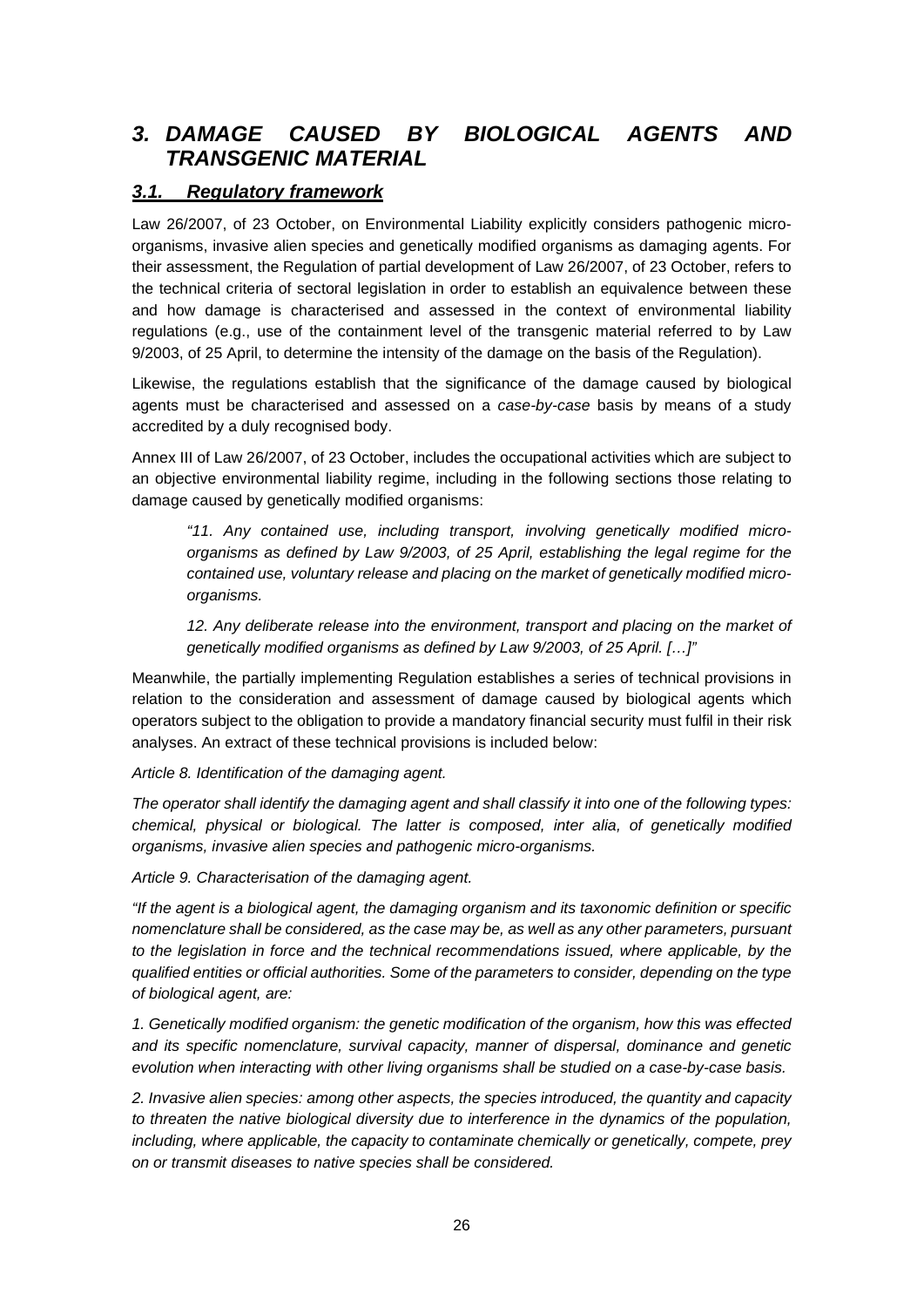*3. Pathogenic micro-organisms: among other features, the species, hazard level, genetic stability and capacity to interact with native fauna and flora species shall be analysed.* 

*Article 17. Significance of the damage in reference to the agent type.* 

*The significance of the damage caused by a genetically modified organism shall be determined through case-by-case analysis, verified by an officially recognised agency.* 

*Annex I. Extent of the damage, Section II; Intensity of the damage, Section III. 2.2. Determination of the environmental damage* 

### *II. Extent of the damage*

*If the damaging agent is a genetically modified organism, the extent of the damage shall be determined pursuant to the terms set forth in Law 9/2003, of 25 April, establishing the legal system for contained use, voluntary release and placing on the market of genetically modified organisms, and in Royal Decree 178/2004, of 30 January, approving the general Regulation for implementation of the aforementioned law, through case-by-case analysis to such end, accredited by an officially recognised agency.* 

*In determining the extent of damage caused by genetically modified organisms, both direct exposure to the damaging agent and indirect exposure through mechanisms such as interaction with other organisms, the transfer of genetic material or changes in use or management shall be considered. Likewise, the long-term accumulated effects shall be considered under the terms described in Annex IV of Royal Decree 178/2004, of 30 January.* 

### *III. Intensity of the damage*

*2.2. If the damaging agent is a genetically modified organism, the damage intensity shall be defined on the basis of its hazard level, according to the following criteria and the terms set forth in Law 9/2003, of 25 April, and in Royal Decree 178/2004, of 30 January:* 

*In the case of contained use:* 

*a) High intensity level: When the genetically altered organism is type 3 or 4, meaning those that must be used with a high or moderate containment level.* 

*b) Medium intensity level: When the genetically altered organism is type 2, meaning that it is associated with a medium containment level.* 

*c) Low intensity level: When the genetically altered organism is type 1, meaning that it is associated with a low containment level.* 

*In the event of voluntary release, the damage intensity shall be determined through case-by-case analysis, accredited by an officially recognised agency.* 

With this wording, Law 26/2007, of 23 October, and its partially implementing Regulation provide various technical criteria on some of the key aspects for applying the environmental liability framework to the damage caused by biological agents. In any case, some guidelines are given below aimed specifically at each biological agent (genetically modified organisms, pathogenic micro-organisms, and invasive alien species) including some of the legal precepts of the respective sectoral regulations which may be of use to the operator with a view to preparing environmental risk analyses.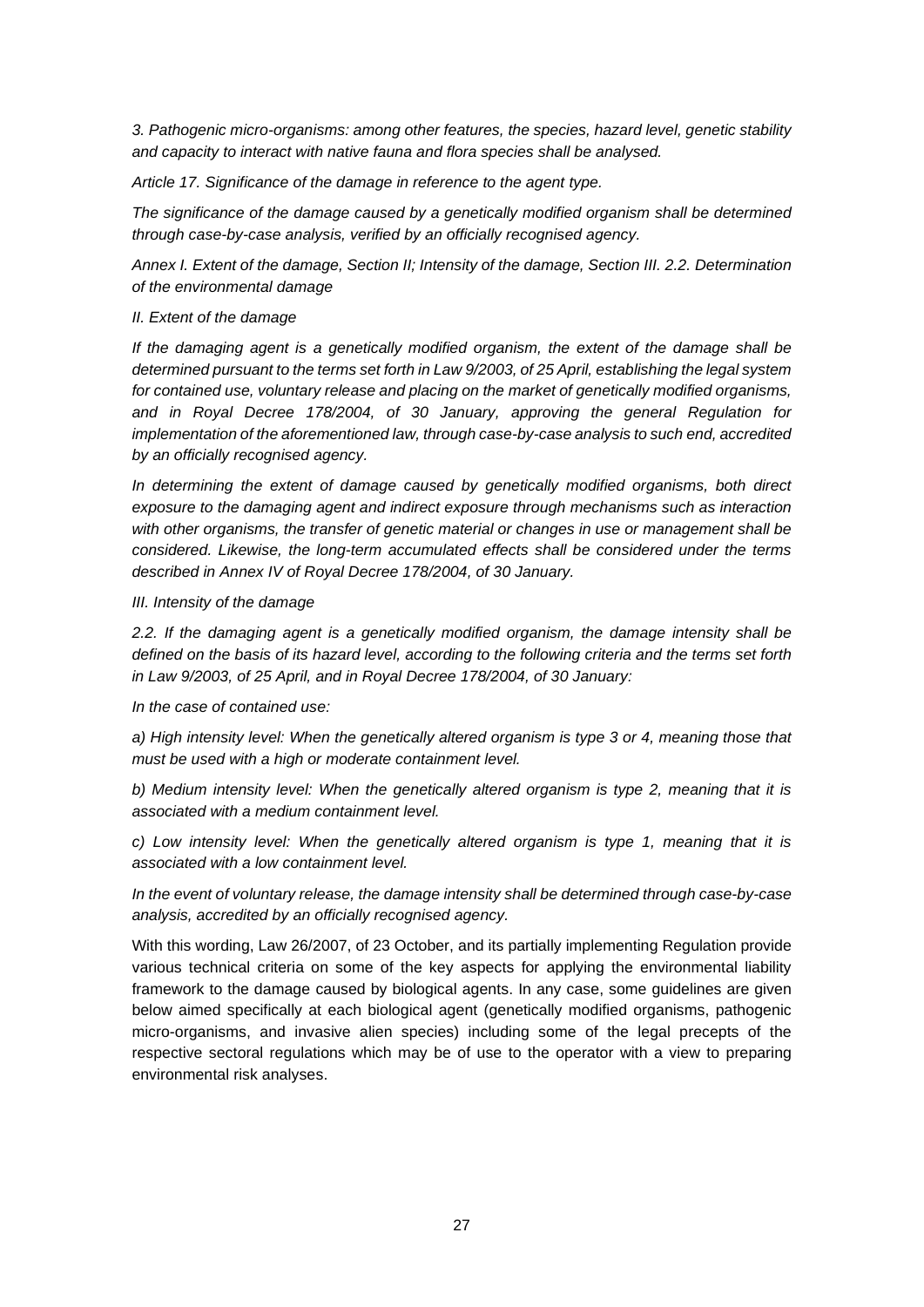# *3.2. State of scientific and technical knowledge on damage caused by biological agents*

The high uncertainly associated with the assessment of damage caused by any type of biological agent requires that this type of damage be approached more from the perspective of environmental risk, rather than from the practice of approach in the context of damage which has already occurred. Proof of this is the lack of experience relating to quantifying, assessing and remedying damage caused by genetically modified organisms, invasive alien species or pathogenic micro-organisms. This paucity of knowledge, together with the high uncertainty about the scope of the potential effects which these biological agents could cause in native animal and plant species and their habitats, is the most decisive reason why environmental liability regulations refer to sectoral legislation to deal with damage caused by biological agents and, more specifically, by genetically modified organisms.

The Regulation of partial development of Law 26/2007, of 23 October, specifies three types of biological agents among the elements which the operator must identify in the assessment of damage: genetically modified organisms, invasive alien species and pathogenic micro-organisms, while Directive 2004/35/CE, of 21 April 2004, only explicitly mentions damage caused by genetically modified organisms. On this matter, the European Commission carried out a regulatory analysis in 2013 on the transposition of the Environmental Liability Directive into their respective legal frameworks by 11 Member States<sup>10</sup>. From this analysis, it can be confirmed that the vast majority of Member States have incorporated the provisions on genetically modified organisms as they appear in the Directive and without broadening the spectrum of damage to other biological agents such as invasive species or other pathogenic agents. For this reason, although there is no harmonised technical basis which has permitted substantial progress by Member States in the assessment of damage caused by the different types of biological agents which our legal system introduces to the subject of environmental liability, there are more analyses referring to genetically modified organisms than to biological agents such as invasive species and pathogenic micro-organisms.

Another interesting aspect to be considered is related to the identification of the occupational activities in Annex III of Law 26/2007, of 23 October, which can potentially cause damage produced by biological agents. While Sections 11 and 12 of said Annex III already explicitly mention the occupational activities linked to the use, transport and/or release of genetically modified organisms, the other biological agents (invasive alien species and pathogenic agents) are not explicitly mentioned in the list of operators subject to an objective liability system by means of this annex. This is why the identification of the occupational activities with an associated environmental risk due to the presence of or exposure to risks caused by pathogenic microorganisms or the presence of genetic contamination caused by invasive alien species can only be performed on a case-by-case basis and not systematically. It is sufficient to consider any occupational activity which has a warehouse with pallets whose wood could have become contaminated with the introduction of an invasive alien species during the transport of goods. Likewise, the uncertainty associated with the origin of the source of contamination with pathogenic agents in livestock activity makes it difficult to establish the causality of the damage and its relation to the possible wild species affected.

One characteristic which all three types of biological agents have in common is the irreversibility of the damage which would be caused to the animal and/or plant species exposed both to

<sup>10</sup> European Commission (2013) "Study on Analysis of integrating the ELD into 11 national legal frameworks. Final Report 16". Steven and Bolton LLP. December 2013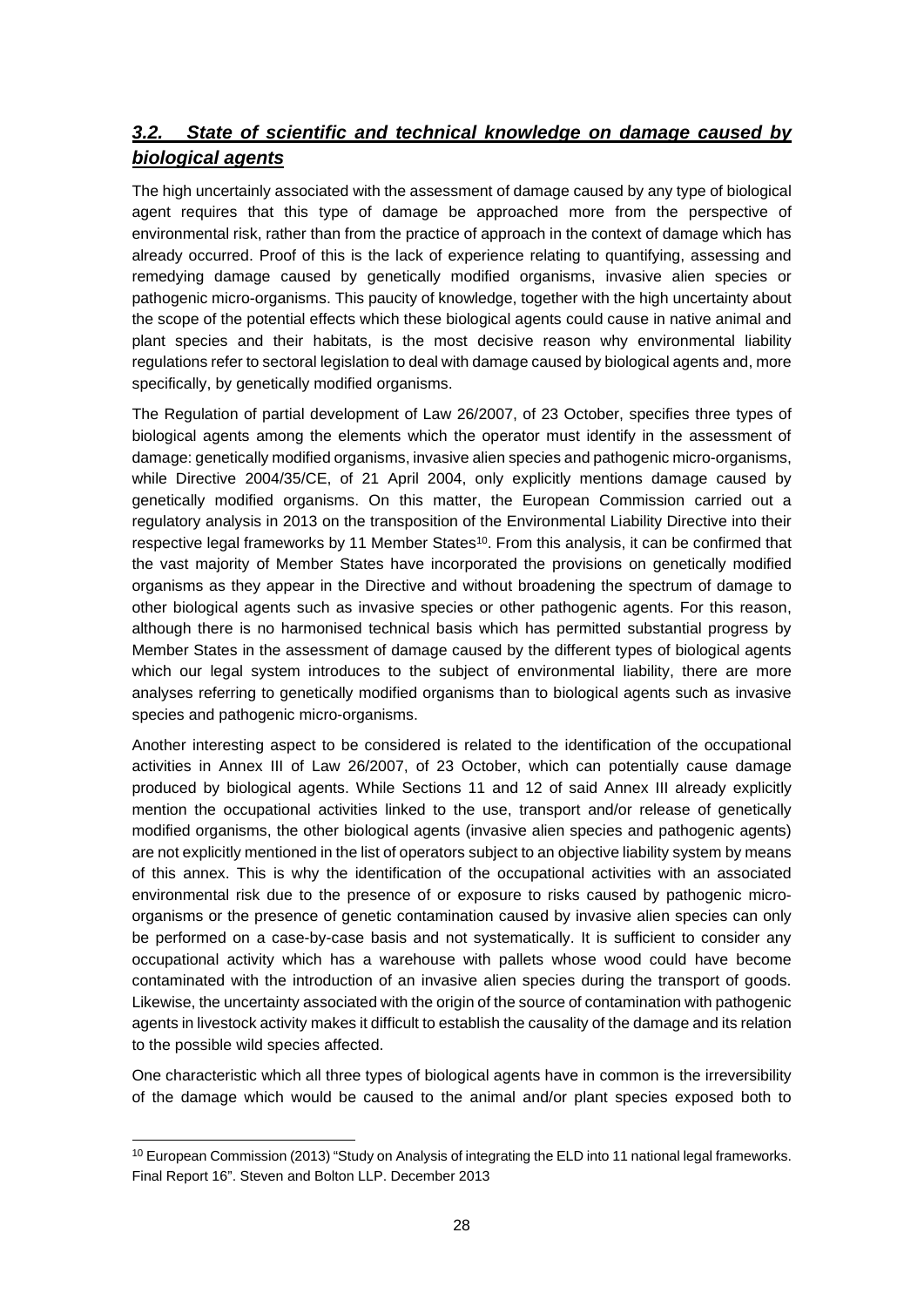genetically modified organisms and to invasive species and pathogenic micro-organisms. Another aspect which complicates the assessment of damage caused by biological agents is the broad time horizon in which the effects on the affected natural resources can manifest and, therefore, be detected and their chances of expansion mitigated. For example, GMOs exist with the capacity to combine with wild plants through cross-pollination, providing these modified species with a competitive advantage over natural or native plants over the years, so they eventually colonise the habitat by behaving like invasive species. This condition, together with the uncertainty surrounding the assessment of the characteristics of the biological agent, its persistence in the environment and its effects on the dynamics of the potentially affected species, unavoidably leads to the application of the precautionary principle in decision-making relating to the treatment of damage caused by biological agents.

# *3.3. Application of the precautionary principle in the specific context of risks posed by biological agents*

The "precautionary principle" constitutes an essential part of European policy, the grounds for which are developed in the Communication from the Commission on the precautionary principle (2000). The European Commission argues that this precautionary principle chiefly concerns risk management and that, more than a guide, it is a criterion to be adopted by Member States in the decision-making process, which includes regulatory development. This is confirmed by this extract from the Communication which largely summarises the spirit of the precautionary principle: "*Where there are threats of serious or irreversible damage, lack of full scientific certainty shall not*  be used as a reason for postponing cost-effective measures to prevent environmental *degradation*."

Along these same lines, the European Commission REFIT working paper<sup>11</sup> establishes that the obligation to carry out preventive measures in the application of Directive 2004/35/CE is only triggered when it is likely that the failure to take measures can result in significant environmental damage, as would foreseeably be the case in a scenario where damage by a biological agent is involved. However, in application of the precautionary principle, scientific certainty that the potential damage will exceed the threshold of significance is not required, and a reasonable belief would be sufficient to apply Law 26/2007, of 23 October, as well as the possibility of applying sectoral regulations if their application ensures that the prevention, avoidance and remedying of environmental damage is achieved at reasonable cost.

In line with the above and in application of the precautionary principle, when faced with an accident scenario where a biological agent poses an imminent threat of causing significant damage, the application of environmental liability regulations would also apply. On the other hand, when it is deemed that the imminent threat of environmental damage could give rise to nonsignificant damage, the competent authority could refer to sectoral legislation to resolve the threat of damage.

In the context of the environmental risk analyses which operators must carry out to determine their mandatory financial security, if an accident scenario caused by a biological agent could lead to a risk which poses an imminent threat of damage which could give rise to significant damage, this scenario must be included. Note that this technical premise -consideration of which *a priori* is systematic- is made flexible, as argued in Section 3.6, in the case of the occupational activities of the intensive rearing of poultry and pigs, where the Directorate-General for Environmental

<sup>11</sup> COMMISSION STAFF WORKING DOCUMENT REFIT Evaluation of the Environmental Liability Directive Accompanying the document Report from the Commission to the European Parliament and to the Council pursuant to Article 18(2) of Directive 2004/35/EC on environmental liability with regard to the prevention and remedying of environmental damage.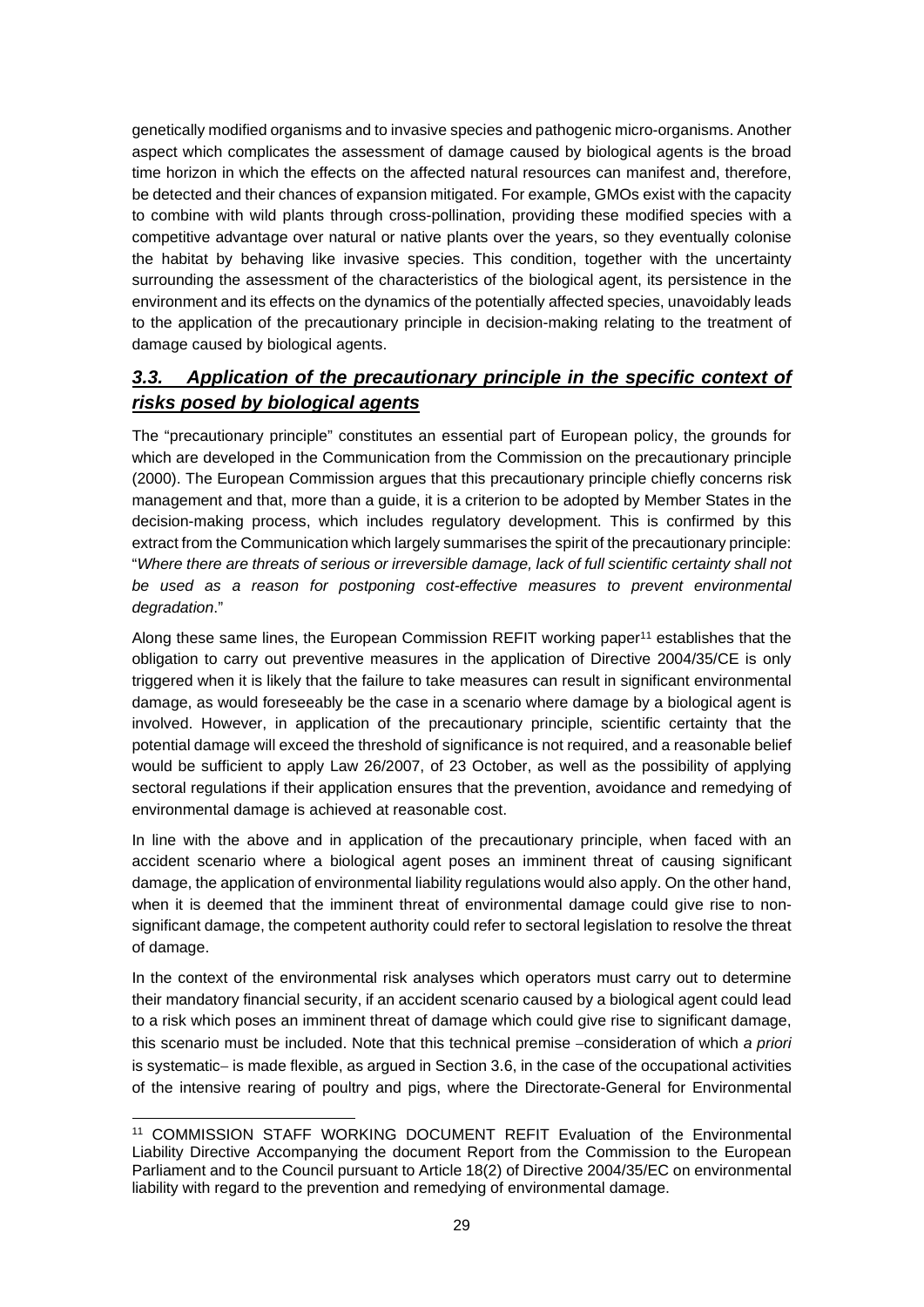Quality and Assessment has carried out the respective sector-specific analyses. These works have concluded, on this technical basis and unless proven otherwise, that the risk scenarios associated with damage which may be caused by pathogenic micro-organisms can be disregarded.

Another technical provision which arises from the review of the state of technical and scientific knowledge on the subject is that the characterisation and assessment of damage associated with a scenario involving a biological agent must always be performed on a case*-by-case* basis in light of the uncertainty and the specific nature of the magnitude and of the effects linked to this type of damage.

# *3.4. Guidance for the assessment of damage caused by genetically modified organisms*

As has been stated, Annex III of Law 26/2007, of 23 October, separates aspects relating to the contained use and transport of genetically modified organisms (GMOs) and aspects related to voluntary release, transport and placing on the market of GMOs into independent sections, although both refer to operators subject to the same sectoral regulation: Law 9/2003, of 25 April, establishing the legal system for the contained use, voluntary release and placing on the market of genetically modified organisms and Royal Decree 178/2004, of 30 January, approving the general regulation for the implementation and execution of Law 9/2003, of 25 April.

Since the amendment of the Regulation of partial development of Law 26/2007 reducing the mandatory financial security for the occupational activities of Annex III of the law, the activities referring to genetically modified organisms are excluded from the obligation to carry out an environmental risk analysis and to provide a mandatory financial security. However, these activities are subject to objective and unlimited environmental liability; i.e., they have the obligation to bear the totality of the costs for prevention, avoidance and remediation (primary, compensatory and complementary) associated with environmental damage caused by a GMO, if this damage takes place and is significant, and regardless of the existence of bad faith, fault or negligence.

The technical criteria for preparing environmental risk analyses set out below are aimed at clarifying the provisions established by the Regulation of partial development of Law 26/2007, of 23 October; the provisions linked to the sectoral legislation; and to the definition of the figure of the operator and the safety requirements for handling transgenic material which are used to quantify the damage caused by GMOs.

Royal Decree 178/2004, of 30 January, defines an operator as "*any natural or legal person who places a product on the market or receives a product marketed in the European Union, whether from a Member State or a third country, in any stage of production or distribution, except for the end consumer, who is understood to be the final consumer who will not use the product as part of a commercial operation*."

Combining this definition with the one provided by Law 26/2007, of 23 October, an operator can be understood to be any natural or legal person who finds themselves directly or indirectly in charge or in operational control of the activity at the time when the incident causing the environmental damage occurs. Promotors, producers, notifiers, exporters, importers, transporters or suppliers of the GMO would fall within this context. Likewise, it is worth reflecting on the possibility of equating the term "owner of the activity", referred to in Law 9/2003, of 25 April, to the concept of operator established in the environmental liability system. In this regard, the operator could refer to the owner of the operation which is responsible for or controls any activity which could be defined within the category of "*contained use of GMOs*" (Section 11 of Annex III of Law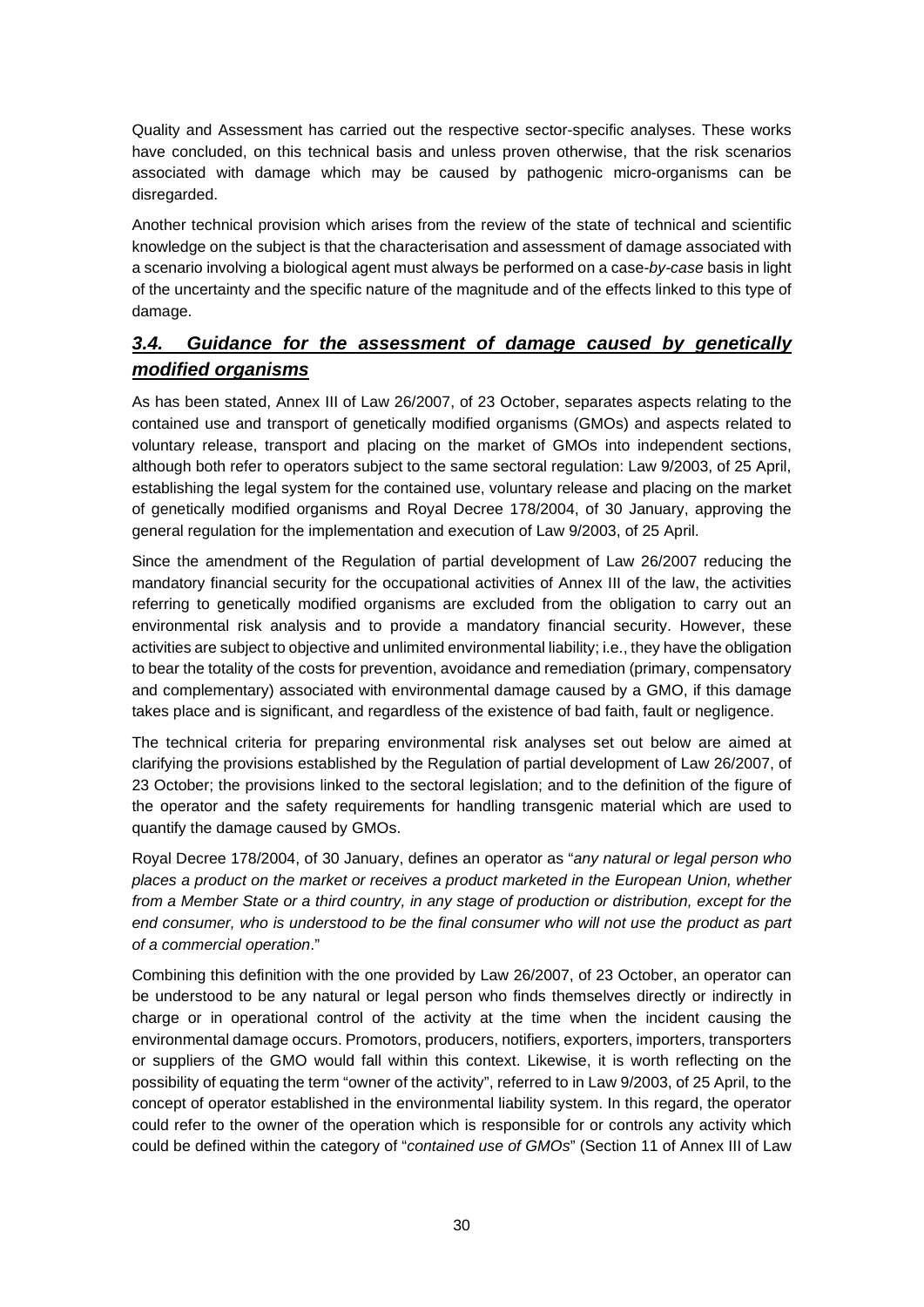26/2007, of 23 October) or "*any deliberate release into the environment, transport and placing on the market*" (Section 12 of Annex III of Law 26/2007, of 23 October).

In relation to the contained use and transport of GMOs to which Section 11 of Law 26/2007, of 23 October, refers, the sectoral legislation understands contained use to be any activity by which the genetic material of an organism is modified or by which, having been modified, it is grown, stored, used, transported, destroyed or eliminated, provided that containment measures are used in the performance of such activities in order to limit its contact with the population and the environment<sup>12</sup>. As for the deliberate release of GMOs referred to in Section 12 of Annex III of the law, Royal Decree 178/2004, of 30 January, defines voluntary release as the deliberate introduction into the environment of a genetically modified organism or combination of genetically modified organisms (GMOs) without adopting specific containment measures, to limit their contact with and provide a high level of safety for the population and the environment.

All of these activities are required by sectoral legislation to carry out a prior assessment of the possible risks to human health and the environment. This risk analysis is a key and necessary element for the competent authority to authorise the activities and different operations to which the sectoral legislation applies. The requirements for this assessment of risks to human health and the environment which Royal Decree 178/2004, of 30 January, establishes both in its Annex I (for activities of contained uses of GMOs) and in its Annex IV (for voluntary release operations), make up the technical basis of reference for this sector of activity, given that all operators must meet the technical requirements established therein to carry out the aforementioned risk analysis and comply with the conditions for marketing authorisation.

In light of the fact that the risk analysis established by the sectoral regulations is required for authorisation and placing on the market, it is not surprising that the risk inherent to these activities is assessed from this sectoral perspective taking advantage of the efforts and knowledge acquired in that risk assessment.

More specifically and in the case of the voluntary release of GMOs, Royal Decree 178/2004, of 30 January, establishes that the risk analysis must properly take into account GMOs which contain genes which express resistance to the antibiotics used in medical or veterinary treatments, in order to detect and progressively eliminate the markers of resistance to antibiotics in GMOs which can have adverse effects on human health and wild species, in accordance with the first additional provision of Law 9/2003, of 25 April. In any case, assessment of the risk must take into account the potential adverse effects which genetic transfers from genetically modified organisms to other organisms can directly or indirectly exert on human health or the environment. Furthermore, any genetic transfer from GMOs to other organisms must be subject to a case-bycase assessment of the potential adverse effects which they might directly or indirectly exert on human health and the environment.

As can be confirmed in the text of the regulatory development of the partially implementing Regulation which accompanies Section 3.1 of this report, the environmental liability regulations are based on the technical provisions of the sectoral regulations in accordance with the provisions

 $12$  Genetic modifications obtained by self-cloning and cell fusion, including that of protoplasts, both of prokaryotic species with the exchange of genetic material by known physiological processes, and cells of any eukaryotic species, including the production of hybridomas, are excluded from this category and, therefore, from damage by GMOs which may also be approached based on the environmental liability framework, provided that such techniques and methods do not involve the use of recombinant nucleic acid or GMOs obtained by means of techniques or methods other than those which are excluded from the scope of application of the law (first paragraph of Article 1, Section 2).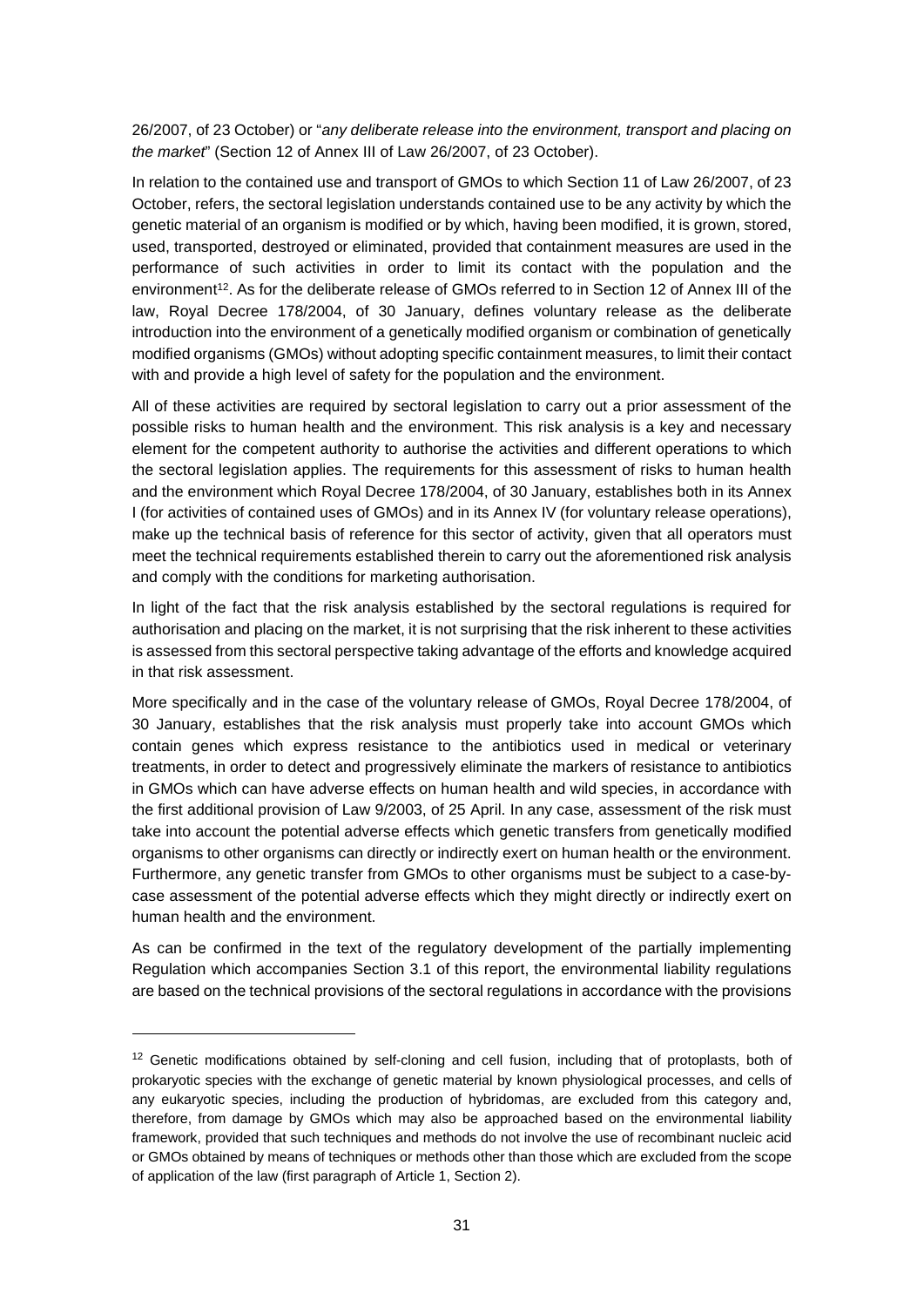of Royal Decree 178/2004, of 30 January, for carrying out risk analyses. Proof of this is the reference to the types of containment referenced in Royal Decree 2090/2008, of 22 December, to establish the intensity of possible damage resulting from the contained use of GMOs, given that the danger which might be associated with the GMO is directly related to the containment level and, therefore, to the adverse effects which it may have on receptors in the event of its release. For these purposes, the hazard level of the activity can be inferred from the type of containment required to carry out the use of GMOs.

To determine the extent of damage caused by a GMO during its contained use, as established by Royal Decree 2090/2008, of 22 December, a *case-by-case* study must be carried out which considers both direct exposure of the receptor to the damaging agent and its indirect exposure through mechanisms such as interaction with other organisms, transfer of genetic material, or changes in use or management. This task will also consider the long-term accumulated effects under the terms described in Annex IV of Royal Decree 178/2004, of 30 January.

Likewise, for the transport of GMOs, an assessment of the risk to human health and the environment is required, and the specific occupational health and safety rules must be followed in accordance with the provisions of Annex I of Royal Decree 178/2004, of 30 January.

In the case of voluntary release, the intensity of the damage, in accordance with the Regulation of partial development of Law 26/2007 of 23 October, shall be determined through case-by-case analysis, accredited by an officially recognised agency. The criteria of hazard level associated with the deliberate release of GMOs, which could have been given by the regulation, can be inferred from the risk analysis requirements included in Annex IV of Royal Decree 178/2004, of 30 January.

Chapter III of Royal Decree 178/2004, of 30 January, establishes all of the technical criteria and requirements for placing GMOs on the market as products or components of products. According to the regulation, "*placing on the market is understood as any action which involves delivering to third parties, for valuable consideration or for free, of genetically modified organisms or products which contain them*." This term does not include either operations of the supply of GMOs which are regulated as part of the activities of contained use or the supply of GMOs exclusively for voluntary release which comply with the requirements established in Chapter II of this Title.

Operators who intend to place GMOs or a combination of them on the market for the first time as products or subcomponents of products must request express authorisation from the competent authority. Among the conditions specified by the regulation, this authorisation must also include an assessment of the risk to human health and the environment and the conclusions demanded in Section D of Annex IV. The risk analysis must be carried out in accordance with the principles established in Annex IV of Royal Decree, the supplementary guidance notes contained in the Annex to Commission Decision 2002/623/EC, of 24 July 2002, and taking account of the information provided in accordance with Annexes V and VII of the aforementioned regulation. In any case, assessment of the risk must consider the potential adverse effects which genetic transfers from GMOs to other organisms can directly or indirectly exert on human health or the environment.

Meanwhile, in the context of the risk analyses established by environmental liability regulations, the unique nature of GMOs adds some particularities with respect to other chemical and physical agents and, of course, compared to fires. These particularities entail assessing the possible adverse effects associated with the different levels of biological complexity in greater detail: at the level of the genome (short-term effects on the expression of the gene introduced and its stability in the face of different environmental conditions), population (medium-term effects on the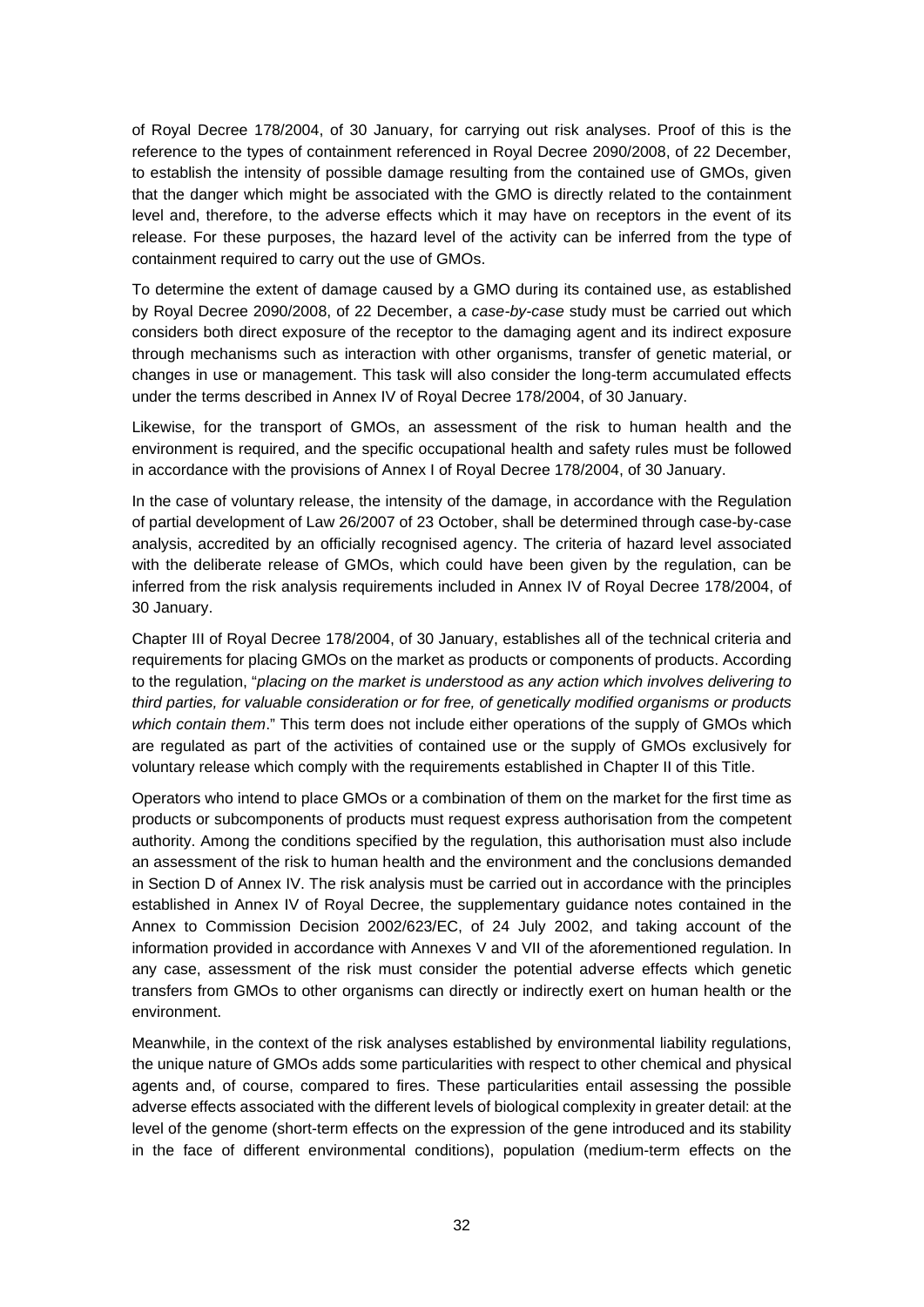dynamics of populations) and ecosystem (long-term effects on the structure and function of ecosystems).

In line with the importance of analysing the interaction of the modified gene and the environment which it is in contact with, Box 2 provides a series of tasks which could be of use to the operator when assessing the relevance of each of the scenarios involving GMOs which have been identified in the environmental risk analyses established by the environmental liability regulations.

- Assess whether there is a probability of at least one GMO escaping and surviving outside the facility where it is contained or of its being released, and thus potentially intervening in the dynamic of wild populations.
- Analyse whether the GMO can reproduce, assessing the probability of that individual reproducing outside its usual containment area.
- It is also advisable to assess the probability of the GMO hybridising with wild individuals of the same species in the surrounding area, and producing viable, fertile hybrid descendants, or which might hybridise with other species and produce fertile interspecies hybrids.
- Assess whether there are enough fertile GMOs to become established in the receiving environments as new wild populations (the probability of this happening).
- Assess the probability of at least one GMO or its hybrid descendants could colonise and survive in new receiving environments not occupied by wild organisms.

**Box 2**. Tentative identification of some tasks which the analyst could carry out to assess the relevance of environmental risk scenarios involving GMOs. Source: By the authors, based on the EFSA GMO Panel (2013)

In conclusion, and in accordance with the state of scientific and technical knowledge on the subject, the approach which is being adopted to assess the risk associated with damage caused by GMOs by applying the provisions of the environmental liability regulations has the following characteristics:

- The expectation that GMOs can cause direct and indirect effects on human health and the environment, the uncertainty surrounding their effects on ecological structure and function, their persistence and the way this transgenic material interacts with wild species, and the fact that these effects can be irreversible once detected are reasons which make it possible to state with full confidence that the probability of significant damage from an accident involving transgenic material is very high. For this reason it is necessary to follow the precautionary principle both in the prevention and management of the risk of activities relating to this type of biological agent during normal operating conditions, and in establishing the most conservative avoidance and remediation measures possible in order to minimise the effects which could result from an accident with these characteristics, as well as to establish all remediation measures necessary to prevent their spread. For its part, the European Commission argues that the precautionary principle chiefly concerns risk management and that it is a criterion to be adopted by Member States in the decision-making process, which includes regulatory development.
- The lack of experience in assessing this type of damage in accordance with environmental liability regulations and the obligation established by the sectoral legislation to carry out an assessment of the risks to human health and the environment for the authorisation and placing on the market of the activities included in Sections 11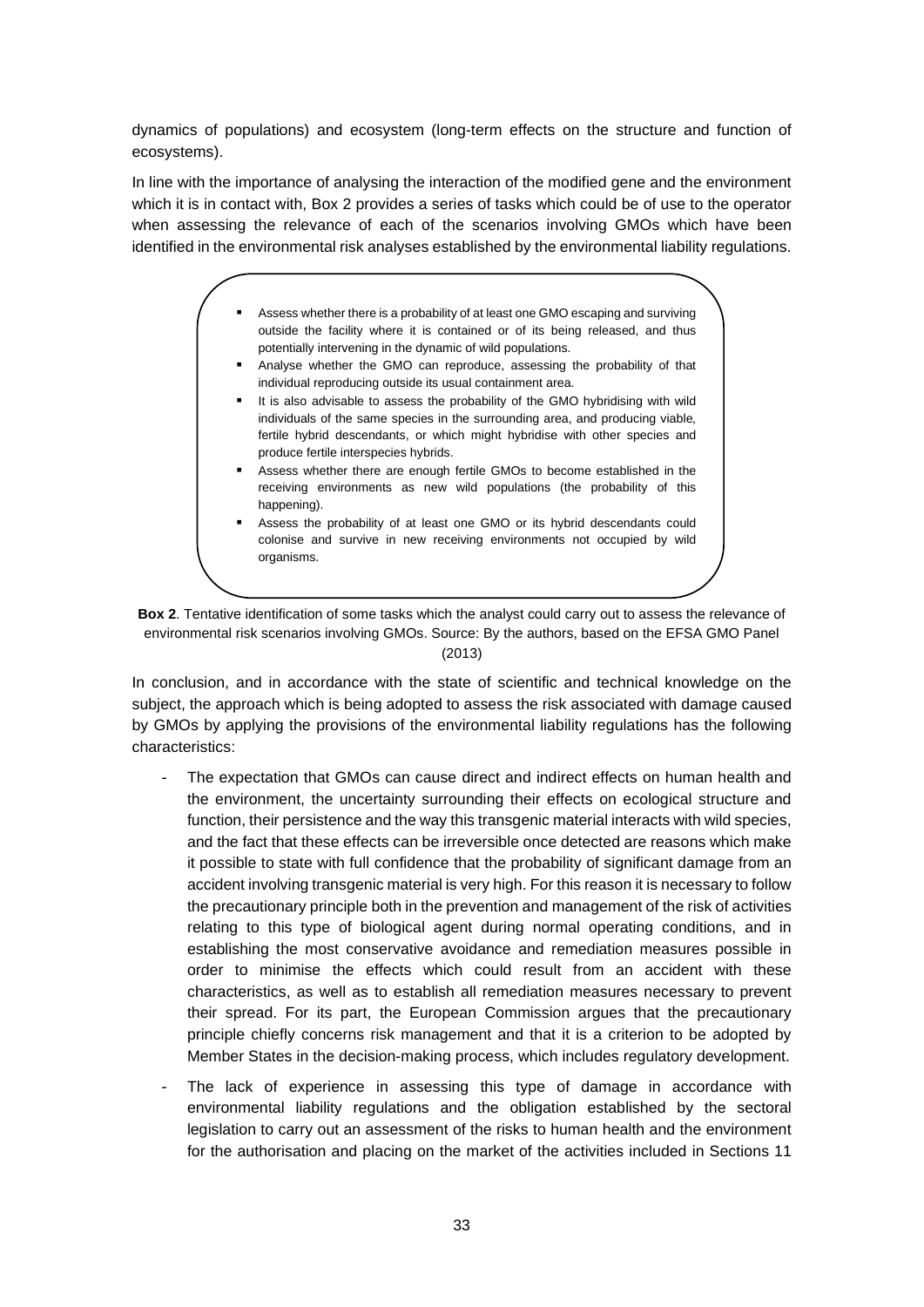and 12 of Annex III of Law 26/2007, of 23 October, incentivise approaching this type of damage from the perspective of sectoral legislation.

The uncertainty and specificity associated with the damage caused by GMOs explain why the partially implementing Regulation establishes that the assessment and quantification associated with this type of damage according to the provisions of the environmental liability regulations should be determined by a case-by-case analysis, accredited by an officially recognised body.

# *3.5. Consideration of invasive alien species in environmental risk analyses*

Among the activities of Annex III of Law 26/2007, of 23 October, it is not possible to carry out a systematic identification of those which may be associated with an environmental risk of damage from invasive alien species, given the breadth and randomness of the circumstances which could lead to damage with these characteristics. For example, an occupational activity may store substances on pallets which could have been contaminated with an alien insect species during transport. From the above it is deduced that it is not possible to know if this type of scenario would be one of those inherent to an occupational activity which is currently subject to the obligation to provide a financial security. In any case, given the lack of information on the treatment of this type of damage in the context of environmental liability regulations, it is deemed worthwhile to provide some technical guidance for the consideration of invasive alien species in environmental risk analyses.

The consideration of invasive alien species in the environmental liability regulations is established in Article 8 of the Regulation of partial development of Law 26/2007, of 23 October, on referring to invasive alien species among the possible damaging agents of a biological nature. Notably, the regulations in force for this damaging agent differentiate between invasive alien species and other alien species (not considered invasive). Specifically, in accordance with Article 2 of Royal Decree 630/2013, of 2 August, regulating the Spanish catalogue of invasive alien species, an alien or non-native species would be any species or subspecies (including parts, gametes, seeds, eggs or propagules which could survive or reproduce) introduced outside the area of its natural distribution and of its potential dispersal areas, which it would not have been able to occupy without its direct or indirect introduction, or without human care. Meanwhile, only those alien species which are introduced or established in an ecosystem or natural or semi-natural habitat, and which are an agent of change and threat to the native biological diversity, whether due to their invasive behaviour or due to the risk of genetic contamination, shall be considered invasive. There is an intermediate category in the regulation, potentially invasive alien species, which is reserved for alien species which could become invasive in Spain and which is especially focused on those which have demonstrated this nature in other countries or regions with ecological conditions similar to those of Spain.

The Annex to Royal Decree 630/2013, of 2 August, regulating the Spanish catalogue of invasive alien species, includes the catalogue with alien species for which there is scientific and technical information indicating that they pose a serious threat to native species, habitats or ecosystems, agriculture, or economic resources associated with the use of natural heritage, in accordance with Article 61.1 of Law 42/2007, of 13 December, on Natural Heritage and Biodiversity.

In any case, it must be stressed that this catalogue established by the regulation is not static, but is expected to be modified, both to include new species and to remove those which cease to be considered invasive.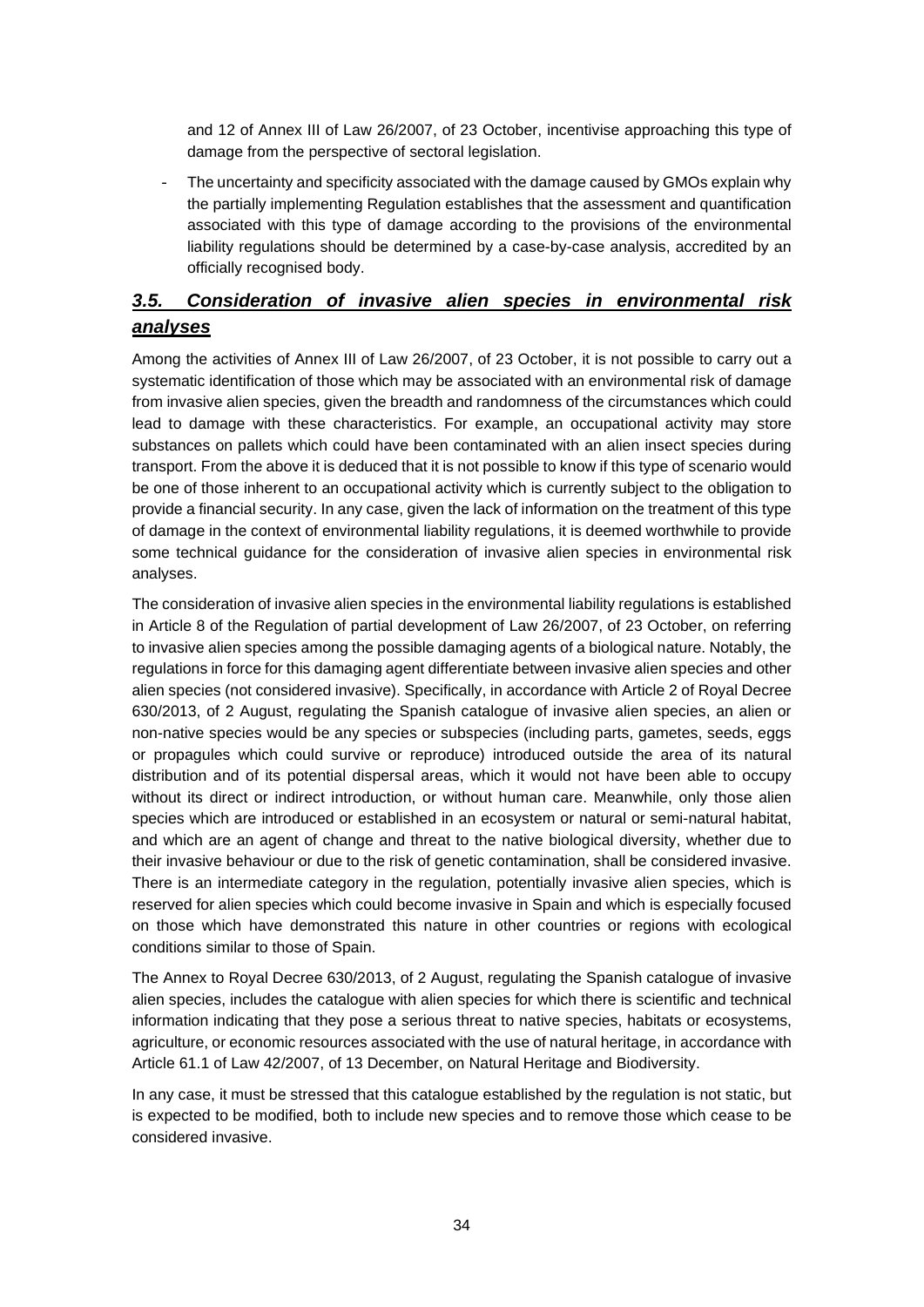When a species is included in the Spanish catalogue of invasive alien species, a series of conditions are imposed on its handling. These are, in accordance with Article 7 of Royal Decree 630/2013, of 2 August, regulating the Spanish catalogue of invasive alien species, as follows:

- a) The general prohibition of their possession, transport, trafficking and trade in live specimens, in their remains or propagules, which could survive or reproduce, including foreign trade. This prohibition can be set aside, following administrative authorisation from the competent authority, when necessary for reasons of research, the health and safety of people, or for the purposes of control or eradication, in the context of strategies, plans and campaigns approved for this purpose.
- b) The prohibition on introducing them to the natural environment within the scope of the national territory determined by the Spanish catalogue of invasive alien species.
- c) Specimens of animal and plant species included in the catalogue which are extracted from nature by any procedure may not be returned to the natural environment. This prohibition can be set aside in situations of research and the health and safety of people, when previously authorised by the competent authority for the environment of the General State Administration or the autonomous regions and cities of Ceuta and Melilla.
- d) Under no circumstances can actions or behaviours destined to promote the species included in the catalogue be permitted.

Up to September 2019, the Spanish catalogue of invasive alien species has been modified just once, by Royal Decree 216/2019, of 29 March, approving the list of invasive alien species of concern for the outer peripheral region of the Canary Islands and amending Royal Decree 630/2013, of 2 August, regulating the Spanish catalogue of invasive alien species. In any case, to know what the latest list of species is at any time, the official information supplied by the Ministry for the Ecological Transition and the Demographic Challenge should be accessed via its website<sup>13</sup>. On this website, and within the Catalogue, each of the species designated as invasive alien species is accompanied by a descriptive file (in PDF format) including basic information about it for its characterisation.

In light of the above, it would be recommended for operators liable to cause this type of damage to consult the Spanish catalogue of invasive alien species in order to determine if they could cause an accidental episode involving them as part of their activity, with special attention to the actions specifically prohibited by Article 7 of Royal Decree 630/2013, of 2 August, regulating the Spanish catalogue of invasive alien species.

Among the entry routes of invasive alien species, Capdevila et al*.* (2006) distinguish between intentional and unintentional introductions:

- a) Intentional introductions with different purposes such as food production, timber production, soil improvement, halting erosion, stabilising dunes, aesthetic improvements in gardening and landscaping, tourism, recreational hunting and fishing, livestock feed, biological control, improving industrial processes, increasing the number of species present in a certain area, species recovery, pet abandonment, the presence of stray pets and deliberate release through vandalism.
- b) Unintentional introductions, citing as examples: shipments of agricultural products, timber, flowers and seeds, species incrusted on ship hulls, discharge of ballast water, discharge of ballast solids (earth and stones), breakdown of geographical barriers by engineering work, the use of other organisms as vectors, the existence of stowaways in

<sup>13</sup> https://www.miteco.gob.es/es/biodiversidad/temas/conservacion-de-especies/especiesexoticas-invasoras/ce-eei-catalogo.aspx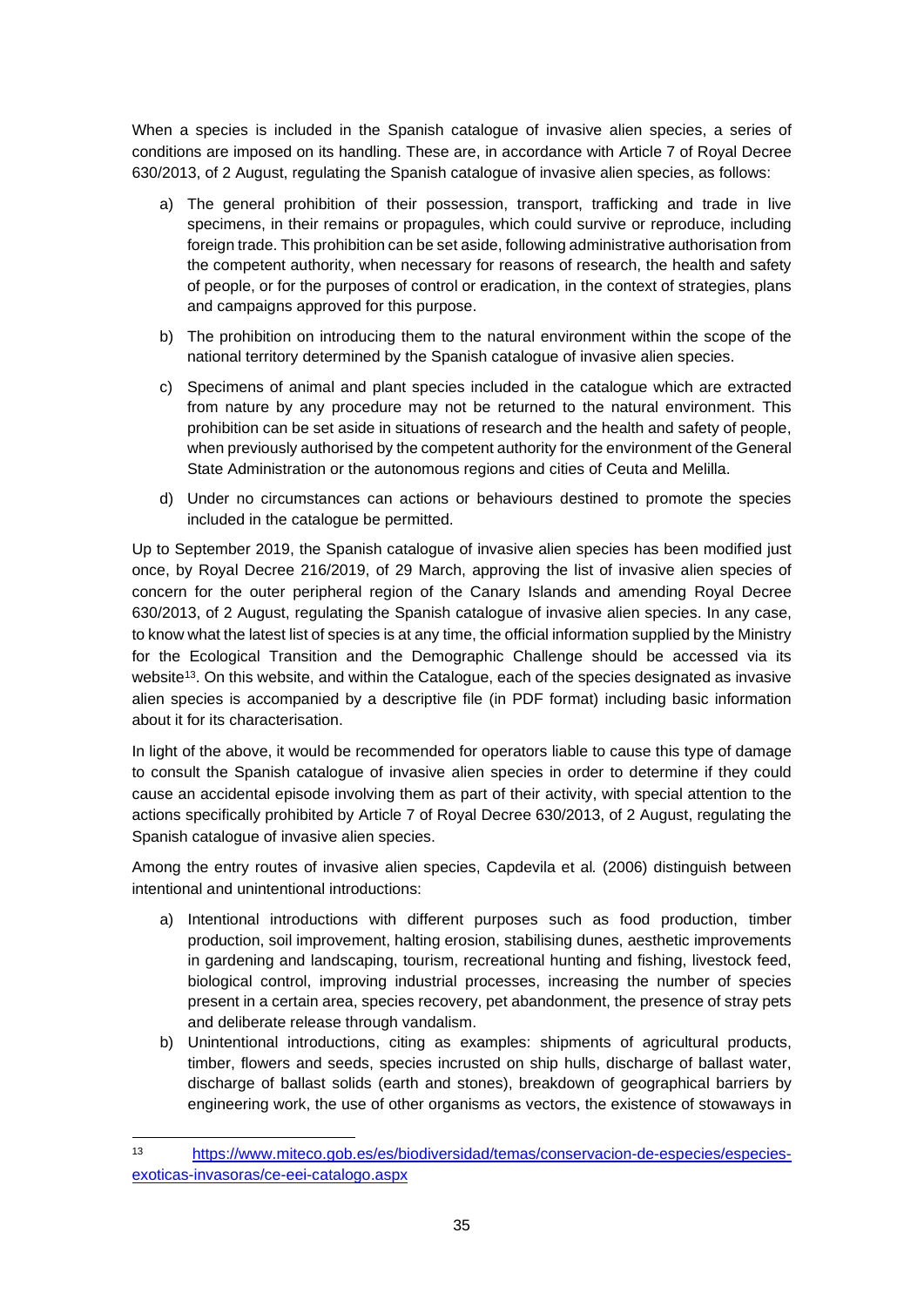the interior of planes and boats, dispersal in vehicles, equipment, clothing, footwear, etc., the transport of goods and packaging materials.

As such, there are multiple possible entry routes for invasive alien species in a certain area and, at least *a priori*, they could appear in a wide variety of economic activities addressed by Law 26/2007, of 23 October, on Environmental Liability. In this regard, any action involving the transport of materials from one region to another nationally and, above all, internationally may be especially relevant. Nevertheless, the difficulty and uncertainty when taking these types of episodes into consideration in environmental risk analyses is generally very high. Specifically, there are different stages which would be especially complicated to comply with, including: identifying the source of the environmental hazard, specifying the damaging agent, estimating the probability of occurrence, and estimating the possible environmental consequences. For this reason, it may be advisable to reserve this type of agent, "invasive alien species", for economic activities which can identify this risk with sufficient certainty, at least in light of the above aspects (hazard causing the emission, specific species causing the damage, probability of an accident occurring and possibility of estimating the consequences). When these circumstances occur, it can be especially useful for the operator to consult the competent authorities regarding the existence of a risk analysis on the invasive alien species which it wishes to assess.

Royal Decree 630/2013, of 2 August, regulating the Spanish catalogue of invasive alien species establishes the possibly of there being a risk analysis for alien species in which the probability and consequences of the introduction and establishment of an alien species in the natural environment, as well as the measures which can be applied to reduce or control these risks, are studied from a scientific-technical perspective. These risk analyses provided for in the regulations on invasive alien species take on particular importance when modifying the Spanish catalogue of invasive alien species as foreseen in Article 5 of Royal Decree 630/2013 of 2 August regulating the Spanish catalogue of invasive alien species; when applying for authorisation for the release of non-native species, in accordance with the provisions in its Article 8; when preparing and applying strategies for the management, control and possible eradication of invasive species, Article 16 of the same Royal Decree; and when applying to open new facilities which handle these species, in accordance with its sixth additional provision.

The information included in these risk analyses can be of great utility if considered in environmental risk analyses, given that it can assist operators in several of the stages which they must include. Capdevila et al*.* (2006) provide a more detailed description of these tools.

One aspect of note is that the seventh additional provision of Royal Decree 630/2013, of 2 August, regulating the Spanish catalogue of invasive alien species determines that the environmental damage which can be caused by invasive alien species must be prevented, avoided and remedied in accordance with the terms established in the basic legislation on the subject of environmental liability. Therefore, this stage of the assessment of environmental risks and the management of accidents which could be caused must take account of the provisions of Law 26/2007, of 23 October, on Environmental Liability and Royal Decree 2090/2008, of 22 December, approving the Regulation of partial development of Law 26/2007, of 23 October, on Environmental Liability.

As stated in Capdevila et al*.* (2006) the possible consequences of the introduction of invasive alien species are wide-ranging, and the following can be identified: depredation of animals and plants, competition, hybridisation, facilitating of invasion by other species, erosion due to degradation of vegetation, and the introduction of disease and parasites. The multiplicity and complexity of the effects which can arise, as well as the possible appearance of synergies among them, lead to the recommendation that the environmental consequences foreseen by each operator be assessed on a case-by-case basis, taking account of the operator's specific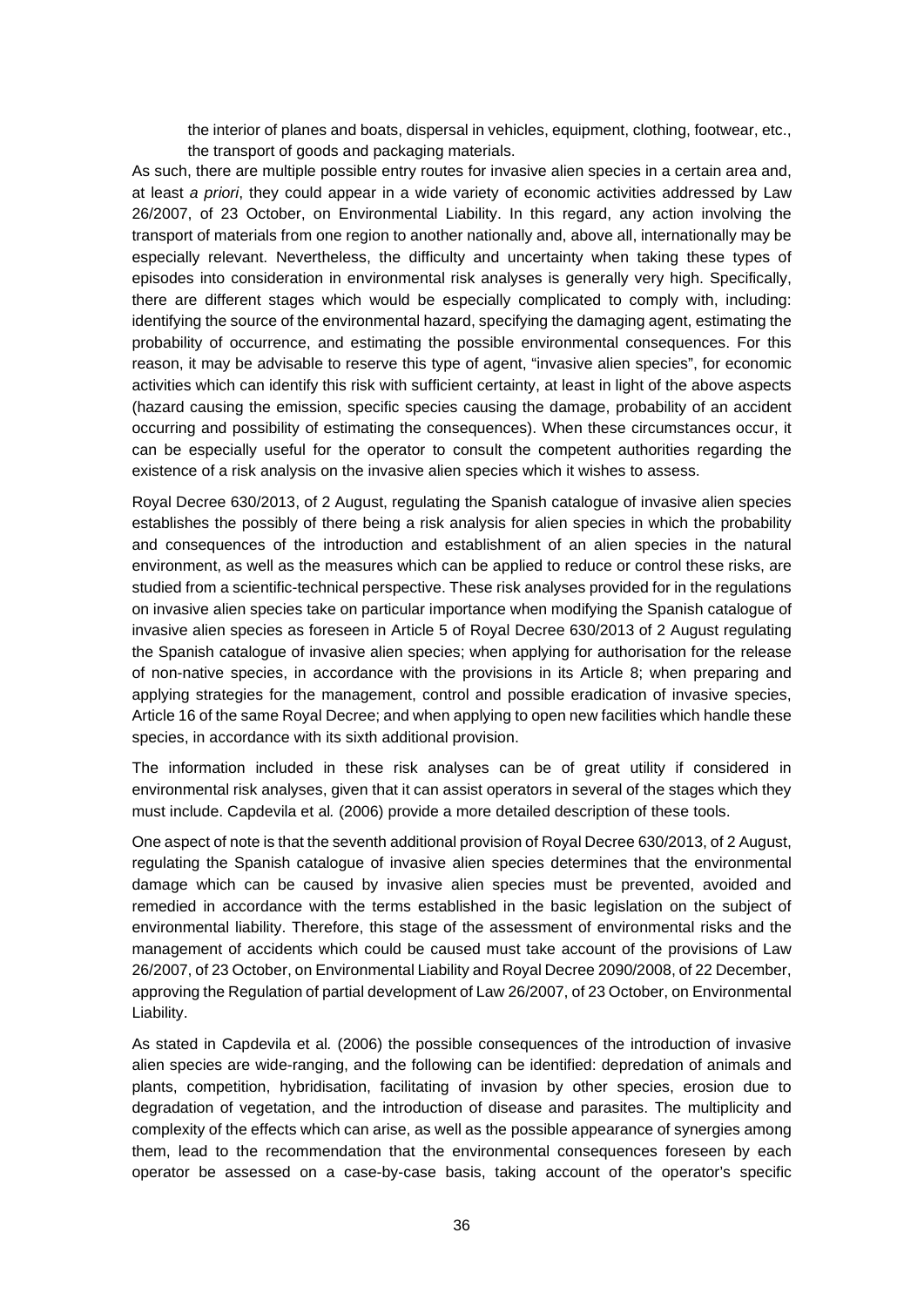characteristics, both with respect to the environment in which it operates (with special attention to the potentially affected habitats and species) and with respect to its own characteristics (with special attention to the characteristics and the specific agent which would be released). In any case, whenever it is deemed necessary, the precautionary principle is recommended in the assessment of risks, adopting the most conservative decision.

The Environmental Liability Supply Model (MORA) opts for a simplification which permits the assessment of possible damage caused by invasive alien species with a reasonable amount of resources and is suitable for the deductive nature and associated uncertainty of environmental risk analyses. Specifically, the remediation proposed in MORA for this type of damage is as follows:

- For damage caused by plant species, it is assumed that the damage only affects plant species of the same type as the invasive alien species introduced. The technique proposed in MORA would consist of removing the invasive species and subsequently repopulating the affected territory with similar but native species.
- Similarly, for damage caused by animal species, it is assumed that only animal species of the same type as the invasive alien species introduced are affected. In this regard, MORA includes the capture of the invasive alien individuals and the subsequent reintroduction of similar but native species.

In this case, the MORA methodology assumes that the damage would only be reversible when: (1) it can be assumed that the capture or removal of the invasive alien individuals can be carried out, and (2) when this capture or removal is performed in a short timeperiod, such that the spread or reproduction of the individuals is prevented. Otherwise, it would be advisable to consider another type of irreversible damage and/or equivalent approaches to remediation other than those established in MORA (of the service-service, value-value, value-cost types). In these cases, it would not be possible to take them into account for the calculation of the mandatory financial security given that they are not compatible with the provisions of Article 33 of the Regulation, which relates the calculation of the guarantee to the cost of primary remediation.

While the approach and hypotheses of MORA can be considered manageable for many cases and fit the requirements of environmental risk analyses, in complex situations or where there is more precise information available and in accidents which occur in reality, it could be advisable to modify the data and principles proposed by MORA such that the assessment of the damage fits the situation under assessment as closely as possible. In other words, the economic valuation of the damage must be the truest possible reflection of the case under study, regardless of the data proposed for it by MORA by default.

In this regard, it may be advisable for the analyst to investigate the existence of strategies, plans, programmes, campaigns, etc. specifically aimed at the eradication of the invasive alien species under assessment, given that they may identify specific measures described and valued in economic terms. By way of example, the "Management, control and eradication strategy of the American mink (*Neovison vison*) in Spain"<sup>14</sup> can be downloaded from the Ministry for the

<sup>14</sup> https://www.miteco.gob.es/es/biodiversidad/publicaciones/pbl\_exo\_inva\_vison\_americano\_tcm30-69978.pdf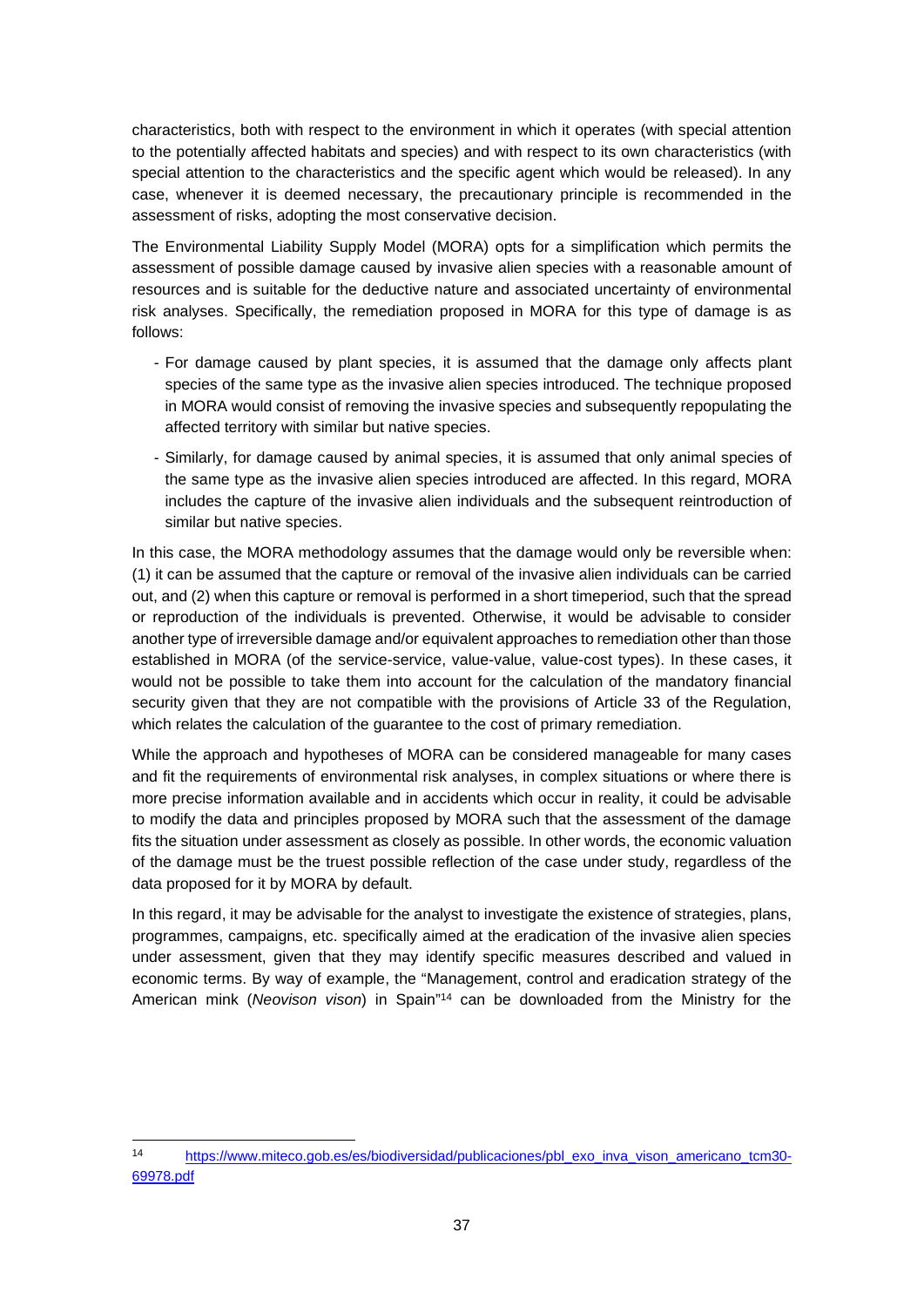Ecological Transition and the Demographic Challenge website, and the "Manual for the control and eradication of invasive freshwater turtles"<sup>15</sup> from the European Commission website.

# *3.6 Specific indications for the assessment of damage caused by pathogenic agents in the livestock sector*

This section exclusively refers to the pathogenic micro-organisms referred to by the Regulation of partial development of Law 26/2007, of 23 October, among the different types of biological agents considered by the regulatory framework.

Experience acquired when preparing the sector-specific risk analyses for livestock activities, more specifically, the MIRAT and the Rate Table addressing the egg-producing poultry and poultry meat sector and the MIRAT and Rate Table for the pig sector, has allowed for the assessment of the importance of considering risk scenarios associated with the treatment of the environmental risk associated with possible viruses, bacteria or other pathogenic agents which originate and/or spread in livestock facilities and which can affect wild animal species near a facility. Based on this analysis, the reasons why the consideration of this type of risk could be disregarded are set out in the specific case of the intensive rearing of poultry or pigs; activities which must carry out the environmental risk analysis given that they are required to provide the corresponding financial security.

- The difficulty of establishing causality between the effects detected and the source of the damage, causality which the environmental liability system deems necessary for its application. By way of example, the appearance of sick or dead individuals of wild species in the vicinity of the facility could be due to an outbreak originating on the farm, or not. It is considered that significant difficulty can exist when establishing a relationship between infected wild species and the declaration of an outbreak in a certain facility. If, furthermore, they consist of currently widespread diseases, it is considered more difficult to precisely determine the origin of the biological agents which affect wild populations.
- The consideration of the irreversibility of the damage caused and, therefore, the provision of a complementary remediation measure, a measure outside of the scope of the mandatory financial security. The damage caused to wild animal species if they are affected, at least in the scope of the livestock sector, can already be significant by the time it is detected. In essence, it could be considered that a realistic and manageable plan in the scope of the livestock sector is that, once the disease originates in or is transmitted from a facility to nearby wild species, it is difficult to perform an effective primary remediation measure which controls the disease in a short space of time. In other words, once the damage has been caused, it could be considered to be irreversible and not taken into account for the calculation of the mandatory financial security as it must be remedied by means of complementary remediation techniques (in accordance with the provisions of Article 33 of the Regulation).
- The handling of biological damaging agents, such as viruses and bacteria, does not form part of the specific or characteristic production process of the livestock sector, in contrast to what might occur in other sectors where the main activity centres on handling these types of agents. In that case, the consideration of this type of scenario could be justified, given the characteristics of the sector itself. Likewise, the measures established by sectoral legislation on livestock and animal health are mainly aimed at preventing contagion by pathogenic agents from outside the farms to the inside. This leads to a lack of legal provisions and

<sup>15</sup>

http://ec.europa.eu/environment/life/project/Projects/index.cfm?fuseaction=home.showFile&rep=file&fil=TR ACHEMYS\_Manual\_Control\_Erradicion\_GalapagosInvasores.pdf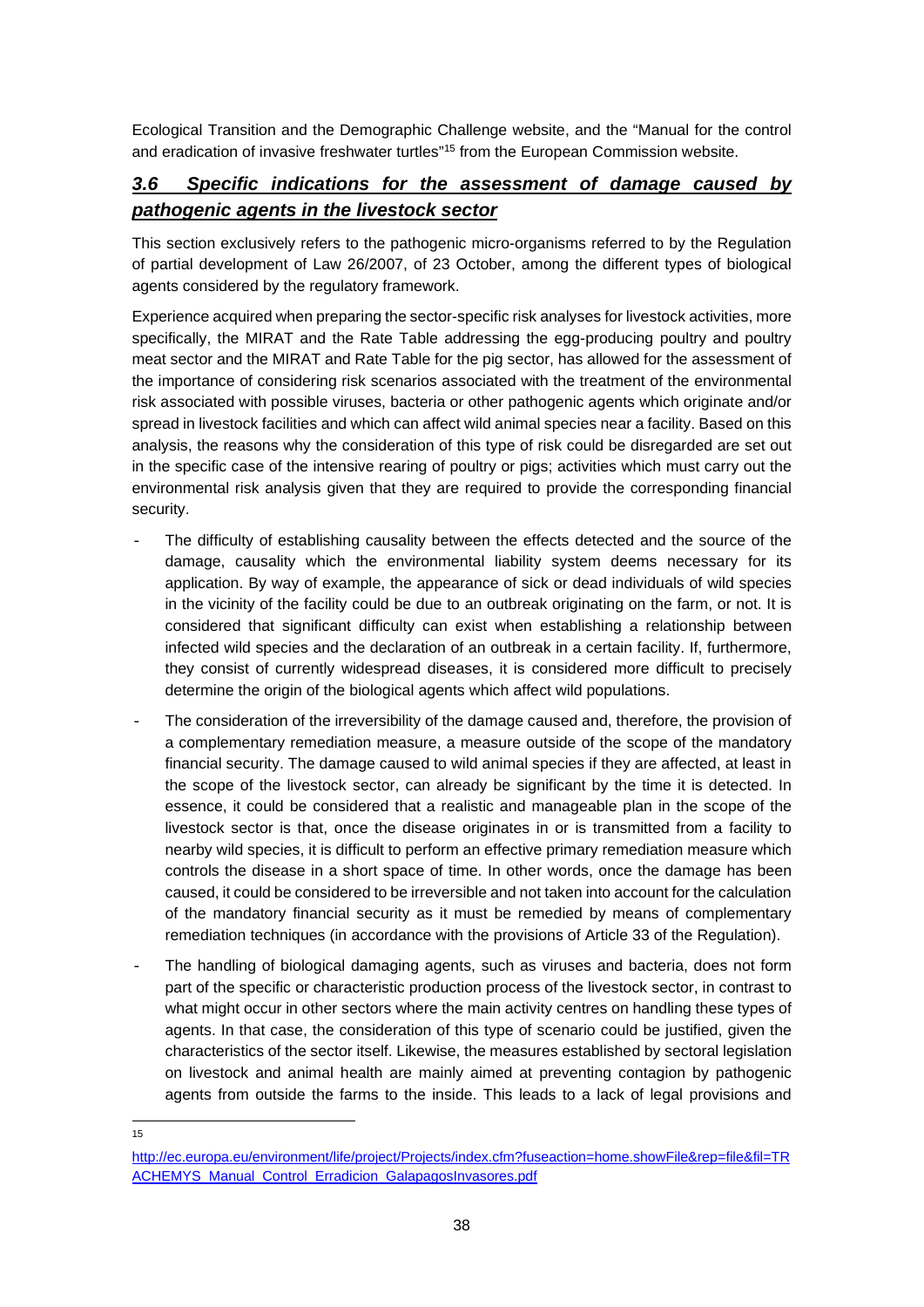technical instructions for the operator to incorporate this type of accident scenario in the risk analysis in order to manage and prevent their appearance.

The existence of a high level of uncertainty when determining the probability of occurrence of these scenarios and quantifying the damage associated with them. No literature has been found on the probability of occurrence of these episodes, nor are there any references which could serve to support the sector in the procedure for quantifying the environmental damage, and therefore the estimation of the associated risk would lead to a high level of uncertainty in these scenarios.

It is important to remember that all economic operators who work in rearing domestic animals as well as zoological institutions, which can end up being a source or vector of biological contamination by pathogenic micro-organisms to wild species, must always adopt both the preventive measures deemed appropriate against an imminent threat of damage and the measures to avoid new damage if damage of this nature occurs, in keeping with Article 17 of Law 26/2007, of 23 October. The above is without prejudice to the objective and unlimited liability system which the occupational activities in its Annex III are subject to, under which, in the event of damage, they must adopt the remediation measures (primary, compensatory and/or complementary) deemed necessary to return the affected natural resources to their baseline condition.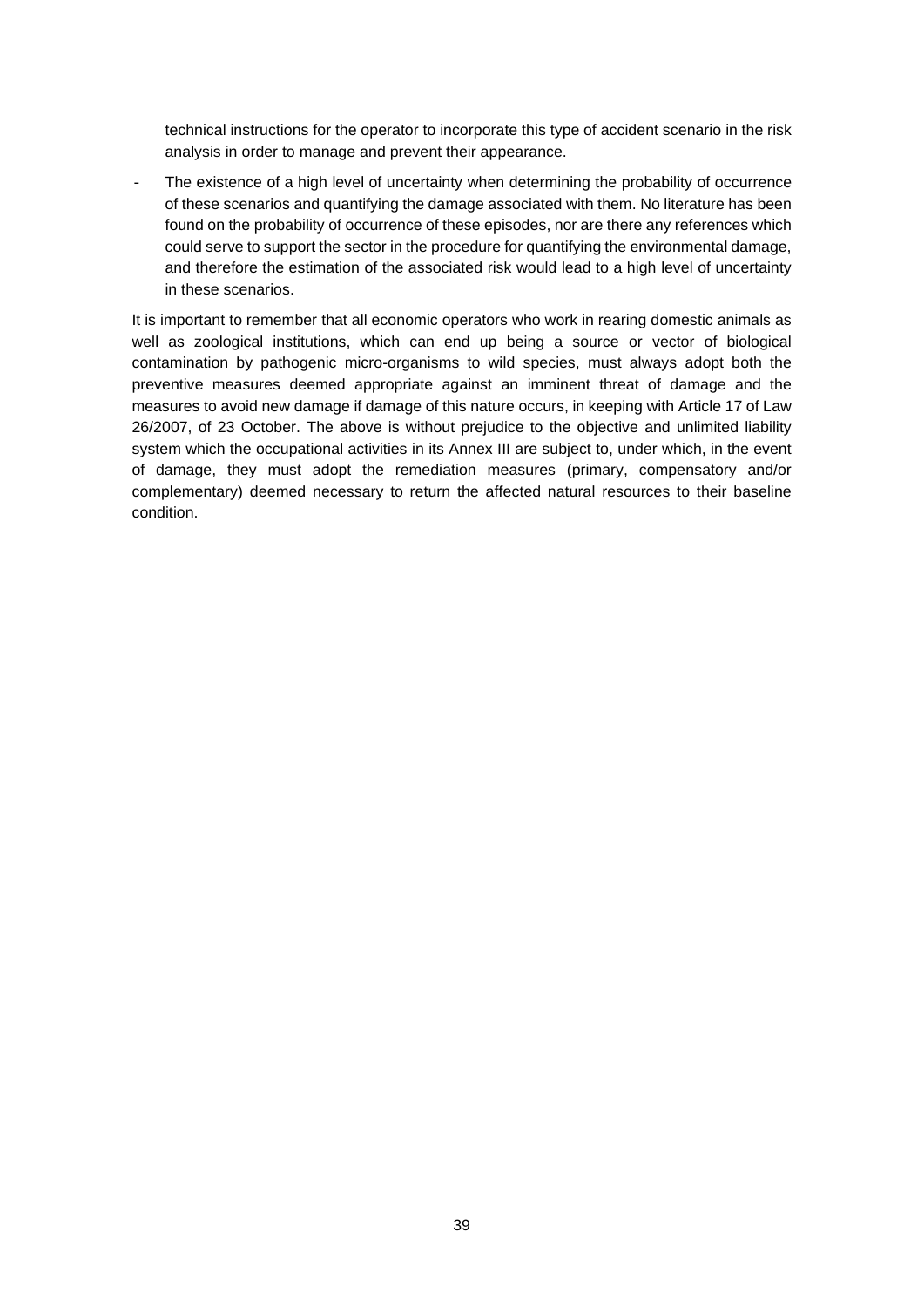# *4. SELECTION AND PRACTICAL USE OF DISPERSION MODELS AND CRITERIA FOR QUANTIFYING ENVIRONMENTAL DAMAGE*

This section identifies a series of useful models and criteria for quantifying environmental damage as part of environmental risk analyses. In this regard, it is worth noting that the utility of these models is reduced in environmental damage which has already occurred, given that, on the one hand, they are accompanied by a high level of uncertainty and, on the other hand, in these cases real data on the extent, intensity and time scale of the damage would be available. In fact, Article 34 of the Regulation of partial development of Law 26/2007, of 23 October, on Environmental Liability, allows operators to cover the estimated extent, intensity and time scale of the damage in an adequate level of detail given the hypothetical nature of the damage, providing a degree of flexibility when studying these aspects.

While the procedure for quantifying environmental damage includes the extent, intensity and time scale of the damage (broken down, in turn, into duration, frequency and reversibility), this section mainly focuses on the extent parameter for two reasons:

- Firstly, it consists of a parameter for which references or simple decision-making rules have not been found which can be applied directly by operators in their environmental risk analyses, and therefore it is advisable to at least offer them certain guidelines.
- Secondly, extent is a key input parameter for operators who wish to produce an economic valuation of their environmental damage using the Environmental Liability Supply Model (MORA) prepared by the Technical Commission for the Prevention and Remediation of Environmental Damage.

In order to estimate the intensity and time scale of the damage, the operator may carry out a specific study for its specific case or take into account a series of guidelines which may be acceptable exclusively in the context of environmental risk analyses. These guidelines are specified below and may be consulted in greater detail in the environmental risk analyses made available publicly via the Ministry for the Ecological Transition and the Demographic Challenge website<sup>16</sup>.

# *4.1. Guidelines relating to determining the intensity of environmental damage*

The intensity of the damage is defined in the environmental liability regulations as the severity of the effects caused by the damaging agent. Specifically, the level of intensity consists of the classification of the severity of the damage, considering parameters such as mortality, immobility, growth inhibition, mutagenicity, teratogenicity and carcinogenicity, to name a few.

In the Regulation of partial development of Law 26/2007, of 23 October, three levels of intensity are distinguished, as follows:

1. "Severe": A level of intensity that represents clear, short-term adverse effects on the receptor, with evident consequences on the eco-systems and their habitats and species. Severe effects have an impact on at least 50% of the population exposed to the damaging agent.

<sup>16</sup>https://www.miteco.gob.es/es/calidad-y-evaluacion-ambiental/temas/responsabilidadmediambiental/analisis-de-riesgos-sectoriales/herramientas.aspx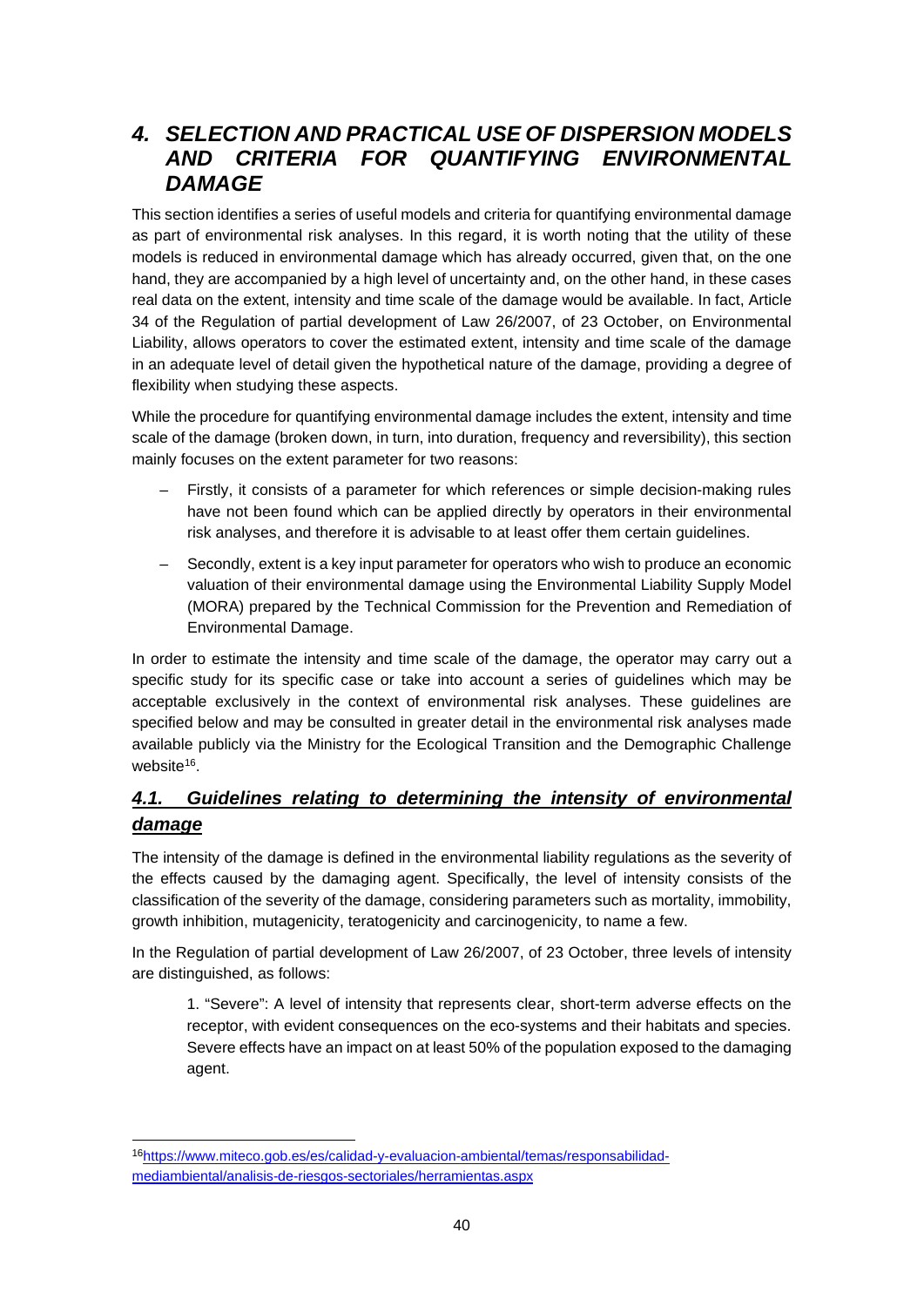2. "Chronic" A level of intensity that indicates possible long-term adverse effects on a percentage of the population exposed to the damaging agent ranging from 10% to 50%.

3. "Potential": A level of intensity that corresponds to effects that exceed the ecotoxicological threshold and affect at least 1% of the population exposed to the damage, but do not reach chronic or severe levels. The term "admissible concentration level" refers to the eco-toxicological threshold.'

For practical reasons, and with particular utility in environmental risk analyses, a fourth intensity level of lethal type can be differentiated which assumes the loss of 100% of the individuals of a population.

The determination of the intensity of the damage as part of environmental risk analyses can be performed by means of a specific process carried out by the operator, but always complying with the provisions of the regulations. The main references which must be taken into account are found in Article 13 of the Regulation of partial development of Law 26/2007, of 23 October, and in Section III of Annex I to the aforementioned Regulation.

As an acceptable alternative in the context of environmental risk analyses, the operator could follow the precautionary principle and assume the worst possible consequences associated with its accident scenarios. In the scope of intensity, these consequences will result in the assumption of a lethal type of damage and, therefore, all calculations to quantify and value the damage would posit the total loss of the populations which have come into contact with the damaging agent.

# *4.2. Guidelines relating to determining the time scale of environmental damage*

Article 14 of the Regulation of partial development of Law 26/2007, of 23 October, indicates that the time scale of environmental damage comprises the study of the duration, frequency and reversibility of the damage. Once again, to determine these aspects the operator could establish specific criteria for the specific case, while always complying with the provisions in the regulations.

Alternatively, in order to establish the duration, frequency and reversibility of the damage, the operator could follow the following guidelines.

Firstly, in terms of the duration of the damage, one possibility accepted in the context of environmental risk analyses consists of using the Environmental Liability Supply Model (MORA) and entering the data of the accident scenario under analysis. As part of its results, MORA will provide the operator with an estimate of the predicted duration of the damage, stated in months or years. The operator could therefore take that result as a reference for inclusion in its environmental risk assessment.

Figure 1 shows, through an example, the MORA screen providing the recommended values for the duration of the damage. Specifically, duration is broken down into two factors: waiting time and recovery time, where the total duration estimated for the damage is the sum of the two figures (15 months in the case illustrated in Figure 1).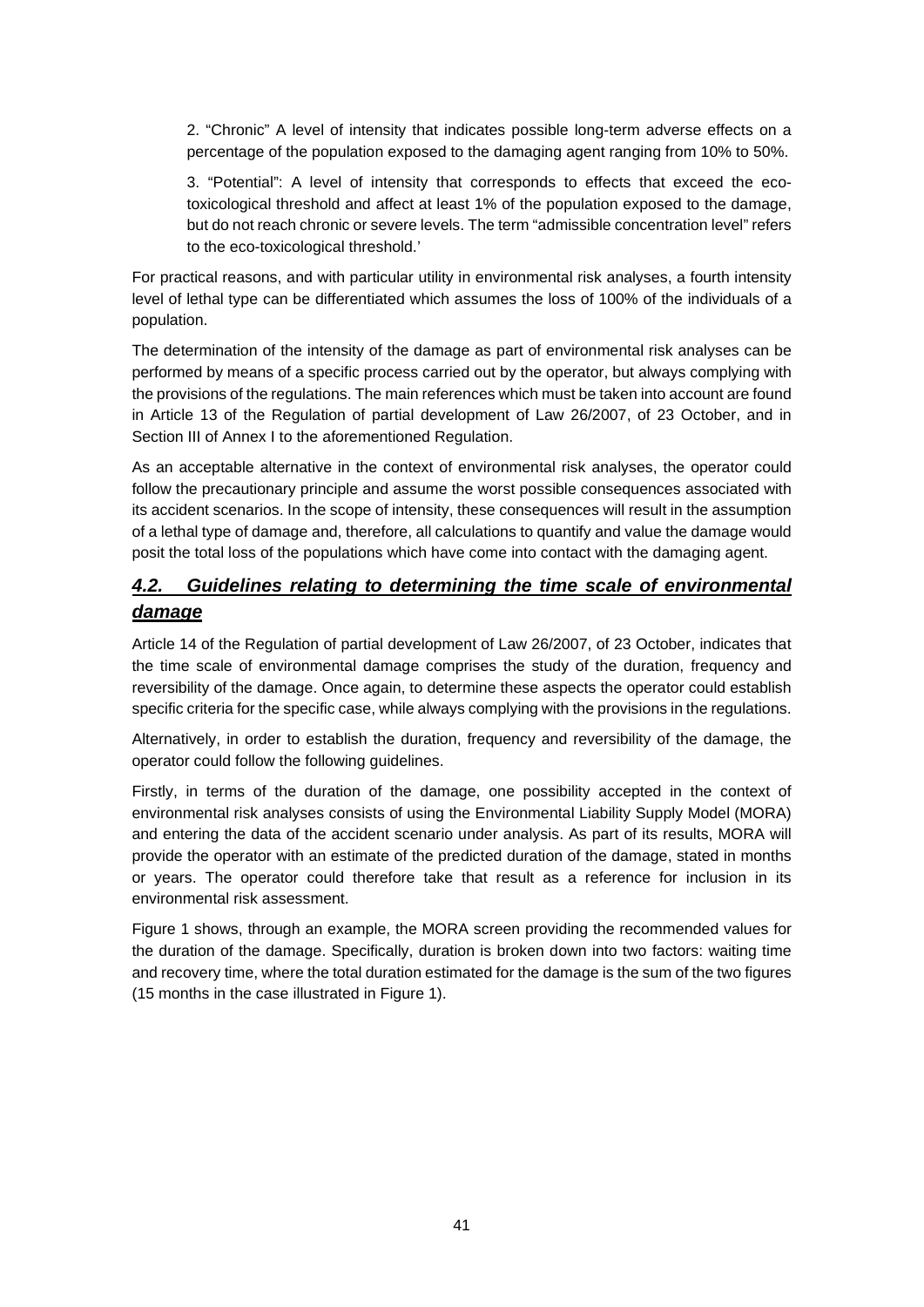| -Coste de reparación-                                                        | Navegación informe                                                        |
|------------------------------------------------------------------------------|---------------------------------------------------------------------------|
| $\text{Coste}_R = \text{Coste}_f + (\text{Coste}_u \cdot Q) + (p \cdot Q^q)$ | <b>Datos Generales</b><br><b>Call</b> Localización<br><b>D</b> Parámetros |
| Coste Fijo ejec. por contrata (Costef)                                       | <b>Agentes</b>                                                            |
| 0.00                                                                         | Fueles y CONV                                                             |
| Coste Unitario ejec, por contrata (Coste)                                    | biodegradables                                                            |
| 52,11                                                                        | <b>Ca</b> Suelo                                                           |
| Multiplicador (p)                                                            | Rep. Primaria                                                             |
| 0.00                                                                         | <b>Datos</b>                                                              |
| Exponente (q)                                                                |                                                                           |
| 0.00                                                                         |                                                                           |
| Datos de la reparación.                                                      |                                                                           |
| Unidad de tiempo                                                             |                                                                           |
| $\overline{\phantom{0}}$<br><b>Meses</b>                                     |                                                                           |
| Tiempo de espera                                                             |                                                                           |
| 6                                                                            |                                                                           |
| Tiempo de recuperación                                                       |                                                                           |
| 9                                                                            |                                                                           |
| Tipo de eficacia                                                             |                                                                           |
| $\ddot{}$<br>Demostrada                                                      |                                                                           |

**Figure 1**. Consulting the estimated duration of the damage in the MORA computer program. Source: **MORA** 

The next attribute to be considered is how often the environmental damage occurs. In the case of environmental risk analyses, the predicted frequency can correspond to the probability of occurrence assigned to the scenario being quantified. By way of example, in the practical case which accompanies the MIRAT for the foundry sector carried out by the Spanish Federation of Foundry Associations (FEAF), the reference scenario is assigned a probability of 2.55  $\times$  10<sup>-8</sup> times/year, and therefore in this case it can be assumed that the expected frequency of the damage being assessed is 2.55 x 10<sup>-8</sup> times/year. Alternatively, given that the regulations do not impose restrictions in this regard, analysts basing their environmental risk analyses on semiquantitative probabilities could determine frequency categories of this type (high-medium-low or similar scales).

Finally, the reversibility of the damage is a crucial aspect, given that, among other things, it determines when primary remediation must be designed (for reversible damage) and when complementary measures must be applied (for irreversible damage). Additionally, it must be considered that the Environmental Damage Index (IDM) foreseen in the Regulation of partial development of Law 26/2007, of 23 October, is only applicable to damage considered reversible.

Article 2 of the Regulation of partial development of Law 26/2007, of 23 October, defines reversibility as "the capacity of a receptor to recover its baseline condition, regarding its life cycle or prospects for use, within a certain time scale".

The regulations do not establish guidelines or categorical criteria for considering damage reversible or irreversible, so this determination is ultimately left up to the justification of the operator. Nevertheless, the MORA Methodology Document, available on the Ministry for the Ecological Transition and the Demographic Challenge website<sup>17</sup>, offers a series of guidelines based on Article 22 of the Regulation of partial development of Law 26/2007, of 23 October, which the analyst can take into account when determining whether the damage assessed is reversible or not.

<sup>17</sup>https://www.miteco.gob.es/es/calidad-y-evaluacion-ambiental/temas/responsabilidadmediambiental/Documento%20metodolog%C3%ADa\_tcm30-177400.pdf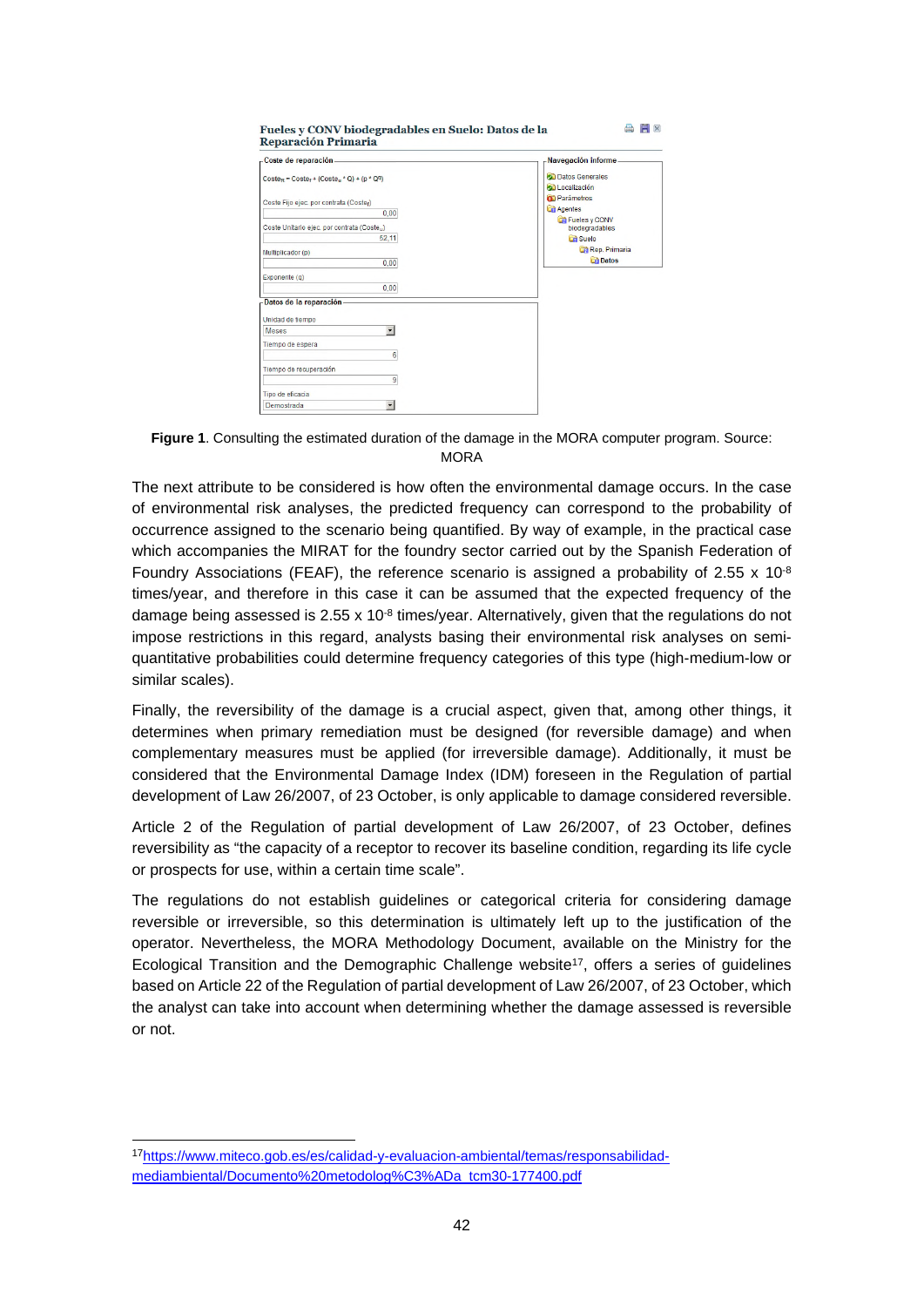Specifically, this document recommends examining the following aspects:

- (i) The geographical location of the damage. Taking into account the geographical location of the damage, MORA determines that damage is irreversible if it occurs in an inaccessible area and is due to a damaging agent which cannot be degraded by natural processes, i.e., without human intervention.
- (ii) The damaging agent and the amount of the resource affected. Based on the damaging agent and the extent of the damage, the effects can be considered irreversible. For this, the viability of effectively treating certain amounts of the agent must be evaluated, given that for large quantities of affected resource —whether because a large volume of the agent is released or because it is spread over a large quantity of resource— remediation could turn out to be inviable and therefore the damage irreversible. In short, remediation would require the existence of available techniques.
- (iii) Disproportionate cost of primary remediation. If the cost of primary remediation is disproportionate to the environmental benefits which would be attained, the damage caused could be declared irreversible. In this case, the operator must accredit the disproportionate cost by means of an economic report.
- (iv) Time required for primary remediation. Finally, if the time required for primary remediation is disproportionate, the damage could be considered irreversible.

### *4.3 Guidelines for determining the extent of environmental damage*

The dispersion models and criteria detailed below focus on determining the extent of environmental damage. Nevertheless, some of them could serve as the basis for operators to estimate the rest of the components of the quantification (intensity and time scale of the damage).

The extent of the damage refers to the quantity of the resource or service damaged and must be calculated in accordance with Article 12 and Section II of Annex I of the Regulation of partial development of Law 26/2007, of 23 October.

Table 3 includes the combinations of damaging agents and affected natural resources shown in Table 1 of Annex III of the Regulation of partial development of Law 26/2007, of 23 October, for calculating the Environmental Damage Index, which essentially matches the one used in the Environmental Liability Supply Model (MORA).

Table 3 is considered to include the combinations which most commonly appear in environmental risk analyses. For each combination, specific models or criteria are provided for estimating the extent of the environmental damage in the following sections of the document. Nevertheless, it is important to stress that the provisions of these criteria are not binding, meaning that operators can choose to adopt them or not, or even modify them within their environmental risk analyses. In any case, the recommendation is that the decisions be duly justified and, if significant uncertainty is identified, the most conservative values available be used in keeping with the precautionary principle.

Table 3 does not include the damage caused by biological agents, given that their high specificity prevents general indications being provided to quantify them for all operators. As such, operators that need to select this type of agent must consider them by taking account of their specific characteristics within their corresponding environmental risk analyses.

In contrast, the combination of the emission of chemical agents into the atmosphere has been included in the table, solely taking into account the atmosphere as the pollution vector, given that it is not found within the resources defined by the environmental liability regulations. Therefore,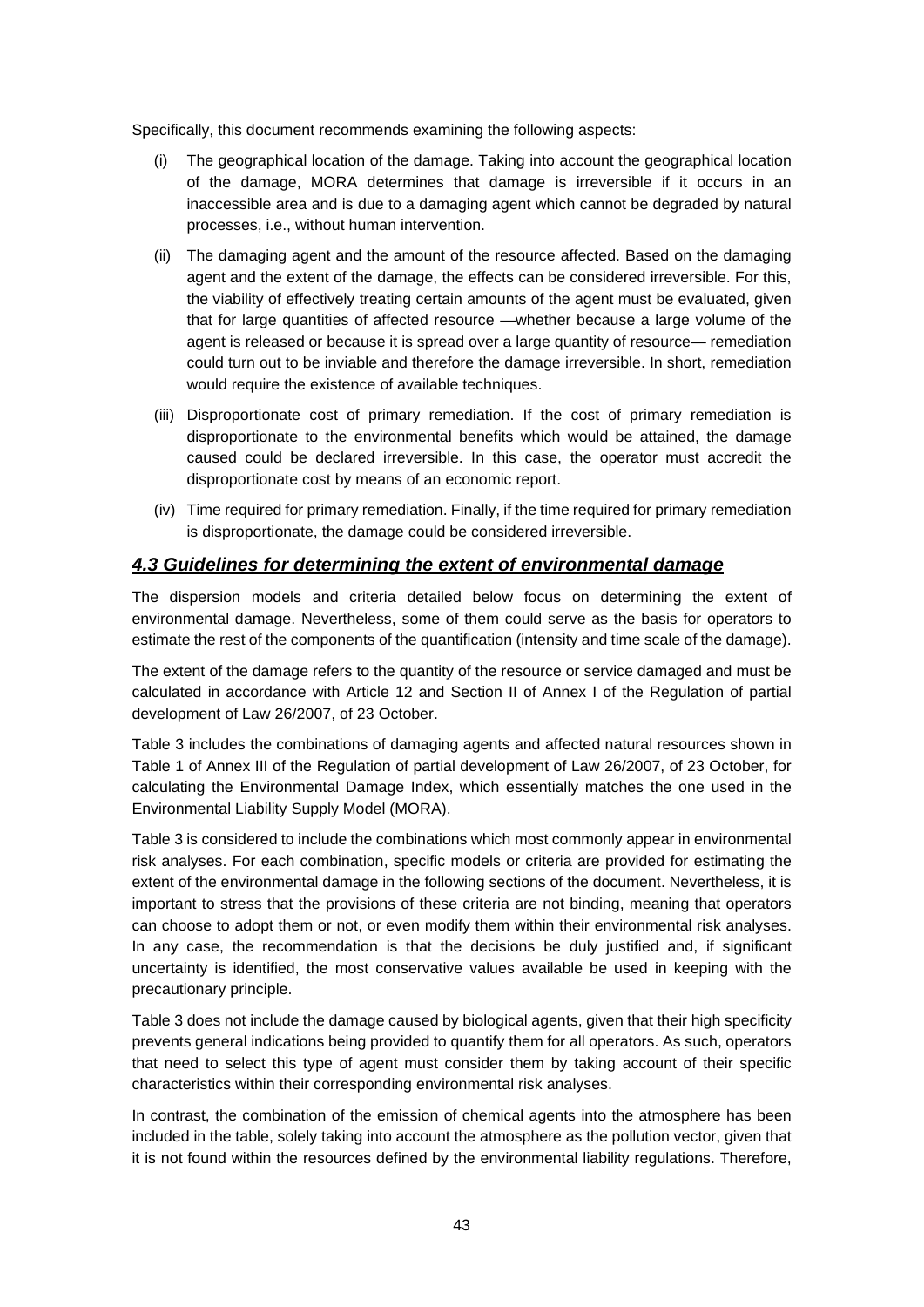| Natural resource |          |                          |                |                |                 | Vector                                 |                 |                                 |                 |                 |  |                |
|------------------|----------|--------------------------|----------------|----------------|-----------------|----------------------------------------|-----------------|---------------------------------|-----------------|-----------------|--|----------------|
|                  |          |                          | Waters         |                |                 |                                        |                 |                                 | Species         |                 |  |                |
|                  |          |                          |                |                | Inland          |                                        |                 |                                 |                 |                 |  |                |
|                  |          |                          | Marine         | Surface        | Groundwater     | and inland<br>bed<br>seabed<br>waters' | Soil            | shoreline and<br>coastal inlets | Plants          | Animals         |  | Atmosphere     |
|                  |          | Halogenated VOCs         |                |                |                 |                                        |                 |                                 |                 |                 |  |                |
|                  | Chemical | Non-halogenated VOCs     | C <sub>1</sub> |                |                 |                                        | C <sub>5</sub>  | C6                              | C <sub>7</sub>  | C <sub>8</sub>  |  |                |
|                  |          | <b>Halogenated COSVs</b> |                | C <sub>2</sub> |                 |                                        |                 |                                 |                 |                 |  |                |
|                  |          | Non-halogenated COSVs    |                |                | C <sub>3</sub>  |                                        |                 |                                 |                 |                 |  | V <sub>1</sub> |
|                  |          | Fuels and CONVs          |                |                |                 |                                        |                 |                                 |                 |                 |  |                |
|                  |          | Inorganic substances     |                |                |                 | C <sub>4</sub>                         |                 |                                 |                 |                 |  |                |
| Damaging agent   |          | Explosives               |                |                |                 |                                        |                 |                                 |                 |                 |  |                |
|                  |          | Extraction/Disappearance |                | C9             | C <sub>10</sub> |                                        | C <sub>11</sub> |                                 | C <sub>12</sub> | C <sub>13</sub> |  |                |
|                  | Physical | Dumping of inerts        |                |                |                 | C <sub>14</sub>                        | C <sub>15</sub> |                                 |                 |                 |  |                |
|                  |          | Temperature              |                | C16            |                 |                                        | C <sub>17</sub> |                                 | C <sub>18</sub> | C <sub>19</sub> |  |                |
|                  | Fire     |                          |                |                |                 |                                        |                 |                                 | C <sub>20</sub> | C <sub>21</sub> |  |                |

this type of damage would only be considered if the agent ultimately causes significant damage to one of the natural resources covered by the law.

VOCs volatile organic compounds (boiling point <100ºC)

VOCs semi-volatile organic compounds (boiling point between 100-325ºC)

VOCs non-volatile organic compounds (boiling point >325ºC)

**Table 3**. Combinations of damaging agents and affected natural resources. Source: by the authors, based on the Regulation of partial development of Law 26/2007, of 23 October.

The following sections deal specifically with each of the different combinations, indicating where applicable the input data required, the results obtained and the data which must be entered in MORA in order to assess the cost of environmental damage if this model is used.

# *4.3.1. Modelling of pollution of seawater by chemical agents (C1)*

In the MIRAT for the foundry sector produced by the Spanish Federation of Foundry Associations (FEAF) and available on the Ministry for the Ecological Transition and the Demographic Challenge website<sup>18</sup>, the proposal is to make decisions on quantifying this type of damage by first observing the solubility of the damaging agent.

When the agent is soluble in seawater, in general, it may be assumed that the volume of water of the affected resource (in this case the ocean or sea) will permit the dilution of the agent in a short space of time, not generating significant damage or, in the case that it is generated, it can be remedied by means of natural recovery. If the operator justifies the adoption of natural recovery, it must be taken into account that this remediation technique (permitted by the environmental liability regulations) does not necessarily imply zero remediation costs. In fact, in accordance with MORA, it is necessary to include at least the costs associated with the consulting work and the work to review and monitor the pollution caused in order to confirm that the seawater effectively recovers its baseline condition. In any case, the analyst must also analyse the damage which could be caused to other natural resources, such as animal and plant species.

<sup>18</sup>https://www.miteco.gob.es/es/calidad-y-evaluacion-ambiental/temas/responsabilidadmediambiental/memoriamirat\_tcm30-378584.pdf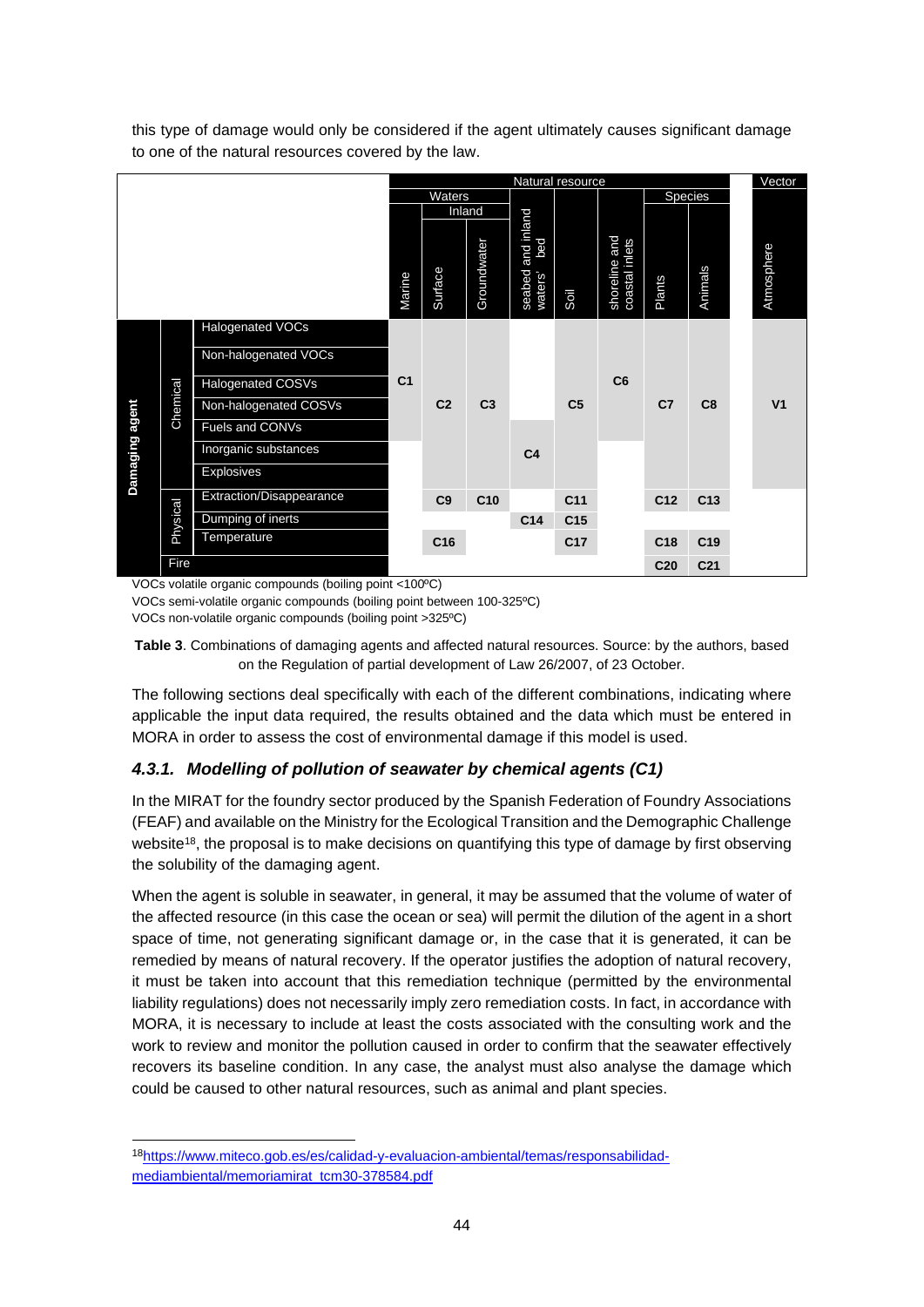When the substance spilled is not soluble in seawater, its density or its tendency to precipitate on the seabed can be taken into account in order to design the procedure to quantify the damage, given that, at least *a priori* and in a certain proportion, the possibility could exist that the spill would be deposited on the seabed or remain floating on the surface. Given that the safety data sheets of chemical substances provide data on their physicochemical properties, these can be used as a reference to justify the decisions made.

The proportion of the spill which ends up deposited on the seabed can be quantified by taking account of criterion C4 set out below.

As for the fraction of the spill which is estimated to remain floating on the surface, the analyst could rely on bibliographical sources or dispersion models of pollution considered valid and adequate for the case in question. By way of example, USEPA (2010) includes different average thicknesses of spills in seawater. Therefore, by dividing the volume of the spill by the average thickness of the spill, a measure of the extent of the slick expressed in square metres of seawater affected would be obtained.

| Mean equilibrium thickness | Value (cm) | Value (m) |
|----------------------------|------------|-----------|
| Temperate waters           | 0,00254    | 0,0000254 |
| Cold waters                | 0,25400    | 0.0025400 |

**Table 4**. Reference thickness values for spills in seawater. Source: by the authors, based on USEPA (2010).

For damage by chemical agents in seawater, MORA requires the quantity of the damaging agent which would be spilled into the resource (expressed in tonnes) and the quantity of seawater damaged (expressed in cubic metres) to be entered.

The quantity of damaging agent which is released should be determined directly by the operator once it has its environmental risk assessment, given that guidelines for estimating this figure should be provided by these documents.

As for the quantity of seawater damaged, expressed in cubic metres, the operator can establish an average depth of seawater that would be affected under the slick which has been determined based on USEPA (2010), among other possible references. If this process is associated with significant uncertainty, the recommendation is to adapt it as far as possible to each specific case and use a value considered conservative, in keeping with the precautionary principle.

Table 5 summarises the input and output data relating to the proposed quantification criterion. Meanwhile, Table 6 shows an example of applying this criterion using hypothetical input data.

| Data Type     | Datum                        | Unit           | Source              |
|---------------|------------------------------|----------------|---------------------|
| Input         | Amount spilled to seawater   | m <sup>3</sup> | Operator            |
|               | Thickness of discharge slick | m              | <b>USEPA (2010)</b> |
|               | Depth of seawater affected   | m              | Operator            |
| Output        | Surface area affected        | m <sup>2</sup> |                     |
|               | Volume affected              | m <sup>3</sup> |                     |
| Enter in MORA | Amount spilled to seawater   | m <sup>3</sup> | Operator            |
|               | Volume affected              | m <sup>3</sup> |                     |

**Table 5**. Input and output data for the proposed quantification criterion. Source: by the authors.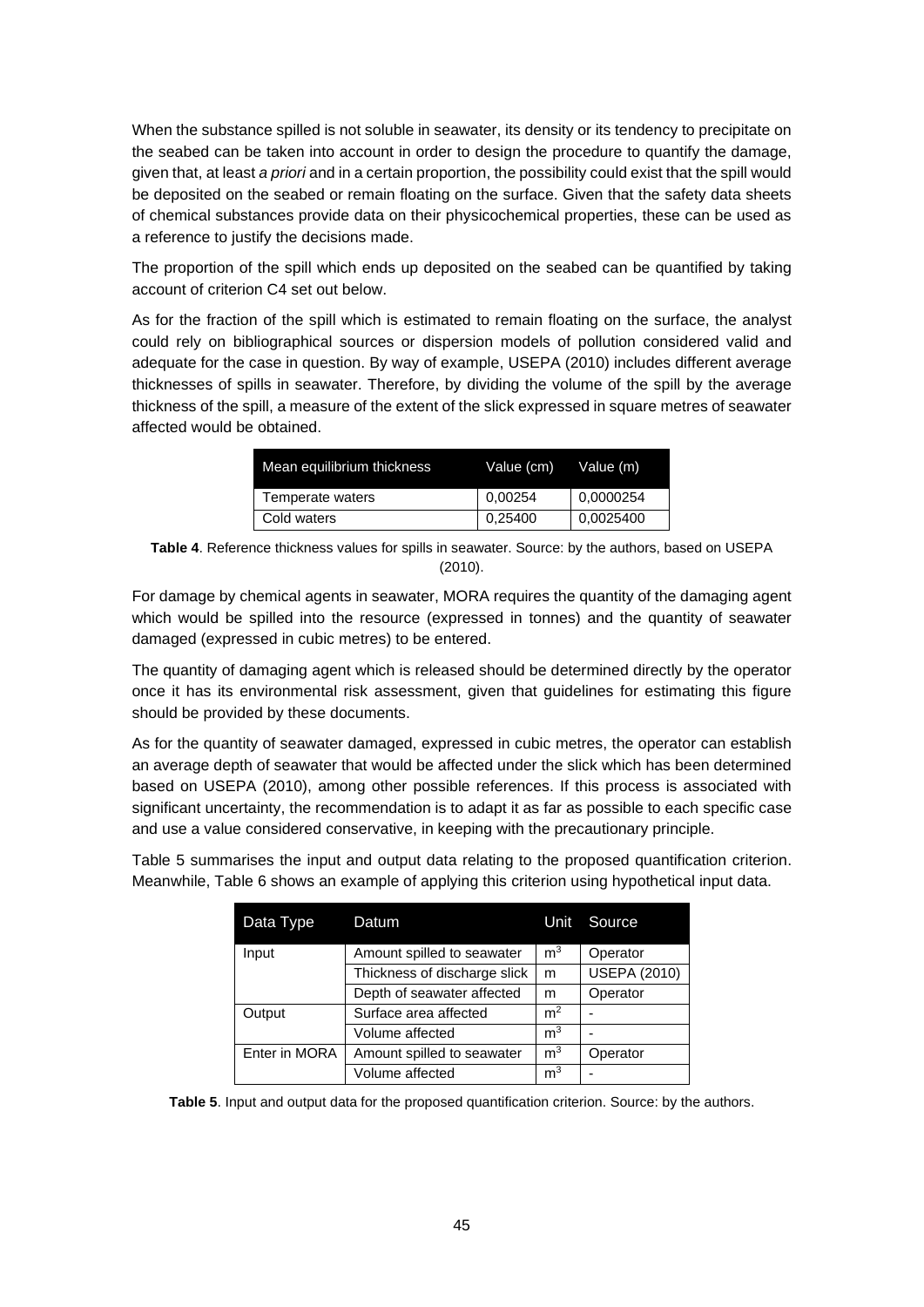| Data Type     | Datum                        | Value   | Unit           | Source                   |
|---------------|------------------------------|---------|----------------|--------------------------|
| Input         | Amount spilled to seawater   | 10      | m <sup>3</sup> | Operator                 |
|               | Thickness of discharge slick | 0,00254 | m              | <b>USEPA (2010)</b>      |
|               | Depth of seawater affected   | 5       | m              | Operator                 |
| Output        | Surface area affected        | 3.937   | m <sup>2</sup> | $\overline{\phantom{0}}$ |
|               | Volume affected              | 19.685  | m <sup>3</sup> | $\overline{\phantom{0}}$ |
| Enter in MORA | Amount spilled to seawater   | 10      | m <sup>3</sup> | Operator                 |
|               | Volume affected              | 19.685  | m <sup>3</sup> | ۰                        |

**Table 6.** Application of the proposed quantification criterion to a hypothetical example. Source: by the authors, based on USEPA (2010).

#### *4.3.2. Modelling of pollution of inland surface water by chemical agents (C2)*

In the MIRAT for the foundry sector produced by the Spanish Federation of Foundry Associations (FEAF) the proposal is to follow a similar quantification procedure to the one designed for quantifying damage caused by chemical agents to seawater. However, in this case, a series of additional specifications are drawn up based on whether the damage occurs to a watercourse (river, stream, etc.) or a relatively static body of water (lakes, reservoirs, etc.).

As such, first the analyst would determine whether the spill dissolves in the water or not, being able use the water solubility data included in the corresponding safety data sheets of the chemical substances, among other factors. In the case of insoluble substances, the analyst must estimate the fraction of the spill which would precipitate to the bed and the fraction which would remain on the surface of the body of water. The damage caused by the first fraction would be subject to quantification in accordance with a specific procedure, for which the indications given in Section C4 can be consulted. For the second fraction and water-soluble substances, the following indications are given based on the type of body of water affected by the accident:

 Quantification criteria for damage by chemical substances to watercourses If the watercourse which receives the spill has a containment structure downstream (dam, weir, etc.), the analyst can determine that the damage remains contained by this structure and that, therefore, the quantification of the damage can follow the quantification criteria given for static bodies of water provided in subsequent paragraphs.

If, on the contrary, the watercourse does not have any containment structures or they are located at a distance at which it is not deemed prudent to consider them as containment structures, the analyst must resort to other criteria to quantify the damage. By way of example, the volume of water polluted could be estimated by multiplying the flow rate of the river by the time that the pollutant remains in the water, or the volume of water required to dilute the spill to concentrations not considered significant could be calculated, etc.

In order to implement these criteria, parameters inherent to the environment are useful, such as the flow rate of the river, the quality of the body of water prior to receiving the spill, maps of containment structures, etc. In any case, the analyst must seek to obtain an estimate of the volume of water which would be significantly affected as a result. Subsequently, the remediation techniques would be scaled based on this volume, enabling a justified natural recovery of this resource.

In the case of opting for natural recovery, it must be remembered that it is not necessarily associated with zero remediation costs, given that, by way of example, in accordance with the MORA methodology, the costs associated with the consulting work and the work to review and control the recovery of the baseline condition must be allocated. Additionally, opting for natural recovery of the water does not exempt the operator from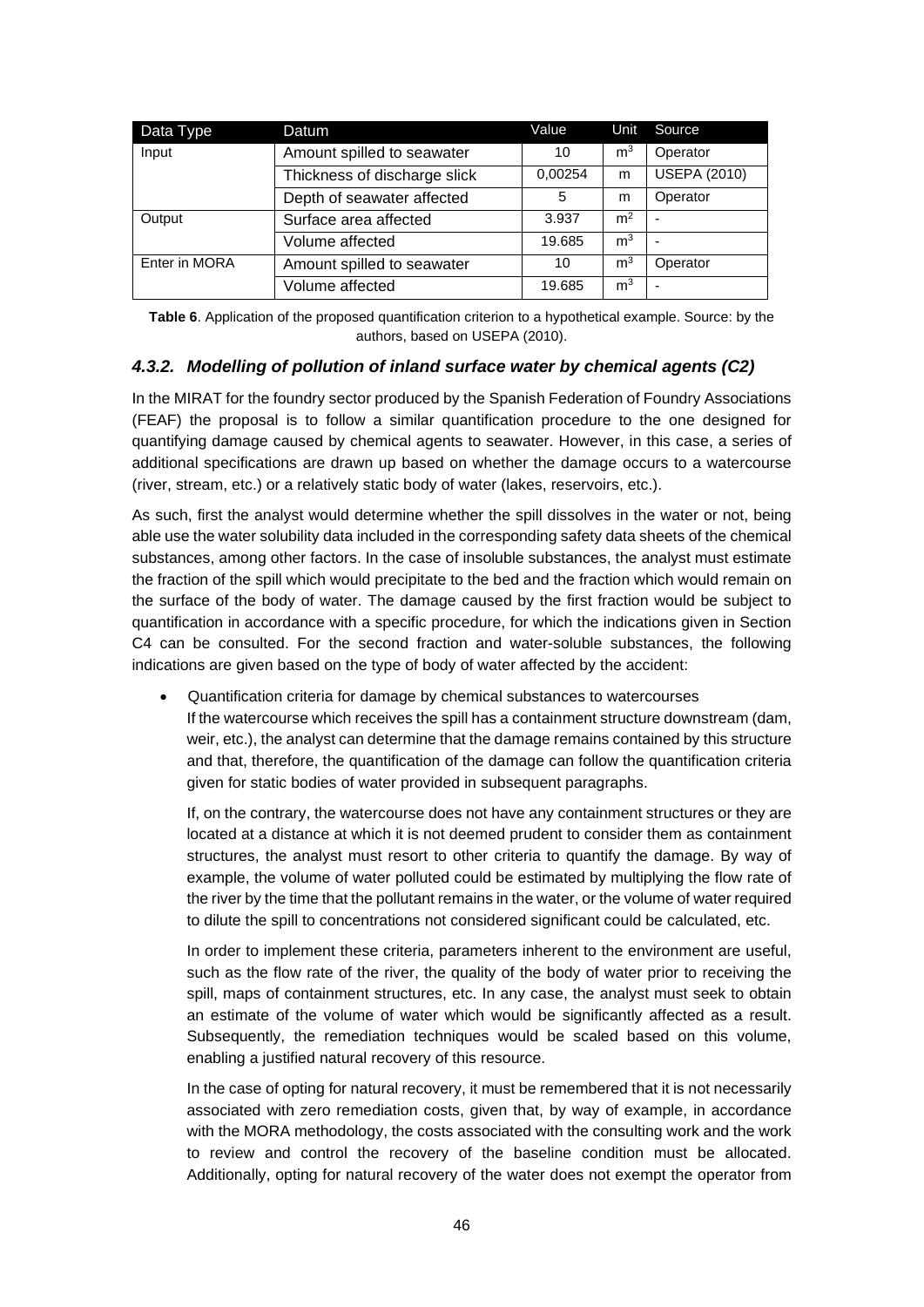considering and evaluating, where applicable, the techniques which it should apply to other natural resources which could be affected, such as animal and plant species.

Furthermore, the analyst can study the possibility of determining that it is impossible to recover the baseline condition of the area affected by the damage in a justified manner. In this case, the damage would be declared irreversible, and the design of complementary rather than primary remediation measures would follow.

 Quantification criteria for damage by chemical substances to static water bodies In this case, the spill would occur in a static water body (such as a reservoir, a weir, a lake, etc.) or a watercourse which has such an element in close proximity. Within this same category, the analyst can also include the possibility of deploying or building a containment barrier in a short space of time which makes it possible to stop the expansion of the spill (construction of emergency dikes, deployment of floating barriers, etc.).

Given that under these circumstances the analyst considers the containment of the damaging agent within certain limits, one option would be to assess the adoption of water remediation measures, such as the proposals in MORA or from any other reference source in the field of water decontamination. Likewise, the analyst could assess in a justified manner the natural recovery of the damaged resource or the declaration of the damage as irreversible, based on the specific circumstances.

The volume of water subject to remediation would be evaluated in relation to the volume of water present in the static body of water.

Taking account of the above, it can be concluded that the procedure for quantifying the damage caused to inland waters largely depends on the specific characteristics of each operator, given that a wide variety of options exist which, at least *a priori*, could be considered manageable. Nevertheless, by way of example, a procedure for quantifying damage based on the reduction of the concentration of the damaging agent to levels not considered significant is set out below. Specifically, the case used as an illustration is based on the one set out in the practical case accompanying the MIRAT for the foundry sector produced by the Spanish Federation of Foundry Associations (FEAF). Among other operations, this practical case calculates the volume of inland water which would be polluted by the spill of a certain substance with a 0.073 mg/l PNEC (concentration of a substance which causes damage to 1% of the population and which is usually included in the safety data sheet of chemical substance).

Table 7 lists the input parameters used for this practical example, which are: the amount spilled into the body of surface water (which must generally be expressed in kilograms and which must be obtained from the operator's environmental risk assessment) and the toxicity threshold selected for use as a reference (in this example it is the PNEC taken from the safety data sheet of the substance). In order to simplify the simulation, assuming that it consists of a valid approximation in keeping with the uncertainty associated with the assessment of environmental risks, the complete and uniform dilution of the substance is assumed.

| Data Type     | Datum                   | Unit           | Source            |
|---------------|-------------------------|----------------|-------------------|
| Input         | Amount spilled          | kg             | Operator          |
|               | <b>PNEC</b>             | mq/l           | Safety data sheet |
| Output        | Amount of damaged water | m <sup>3</sup> |                   |
| Enter in MORA | Amount of damaged water | m <sup>3</sup> |                   |

**Table 7**. Sample input and output data for the proposed quantification criterion. Source: by the authors, based on the MIRAT for the foundry sector produced by the Spanish Federation of Foundry Associations (FEAF).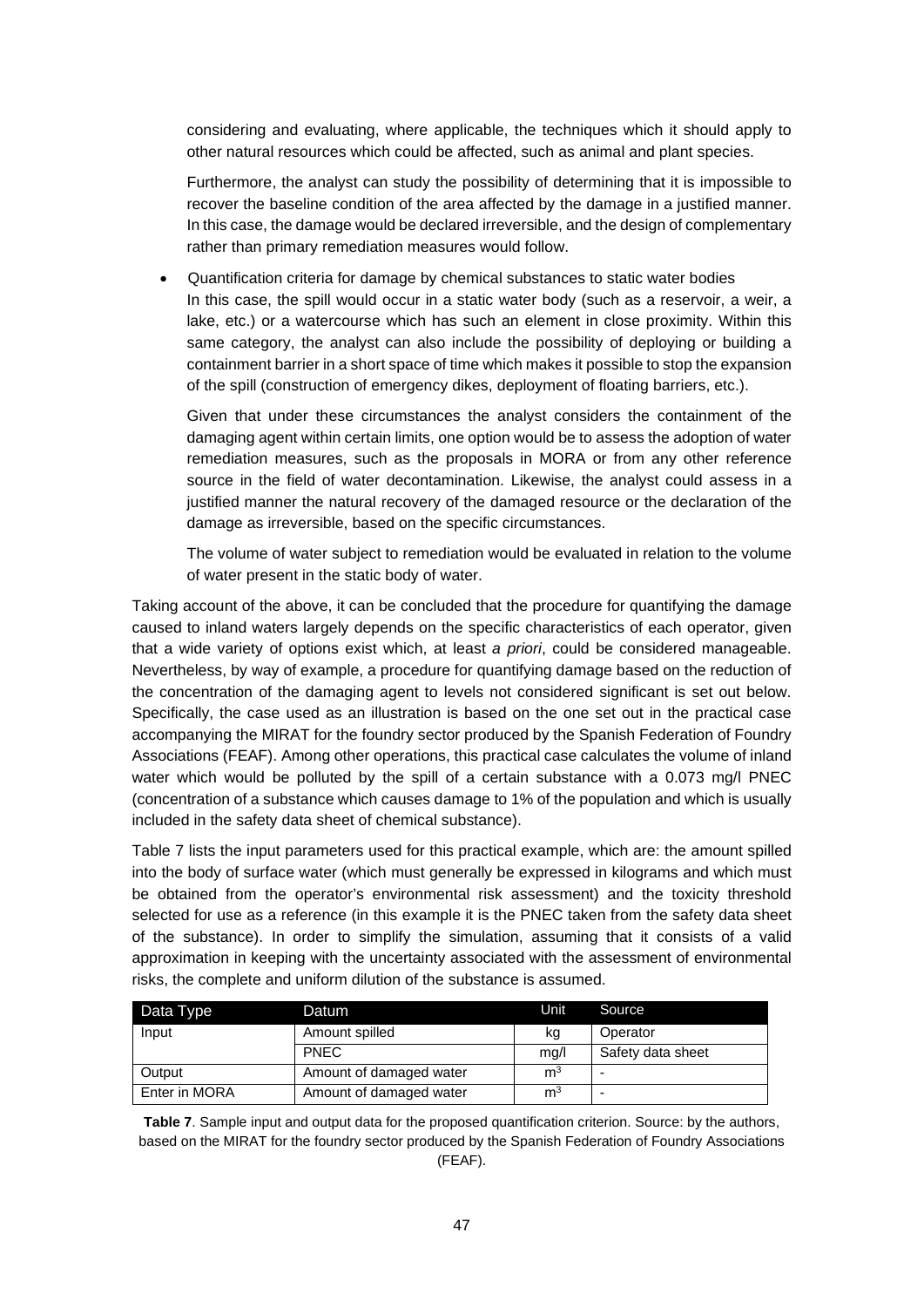Table 8 illustrates the calculation with data taken from the practical case accompanying the MIRAT for the foundry sector produced by the Spanish Federation of Foundry Associations (FEAF). Specifically, as input data the amount spilled has been taken to be 11.9 m<sup>3</sup>, converted to kg using the density figure for the substance included in the corresponding safety data sheet and subsequently to milligrams by multiplying by 10<sup>6</sup>. Subsequently, the PNEC taken from the safety data sheet (0.073 mg/l) is considered and the volume of water potentially affected is calculated by dividing the amount spilled (in mg) by the PNEC (in mg/l). Finally, the amount damaged was expressed in  $m<sup>3</sup>$ , as these are the units required by MORA.

| Data type     | Datum                   | Value       | Unit           | Source                   |
|---------------|-------------------------|-------------|----------------|--------------------------|
| Input         | Amount spilled          | 11.9        | m <sup>3</sup> | Operator                 |
|               | Amount spilled          | 16.006      | kg             | Safety data sheet        |
|               | Amount spilled          | 1,601E+10   | mg             | Operator                 |
|               | <b>PNEC</b>             | 0.073       | mg/l           | Safety data sheet        |
| Output        | Amount of damaged water | 2,193E+11   |                |                          |
|               | Amount of damaged water | 219.253.425 | m <sup>3</sup> | $\overline{\phantom{0}}$ |
| Enter in MORA | Amount of damaged water | 219.253.425 | m <sup>3</sup> | $\overline{\phantom{0}}$ |

**Table 8**. Application of the proposed quantification criterion to a hypothetical example. Source: by the authors, based on the MIRAT for the foundry sector produced by the Spanish Federation of Foundry Associations (FEAF).

It is worth reiterating once again that, as with other quantification processes, the procedure for quantifying damage to surface water depends to a large degree on the particular circumstances and characteristics of each operator. Specifically in the case illustrated, it was determined that from the point of the spill to the river mouth there was not enough water to reduce the concentration to non-toxic values. For this reason, a severe damage zone was specified (using the LC50 toxicity threshold included in the safety data sheet for this purpose) and it was determined that the rest of the river (to the outlet to the sea) would suffer chronic effects (affecting 10% of the fish population). Taking account of these characteristics of the accident, it was decided to justify natural recovery of the surface water on assuming that the spill could not be contained before reaching the sea in light of the flow-rate data and the speed of the river, sourced from the gauging stations managed by the corresponding Hydrographic Confederation. In any event, it is important to reiterate once again that adopting natural recovery as a remediation measure for surface water, on the one hand, does not necessarily imply zero remediation costs for the resource and, on the other, does not exempt the additional assessment of the possibility of the other natural resources which could have been damaged being affected, mainly fish (animal species) and riverside vegetation (plant species). In order to quantify both natural resources, the operator can take the quantification criteria proposed in the following sections as a reference.

#### *4.3.3. Modelling pollution due to damage to land and groundwater (C3 and C5)*

Land and groundwater are natural resources included in the regulations on environmental liability. Therefore, an operator that damages these resources (or threatens to do so) must take the necessary preventive, avoidance and/remediation measures, as the case may be. Likewise, operators confirming that these natural resources are susceptible to damage as a result of their activity will have to include this possible damage in their risk analyses and, if the reference scenario for calculating the financial security includes damage to these resources, they must be able to quantify and cost the damage and to differentiate to what degree each resource will be affected. Solutions must be found which facilitate the task of operators quantifying damage to land and/or groundwater, as well as the distribution between the two resources.

The Technical Commission for the Prevention and Remediation of Environmental Damages (CTPRDM) has published the document *Analysis of tools for evaluating the spread and behaviour*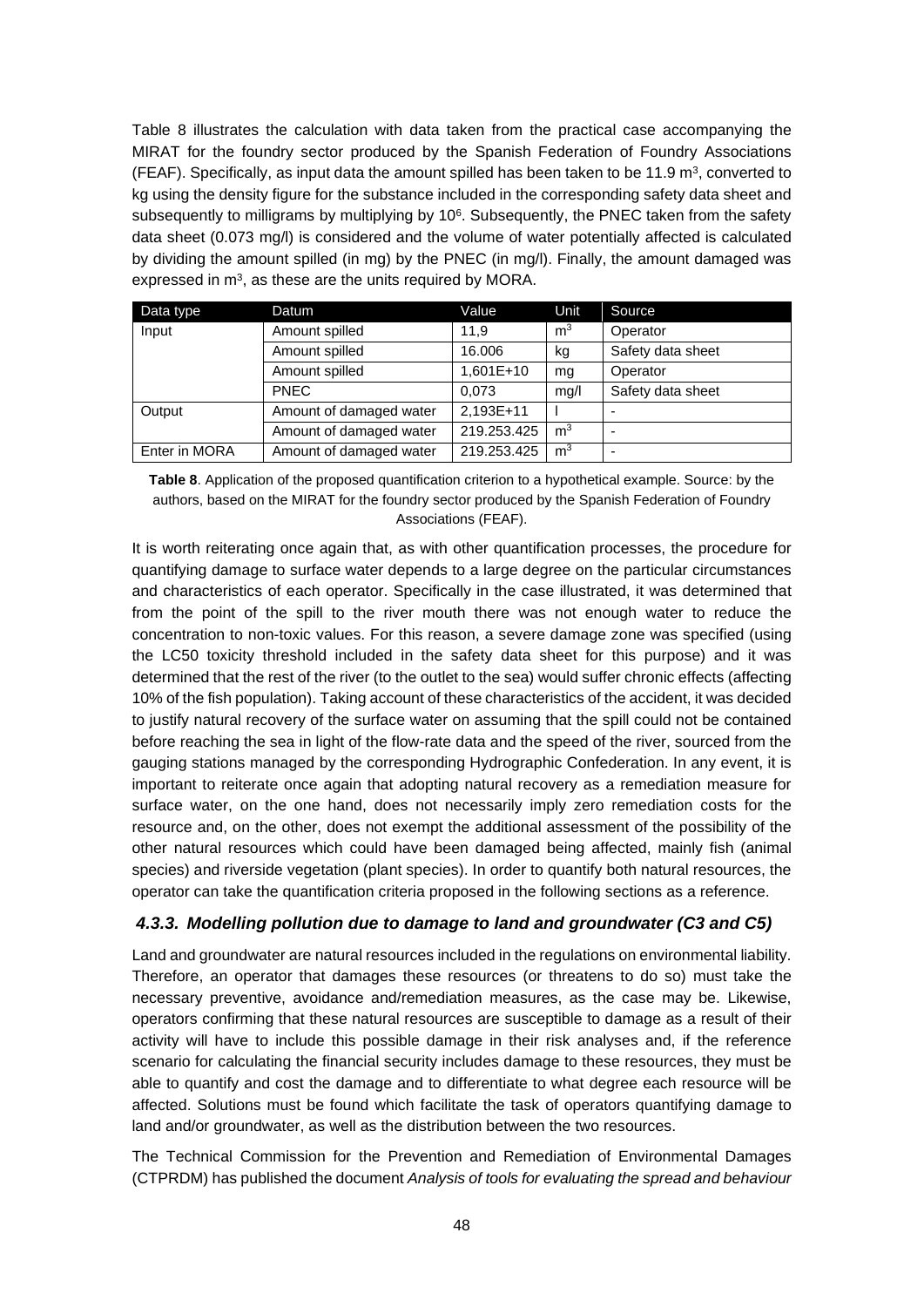*of chemical agents in the context of environmental liability regulations<sup>19</sup>*, as well as a range of rate tables and risk analyses which illustrate the quantification of damage to these resources.

The document offers a number of alternatives for modelling damage to land and/or groundwater. The following table shows the main characteristics of the models included in it, which are:

- Model name.
- Model type. Two types of models are identified: analytical and numerical.
- Cost. Free models are differentiated from those where users must pay for a licence.
- Resource. Refers to the resource(s) which the model is appropriate for, distinguishing between land, groundwater, and land + groundwater.
- Some of the models can also be used for other resources ("Groundwater + land + others") such as the atmosphere -not included in environmental liability law as a natural resource, but as a pollution vector- or surface water. Nevertheless, given that this section solely deals with damage to land and to groundwater, the other resources have not been included in the table.
- Substances. The different substances for which the model is appropriate are indicated, distinguishing between metals, chlorinated solvents, SVOCs, insecticides/PCBs, hydrocarbons and radionuclides.

| <b>Model</b>          | <b>Model type</b> | Cost                | <b>Resource</b>      | <b>Substances</b>        |
|-----------------------|-------------------|---------------------|----------------------|--------------------------|
| <b>BIOSCREEN</b>      | Analytical        | Groundwater<br>Free |                      | Multiple                 |
|                       |                   |                     |                      | substances $20$          |
| <b>BIOCHLOR</b>       | Analytical        | Free                | Groundwater          | Chlorinated              |
|                       |                   |                     |                      | solvents                 |
| <b>BIOPLUME III</b>   | <b>Numerical</b>  | Free                | Groundwater          | Hydrocarbons             |
| <b>CONSIM</b>         | Analytical        | Licence             | Groundwater + land   | Multiple                 |
|                       |                   |                     |                      | substances <sup>21</sup> |
| <b>HSSM</b>           | Analytical        | Free                | Groundwater + land   | Hydrocarbons and         |
|                       |                   |                     |                      | <b>SVOCs</b>             |
| <b>RBCA TOOL KIT</b>  | Analytical        | Licence             | Groundwater + land + | Multiple                 |
|                       |                   |                     | others               | substances $^{22}$       |
| <b>RISC Workbench</b> | Analytical        | Licence             | Groundwater + land + | Multiple                 |
|                       |                   |                     | others               | substances $^{23}$       |
| Modflow/MT3DMS        | Numerical         | Licence             | Groundwater + land   | Multiple                 |
|                       |                   |                     |                      | substances $^{24}$       |

**Table 9**. Types of dispersion models for analysing damage to land and groundwater. Source: By the authors, based on the document "Analysis of tools for evaluating the spread and behaviour of chemical agents in the context of environmental liability regulations".

<sup>19</sup>https://www.miteco.gob.es/es/calidad-y-evaluacion-ambiental/temas/responsabilidadmediambiental/herramientasdeevaluaciondifusionycomportamientoagentesquimicos\_251019\_tcm30-

<sup>177407.</sup>pdf

<sup>&</sup>lt;sup>20</sup> Metals, chlorinated solvents, SVOCs, insecticides/PCBs, hydrocarbons and radionuclides.

<sup>21</sup> Metals, chlorinated solvents, SVOCs, insecticides/PCBs, hydrocarbons and radionuclides.

<sup>&</sup>lt;sup>22</sup> Metals, chlorinated solvents, SVOCs, insecticides/PCBs and hydrocarbons.

<sup>23</sup> Metals, chlorinated solvents, SVOCs, insecticides/PCBs and hydrocarbons.

<sup>&</sup>lt;sup>24</sup> Metals, chlorinated solvents, SVOCs, insecticides/PCBs, hydrocarbons and radionuclides.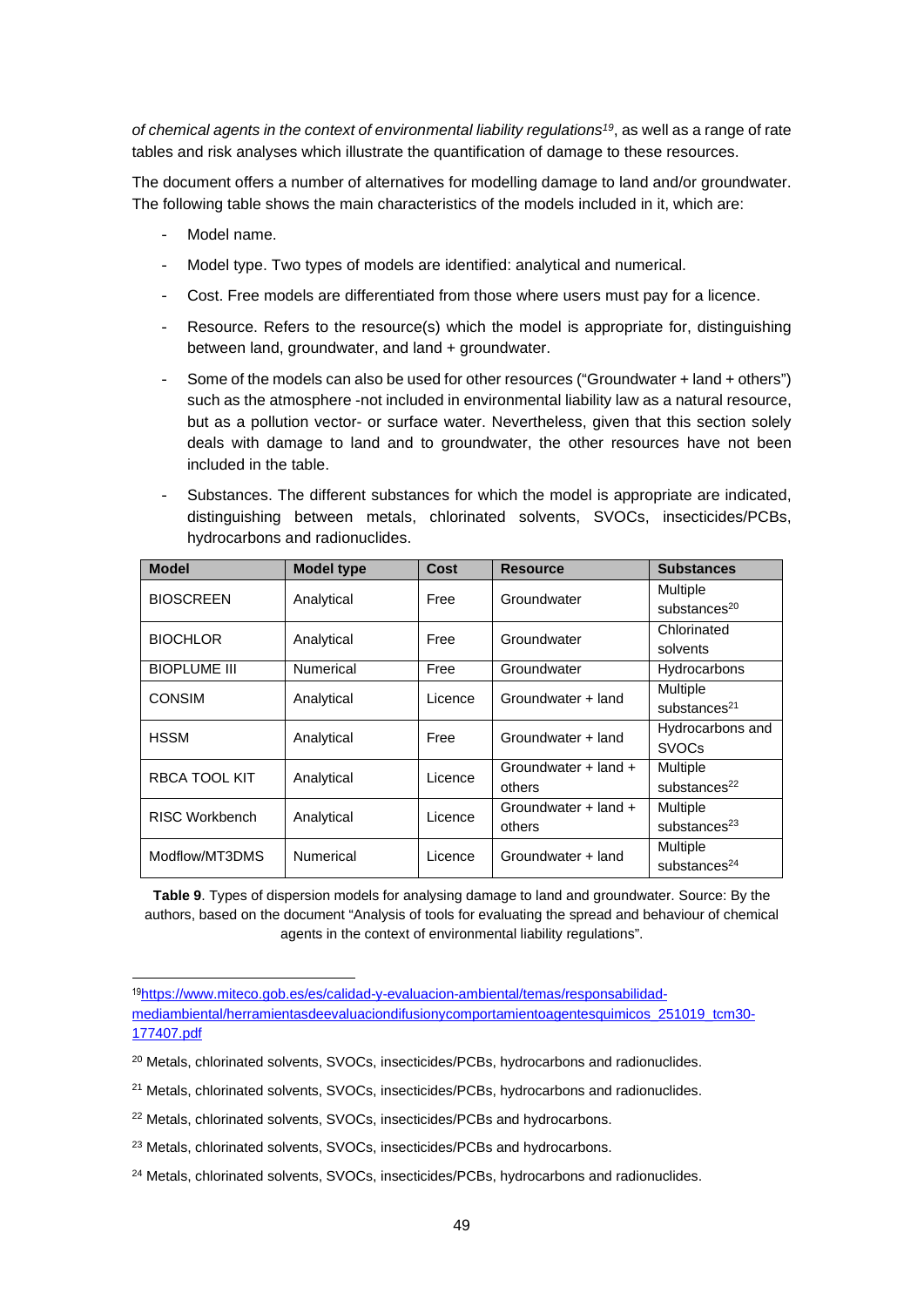Out of the models indicated in the table above, only four are free, and only the HSSM model can be used to analyse damage to both resources. Nevertheless, the document prepared by the CTPRDM indicates that "*the use of this model requires a high degree of knowledge about pollution transport models, including multiphase transport models*" and "*the model requires expert knowledge of hydrogeology and LNAPL migration to ensure that it is used correctly and its limitations are interpreted appropriately*".

Meanwhile, the rate tables and risk analyses by the CTPRDM which illustrate the quantification of this damage to these resources have generally been based on the model developed by Grimaz et al*.* (2007 and 2008) given that it is simple (requiring few input parameters) and free of charge.

Additionally, there are other models such as *GreenAmpt* which, while very robust, require a large amount of information to be provided (and with great precision), which can be difficult for operators to obtain.

As a result of the above analysis of the possible tools available to operators for assessing damage to land and/or groundwater, it has been decided to focus this section on looking at the model proposed by Grimaz et al*.* (2007 and 2008) in greater depth, given that it combines the following characteristics:

- Free.
- It requires few input parameters.
- It permits the quantification of damage to both land and groundwater.
- There are sector-specific risk analyses from different sectors carried out by the Directorate-General of Environmental Quality and Assessment, which illustrate its application.
- It permits certain simplifications which make it even easier to use

Grimaz et al*.* (2007) develops a model for impermeable soils, and based on this, performs a series of simplifications which allow the area of the spill (Apool) to be estimated on permeable soils as well.

On the other hand, the equations of these models vary based on whether the terrain in the spill location is flat or sloped. As such, the model establishes an equation for the area of the spill  $(A_{pool})$ , which varies based on whether the land is flat (circular area) or sloping (elliptical area). Additionally, the model determines an equation for establishing the depth reached by the spill; this depth can be calculated under the soil saturation hypothesis (h) or without the saturation hypothesis (D<sub>MP</sub>).

# *4.2.4. Modelling pollution by chemical agents of the bed of inland surface waters and marine waters (C4)*

In the MIRAT for the foundry sector produced by the Spanish Federation of Foundry Associations (FEAF) it is assumed that, for a certain damaging agent to reach the bed of the water, it must first have passed through it. Therefore, at least in principle, a fraction of the agent could remain floating on the surface and/or dissolved in the body of water, and only a certain proportion would precipitate to the bottom. In this regard, the recommendation is that the analyst jointly consider the criteria included in Sections C1, C2 and C4. As such, the analyst must determine the amount of the damaging agent which reaches the bed, considering, among other aspects, parameters such as the solubility of the substance in water, its relative density, etc.

Once the quantity of the damaging agent which will end up deposited on the seabed or the bed of the inland waters has been calculated, the analyst must determine the extent of the damage expressed in units of the resource.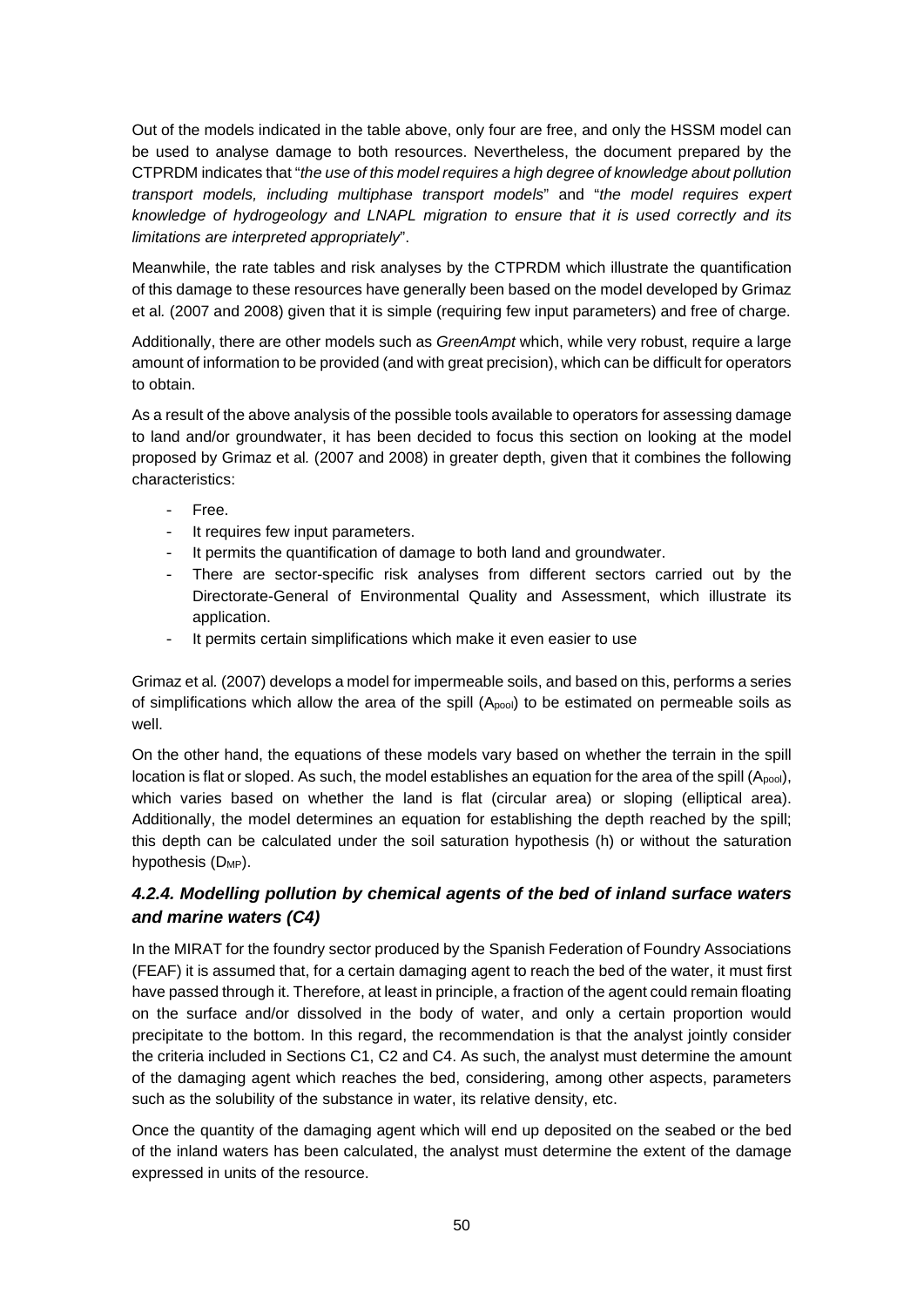In order to estimate the quantity of the bed damaged, the analyst can consider aspects such as the carrying capacity of the current and the degree of mobility of the substance (taking account of, by way of example, its density and solubility), with the final objective being to determine the area or volume of the bed affected. By way of guidance, it could be determined that the spill of a substance with limited mobility in calm waters would result in a reduced extent. In contrast, spills of highly mobile substances in fast-flowing waters could result in greater dispersion of the pollution on the bed.

In the case of spills into watercourses and the existence of containment structures across them downstream (dikes, dams, etc.), one option to consider would consist of assuming that the spill will expand until retained by the containment structure. This way, the extent could be estimated more simply as the area defined by the length travelled by the spill and the average width of the watercourse, conservatively estimating an average depth of the polluted bed to be removed.

In any case, whenever it is deemed that a relevant degree of uncertainty exists associated with the calculation process, the recommendation is to follow the precautionary principle by adopting the most unfavourable values.

It is important to stress, once again, that the application of the guidelines included in this section is largely based on each specific case, meaning that the analyst must adapt them if they wish to include them in their risk analyses and always justify their decisions. Nevertheless, by way of illustration, Table 10 includes certain input and output parameters which the operator could assess to determine the damage to the bed. Subsequently, Table 11 assigns specific values in order to provide an example of the procedure, which are not based on a real case.

| Data type     | Datum                        | Unit             | Source            |
|---------------|------------------------------|------------------|-------------------|
| Input         | <b>Amount Spilled</b>        |                  | Operator          |
|               | Solubility in water          |                  | Safety data sheet |
|               | Density of the substance     |                  | Safety data sheet |
|               | Distance to nearest dyke     | m                | Operator          |
|               | Average width of watercourse | m                | Operator          |
|               | Surface area affected        | m <sup>2</sup>   | Operator          |
|               | Depth of affected bed        | m                | Operator          |
|               | Volume of affected bed       | m <sup>3</sup>   | Operator          |
|               | Density of bed material      | t/m <sup>3</sup> | Operator          |
|               | Amount of bed damaged        |                  | Operator          |
| Output        | Total amount of bed damaged  |                  | Operator          |
| Entre in MORA | Total amount of bed damaged  |                  | Operator          |

**Table 10**. Sample input and output data for the proposed quantification criterion. Source: by the authors.

The numerical example proposed below simulates an operator's calculation, based on the data on the safety data sheet of the substance (insoluble and high density), determining the total amount of the spill which is deposited on the bed. In order to provide a conservative estimate of the quantity of the bed affected, the operator determines the impact from the point of the spill to the nearest dike located downstream. This way, the potentially affected area is determined by estimating the average width of the watercourse. Subsequently, an average depth of the bed affected by the spill must be established. It is important to stress that, in the event of identifying a high degree of uncertainty in the estimate, conservative values should be selected to ensure the study errs on the side of caution. Finally, the analyst must enter the estimated density for the bed in order to convert the volume units to mass units. The final step consists of adding the amount of the agent spilled (given that the remedial measure must remove it) and the amount of the bed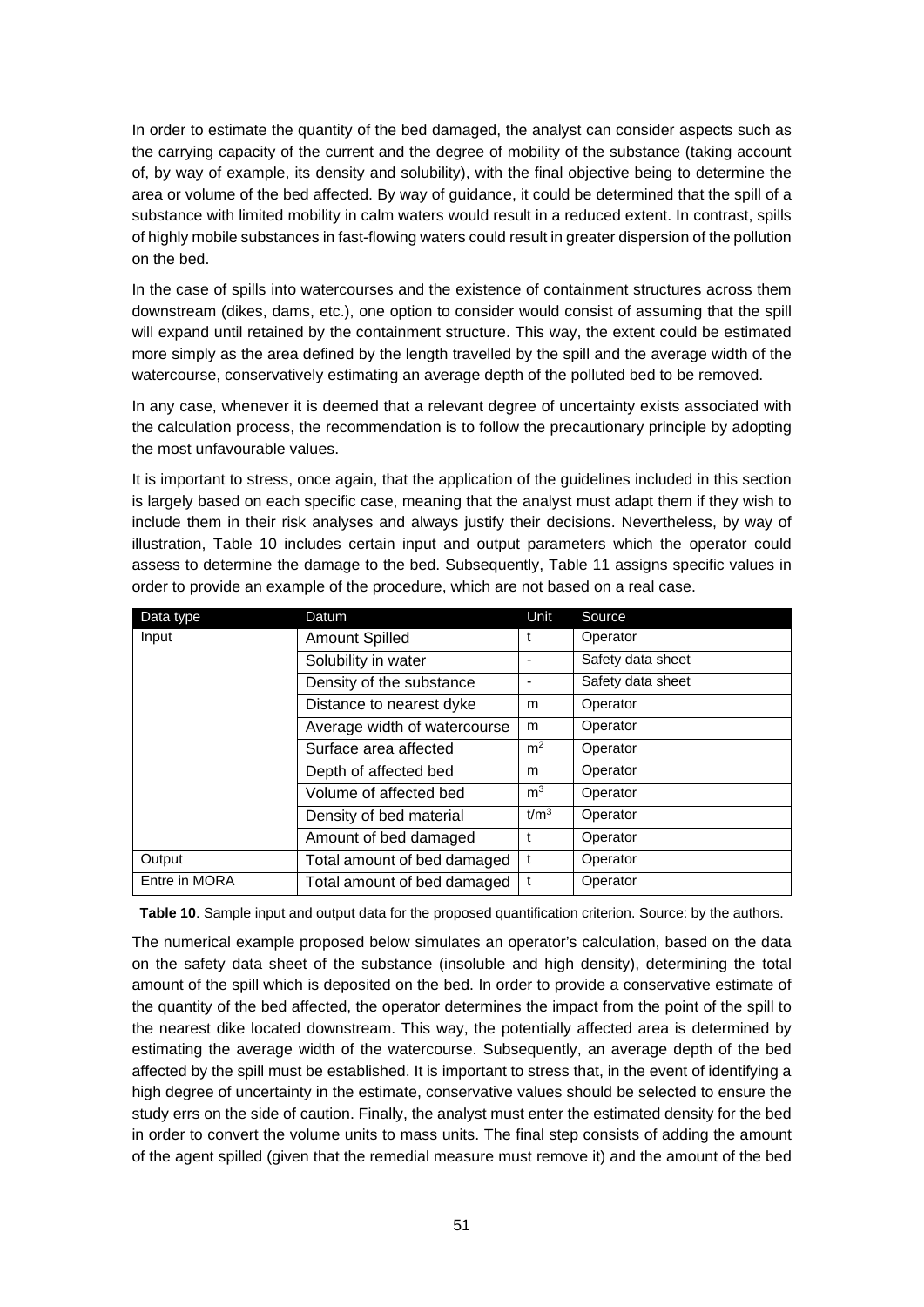affected, obtaining the total amount of the bed as the result, and this is the value which should be entered into MORA.

| Data type     | Datum                        | Value     | Unit             | Source            |
|---------------|------------------------------|-----------|------------------|-------------------|
| Input         | <b>Amount Spilled</b>        | 10        | t                | Operator          |
|               | Solubility in water          | Insoluble | -                | Safety data sheet |
|               | Density of the substance     | High      | ٠                | Safety data sheet |
|               | Distance to nearest dyke     | 1.000     | m                | Operator          |
|               | Average width of watercourse | 3         | m                | Operator          |
|               | Surface area affected        | 3.000     | m <sup>2</sup>   | Operator          |
|               | Depth of affected bed        | 0,30      | m                | Operator          |
|               | Volume of affected bed       | 900       | m <sup>3</sup>   | Operator          |
|               | Density of bed material      | 1,5       | t/m <sup>3</sup> | Operator          |
|               | Amount of bed damaged        | 1.350     | t                | Operator          |
| Output        | Total amount of bed damaged  | 1.360     | t                | Operator          |
| Enter in MORA | Total amount of bed damaged  | 1.360     | t                | Operator          |

**Table 11**. Application of the proposed quantification criterion to a hypothetical example. Source: by the authors.

## *4.2.5. Modelling the pollution of the shoreline and coastal inlets by chemical agents (C6)*

The shoreline and coastal inlets are natural resources which, for the purposes of quantifying environmental damage, could be considered a combination of the other natural resources covered by the environmental liability regulations. Therefore, when estimating the extent of the damage caused, the analyst can use the criteria and guidelines provided for land, surface water, groundwater and marine water, and for plant and animal species.

For all of these calculations performed by the analyst, the MORA computer program requires three data points to be entered:

- The amount of shoreline damaged (t). This data point could generally be considered equivalent to the one obtained through the quantification of damage caused by chemical agents to land, as set out in the corresponding section.
- The amount spilled on the shoreline and coastal inlets (t), which is a data point the operator should have based on the corresponding environmental risk assessment.
- The type of effect (partial/total). In accordance with the MORA User Guide, available on the Ministry for the Ecological Transition and the Demographic Challenge website $25$ , the expected formation of pools, films or layers of polluting agent with a continuous or discontinuous distribution and with a thickness greater than one millimetre is considered totally affected, and the expected formation of slicks or films of polluting agent with a patchy or sporadic distribution with a thickness of less than one millimetre is considered partially affected.

<sup>25</sup>https://www.miteco.gob.es/es/calidad-y-evaluacion-ambiental/temas/responsabilidadmediambiental/guiausuarioarm\_idm\_mora\_tcm30-519984.pdf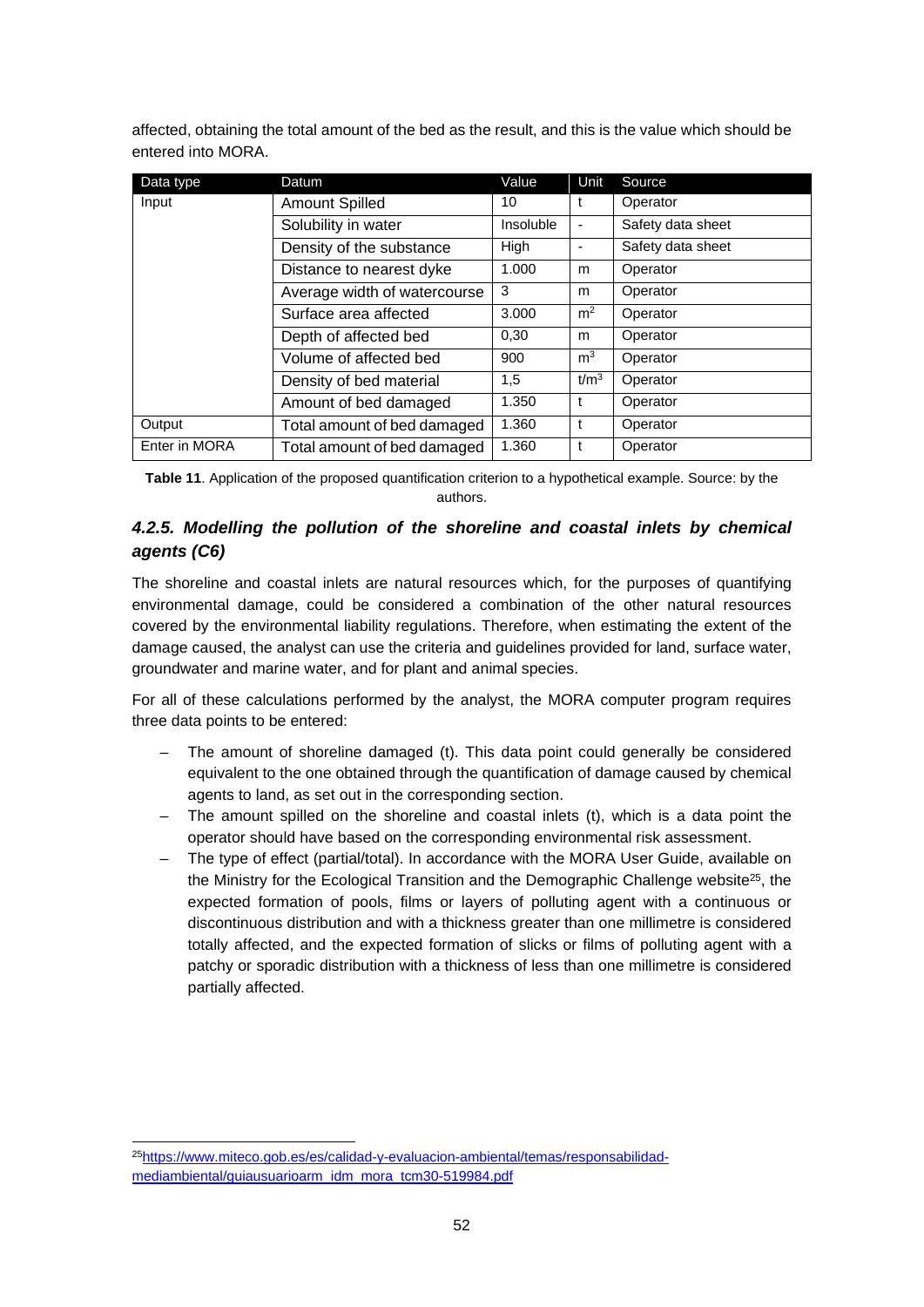#### Fueles y CONV biodegradables en Ribera del mar y de las rías: Datos del daño

| -Datos del daño-             | -Navegación informe             |
|------------------------------|---------------------------------|
| Cantidad dañada (t)          | <b>Datos Generales</b>          |
|                              | Localización                    |
|                              | <b>Q</b> Parámetros             |
| Cantidad vertida (t)         | <b>Ca</b> Agentes               |
| Afección                     | Fueles y CONV<br>biodegradables |
| Parcial                      | Ribera del mar y de las<br>rias |
| -Datos de la reversibilidad. |                                 |
| Reversible No reversible     |                                 |

**AH** 

**Figure 2.** Input data for damage by chemical agents to the shoreline and coastal inlets in the MORA computer program. Source: MORA.

#### *4.2.6. Modelling of the pollution of plant species by chemical agents (C7)*

The MIRAT for the foundry sector produced by the Spanish Federation of Foundry Associations (FEAF) proposes quantifying the damage caused by chemical agents to plant species based on the data obtained from quantifying the damage caused by chemical agents to land and/or to surface water, as applicable. Specifically, this MIRAT focuses on the case of spills on land. In this case, the proposal is to take the area affected by the spill obtained in the quantification of damage to land by chemical agents as a reference.

Along these lines, in the case of vegetation adjacent to surface water bodies, the analyst can use the results of the corresponding quantification procedure to estimate the area potentially affected by chemical agents.

Once the potentially affected area has been defined, it is possible to access MORA to find out which plant species are present in the area. Specifically, the map viewer provided by MORA provides the latest Forestry Map of Spain (MFE) created by the Ministry for the Ecological Transition and the Demographic Challenge. This map provides, for each point in the territory, the type of vegetation present (grassland, shrubland, forested land, etc.), the fraction of total canopy cover, the fraction covered by forest and, for the forest species, the relative occupancy of each of the three main species in the selected area. Therefore, once the area affected by the damage is known, the analyst can estimate the fraction of that area which corresponds to each species and/or type of vegetation. In this regard, it may be especially useful to compare the data supplied by the map with those directly observed in the territory in order to ensure the data used match the real situation to the greatest possible degree.

It is worth noting that if the operator, whether by consulting the MFE or by direct observation of the territory, determines a significant effect on grassland and/or shrubland, these natural resources must be expressly selected in MORA, given that the application does not predetermine effects on these natural resources. However, if forest species exist at the point selected, the MORA application does show them and preselect them on the screen, thereby proposing an effect on these resources.

By way of example, Figure 3 shows the plant species (trees) selected by default in MORA for the point X: 414,109.62 and Y: 4,524,216.96. It is therefore stressed that MORA does not select damage to grassland and shrubland by default, so if the analyst determines significant damage to these resources, they must select them manually.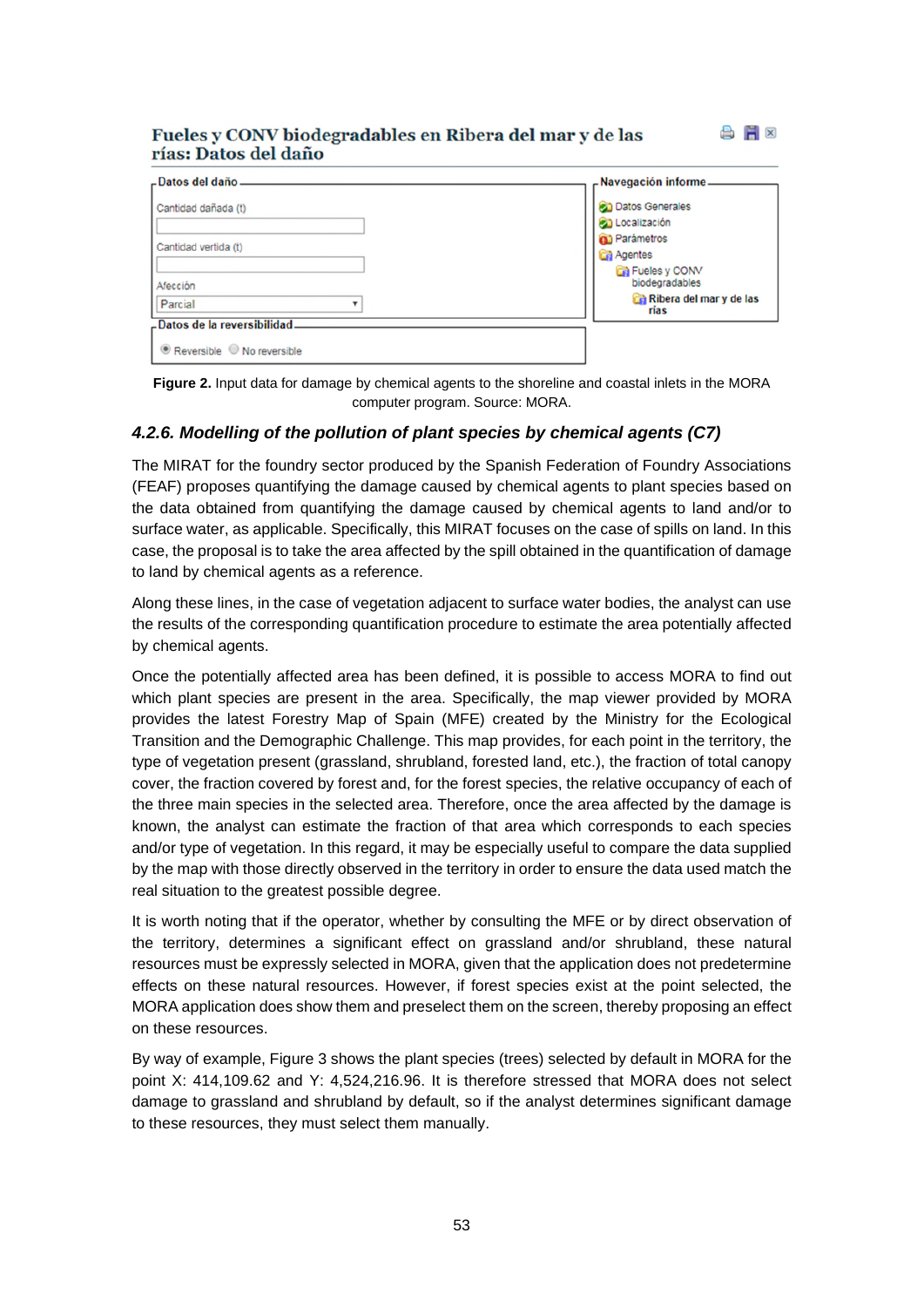#### Recursos dañados por Fueles y CONV biodegradables



| -Recursos                                       | -Navegación informe                      |
|-------------------------------------------------|------------------------------------------|
| $\Box$ Suelo                                    | Datos Generales                          |
| $\Box$ Ribera del mar y de las rías             | Localización                             |
| Lecho de agua de mar                            | <b>Q</b> Parámetros<br>Agentes           |
| $\Box$ Lecho de las aguas continentales<br>Agua | <b>F</b> Fueles y CONV<br>biodegradables |
| $\Box$ Agua superficial continental<br>L.       |                                          |
| $\Box$ Agua marina<br>L.                        |                                          |
| Agua subterránea                                |                                          |
| <b>Habitat</b>                                  |                                          |
| Pino silvestre                                  |                                          |
| ■ Pinus sylvestris estado fustal                |                                          |
| Rebollo                                         |                                          |
| $\nabla$ Quercus pyrenaica estado latizal       |                                          |

**Figure 3**. Identification of tree species present at a point. Source: MORA.

Having reached this point, the analyst could express the extent of the damage in terms of the area of each species affected (hectares of grassland, hectares of shrubland and/or hectares of each tree species). Additionally, the analyst could proceed to estimate the extent of the damage in terms of trees or individuals affected.

In order to determine the number of trees or individuals affected, it is necessary to know the density per hectare. Note that, in the case of grassland, this measurement can be of limited utility, and providing the results in terms of the area and qualitative density (high, medium, low, etc.) may therefore be more appropriate.

In the case of woody vegetation, the MORA program proposes density data (trees/ha) for each species taken from the Third National Forest Inventory (IFN3) prepared by the Ministry for the Ecological Transition and the Demographic Challenge. Given that the IFN3 does not include density data for shrubland, a general density of 863 shrubs/ha is proposed for this natural resource in the MORA program. In this regard, once again it is important to remember that the analyst must adopt or modify the data and the quantification process in a justified manner in order to ensure that it reflects their specific case to the greatest possible degree.

Figure 4 shows the data proposed in MORA for the tree species *Pinus sylvestris* at the location X: 414,109.62 and Y: 4,524,216.96; where it can be seen that the density of this species and the fraction of total canopy cover in the area are both reported. The other characteristics of the area, as indicated, can be consulted in the MORA map viewer.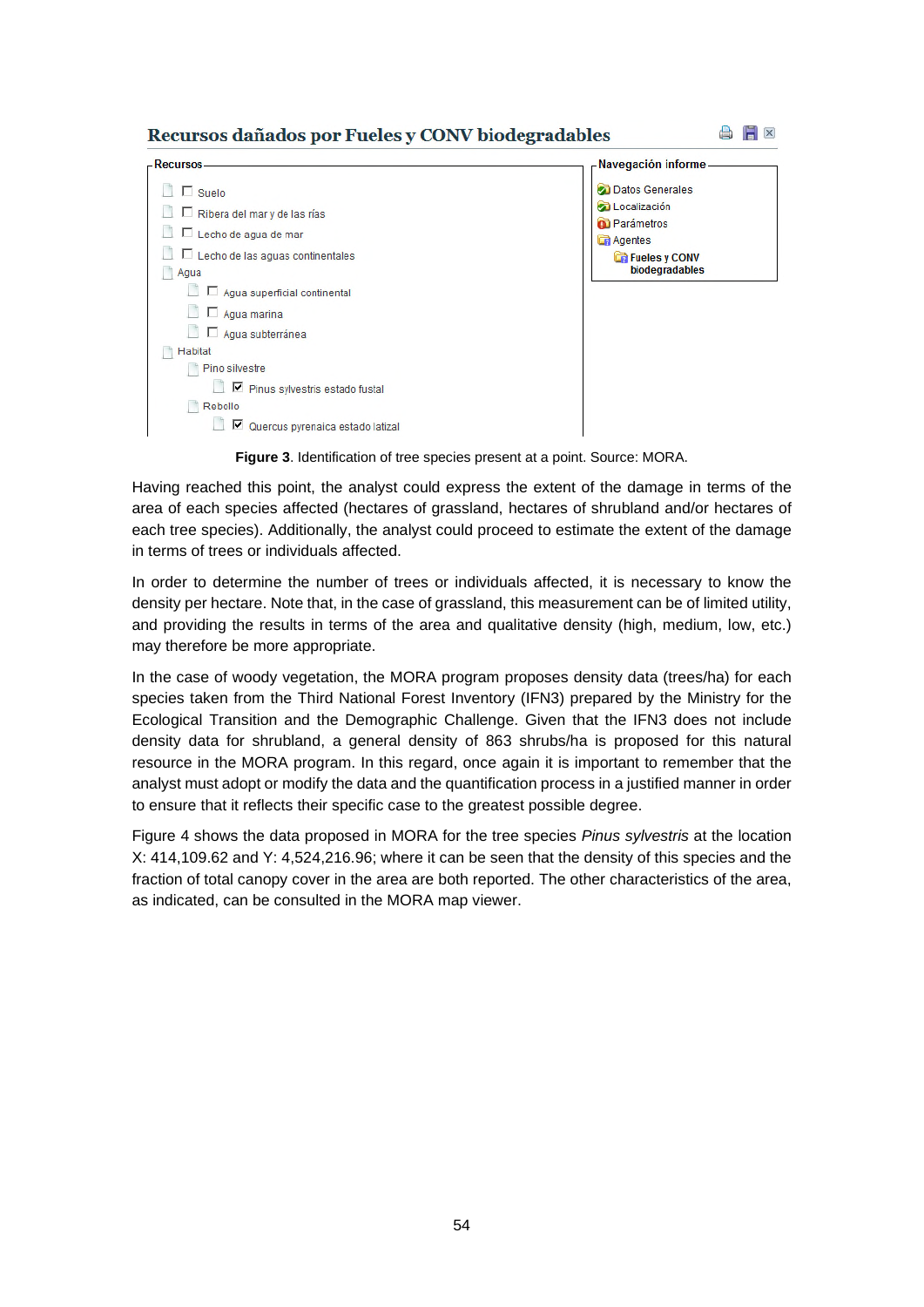#### Fueles y CONV biodegradables en Pinus sylvestris estado fustal: Datos del daño

| Cantidad dañada (ha)                                    | <b>Datos Generales</b>                                    |
|---------------------------------------------------------|-----------------------------------------------------------|
| Densidad (pies/ha)<br>795                               | Localización<br><b>Q</b> Parámetros<br><b>Cri</b> Agentes |
| Tipo de suelo                                           | Fueles y CONV<br>biodegradables                           |
| ۰<br>Pedregoso<br>Fracción de cabida cubierta total (%) | Pinus sylvestris estado<br>fustal                         |
| 85<br>-Datos de la reversibilidad                       |                                                           |

**Figure 4**. Identification of tree species present at a point. Source: MORA.

Table 12 lists the input data proposed for estimating the area affected corresponding to each plant species. In this regard, the process would start with the total area affected by the damage (calculated by means of other processes, methods or quantification criteria). This area would be assigned to the different plant species which the analyst deems potentially affected, relying, by way of example, on the data on the species present, the fraction of canopy cover, and occupancy of each species as shown in the table.

| Data type     | Datum                                | Unit                     | Source                   |
|---------------|--------------------------------------|--------------------------|--------------------------|
| Input         | Affected area by the damaging agent  | ha                       | Operator                 |
|               | Species present (1n)                 |                          | Operator-MFE             |
|               | Total fractional canopy cover        | %                        | Operator-MFE             |
|               | Fractional canopy cover of shrubland | %                        | Operator                 |
|               | Fractional canopy cover of trees     | %                        | Operator-MFE             |
|               | Occupation of tree species           | %                        | Operator-MFE             |
| Output        | Affected area of each species (1n)   |                          |                          |
| Enter in MORA | Affected area of each species (1n)   | $\overline{\phantom{0}}$ | $\overline{\phantom{0}}$ |

**Table 12**. Sample input and output data for the proposed quantification criterion. Source: by the authors.

In Table 13 some specific numerical values are entered, which do not pertain to a real case, in order to illustrate the calculation process. In this example, damage of an area occupied by two tree species (Scots pine and maritime pine) and shrubland has been assumed. The total affected area (100 ha) has been divided between these three components using the data on fractional canopy cover (total and forested) and the occupancy data in the case of the tree species.

合 日 ×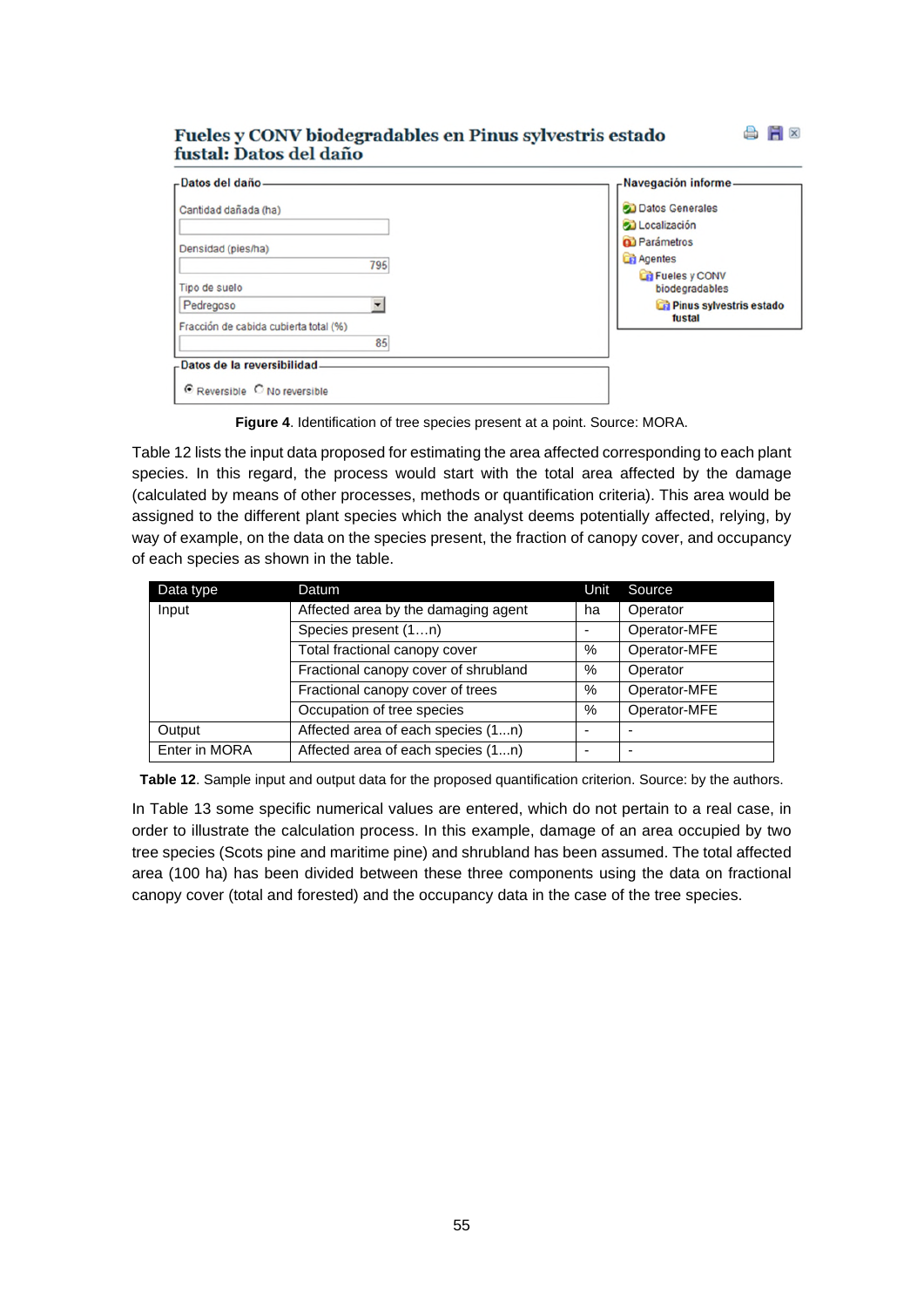| Data type     | Datum                                        | Value | Unit | Source                   |
|---------------|----------------------------------------------|-------|------|--------------------------|
| Input         | Affected area by the damaging agent          | 100   | ha   | Operator                 |
|               | Species 1: Pinus sylvestris                  |       |      | Operator-MFE             |
|               | Species 2: Pinus Pinaster                    | ٠     | ۰    | Operator-MFE             |
|               | Species 3: Matorral                          |       |      | Operator-MFE             |
|               | Total fractional canopy cover                | 90    | $\%$ | Operator-MFE             |
|               | Fractional canopy cover of shrubland         | 10    | $\%$ | Operator                 |
|               | Fractional canopy cover of trees             | 80    | $\%$ | Operator-MFE             |
|               | Occupation of species 1: Pinus sylvestris    | 90    | $\%$ | Operator-MFE             |
|               | Occupation of species 2: Pinus Pinaster      | 10    | $\%$ | Operator-MFE             |
| Output        | Area occupied by species 1: Pinus sylvestris | 72    | ha   | ٠                        |
|               | Area occupied by species 2: Pinus Pinaster   | 8     | ha   | $\overline{\phantom{a}}$ |
|               | Area occupied by species 3: Shrubland        | 10    | ha   | $\blacksquare$           |
| Enter in MORA | Area occupied by species 1: Pinus sylvestris | 72    | ha   | $\overline{\phantom{a}}$ |
|               | Area occupied by species 2: Pinus Pinaster   | 8     | ha   | $\overline{\phantom{a}}$ |
|               | Area occupied by species 3: Shrubland        | 10    | ha   | ٠                        |

**Table 13.** Application of the proposed quantification criterion to a hypothetical example. Source: by the authors.

#### *4.2.7. Modelling of the pollution of animal species by chemical agents (C8)*

The MIRAT for the foundry sector produced by the Spanish Federation of Foundry Associations (FEAF) reflects the mobile nature of fauna (to a greater or lesser degree depending on the taxon or species) and the relative scarcity of quantitative inventories and/or maps on the populations and their densities which hinders the precise estimation of the number of individuals affected by a spill of chemical substances. As such, in general, significant uncertainty can be foreseen when determining both the populations which exist in a certain territory and the specific number of individuals which could be present at the time of an environmental accident. It is therefore worth stressing once again the recommendation that in such cases operators should align their studies with the precautionary principle by selecting the most conservative values available.

The estimate of the species and the number of individuals affected can be based on data on the extent of the damage calculated for the other natural resources where animal species are found: land, water, plant species, etc.Once the area of a river affected by damage has been determined, it would be possible to start assessing the species which exist in that area. To this end, it is especially useful to be able to rely on fauna inventories referring to specific territories and which include data on both the species present and the number of individuals in each population.

Nationally, it is possible to cite the Spanish Inventory of Land Species (IEET)<sup>26</sup> provided by the Ministry for the Ecological Transition and the Demographic Challenge, which can be consulted via its website, and which identifies the species in each 10 by 10 km grid square into which the territory is divided. The disadvantage of this source is that it only provides qualitative data, meaning that the final estimate of the extent of the damage would be the responsibility of the operator.

<sup>26</sup>https://www.miteco.gob.es/es/biodiversidad/temas/inventarios-nacionales/inventario-especiesterrestres/inventario-nacional-de-biodiversidad/bdn-ieet-default.aspx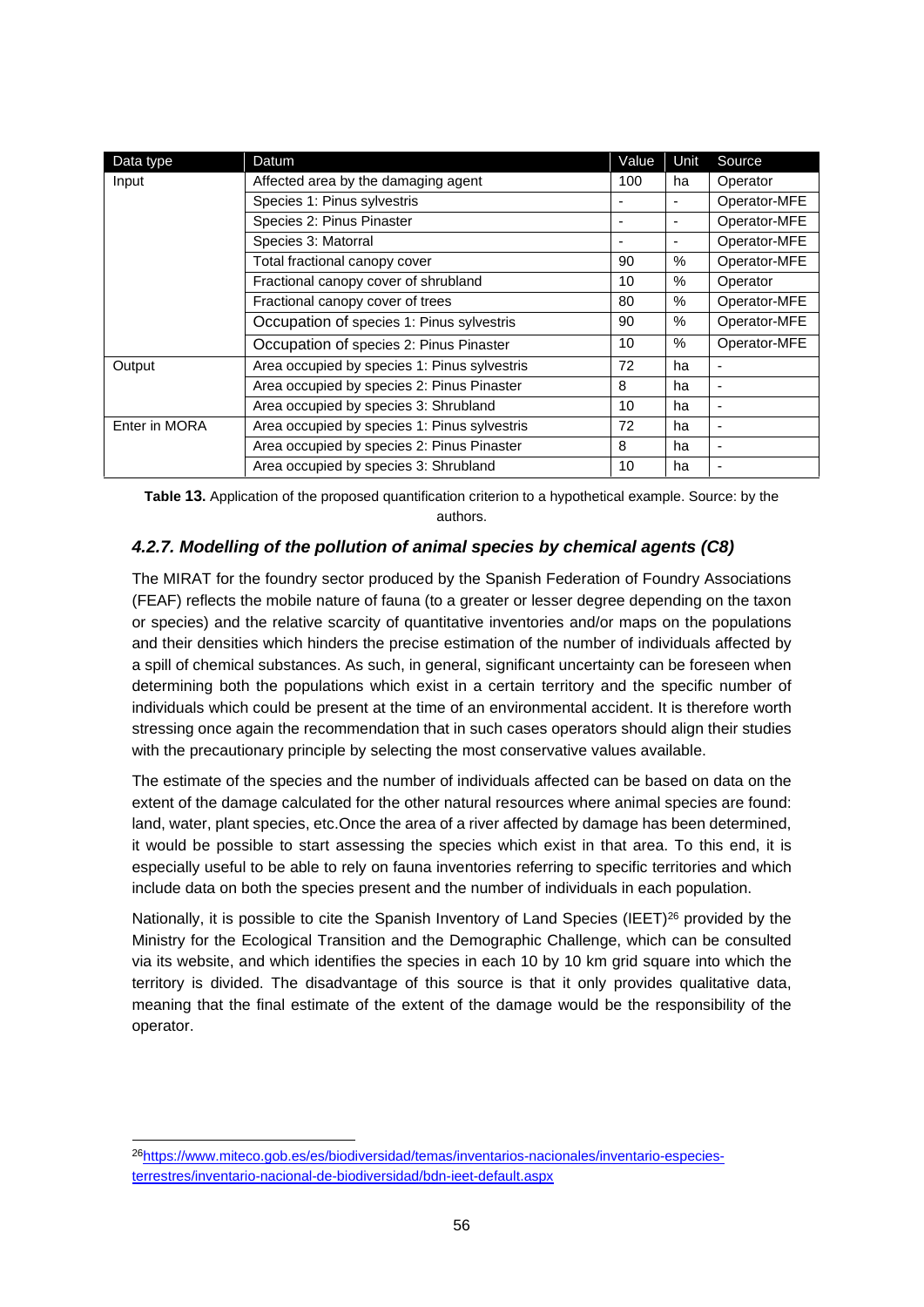On the other hand, the forms of each Natura 2000 protected area, also available on the Ministry for the Ecological Transition and the Demographic Challenge website $27$  can be particularly useful, given that they provide quantitative estimates of the existing populations. These data can be taken as a reference in a justified manner within environmental risk analyses. By way of example, the operator could begin with the data of a Natura 2000 protected area close to its area or one which has similar characteristics to the area potentially affected by the damage in question.

In any case, whenever possible it is preferable to perform a bibliographic search aimed at locating specific inventories of the area under study or, in their absence, areas which can be considered similar.

The intermediate results which must be available to the operator are the species and the number of individuals present in the area affected by the damage, usually based on a specific population density figure.

On the other hand, given that the damaging agent is a chemical, if sufficient data are available, the operator could take into account the concentration reached by the agent in the environment and the toxicity thresholds of the substance released. The data required to carry out this operation would be the predicted environmental concentration (PEC) and the threshold starting at which certain toxic effects occur (PNEC, LC50, NOEC, etc.).

The Regulation of partial development of Law 26/2007, of 23 October, on Environmental Liability, differentiates between the toxicity thresholds included in Table 14, without prejudice to the operator being able to use different ones where justified. For each toxicity threshold in this table, there is also a percentage loss of individuals of the population which must be adopted in environmental risk analyses in accordance with Article 34 of the Regulation for partial development of Law 26/2007, of 23 October.

For practical reasons, the lethal category has been added to the levels of damage intensity in the regulations (severe, chronic and potential), which, by applying the precautionary principle, assumes the loss of the entire population.

The use of Table 14 would start with the predicted environmental concentration (PEC), with the possibility of establishing different impact zones based on this concentration. The PEC value should be calculated by the operator taking account of the pollution dispersion models considered most appropriate, with the possibility of considering the criteria set out in this document (for land, water, etc.) or others considered appropriate, where justified.

The PEC obtained would be compared with the toxicity threshold selected in a justified manner as the most appropriate from among those included on the substance's safety data sheet. It should be noted that, in general, safety data sheets provide different thresholds based on exposure time, the receiving organism, the receiving environment, etc. By comparing the PEC with the toxicity threshold, the percentage of individuals of the population which would be lost would be determined in each zone assessed.

Alternatively, following the precautionary principle, the operator could assume the loss of 100% of the individuals of the population (lethal damage). In this case, it would not be necessary to calculate the PEC and compare it with the toxicity threshold, given that the extent would coincide with the total number of individuals exposed to the agent.

<sup>27</sup>https://www.miteco.gob.es/es/biodiversidad/temas/espacios-protegidos/red-natura-2000/rn\_espana\_espacios.aspx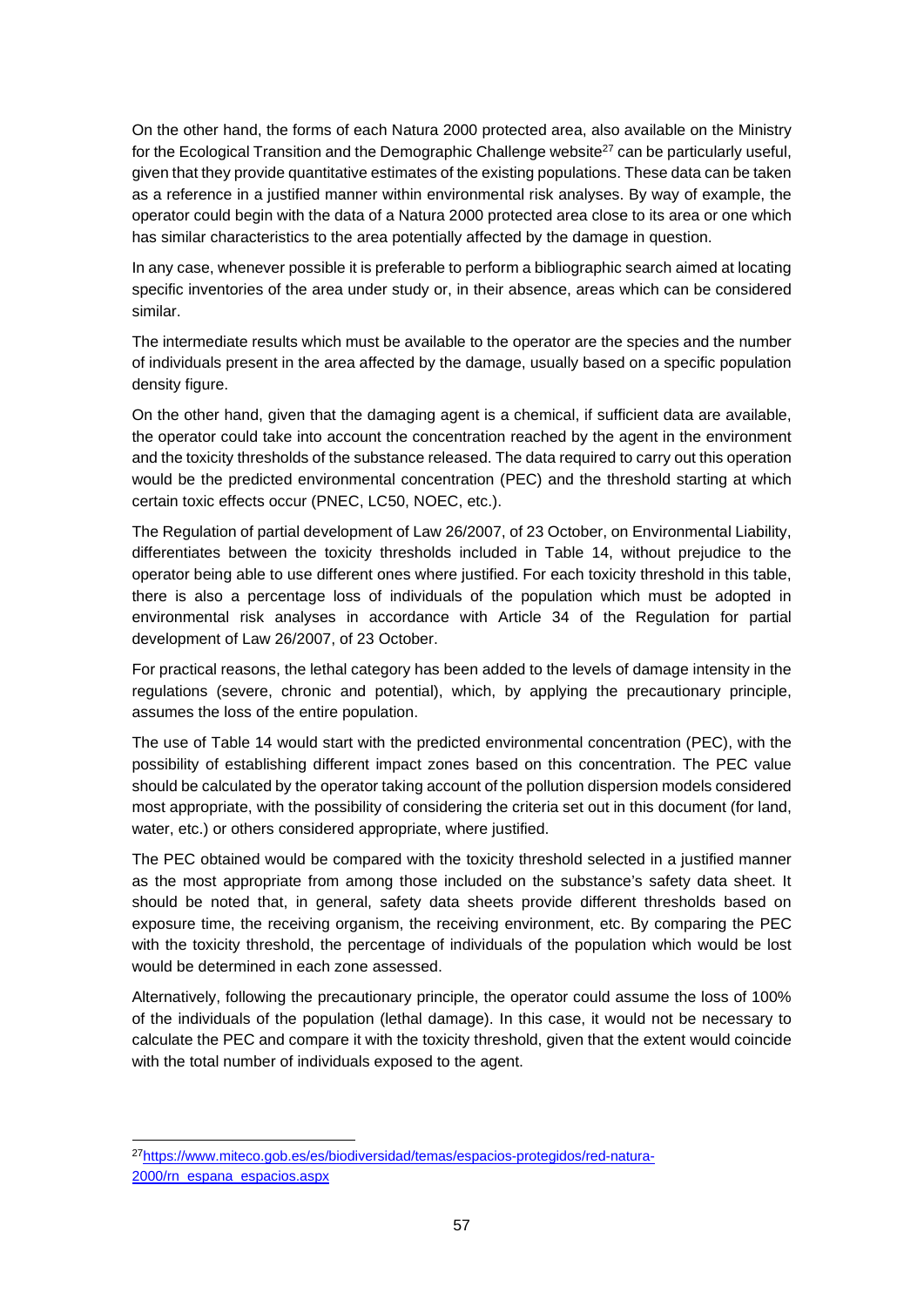| Expected<br>concentration | <b>Toxicity</b><br>threshold | Criterion           | Type of effect<br>(intensity) | Loss of<br>individuals (%) |  |
|---------------------------|------------------------------|---------------------|-------------------------------|----------------------------|--|
|                           | <b>PNEC</b>                  | PEC>PNEC            | Potential                     | 5                          |  |
|                           | <b>NOEC</b>                  | <b>PEC&gt;NOEC</b>  | Chronic                       | 30                         |  |
| <b>PEC</b>                | <b>NOAEL</b>                 | <b>PEC&gt;NOAEL</b> |                               |                            |  |
|                           | LC50                         | PEC>LC50            | Acute                         |                            |  |
|                           | LD50                         | PEC>LD50            |                               | 75                         |  |
|                           | EC <sub>50</sub>             | PEC>EC50            |                               |                            |  |
|                           |                              |                     | Lethal                        | 100                        |  |

**Table 14**. Sample toxicity thresholds, decision criteria for each type of effect, and the percentage loss of individuals. Source: by the authors.

In order to provide a specific example of the above proposals, Table 15 summarises a series of possible input data and the output data which could be obtained in the quantification of damage to animal species by chemical agents.

| Data type     | Datum                                    | Unit              | Source               |
|---------------|------------------------------------------|-------------------|----------------------|
| Input         | Amount of affected resource              | ha, $m^2$ , $m^3$ | Operator             |
|               | Species present (1n)                     |                   | Operator-inventories |
|               | Species density (1n)                     | Ind/resource unit | Operator-inventories |
|               | Population exposed to the damaging agent | Individuals       | Operator             |
|               | <b>PEC</b>                               | mq/l              | Operator             |
|               | <b>Toxicity threshold</b>                | mq/l              | Safety data sheet    |
|               | Damage intensity                         |                   | Operator             |
|               | Percentage of population lost            | $\frac{0}{0}$     | Operator             |
| Output        | Number of individuals                    | Individuals       |                      |
| Enter in MORA | Number of individuals                    | Individuals       |                      |

**Table 15**. Sample of possible input data for quantifying damage to animal species by chemical agents. Source: by the authors.

Table 16 provides a hypothetical numerical example to illustrate a procedure for quantifying damage to fish present in a river. Specifically, in the example, damage of 2 ha (area measurement) of the river has been entered in which a fish density of 5,940 individuals/ha has been estimated, and therefore the population exposed to the agent is 11,880 individuals. The concentration of the toxic substance estimated by the operator, referring to the dispersion models and criteria considered most appropriate, in the affected area is estimated at 100 mg/l. Assuming that the substance's safety data sheet includes an LC50 value of 90 mg/l, the operator could assume chronic damage. Specifically, in this example, the loss of 75% of the exposed population is established, which is 8,910 individuals. Alternatively, the operator, following the precautionary principle or in the absence of PEC data and/or toxicity thresholds, could have declared the damage as being of lethal intensity and assumed the loss of all of the exposed individuals (11,880).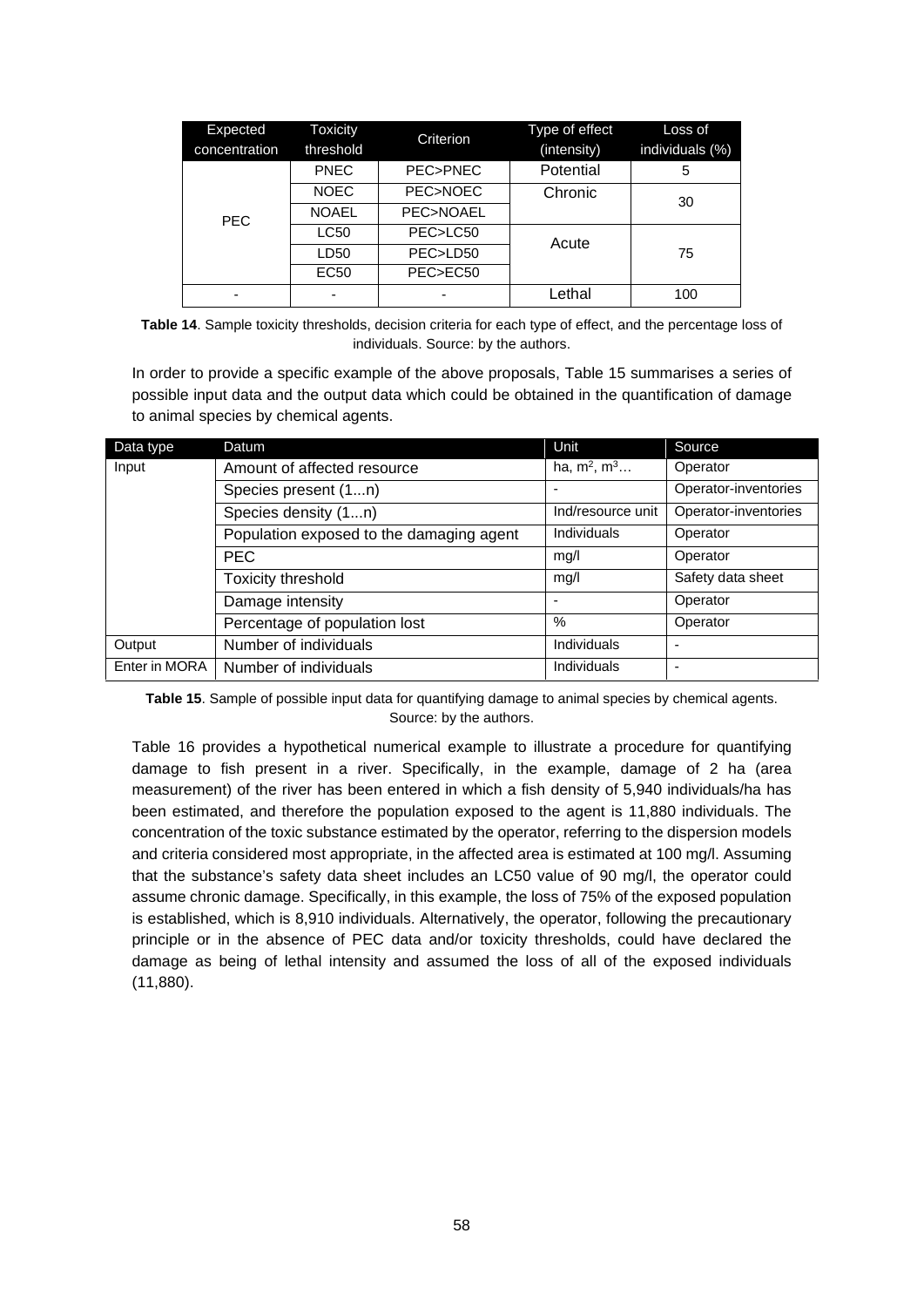| Data type     | Datum                              | Value          | Unit           | Source               |
|---------------|------------------------------------|----------------|----------------|----------------------|
| Input         | Amount of affected resource        | $\overline{2}$ | ha             | Operator             |
|               | Inland fish                        |                |                | Inventories          |
|               | Inland fish density                | 5.940          | ind/ha         | Operator-inventories |
|               | the<br>Population<br>exposed<br>to | 11.880         | individuals    | Operator             |
|               | damaging agent                     |                |                |                      |
|               | <b>PEC</b>                         | 100            | mg/l           | Operator             |
|               | <b>LC50</b>                        | 90             | mq/l           | Safety data sheet    |
|               | Damage intensity                   | Acute          | $\blacksquare$ | ٠                    |
|               | Percentage of population lost      | 75             | %              | Operator             |
| Output        | Number of individuals              | 8.910          | individuals    | ٠                    |
| Enter in MORA | Number of individuals              | 8.910          | individuals    |                      |

**Table 16**. Application of the proposed quantification criterion to a hypothetical example. Source: by the authors.

# *4.2.8. Modelling of the damage from the extraction/disappearance of natural resources (C9-C13)*

The "extraction or disappearance of natural resources" agent can cover a wide variety of accidental episodes which result in the natural resource in question disappearing or ceasing to be in the place where it was originally found. Therefore, it can encompass different scenarios, such as explosions, the extraction of resources above certain limits or outside certain established geographical boundaries, the carrying of resources due to the release of large volumes of nontoxic substances (such as water or inert materials), etc.

Given the heterogeneity of these episodes, it is difficult to offer guidelines or criteria which are valid for the different situations encountered by operators during their corresponding environmental risk analyses. For this reason, the recommendation is that the quantification procedure be designed specifically and in a justified manner as part of the environmental risk analyses.

In any case, the result obtained must be the quantity of the resource which would be extracted or which would disappear due to the effect of the accident under consideration. To this end, it is stressed that if significant uncertainty exists, conservative criteria should be adopted to ensure the study errs on the side of caution.

#### *4.2.9. Modelling of the damage from spills of inert natural resources (C14-C15)*

Inert waste is defined in Royal Decree 1481/2001, of 27 December, regulating the elimination of waste through landfill, as "*non-hazardous waste that does not undergo any significant physical, chemical or biological transformations. Inert waste will not dissolve, burn or otherwise physically or chemically react, biodegrade or adversely affect other matter with which it comes into contact in a way likely to give rise to environmental pollution or harm human health. The total leachability and pollutant content of the waste and the ecotoxicity of the leachate must be insignificant, and in particular not endanger the quality of surface water and/or groundwater*". Therefore, the analyst could assume that the area affected by the damage is limited to the area receiving the accidental spill of inert waste. Generally, it is considered that the area must be established by each operator taking account of its specific characteristics and the indications in this regard provided by its environmental risk assessment.

The input data required in MORA to assess damage by inert agents depend on the natural resource affected, as shown in Table 17.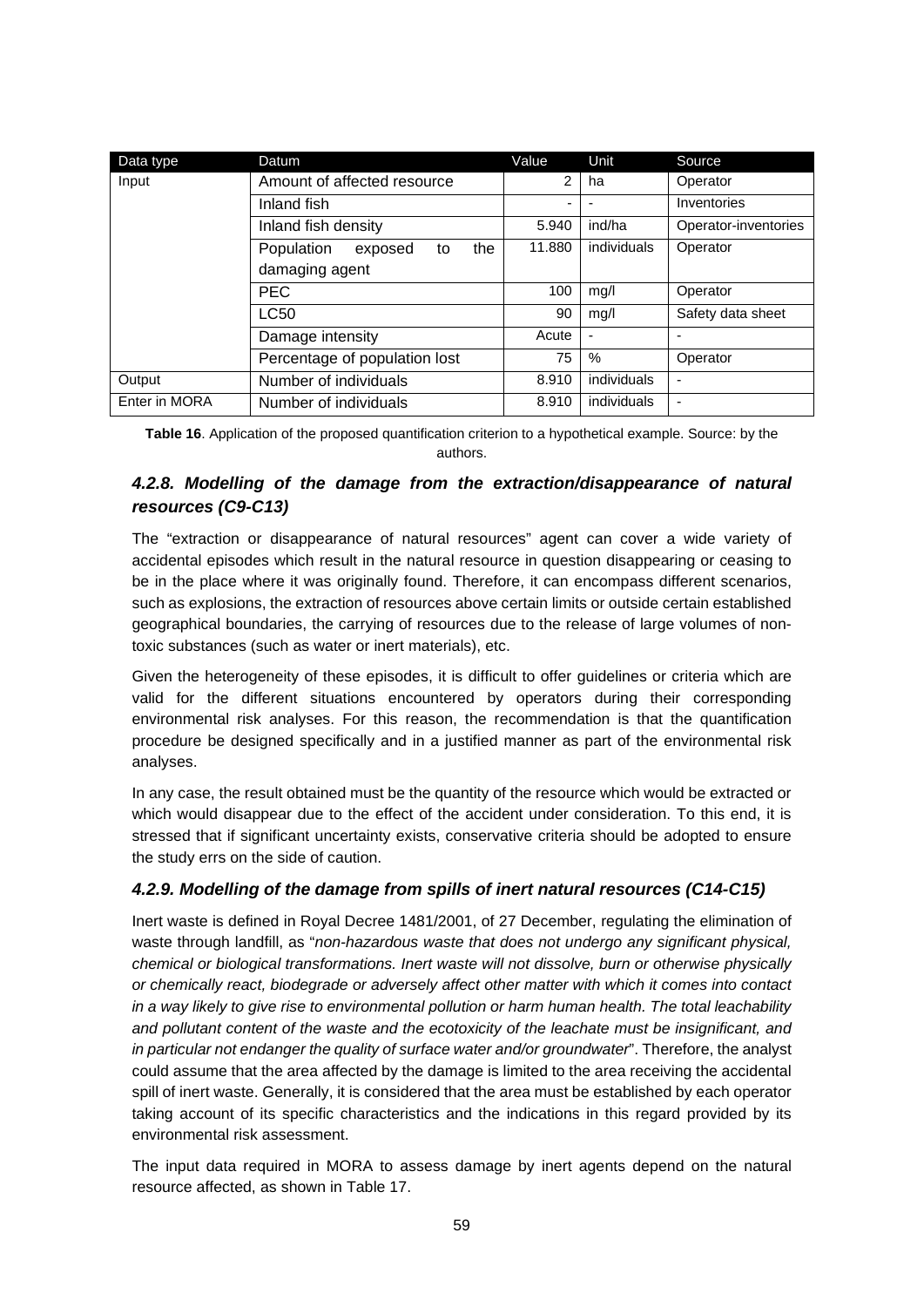| Affected natural resource | Input data     | Unit |
|---------------------------|----------------|------|
| Soil                      | Amount spilled |      |
|                           | Amount damaged |      |
| Bed of inland waters      | Amount damaged |      |
| Seabed                    | Amount damaged |      |

**Table 17**. Data required in MORA for assessing damage caused by inert agents. Source: by the authors.

In the case of spills on land, the analyst must estimate the amount spilled and the quantity of land damaged. The first parameter should come directly from hypotheses stated in the corresponding environmental risk assessment. The quantity of land damaged must be estimated on a case-bycase basis taking account of the specific characteristics of each operator and the accidental episode under assessment.

Meanwhile, where applicable, the analyst must calculate the amount of the bed damage (inland and/or marine) in a justified manner and state the results in tonnes.

It is worth noting that the amount of the resource damaged should comprise, as a minimum, the amount of inert material spilled in the environment in order for the MORA calculations to assess, at least, the removal of the damaging agent. This minimum value could be increased by each operator taking account of the criteria deemed most appropriate for the case in question.

#### *4.2.10. Modelling damage from temperature changes to inland surface water (C16)*

In the MIRAT for the foundry sector produced by the Spanish Federation of Foundry Associations (FEAF), a method is proposed for estimating the volume of water which could undergo a certain change in temperature due to a water spill.

This method proposes starting with thermodynamics equations, specifically the equation relating heat to the specific heat capacity, system mass and the temperature variation experienced.

The heat associated with the spill would be defined by the following expression:

$$
Q_s = m_s \times C_p \times (T_s - T_f)
$$
 [Eq.21]

Where:

Qs, is the heat transferred by the water spilled (kcal)

 $m_s$ , is the volume of the the hot water spilled [flow rate at which the spill occurs ( $m^3/s$ ) if the receiving water body is a river or stream and amount of hot water spilled  $(m^3)$  if the receiving water body is a lake or reservoir]

 $C_p$ , is the specific heat capacity of the water (1 kcal/kg⋅°C)

 $T_s$ , is the temperature at which the spill occurs ( $\degree$ C)

Tf, is the temperature to which the spill would fall on mixing with the water of the receiving water body(°C)

On the other hand, as for the receiving body of water, the heat absorbed is evaluated by the same expression but adapted to this medium:

$$
Q_{body} = m_{body} \times C_p \times (T_f - T_{body})
$$
 [Eq. 22]

Where:

 $Q_{body}$ , is the heat absorbed by the receiving body of water (kcal)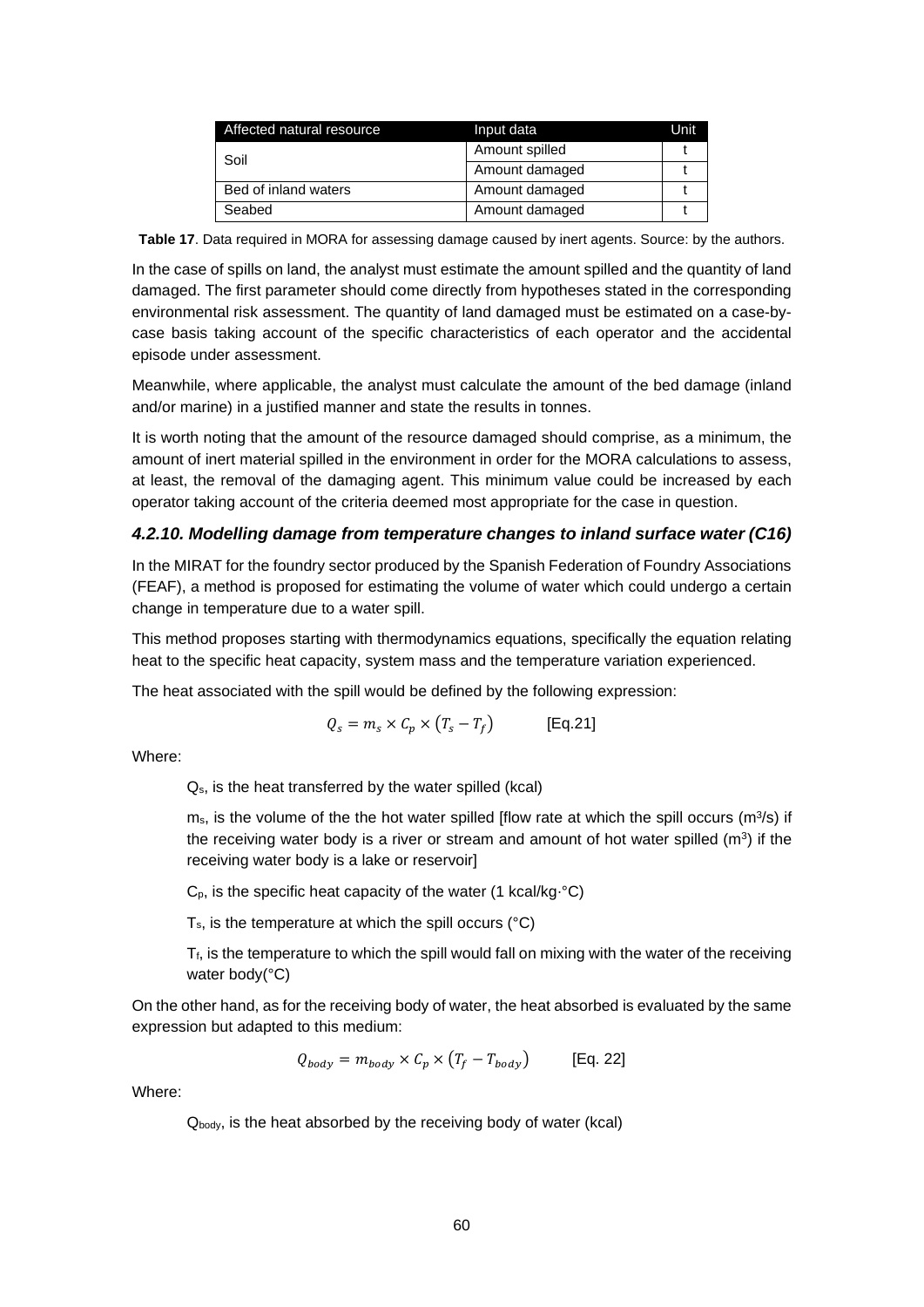$m_{body}$ , is the volume of the receiving water bdoy [flow rate of the water body ( $m^3/s$ ) if the receiving water body is a river or stream, and volume of the receiving water body  $(m^3)$  if the receiving water body is a lake or reservoir]

 $C_p$ , is the specific heat capacity of the water (1 kcal/kg⋅°C)

 $T_{body}$ , is the temperature at which the receiving surface water body is found ( $°C$ )

 $T_f$ , is the temperature to which the water of receiving water body would rise on mixing with the water spilled (°C)

In accordance with the laws of thermodynamics, if two masses at different temperatures come into contact, they will exchange heat until their temperatures are equal. Therefore, at the point of equilibrium  $Q_s = Q_{body}$  will be true.

As such, assuming the flow rate or the volume of the spill  $(m_s)$  is known, along with the temperature of the water spilled  $(T_s)$ , as well as the flow rate or volume and the temperature of the water body into which the spill occurs ( $m_{body}$  and  $T_{body}$ ), it is possible to estimate the temperature which the surface water body will rise to when the spill occurs:

$$
T_f = \frac{m_s \times T_s + m_{body} \times T_{body}}{m_s + m_{body}}
$$
 [Eq. 23]

Where:

 $T_f$ , is the temperature to which the receiving water body rises ( $°C$ )

ms, is the volume of the mass of the hot water spilled [flow rate at which the spill occurs  $(m<sup>3</sup>/s)$  if the receiving water body is a river or stream and amount of hot water spilled  $(m<sup>3</sup>)$ if the receiving water body is a lake or reservoir]

 $T_s$ , is the temperature at which the spill occurs ( $°C$ )

 $m_{\text{body}}$ , is the volume of the receiving water body [flow rate of the body of water (m<sup>3</sup>/s) if the receiving water body is a river or stream and volume of the receiving water body  $(m^3)$ if the receiving water body is a lake or reservoir]

 $T_{\text{body}}$ , is the water temperature of the water body ( $^{\circ}$ C)

In the above expression, the figures for the flow rate or the total volume of water spilled and the temperature at which the spill occurs should be provided directly by the operator's environmental risk assessment.

On the other hand, the flow rate (for rivers, streams, etc.) or receptor volume (for lakes, reservoirs, etc.) and temperature data of the media must be consulted by the operator with reference sources such as Hydrographic Confederations. In any case, the values selected must be duly justified.

The end result of this process is the estimation of the temperature reached by the body of water receiving the spill  $(T_f)$ . Based on this figure, the analyst can adopt the following decisions:

- If the value of  $T_f$  reached is deemed to involve significant damage to fish species, the analyst must consider remediation of this damage. In this regard, the indications provided in Section C8 could be used as a basis for identifying the species and quantifying them.
- If, on the contrary, the value of  $T_f$  reached would not cause significant damage to the species, it could be assumed, always providing justification, that no significant damage would be caused to them and the assessment of the damage could be focused on remedying the surface water.

By way of illustration, Table 18 reproduces the information published in the MIRAT for the foundry sector produced by the Spanish Federation of Foundry Associations (FEAF) relating to the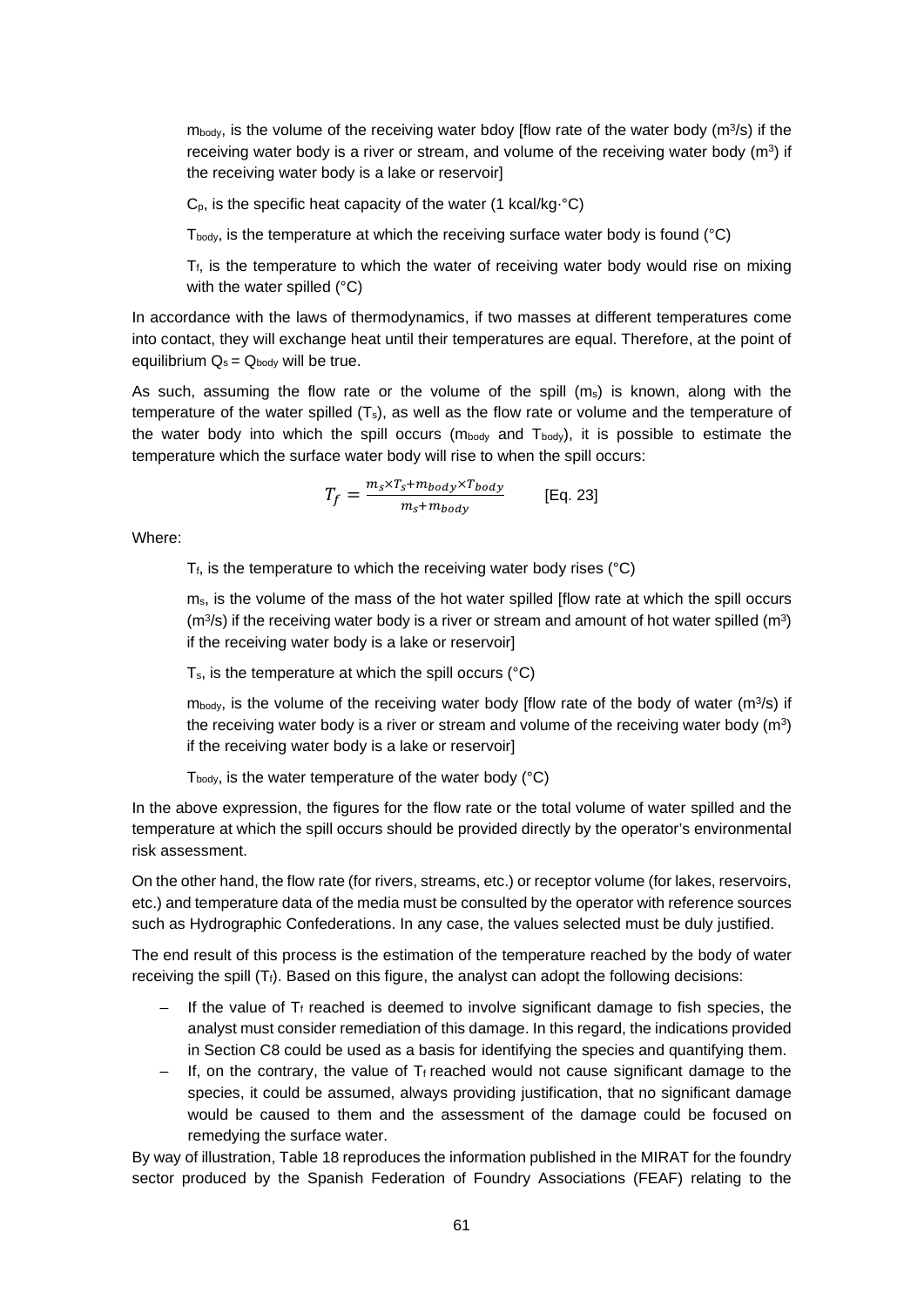temperature at which physiological damage begins to appear in a sample of fish species based on their life cycle. In any case, the analyst must identify the species present in the specific situation and assess the possibility of damage to them with the data which best fit their characteristics.

| Scientific name        | Common name   | Upper limit $(°C)$ |        |               |        |          |
|------------------------|---------------|--------------------|--------|---------------|--------|----------|
|                        |               | Embryos            | Larvae | Juvenile ind. | Adults | Spawning |
| Barbus barbus          | Common barbel |                    | 24     | 32            | 32     | 20       |
| Telestes souffia       |               |                    |        |               | 27     | 15       |
| Leuciscus cephalus     |               | 30                 |        | 30            | 30     | 30       |
| Gobio gobio            | Goby          | -                  |        |               | 36     | 17       |
| Gymnocephalus cemuus   | Ruffe         | 24                 |        | 30            | 31     | 18       |
| Chondostroma nasus     |               | 20                 | 28     |               |        | 14       |
| Albumoides bipunctatus | Chub          |                    |        |               | 27     | 21       |
| Chondostroma           | Nase          |                    |        |               |        | 14       |
| toxostoma              |               |                    |        |               |        |          |
| Leuciscus Ieuciscus    | Common dace   | 25                 |        |               | 32     | 12       |

**Table 18**. Temperature starting at which physiological damage appears in a series of fish species based on their state. Source: by the authors, based on Souchon and Tissot (2012) cited in the MIRAT for the foundry sector produced by the Spanish Federation of Foundry Associations (FEAF).

If the analyst deems that the temperature reached by the water body  $(T<sub>f</sub>)$  receiving the spill of hot water exceeds the damage threshold, the quantification of the environmental damage caused to the surface water (i.e., the volume of water of the body of water receiving the spill which has reached the temperature  $T_f$ ) will be the value of the variable m<sub>body</sub>, which is calculated with the following equation:

$$
m_{body} = \frac{m_s \times (T_s - T_f)}{(T_f - T_{body})}
$$
 [Eq.24]

Where:

 $m_{body}$ , volume of the receiving body of water that reached the temperature  $T_f$  (m<sup>3</sup>)

 $m_s$ , volume of hot water spilled ( $m<sup>3</sup>$ ) (where applicable, it can be estimated as the flow rate of the spill times the response time)

Ts, is the temperature at which the spill occurs (°C)

T<sub>body</sub>, is the temperature at which the receiving surface water body is found before the spill (°C)

 $T_f$ , is the temperature to which the receiving water body rises ( $°C$ )

As such, a simplified and conservative procedure to proceed to quantify this type of damage would consist of defining the temperature at which damage would be produced in the receiving receiving environment  $(T_f)$ , providing justification, and calculating the volume of the receiving receiving environment ( $m_{body}$ ) which would reach that temperature and which, therefore, would be subject to remediation. As has been indicated, the possible damage to species must be quantified expressly, and the indications offered in Section C8, among other references, can be followed. Table 19 illustrates this calculation procedure through a series of input and output data, and Table 20 provides a hypothetical numerical example.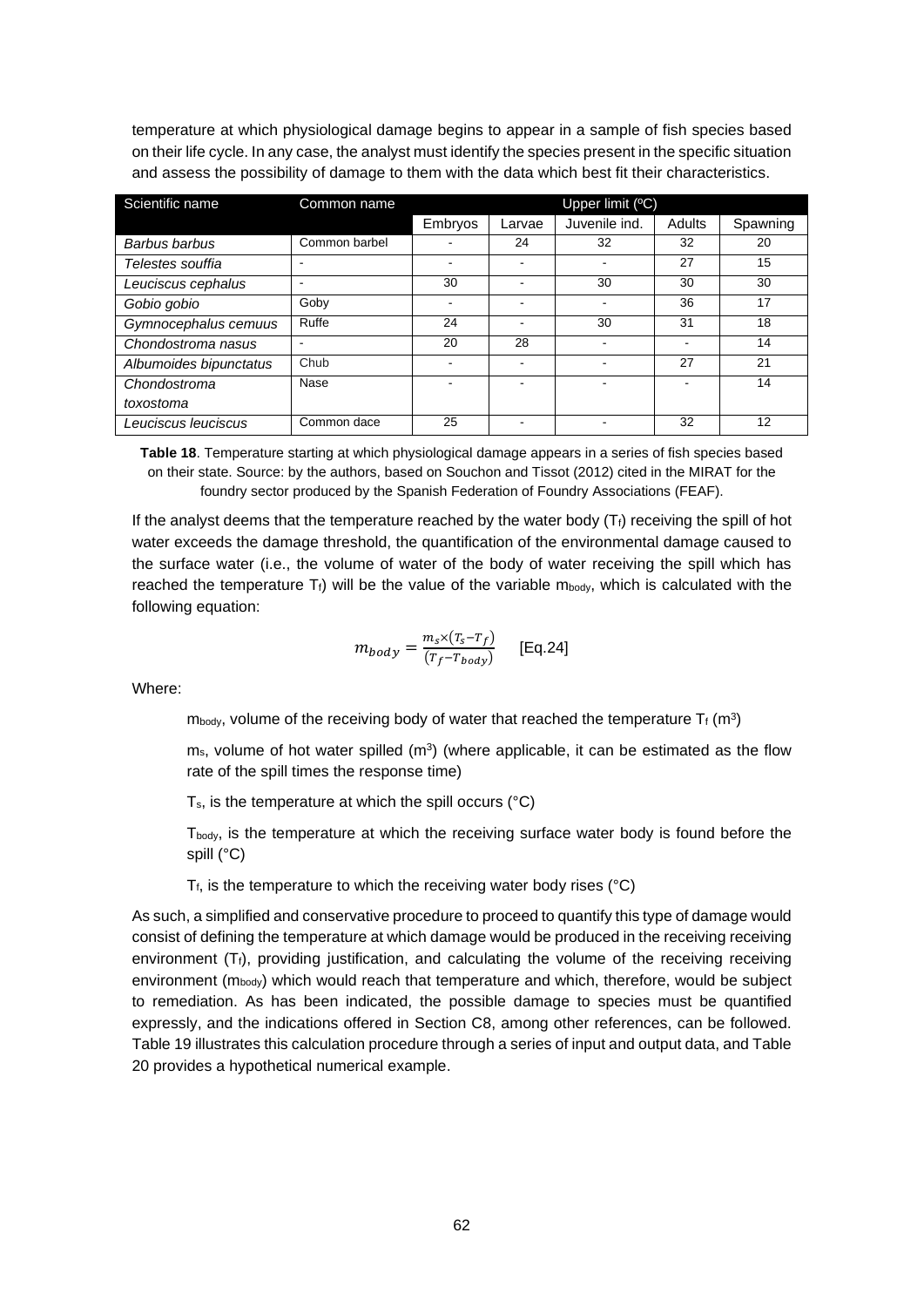| Data type     | Datum                                                           | <b>Unit</b>    | Source   |
|---------------|-----------------------------------------------------------------|----------------|----------|
| Input         | Volume of spilled hot water (mv)                                | m <sup>3</sup> | Operator |
|               | Temperature at which the spill occurs (tv)                      | °C             | Operator |
|               | Temperature of the surface water body prior to spill (Tmasa)    | °C             | Operator |
|               | Temperature to which the water in the receiving body rises (tf) | °C             | Operator |
| Output        | Amount damaged                                                  | m <sup>3</sup> |          |
| Enter in MORA | Amount damaged                                                  | m <sup>3</sup> |          |

**Table 19**. Sample of possible input data for quantifying damage to animal species by changes in the temperature of surface water. Source: by the authors.

The hypothetical example included in Table 20 simulates a spill of 100  $\text{m}^3$  of water at high temperature (a temperature of 50 °C is estimated) into a body of surface water which, under natural conditions, is at 20 °C. It is assumed that the operator estimates (providing justification, and taking into account the source considered most appropriate) that the temperature starting at which environmental damage occurs is 30 °C. Entering these data into the calculation equation Eq.24 would give a volume of damaged water of 200  $m<sup>3</sup>$ . Note that, in addition to this calculation, the operator must, where applicable, estimate the damage caused to the species which could be affected by the spill. To this end, as indicated, the criteria set out in Section C8 or other criteria considered adequate could be followed.

| Data type     | Datum                                                           | Value | Unit           | Source   |
|---------------|-----------------------------------------------------------------|-------|----------------|----------|
| Input         | Volume of spilled hot water (mv)                                | 100   | m <sup>3</sup> | Operator |
|               | Temperature at which the spill occurs (tv)                      | 50    | °C             | Operator |
|               | Temperature of the surface water body prior to spill (Tmasa)    | 20    | °€             | Operator |
|               | Temperature to which the water in the receiving body rises (tf) | 30    | °€             | Operator |
| Output        | Amount damaged                                                  | 200   | m <sup>3</sup> |          |
| Enter in MORA | Amount damaged                                                  | 200   | m <sup>3</sup> |          |

**Table 20**. Application of the proposed quantification criterion to a hypothetical example. Source: by the authors.

# *4.2.11. Modelling damage due to a temperature change to land and to plant and animal species (C17-C19)*

In prior experience garnered through the environmental risk analyses made available to the public by the Ministry for the Ecological Transition and the Demographic Challenge, models or criteria specifically for quantifying damage due to spills of high-temperature water to land and to plant and animal species have not been found. Nevertheless, with due caution, the operator could use as a basis for calculation the criteria for spills of chemical agents on land and on species, but always providing justification and taking account of the limitations of each model. In this case, the operator must give special consideration to the fact that the criteria provided for chemical agents are focused on substances associated with a certain toxicity threshold. Meanwhile, in the case of physical agents, there is no such toxicity threshold, given that the damage would result from other characteristics of the agents, such as is the case with temperature. Therefore, the decisions adopted must be justified, and if significant uncertainty exists the recommendation is that the most unfavourable values be adopted, thereby ensuring the study errs on the side of caution.

# *4.2.12. Modelling of damage to plant species by fire (C20)*

In order to calculate the extent of the damage in the combination of fire and plant species, two methodological approaches are proposed: first, the use of fire spread models and the estimation of the area affected, defining an area by natural or artificial barriers where the fire could stop by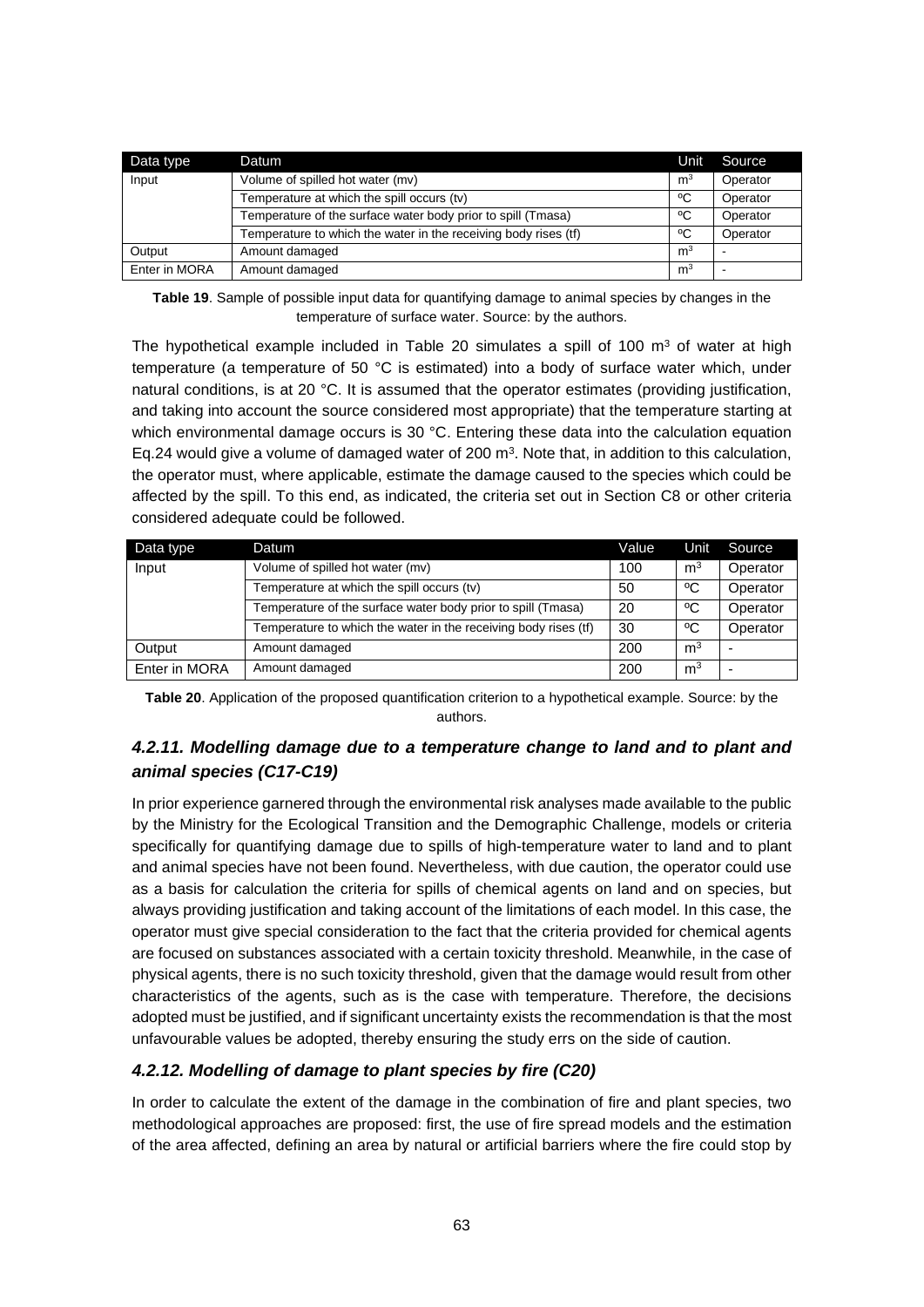itself or with extinguishing media deployed to the area, such as firebreaks, areas of limited or no vegetation, bodies of water of a certain width or size, communication routes, etc.

In the second methodological alternative, the area affected by the hypothetical fire could be determined with maps and/or aerial photographs which make it possible to see the areas located between the source of the fire and the aforementioned barriers. This provides, at least in principle, the most conservative results. As for the first alternative mentioned, there are different models of forest fire spread in the literature, which although demanding in terms of the information required for their correct application, guarantee results which can subsequently be compared with the real environment in each case. Notable among these models is the BEHAVE System produced by the United States Forest Service.

A third possibility consists of combining the BEHAVE model with the criterion of estimating the affected areas by means of the aforementioned natural or artificial barriers which would stop the fire. In other words, once the area affected by the hypothetical fire has been estimated with the BEHAVE model, the operator would limit it by taking into account the natural or artificial barriers surrounding the facility which would impede the spread of the fire.

It is important to note that the estimate of the extent of the damage on plant species caused by a fire will be decisively influenced by the dominant direction of the fire. The BEHAVE model, which is a publicly available, free tool easily accessed on the internet, can be used as a model to estimate this type of damage.

This model estimates the direction which a fire would take, along with its extent for a given period of time. It is an internationally recognised model, allowing for the simulation and analysis of the development of the hypothetical forest fire by estimating its extent based on the calculation of an ellipse whose shape and extension is a function of variables such as the slope of the terrain and the dominant wind speed and direction in the area where the fire occurs.

The BEHAVE system allows the user to select from a wide range of input and output data as required in each specific case.

#### *4.2.13. Modelling of damage to animal species by fire (C21)*

The quantification of damage caused to animal species by fire could take as its starting point the result of the quantification of the damage caused by fire to plant species. Specifically, having calculated the hypothetical extent of the fire (by way of example, by using one of the methods set out in Section C20), the operator could follow the indications given in Section C8 to define the species potentially affected by the fire and the number of individuals. Nevertheless, in contrast to the proposals in Section C8, with this type of damage the agent is not associated with a toxicity threshold, meaning that the analyst must estimate the percentage of the population affected in the absence of this figure. To this end, and following the precautionary principle, the recommendation is to assume damage involving the entire loss of the populations reached by the fire, thereby providing a conservative result.

# *4.2.14. Modelling atmospheric pollution caused by chemical agents in the form of toxic clouds and particles in suspension (V1)*

Law 26/2007, of 23 October, does not consider air as a natural resource which is a potential receptor of environmental damage. However, as stated in its Article 2.2., "*The definition of damage includes environmental damage caused by airborne elements*." In other words, the regulations on environmental liability consider air to be a vehicle of agents (chemical substances, heat, pressure, etc.) which could cause damage to the natural resources covered by the regulation (water, land, shorelines and coastal inlets, species and habitats).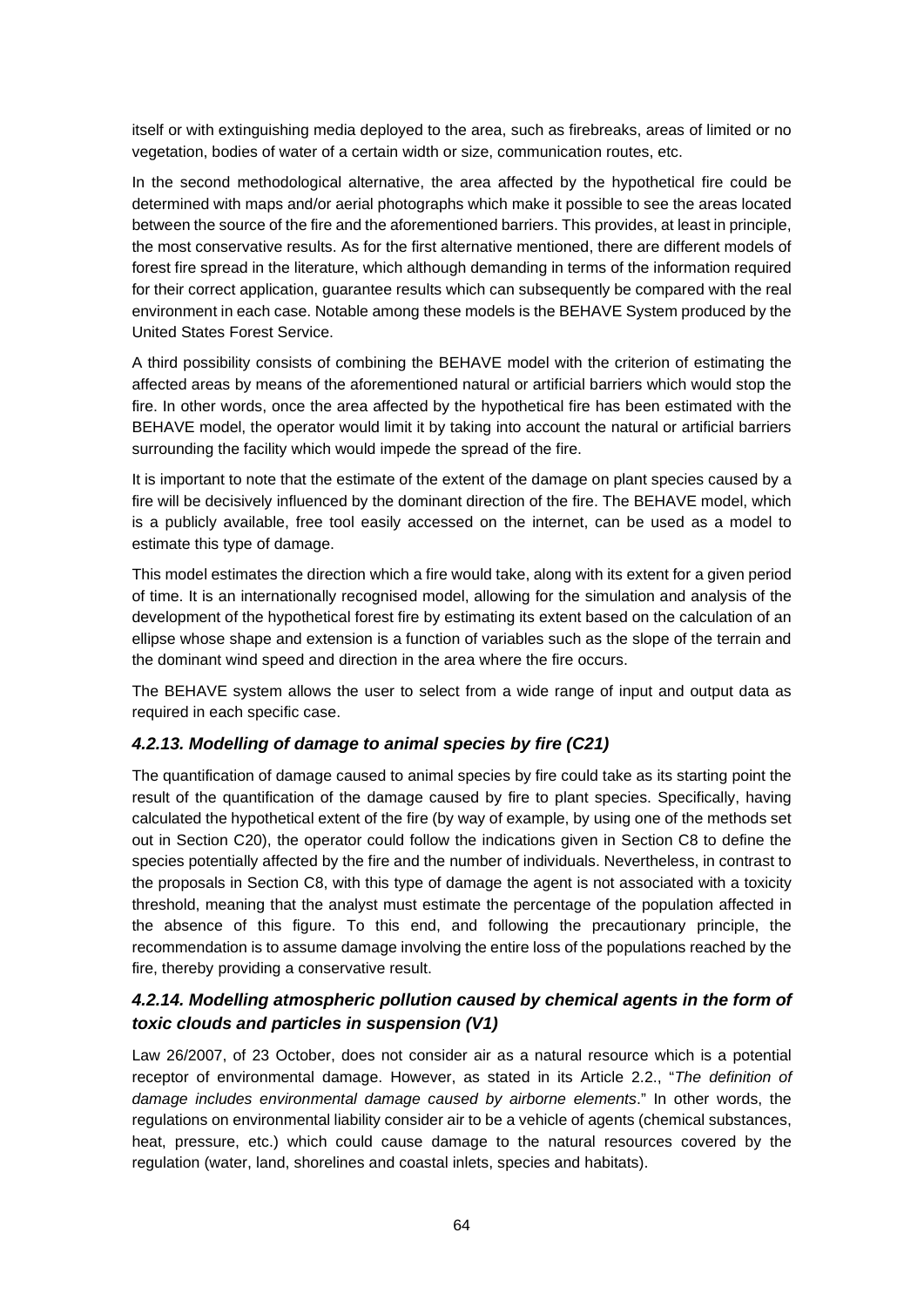To assess potential damage to the natural resources covered by environmental liability regulations due to damaging agents transported through the air, it is necessary to model this transport. In the case of chemical agents, toxicity mechanisms can appear as two different forms of atmospheric pollution:

- (i) Damage from inhalation and/or skin contact produced by toxic gas clouds
- (ii) Damage from wet and/or dry deposition of atmospheric particles

From the above, it is possible to deduce the need to model the transport of the chemical agent when this occurs in the form of a toxic gas cloud and if deposited in the form of particles on natural resources which the toxic cloud passes. The effects of atmospheric pollution on natural resources (water, land, seashores and coastal inlets, species and habitats) will be a consequence of the exposure of these natural resources to the toxic cloud and the wet and/or dry deposition of particles in suspension, as the case may be.

### *General limitations and hypotheses assumed for modelling atmospheric pollution*

Before discussing the mechanism through which the transport of atmospheric pollution (by means of a toxic gas cloud or particles in suspension) may be significant in the context of environmental liability regulations, it is worth considering the difficulties which analysts may encounter when assessing the damage quantitatively (extent, intensity and time scale) and, by extension, assessing its significance. These difficulties, while not exclusive to environmental damage resulting from an atmospheric pollution episode, are enough to necessitate some hypotheses or specific assumptions which help to overcome the inherent difficulties of assessing this type of damage.

On the one hand, modelling the behaviour of a pollutant in the atmosphere is particularly complex. Currently, there are numerous atmospheric dispersion models with varying degrees of complexity and precision, some of which are accessible to non-specialist professionals, but in many cases they provide partial results (they might not consider the pollution associated with a certain substance or not include processes such as wet and/or dry deposition in their equations).

On the other hand, where atmospheric pollution can be modelled, the analyst can face a lack of information on toxicity thresholds. Note that, in this case, information must be available on toxicity through inhalation (in the case of toxic clouds) or through contact, ingestion, mixing, dilution, among others (in the case of the deposition of particles from toxic clouds). This information is not always available to the analyst for the specific substance being modelled, and so they must resort to alternatives such as those in Annex I, Section III, point 1.3 of the Regulation of partial development of Law 26/2007, of 23 October.

In this context, two key reports, both available on the environmental liability website of the Ministry for the Ecological Transition and the Demographic Challenge, simplify the quantification and assessment of the damage in accordance with the provisions of the environmental liability regulations:

(i) The document "Analysis of tools for evaluating the spread and behaviour of chemical agents in the context of environmental liability regulations"<sup>28</sup>, created by the Technical Commission for the Prevention and Remediation of Environmental Damage (CTPRDM), provides a description and brief comparative analysis of a selection of different atmospheric dispersion models available on the web.

<sup>28</sup>https://www.miteco.gob.es/es/calidad-y-evaluacion-ambiental/temas/responsabilidadmediambiental/herramientasdeevaluaciondifusionycomportamientoagentesquimicos\_251019\_tcm30- 177407.pdf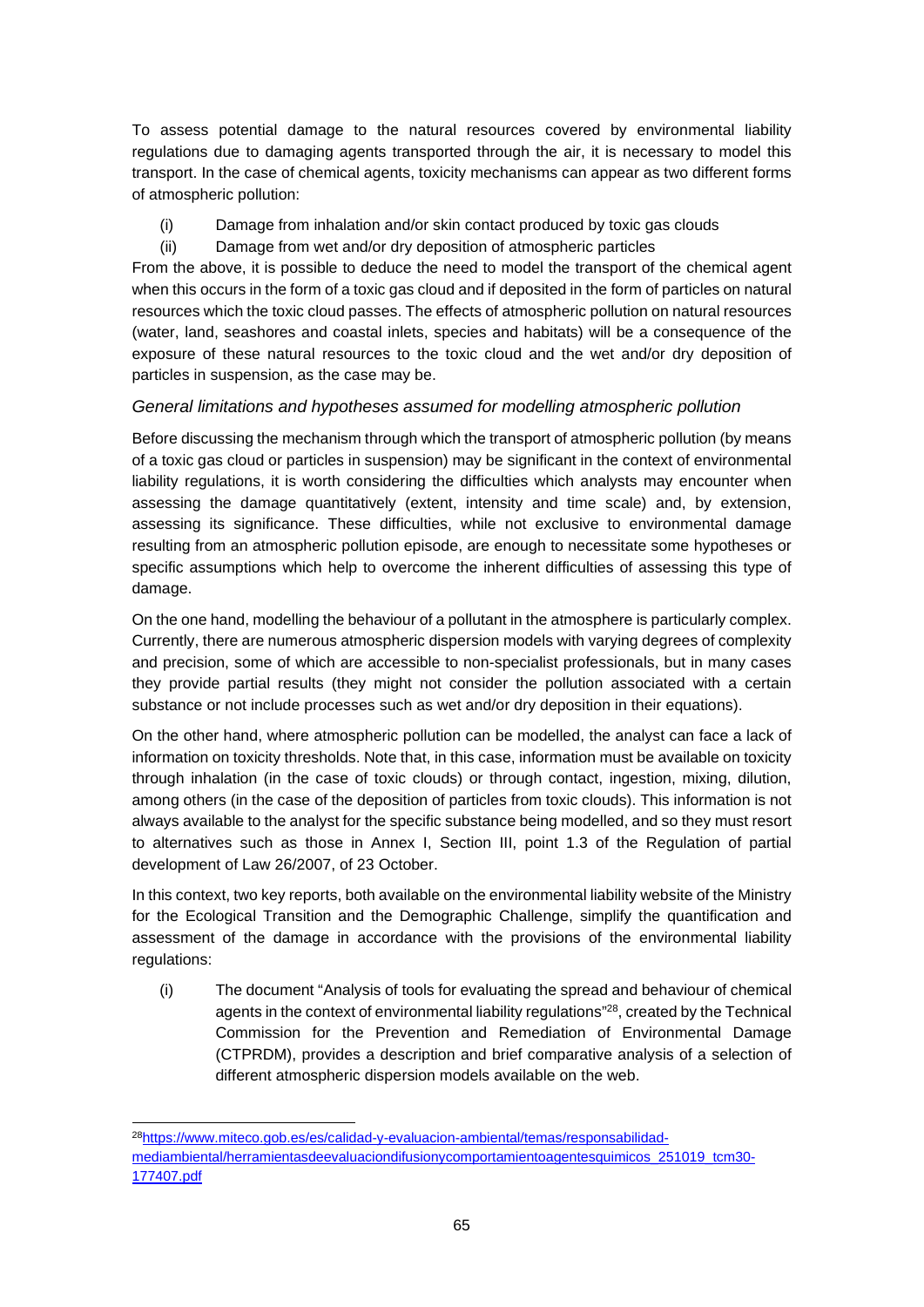(ii) The document "Determination of the significance of environmental damage in the context of Law 26/2007, of 23 October, on environmental liability"<sup>29</sup>, approved by the Technical Commission for the Prevention and Remediation of Environmental Damage, includes the guidelines for assessing the significance of the damage established in Law 26/2007, of 23 October, and the partially implementing Regulation. Additionally, a more specific annex has been created for determining the significance of environmental damage to water.

According to the document "Analysis of tools for evaluating the spread and behaviour of chemical agents in the context of environmental liability regulations" by the CTPRDM, AERMOD is the reference model proposed by the United States Environmental Protection Agency (USEPA)<sup>30</sup> for modelling atmospheric pollution. Nevertheless, it is a model designed for assessing continuous emissions rather than specific short-duration emissions. The latter are more in keeping with the environmental risk analyse s established by the environmental liability regulations for determining the mandatory financial security for the occupational activities subject to this obligation.

As a result, this model may not be appropriate for simulating the behaviour of a toxic cloud in the context of an accident as part of environmental risk analyses.

The ALOHA Model (*Areal Locations of Hazardous Atmospheres*) is freely available software<sup>31</sup> which appears to be the best option for simulating the behaviour of a chemical pollutant in a toxic cloud in the context of environmental liability regulations. It is a model designed by the USEPA (United States Environmental Protection Agency) and NOAA (National Oceanic and Atmospheric Administration) to provide a simple response to emergency situations and estimate the threat zones associated with the emission of both neutral and dense gases. Its outcome predicts the dispersion and dimensions of a gas cloud, based on the physical characteristics and reference levels of the compound, the atmospheric conditions, and the circumstances in which the emission takes place (maintaining input variables related to weather factors, the source of the pollution and constant toxicity thresholds).

By default, the ALOHA model provides toxicity thresholds referring to the human population, consistent with the purpose of aiding in the management of chemical emergencies for which this atmospheric dispersion tool was conceived. In any event, the tool also offers the possibility of the user manually entering any toxicity limit (CTD or AEGL denominated by ALOHA). This solution turns out to be particularly useful when there is information available on the eco-toxicological thresholds of the natural resources covered by the environmental liability regulations for a specific substance.

In general, plant species are considered the natural resource most exposed to the risk of undergoing significant damage due to an atmospheric pollution episode, taking account of the inherent mobility of terrestrial animal species (at least, those of greater size) and their ability to evade the effects of exposure to a possible toxic cloud which may or may not be accompanied by particles in suspension. However, it is precisely the lack of information on toxicity thresholds for natural resources covered by Law 26/2007, of 23 October -particularly the absence of ecotoxicological thresholds or CTDs for plant species- which has led to the adoption of some of the most decisive hypotheses for modelling atmospheric pollution in the context of preparing a risk

<sup>29</sup>https://www.miteco.gob.es/es/calidad-y-evaluacion-ambiental/temas/responsabilidadmediambiental/procedimiento\_exigencia\_responsabilidad/determinacion-signficatividad.aspx

<sup>30</sup> https://www.epa.gov/scram/air-quality-dispersion-modeling-preferred-and-recommended-models

<sup>31</sup> https://www.epa.gov/cameo/aloha-software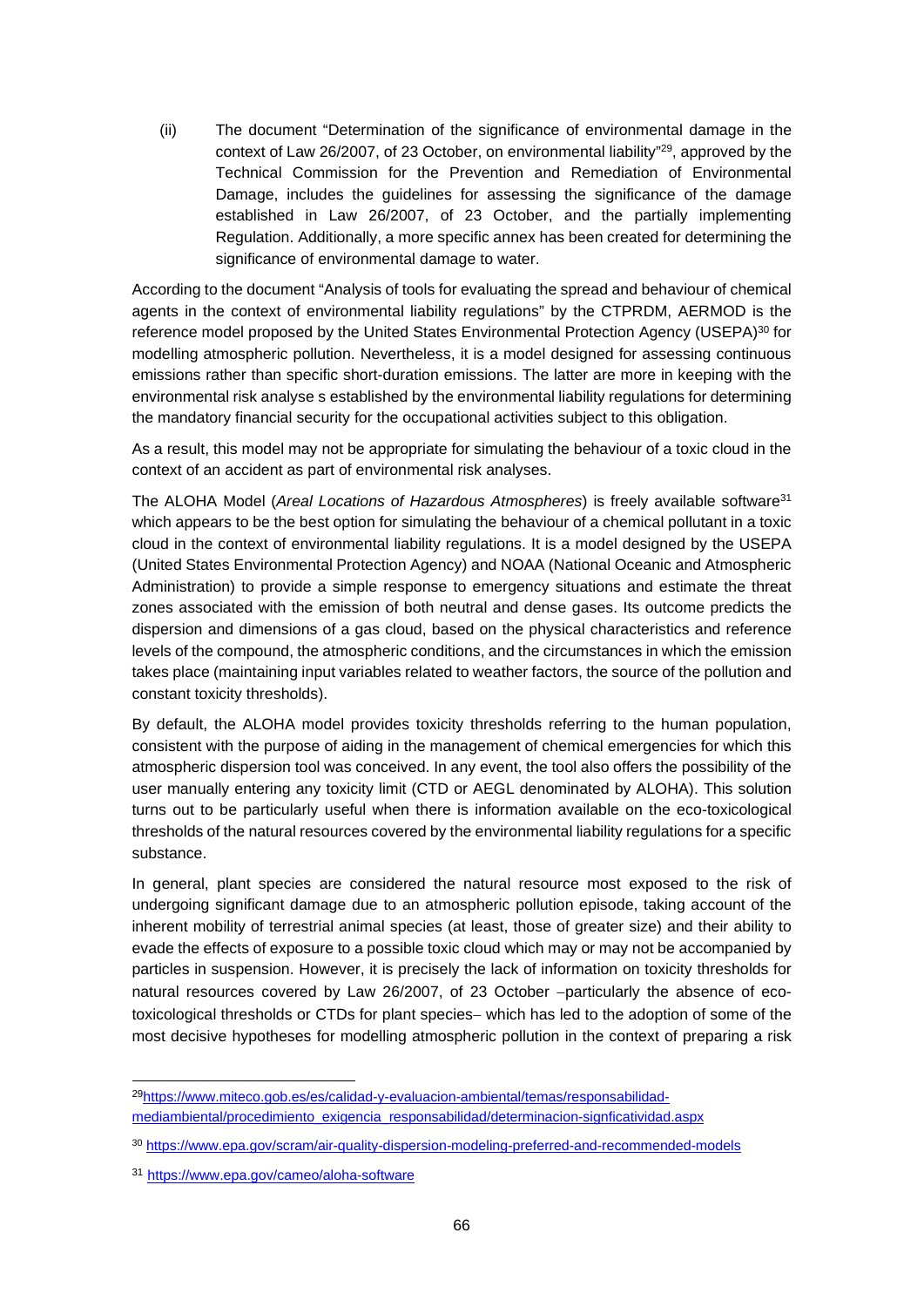assessment. The solution to this lack of information is proposed based on the type of information available and its consistency with the provisions established by the regulatory framework of Law 26/2007, of 23 October. In this context, the proposal is to adopt the following rules which simplify the quantification of the damage associated with an accident scenario based on an atmospheric pollution episode:

- Priority will be given to assessing potential damage experienced by plant species over other natural resources covered by the environmental liability regulations as a result of a toxic cloud and/or wet or dry deposition of particles in suspension. In any case, the analyst must appropriately justify that there is no significant risk to animal species, land and/or surface water in the specific case of the toxic cloud being accompanied by particles in suspension.
- It is possible to forgo the use of a specific computer tool for modelling the behaviour of particles in suspension from a toxic cloud. This simplification is because the technical effort which these dispersion models involve is not worthwhile if the result cannot be combined with sufficient information on the eco-toxicological thresholds of plant species for a specific substance and exposure time. In other words, the lack of these toxicity thresholds referring to plant species means that it is not possible to rigorously assess whether a certain concentration of gases and/or particles in suspension can cause potential damage to plant species. Faced with this situation, a series of assumptions may be adopted regarding the toxicity values entered into the ALOHA Model and the results of its graphical output (see Section 5.2.1.3), which result in a practical solution (based on a model which is freely available and easy to operate) for assessing the scope of an atmospheric pollution episode. The ALOHA model is finally proposed as the appropriate tool for modelling toxic gas clouds, the result of which could equally be used to assess possible damage caused by wet and/or dry deposition of particles in suspension if this situation were to arise.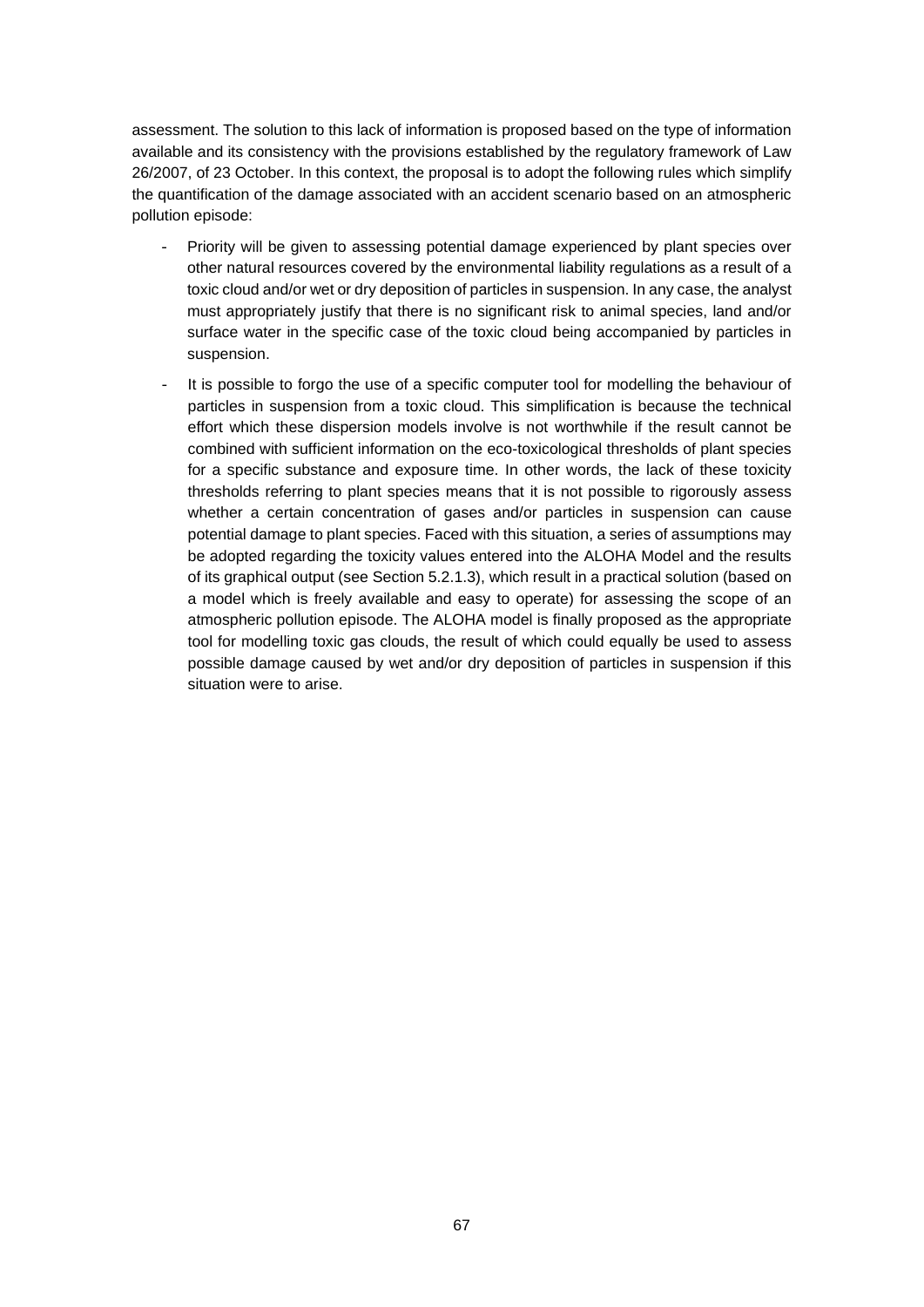# *5. BIBLIOGRAPHICAL REFERENCES*

BEAR, J. (1989). Dynamics of fluids in porous media. *Dover Civil and Mechanical Engineering*.

COMMISSION STAFF WORKING DOCUMENT REFIT Evaluation of the Environmental Liability Directive accompanying the document Report from the Commission to the European Parliament and to the Council pursuant to Article 18(2) of Directive 2004/35/EC on environmental liability with regard to the prevention and remedying of environmental damage.

CAPDEVILA *et al.* (2006). Capdevila Argüelles L., Iglesias García A., Orueta J.F., and Zilletti B. Especies exóticas invasoras: Diagnóstico y bases para la prevención y el manejo [Invasive alien species: Diagnosis and fundamentals for prevention and management]. *Naturaleza y Parques Nacionales. Serie técnica*. Ministerio de Medio Ambiente.

EPA (1996). Office of Emergency and Remedial Response, U.S. Environmental Protection Agency. Washington, DC 20460. *Soil Screening Guidance: User's Guide*. Second edition

FLEMISH GOVERNMENT (2009) *Handbook failure frequencies 2009 for drawing a safety report*. Flemish Government. LNE Department. Environment, Nature and Energy Policy Unit. Safety Reporting Division.

GRIMAZ S., ALLEN S., STEWART J., DOLCETTI G. (2007) Predictive evaluation of the extent of the surface spreading for the case of accidental spillage of oil on ground. Selected paper IcheaP8, AIDIC Conference Series, Vol. 8, 2007, pp. 151 – 160.

GRIMAZ S., ALLEN S., STEWART J., DOCETTI G. (2008) Fast prediction of the evolution of oil penetration into the soil immediately after an accidental spillage for rapid-response purposes, Proceeding of 3rd International Conference on Safety & Environment in Process Industry, CISAP – 3, Rome (I) 11 – 14 May 2008, *Chemical Engineering Transactions*, Vol. 13, 2008. Ed. AIDIC Servizi s.r.l.

EFSA Panel on Genetically Modified Organisms (2013). *Guidance on the environmental risk assessment of genetically modified animals*. European Food Safety Authority. Journal 2013;11(5):3200, 190 pp. doi:10.2903/j.efsa.2013.3200

HEALTH & SAFETY EXECUTIVE (HSE) (2003) *Assessment of benefits of fire compartmentation in chemical warehouses.*

KING, A., JENSEN, V., FOGG, G.E. and HARTER, T. (2012) Groundwater remediation and management for nitrate. Technical Report 5, in *Addressing nitrate in California's drinking water with a focus on Tulare Lake Basin and Salinas Valley groundwater*. Report for the State Water Resources Control Board Report to the Legislature. Center for Watershed Sciences, University of California, Davis.

SÁNCHEZ, F.J. (2018) *Conceptos fundamentales de hidrogeología* [Fundamental concepts in hydrogeology]. http://hidrologia.usal.es/temas/Conceptos\_Hidrogeol.pdf

SANDERS, l. (1998). *A manual of field hydrogeology*. Prentice-Hall.

SCHÜLLER, J.C.H. (2005) *Methods for determining and processing probabilities*. Red Book. CPR 12E. Ministerie van Binnenlandse Zaken en Koninkrijksrelaties.

SDU UITGEVERS, DEN HAAG (1999) *Guidelines for quantitative risk assessment. Purple Book.* Committee for the Prevention of Disasters.

KHAN, T.R. and PERLINGER, J.A. (2017) Evaluation of five dry particle deposition parameterizations for incorporation into atmospheric transport models. *Geosci. Model Dev*., 10, 3861-3888.